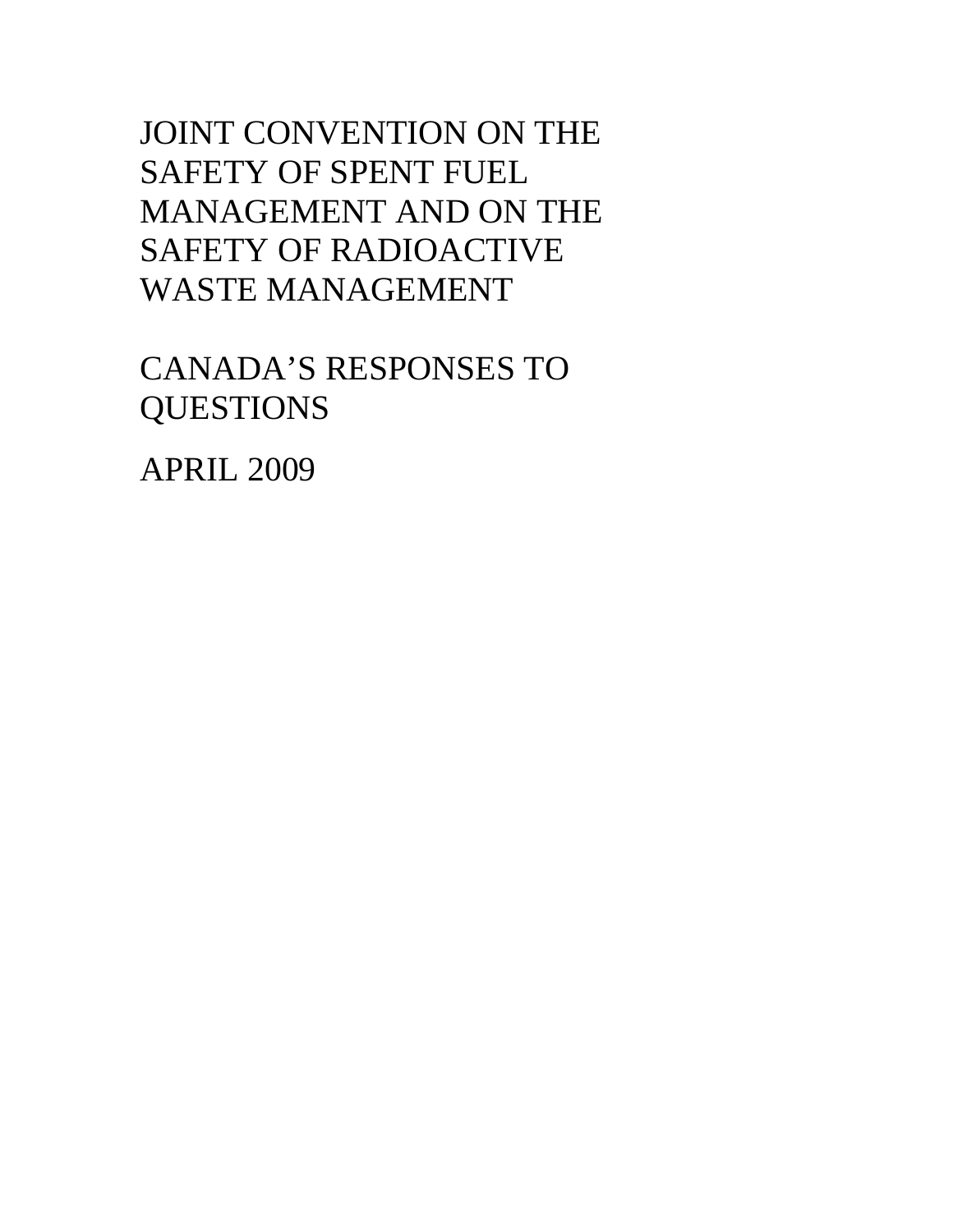## **Joint Convention – Responses to Questions Posted to Canada in 2009**

| $Q.$ No $1$                    | Country<br>Hungary                                                                                                                                                                                                                                                                                                                                                                                                                                                                                                                                                                                   | Article<br><b>Planned Activities</b>                                                                                                                            | Ref. in National Report<br>K.5 p.104            |  |
|--------------------------------|------------------------------------------------------------------------------------------------------------------------------------------------------------------------------------------------------------------------------------------------------------------------------------------------------------------------------------------------------------------------------------------------------------------------------------------------------------------------------------------------------------------------------------------------------------------------------------------------------|-----------------------------------------------------------------------------------------------------------------------------------------------------------------|-------------------------------------------------|--|
| Question/<br>Comment           | the surface?                                                                                                                                                                                                                                                                                                                                                                                                                                                                                                                                                                                         | Has the deep geological disposal option been selected mainly because of local<br>public acceptance? Can a host rock of the same quality be found much closer to |                                                 |  |
| Answer                         | The host community indicated a preference for a deep geologic repository versus<br>a surface or near-surface facility. In the upper 400 m, the rock is of lesser<br>quality. From 400 m to 600 m, the rock is low-permeability shale which could<br>have been used. However, the decision to go to 680 m was based on better<br>constructability in the higher-strength limestone rock.                                                                                                                                                                                                              |                                                                                                                                                                 |                                                 |  |
| Q. No 2                        | Country<br>Romania                                                                                                                                                                                                                                                                                                                                                                                                                                                                                                                                                                                   | Article<br><b>Planned Activities</b>                                                                                                                            | Ref. in National Report<br>Section K, page 105  |  |
| Question/<br>Comment           | It is mentioned that "In April 2004, the Kincardine Council passed a resolution<br>to "endorse the opinion of the Nuclear Waste Steering Committee and select the<br>Deep Rock Vault option as the preferred course of study in regards to the<br>management of low- and intermediate-level radioactive waste." The DRV has<br>the highest margin of safety and is consistent with best international practice".<br>Please provide us more information on advantages / disadvantages of selected<br>solution (DGR) in comparison with covered above-ground concrete vault.                           |                                                                                                                                                                 |                                                 |  |
| Answer                         | Advantages are:<br>The site has extremely low permeability rock from 400 m to 800 m,<br>which provides a high level of confidence of waste isolation and<br>containment for very long periods of time.<br>A cost comparison at the time did not show a major difference between<br>the two options.                                                                                                                                                                                                                                                                                                  |                                                                                                                                                                 |                                                 |  |
| Q. No 3                        | Country<br>Ukraine                                                                                                                                                                                                                                                                                                                                                                                                                                                                                                                                                                                   | At these depths, the repository can now host long-lived intermediate level waste.<br>Article<br><b>Planned Activities</b>                                       | Ref. in National Report<br>Para K.5.1, page 105 |  |
| Question/<br>Comment<br>Answer | Please, give an example of a procedure and basic criteria for selection of this site<br>for deep geological storage?<br>Factors affecting site selection:<br>The site is already host to a centralized interim storage facility, where<br>low- and intermediate-level waste has been stored since 1972, for all 20<br>power reactors in Ontario.<br>The host community asked OPG to look at long-term options for<br>managing the existing waste on site.<br>It was expected that the site possessed excellent geological conditions for<br>a deep repository. This has been subsequently confirmed. |                                                                                                                                                                 |                                                 |  |
|                                |                                                                                                                                                                                                                                                                                                                                                                                                                                                                                                                                                                                                      | The site was not selected through an assessment of alternative sites. The                                                                                       |                                                 |  |

The site was not selected through an assessment of alternative sites. The Kincardine community came forward and fully participated in a joint study of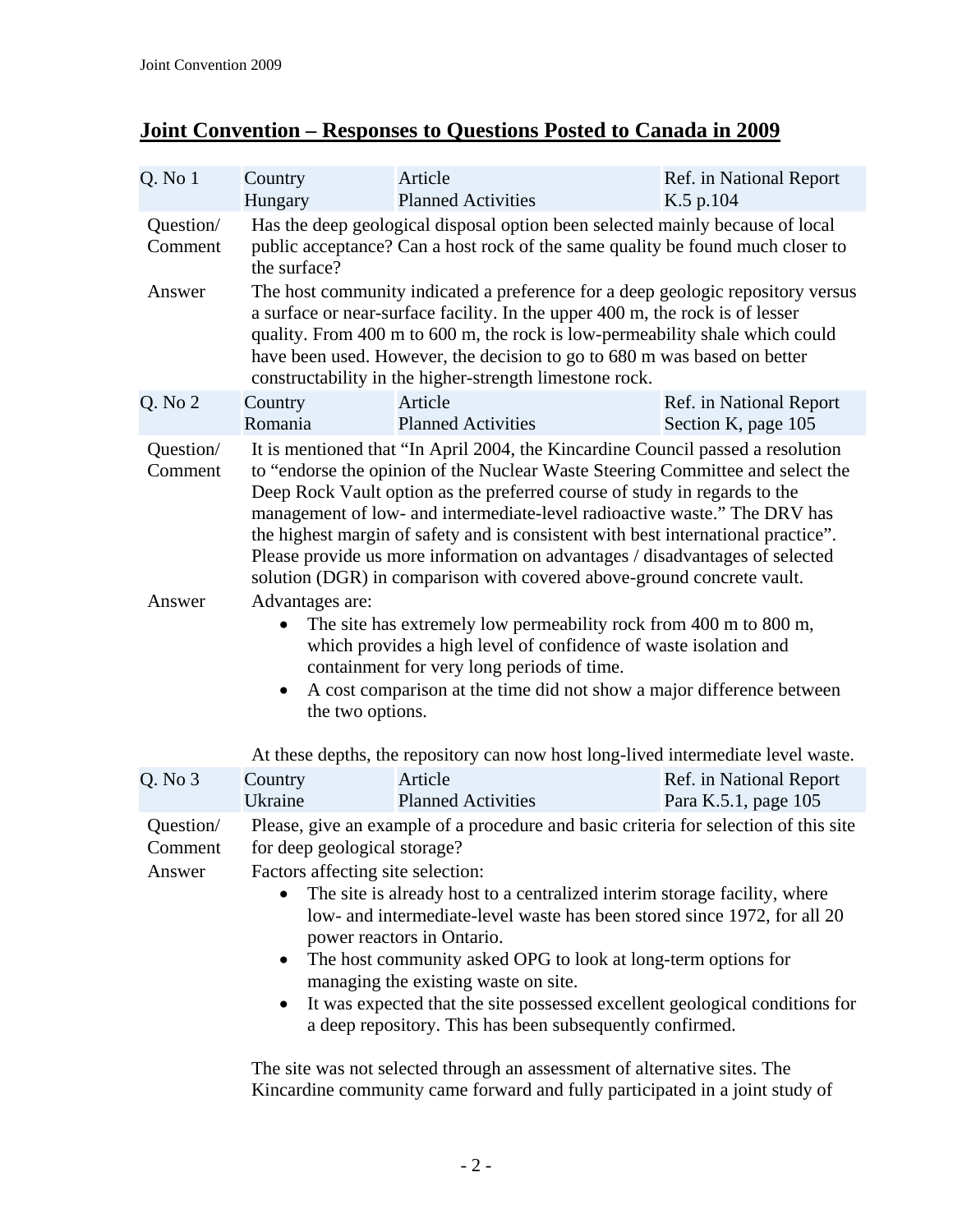|                                |                                                                                                                           | alternatives for long-term management at the current site. Please see<br>www.opg.com/dgr for more details.                                                                                                                                                                                                                                                                                                                                                                                                                                                                                                                                                                                                                                                                                                                                                                                                                                     |                                                                                                                                                                                                                                                                                                                                                                                                                                                                                                                                                                                                                                                                                                                                                                                                                                                                                                                                                                                                                                                                                                                                                                                                                                                                                                                                                                                                                                                                                                                                                                                                                                  |
|--------------------------------|---------------------------------------------------------------------------------------------------------------------------|------------------------------------------------------------------------------------------------------------------------------------------------------------------------------------------------------------------------------------------------------------------------------------------------------------------------------------------------------------------------------------------------------------------------------------------------------------------------------------------------------------------------------------------------------------------------------------------------------------------------------------------------------------------------------------------------------------------------------------------------------------------------------------------------------------------------------------------------------------------------------------------------------------------------------------------------|----------------------------------------------------------------------------------------------------------------------------------------------------------------------------------------------------------------------------------------------------------------------------------------------------------------------------------------------------------------------------------------------------------------------------------------------------------------------------------------------------------------------------------------------------------------------------------------------------------------------------------------------------------------------------------------------------------------------------------------------------------------------------------------------------------------------------------------------------------------------------------------------------------------------------------------------------------------------------------------------------------------------------------------------------------------------------------------------------------------------------------------------------------------------------------------------------------------------------------------------------------------------------------------------------------------------------------------------------------------------------------------------------------------------------------------------------------------------------------------------------------------------------------------------------------------------------------------------------------------------------------|
| Q. No 4                        | Country<br>Hungary                                                                                                        | Article<br>General                                                                                                                                                                                                                                                                                                                                                                                                                                                                                                                                                                                                                                                                                                                                                                                                                                                                                                                             | Ref. in National Report<br>Executive Summary,<br>$3.1(b)$ , p.2                                                                                                                                                                                                                                                                                                                                                                                                                                                                                                                                                                                                                                                                                                                                                                                                                                                                                                                                                                                                                                                                                                                                                                                                                                                                                                                                                                                                                                                                                                                                                                  |
| Question/<br>Comment<br>Answer | $\blacksquare$<br>time.<br>$\overline{\phantom{a}}$<br>$\overline{\phantom{a}}$<br>$\overline{\phantom{a}}$<br>community. | did the NWMO change according to the information gained by this way?<br>During the 2007-2008 dialogues, NWMO sought to understand the public<br>long- term management plan for spent fuel.<br>Some highlights of the stakeholders' comments include:<br>A message of confidence in NWMO and its processes. NWMO was<br>advised to continue with its values and commitment to engagement,<br>openness and transparency.<br>engagement over time. Provide capacity-building resources for<br>implementing the Adaptive Phased Management.<br>Address the impact of changing nuclear energy policies on the<br>knowledge with western science in NWMO's ongoing work.<br>NWMO's activities.<br>informing citizens about NWMO and APM, sustaining citizen<br>expressed their interest to develop protocol agreements, to formalize<br>their collaboration and communication.<br>to guide the selection of a site. NWMO was encouraged to provide a | What was the opinion of the stakeholders according to the comments invited<br>through the Web site, the surveys and e-dialogues initiated by NWMO? What<br>expectations for NWMO as it implements Adaptive Phased Management, the<br>From Summer to 2007 to March 2008, NWMO invited the public to comment<br>on its draft Strategic Objectives and proposed directions for the first five-year<br>plan. A brief discussion paper was prepared, to initiate the dialogue. Detailed<br>reports on what NWMO heard are available on its website, at www.nwmo.ca.<br>Involve citizens, Aboriginal people, and communities early, and sustain<br>communities and organizations. Increase involvement of young people,<br>for the inter-generational transfer of knowledge, during the decades of<br>implementation of Adaptive Phased Management. Most people urged<br>NWMO to factor into its plans the additional used fuel coming from new<br>reactors being built, and to be transparent, while plans are adapted over<br>Aboriginal people raised the need to interweave Aboriginal traditional<br>Seek opportunities for independent peer reviews/third party reviews of<br>Reviewers discussed challenges associated with raising awareness and<br>engagement, earning and retaining trust, and adapting plans over time.<br>NWMO should move forward to the next phase of engagement. Many<br>organizations expressed interest in working with NWMO, and some even<br>Much interest was expressed in the development of processes and criteria<br>clear project description, including the socio-economic effects for a host |
|                                |                                                                                                                           |                                                                                                                                                                                                                                                                                                                                                                                                                                                                                                                                                                                                                                                                                                                                                                                                                                                                                                                                                |                                                                                                                                                                                                                                                                                                                                                                                                                                                                                                                                                                                                                                                                                                                                                                                                                                                                                                                                                                                                                                                                                                                                                                                                                                                                                                                                                                                                                                                                                                                                                                                                                                  |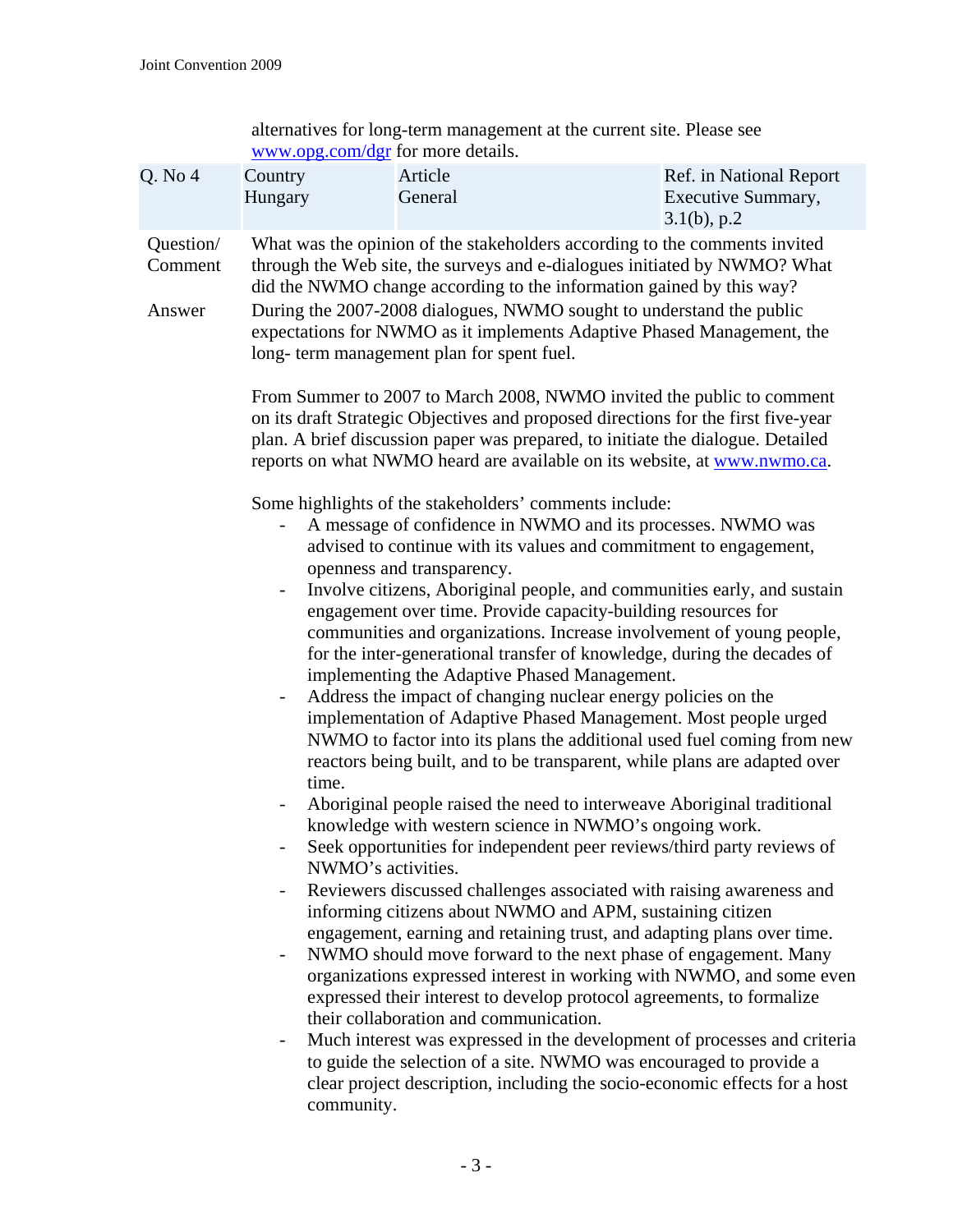With the input received, NWMO developed a Draft Implementation Plan for 2008-2012 and Draft Transparency Policy, which were issued for public review and comment in Spring 2008.

- Overall, comments were supportive of the Drafts, as providing transparency in NWMO's operations. People commented on each strategic area in the plan, identified gaps and offered suggestions for more clarity in some areas. For example, NWMO was asked to be more explicit about work on transportation. Reviewers emphasized the need for accountability, and suggested NWMO should propose a mechanism for regularly reporting its progress against each five-year plan.
- Many were interested in seeing more detailed workplans against these strategic areas.
- Several suggestions were made in regards to NWMO's future development of the site selection process, and its public engagement and communications initiatives.

Based on the input received, in June 2008, NWMO revised and finalized its Implementation Plan for 2008-2012 and Transparency Policy. Many of the comments have led to the development of specific work programs, such as the establishment of a youth roundtable, protocols with various stakeholder groups, the development of a site selection process, the establishment of an independent technical review group, workshops to advance understanding of Aboriginal traditional knowledge, and a new work program for review and adaptation of plans to changing energy policies.

| Q. No 5                        | Country<br>Hungary                                                                                                                                                                                                                                                                                                                                                                                                                                                                                                                 | Article<br>General                                                                                                                                                                                                                                                                                                    | Ref. in National Report<br>Executive Summary,<br>$3.1(b)$ , p.2 |  |  |
|--------------------------------|------------------------------------------------------------------------------------------------------------------------------------------------------------------------------------------------------------------------------------------------------------------------------------------------------------------------------------------------------------------------------------------------------------------------------------------------------------------------------------------------------------------------------------|-----------------------------------------------------------------------------------------------------------------------------------------------------------------------------------------------------------------------------------------------------------------------------------------------------------------------|-----------------------------------------------------------------|--|--|
| Question/<br>Comment           | How did the communication between the NGOs and the CNSC/industry change<br>after establishing the Non-Governmental Organization Regulatory Affairs<br>Committee?                                                                                                                                                                                                                                                                                                                                                                   |                                                                                                                                                                                                                                                                                                                       |                                                                 |  |  |
| Answer                         | The establishment of the Non-Governmental Organization Regulatory Affairs<br>Committee (NGO RAC) provides another vehicle for communication and<br>exchange of information. It has been used to draw early<br>attention to specific issues of interest and concern. The CNSC has not tracked<br>the effects on industry / NGO RAC members' communications, but remains<br>committed to utilizing all the available lines of communications for an open and<br>timely exchange of information with its stakeholders and the public. |                                                                                                                                                                                                                                                                                                                       |                                                                 |  |  |
| $Q.$ No $6$                    | Country<br>Hungary                                                                                                                                                                                                                                                                                                                                                                                                                                                                                                                 | Article<br>General                                                                                                                                                                                                                                                                                                    | Ref. in National Report<br>Annex 5 p.148, p.158                 |  |  |
| Question/<br>Comment<br>Answer | high-pressure compactors?                                                                                                                                                                                                                                                                                                                                                                                                                                                                                                          | What is the volume reduction factor of the solid waste compactor? Do you use<br>The compactor used by Ontario Power Generation at the Western Waste<br>Management Facility is a radioactive waste box compactor. It has a maximum<br>compaction force of $1.8 \times 10^6$ N. The main hydraulic system has a maximum |                                                                 |  |  |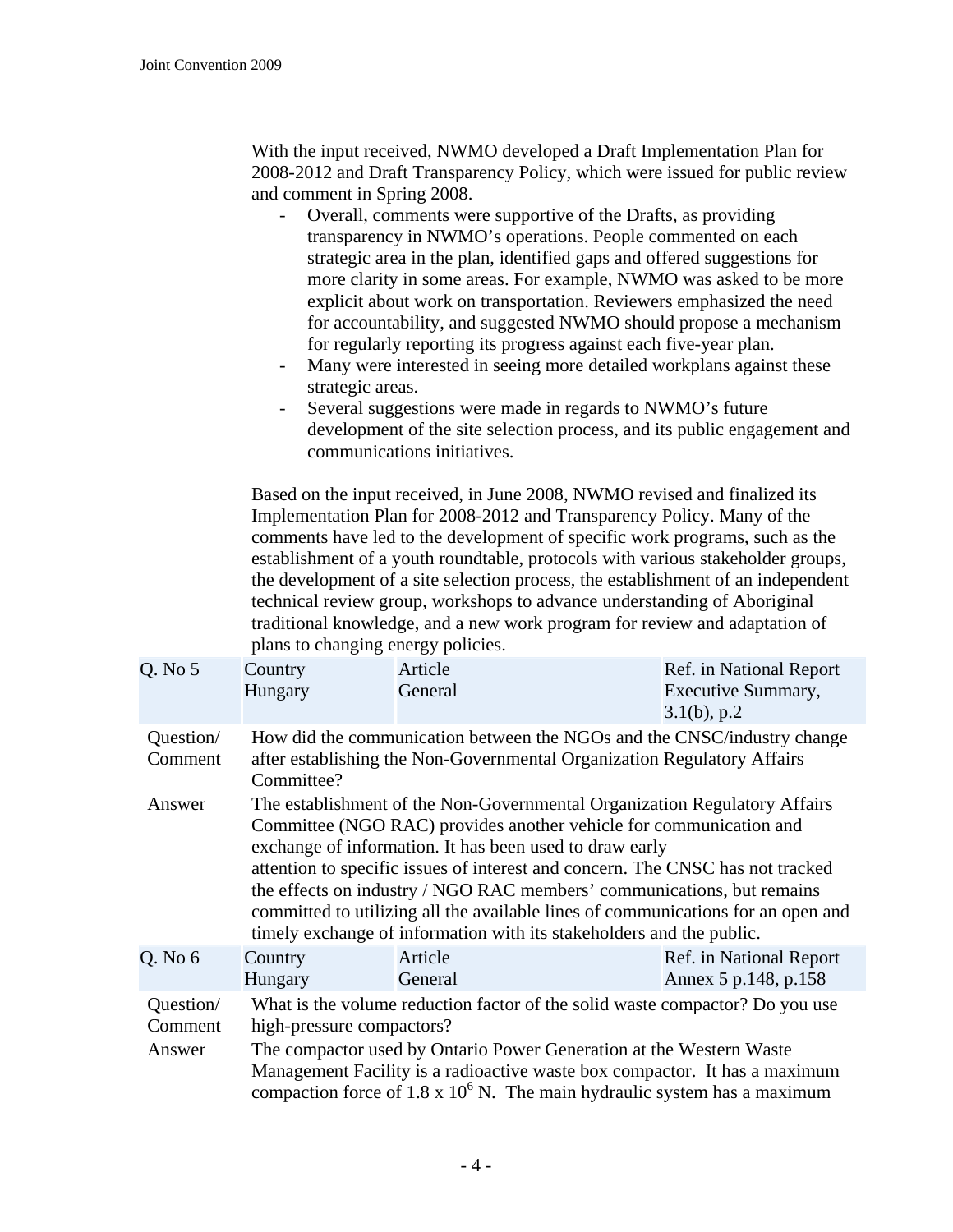| Q. No 7                        | Country<br>Romania                                                                                                                                                                                                                                                                                                                                                                                                                                                                                                                                                                                                                                                                          | Article<br>General                                                                                                                                                                                                                                                                                                                                                                                                                                                                                                                                                                                                                                                                                                                                                                                                                                                                                                                                                                                                                                          | Ref. in National Report<br>Section A, page 10                                                                                                                                                                                                                                                                                                                                                                                                                                                                                                                                                  |  |
|--------------------------------|---------------------------------------------------------------------------------------------------------------------------------------------------------------------------------------------------------------------------------------------------------------------------------------------------------------------------------------------------------------------------------------------------------------------------------------------------------------------------------------------------------------------------------------------------------------------------------------------------------------------------------------------------------------------------------------------|-------------------------------------------------------------------------------------------------------------------------------------------------------------------------------------------------------------------------------------------------------------------------------------------------------------------------------------------------------------------------------------------------------------------------------------------------------------------------------------------------------------------------------------------------------------------------------------------------------------------------------------------------------------------------------------------------------------------------------------------------------------------------------------------------------------------------------------------------------------------------------------------------------------------------------------------------------------------------------------------------------------------------------------------------------------|------------------------------------------------------------------------------------------------------------------------------------------------------------------------------------------------------------------------------------------------------------------------------------------------------------------------------------------------------------------------------------------------------------------------------------------------------------------------------------------------------------------------------------------------------------------------------------------------|--|
| Question/<br>Comment<br>Answer |                                                                                                                                                                                                                                                                                                                                                                                                                                                                                                                                                                                                                                                                                             | Does the nuclear substances include NORM?                                                                                                                                                                                                                                                                                                                                                                                                                                                                                                                                                                                                                                                                                                                                                                                                                                                                                                                                                                                                                   |                                                                                                                                                                                                                                                                                                                                                                                                                                                                                                                                                                                                |  |
|                                | "Naturally-occurring nuclear substances, other than those that are or have been<br>associated with the development, production or use of nuclear energy, are<br>exempt from the applicable of all provisions of the Nuclear Safety and Control<br>Act (NSCA) and the regulations made under the NSCA, except the following:<br>(a) the provisions that govern the transport of nuclear substances (Packaging<br>& Transport of Nuclear Substances Regulations); and<br>(b) in the case of a nuclear substance listed in the schedule to the Nuclear<br>Non-proliferation Import and Export Control Regulations, the provisions<br>that govern the import and export of nuclear substances." |                                                                                                                                                                                                                                                                                                                                                                                                                                                                                                                                                                                                                                                                                                                                                                                                                                                                                                                                                                                                                                                             |                                                                                                                                                                                                                                                                                                                                                                                                                                                                                                                                                                                                |  |
| Q. No 8                        | Country<br>Ukraine                                                                                                                                                                                                                                                                                                                                                                                                                                                                                                                                                                                                                                                                          | Article<br>General                                                                                                                                                                                                                                                                                                                                                                                                                                                                                                                                                                                                                                                                                                                                                                                                                                                                                                                                                                                                                                          | Ref. in National Report                                                                                                                                                                                                                                                                                                                                                                                                                                                                                                                                                                        |  |
| Question/<br>Comment<br>Answer | personnel?<br>1) Uranium Mills<br>UF <sub>6</sub> .                                                                                                                                                                                                                                                                                                                                                                                                                                                                                                                                                                                                                                         | At uranium mills, internal dose is assessed from area air monitoring and time<br>card data for each worker. The concentration of uranium in air is measured at<br>these work locations is used to assign a uranium intake, which is compared to<br>by the CNSC on the basis of in-vitro dissolution studies of Canadian uranium<br>mill workplace samples. The dose is calculated in this manner on a quarterly<br>basis. In addition to workplace air monitoring, uranium-in-urine is assessed, as<br>the basis of urinalysis at the uranium mills.<br>2) Uranium Conversion Facilities<br>There are two uranium conversion facilities in Canada:<br>$UO3$ ; while at the Cameco Port Hope Conversion Facility (PHCF), two<br>processes take place: a) $UO_3$ is converted to $OU_2$ and b) $UO_3$ is converted to<br>At both the BRR and PHCF, uranium-in-urine is assessed through a procedure<br>called "Inductively coupled plasma mass spectroscopy" (ICP-MS), which is<br>used in determining doses from exposures to soluble uranium compounds. The | What methods of internal dose calculation are used for uranium recovery facility<br>work locations in the mill. In order to assign a dose, each worker's time spent at<br>the Annual Limit on Intake (ALI) for the type of uranium compounds present at<br>the work location. Default values of ALIs for the inhalation of various uranium<br>compounds (such as calcined and non-calcined yellowcake) were recommended<br>an indicator of intake and a trigger for further action. Doses are not assigned on<br>At the Cameco Blind River Refinery (BRR), uranium concentrate is converted to |  |

operating pressure of 12.3 MPa, supplying two compaction rams.

urinalysis program also verifies that the uranium kidney toxicity criterion of 3

µg/g has not been exceeded.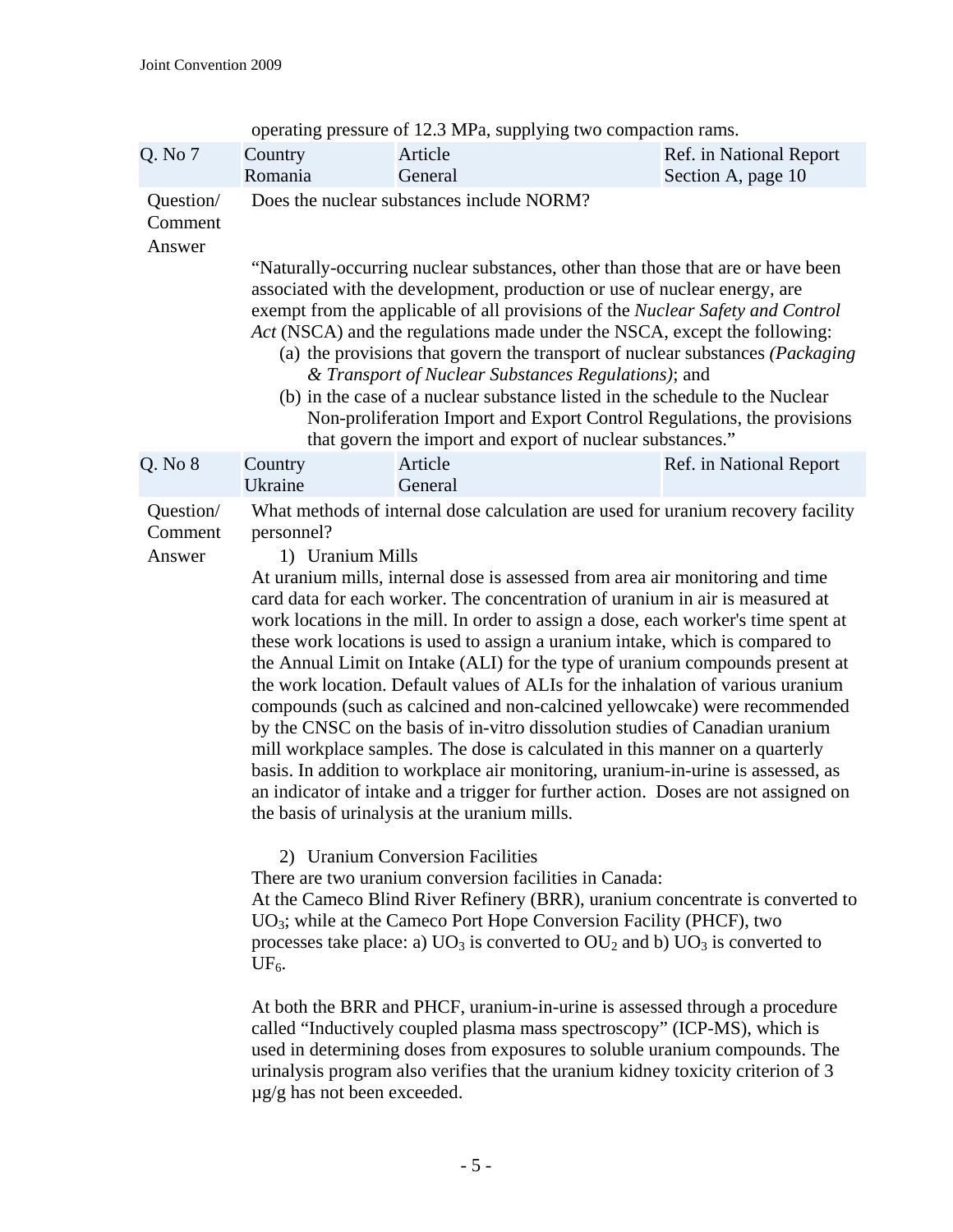The licensee also owns and operates a mobile lung counting system, which consists of four large-area germanium detectors, mounted in a shielded counting chamber. The detectors are BeGe detectors of 80 mm in diameter, calibrated via two procedures - the Lawrence Livermore National Laboratory standards and the Japanese Atomic Energy Research Institute torso phantoms. Each of the monitored workers' chest wall thickness (CWT) has been determined using a medical ultrasound unit. The MDA for a 1-hour count ( $CWT = 3.8$  cm) is about 6 mg U (nat.), using the U-235 photopeak. A spectral analysis technique (Spitz *et al*, Health Physics 49, 1085-1096, 1985) is applied to calculate the background and identify photopeaks.

The counting system and chamber, along with the necessary liquid nitrogen supply, an office and change rooms, are installed on a three-axle trailer, which serves both the BRR and PHCF facilities (about 630 km apart). BRR workers are routinely lung-counted once per year, while PHCF workers are counted either once or twice per year, depending on the nature of their work and potential for exposures to Type M&S uranium compounds. Due to the nature of activities at BRR and PHCF, workers requiring twice-per-year monitoring are present only at PHCF.

The retention and excretion curves specific to both BRR and PHCF facilities have been determined as a result of an in-vitro dissolution study carried out by the licensee. This workplace characterization, which was done for both BRR and PHCF, allowed for the derivation of work area-specific urinary excretion and lung-retention functions, which are used to convert bioassay monitoring results to dose. This work and the internal dosimetry program were reviewed by CNSC staff and a working group of consultants to the CNSC, prior to receiving regulatory approval.

| Q. No 9              | Country<br>United Kingdom                                                                                                                                                                                                                                                                                                                                                       | Article<br>General | Ref. in National Report<br>P7, 3.8 & P102, K.4                                                                                                                                                                                                                                                                                |  |
|----------------------|---------------------------------------------------------------------------------------------------------------------------------------------------------------------------------------------------------------------------------------------------------------------------------------------------------------------------------------------------------------------------------|--------------------|-------------------------------------------------------------------------------------------------------------------------------------------------------------------------------------------------------------------------------------------------------------------------------------------------------------------------------|--|
| Question/<br>Comment | Adaptive phased management is an example of good practice in engaging<br>stakeholders in developing a geologic repository.<br>(1) Is there an indicative timescale for the adaptive phased management process?<br>(2) If so, what important milestones have been identified before a geologic<br>disposal facility becomes operational?                                         |                    |                                                                                                                                                                                                                                                                                                                               |  |
| Answer               | 1) On an indicative basis, NWMO has identified the late 2030s as the earliest<br>possible date for having an operating repository for the long-term management<br>of spent fuel. For financial conservatism, and to ensure that funding will be in<br>place when needed, NWMO has established a funding formula against an<br>assumed date of 2035 for an operating repository. |                    |                                                                                                                                                                                                                                                                                                                               |  |
|                      |                                                                                                                                                                                                                                                                                                                                                                                 |                    | An important aspect of Canada's Adaptive Phased Management plan is the<br>avoidance of prescribed timelines for the development of the repository. It is<br>difficult to predict the time required to confirm a suitable site, within an<br>informed and willing host community. It is important to take the time required at |  |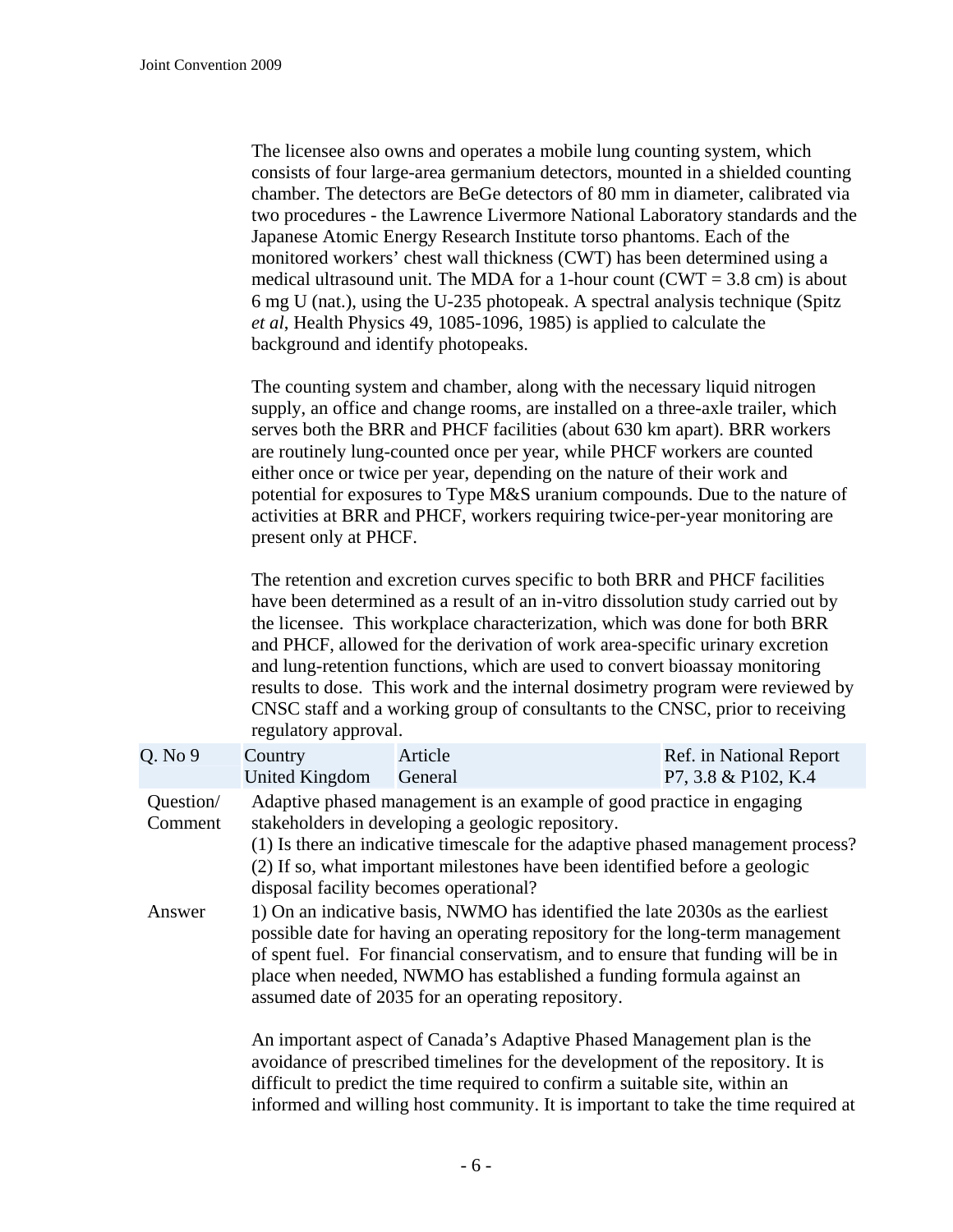each step, to collaboratively plan and confirm major steps in the process with interested individuals and organizations, and through technology demonstration. At each step, technical foundations must be confirmed, the latest research taken into account, and public expectations met for inclusion, collaboration and public involvement in decision-making.

2) While there is no fixed timetable for the in-service date, implementation milestones will assure NWMO's readiness to move forward with site evaluations, feasibility studies and technical and socio-economic assessments, as communities express interest at a future stage.

Adaptive Phased Management will be implemented in phases, marked by explicit decision points, each providing opportunities for input by Canadians, as NWMO works toward an operational repository.

- The phase of work currently underway involves preparation for the site selection process – the collaborative design of the site selection process and advancement of technical and social research to support siting.
- A future phase will involve the start of the site selection process.
- As the suitability of candidate sites is assessed in willing communities, NWMO will conduct detailed site evaluations to confirm the suitability of the sites in terms of technical and scientific feasibility, safety and community well-being.
- Following selection of a preferred site in a willing community, the process of obtaining regulatory approvals will begin.
- A further phase will involve the construction and operation of an underground characterization facility and research laboratory and related facilities to confirm and demonstrate the safety of the repository.
- Licensing and construction of the deep repository will follow, along with the associated surface facilities.
- The next phase will involve operation of the long-term management facilities, with transport of the spent fuel from the interim storage facilities at the nuclear reactor sites to the new central repository site.

NWMO's five-year plan (2009-2013) sets out near-term strategic objectives, guiding the implementation of Adaptive Phased Management. In this document, NWMO identifies a number of milestones to be achieved in the next five years, such as:

- Development and confirmation of the site selection process by 2010.
- Launch of the site selection process after 2009.
- Development of NWMO internal capability to respond to public interest and initiate community evaluations and feasibility studies, by 2011.
- Having, by the end of 2012, the internal capability and state of readiness to begin technical and socio-economic assessment of potential candidate sites, in response to communities expressing interest. NWMO's technical and social research is building the foundation to support implementation.
- Build the relationships with interested Canadians and Aboriginal people,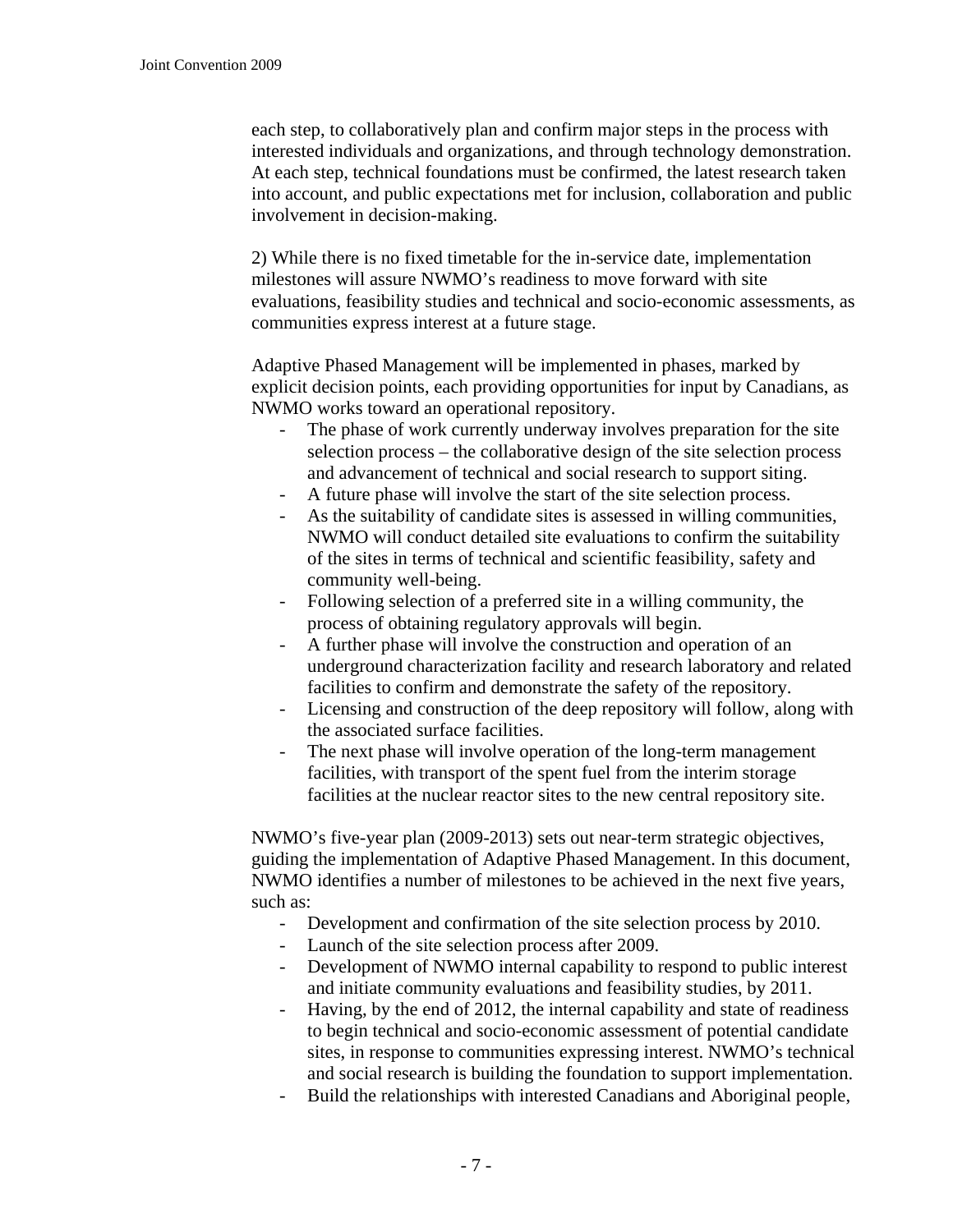and involve them in setting future direction.

- Continue to build NWMO as an implementing organization, with a full range of capabilities.
- NWMO will review and adjust plans in response to changes in the external environment, including implications posed by new nuclear builds for the volume and type of spent fuel to be managed.
- NWMO will continue to update total cost estimates for the program and set out annual levels of trust fund deposits.

| Q. No 10                       | Country<br>United Kingdom                                                                                                                                                                                                                                                                                                                                                                                                                                                                                                                                                                                                                                                                                                                                            | Article<br>General                                                                                                                                                                                                                                                                                                                                                                                                                                                                                                                                                          | Ref. in National Report<br>P106, K.5.1 |  |
|--------------------------------|----------------------------------------------------------------------------------------------------------------------------------------------------------------------------------------------------------------------------------------------------------------------------------------------------------------------------------------------------------------------------------------------------------------------------------------------------------------------------------------------------------------------------------------------------------------------------------------------------------------------------------------------------------------------------------------------------------------------------------------------------------------------|-----------------------------------------------------------------------------------------------------------------------------------------------------------------------------------------------------------------------------------------------------------------------------------------------------------------------------------------------------------------------------------------------------------------------------------------------------------------------------------------------------------------------------------------------------------------------------|----------------------------------------|--|
| Question/<br>Comment<br>Answer | The Deep Rock Vault option has the "highest margin of safety and is consistent<br>with best international practice."<br>How has this been demonstrated in the operational phase and, assuming it will<br>not remain open indefinitely, in the period after closure?<br>The quote in the question is from a motion of the Kincardine Council, and refers<br>to the results of a comparison of alternatives for the long-term management of<br>wastes, including continued surface storage at the site and near-surface disposal.<br>The comparison and criteria are documented in the Independent Assessment<br>Study, and are available on the project Web site, www.opg.com/dgr.<br>The repository is not in operation. It is not expected to enter operation until |                                                                                                                                                                                                                                                                                                                                                                                                                                                                                                                                                                             |                                        |  |
|                                |                                                                                                                                                                                                                                                                                                                                                                                                                                                                                                                                                                                                                                                                                                                                                                      |                                                                                                                                                                                                                                                                                                                                                                                                                                                                                                                                                                             |                                        |  |
| Q. No 11                       | about 2018.<br>Country                                                                                                                                                                                                                                                                                                                                                                                                                                                                                                                                                                                                                                                                                                                                               | Article                                                                                                                                                                                                                                                                                                                                                                                                                                                                                                                                                                     | Ref. in National Report                |  |
| Question/<br>Comment<br>Answer | <b>United Kingdom</b><br>General<br>P102-1007, K.4.1 & K.4.2<br>Can Canada please explain its reasoning in developing separate geologic<br>repositories for low and intermediate wastes and for high level wastes including<br>irradiate spent fuel?<br>Canada has a federal law Nuclear Fuel Waste Act (NFWA) (2002) dealing<br>specifically with spent fuel. The NFWA requires the nuclear energy<br>corporations, namely Ontario Power, Hydro-Quebec and New Brunswick<br>Power, to form a Nuclear Waste Management Organization. This organization is<br>responsible for implementing the government-selected approach of Adaptive<br>Phased Management, which has as its endpoint a deep geological repository for<br>spent fuel.                               |                                                                                                                                                                                                                                                                                                                                                                                                                                                                                                                                                                             |                                        |  |
|                                |                                                                                                                                                                                                                                                                                                                                                                                                                                                                                                                                                                                                                                                                                                                                                                      | Canada's Policy Framework for Radioactive Waste (1996) requires the owners<br>of all forms of radioactive waste to be responsible for the safe and secure<br>management of those wastes. Ontario Power Generation has initiated a project to<br>build a facility for the low- and intermediate-level wastes produced by the 20<br>reactors it currently owns. Based on discussions with the community, a deep<br>geologic repository was selected. Other waste owners are considering options<br>for the long-term management for their low- and intermediate-level wastes. |                                        |  |
| Q. No 12                       | Country<br><b>United Kingdom</b>                                                                                                                                                                                                                                                                                                                                                                                                                                                                                                                                                                                                                                                                                                                                     | Article<br>General                                                                                                                                                                                                                                                                                                                                                                                                                                                                                                                                                          | Ref. in National Report<br>P107, K.5.2 |  |
|                                |                                                                                                                                                                                                                                                                                                                                                                                                                                                                                                                                                                                                                                                                                                                                                                      |                                                                                                                                                                                                                                                                                                                                                                                                                                                                                                                                                                             |                                        |  |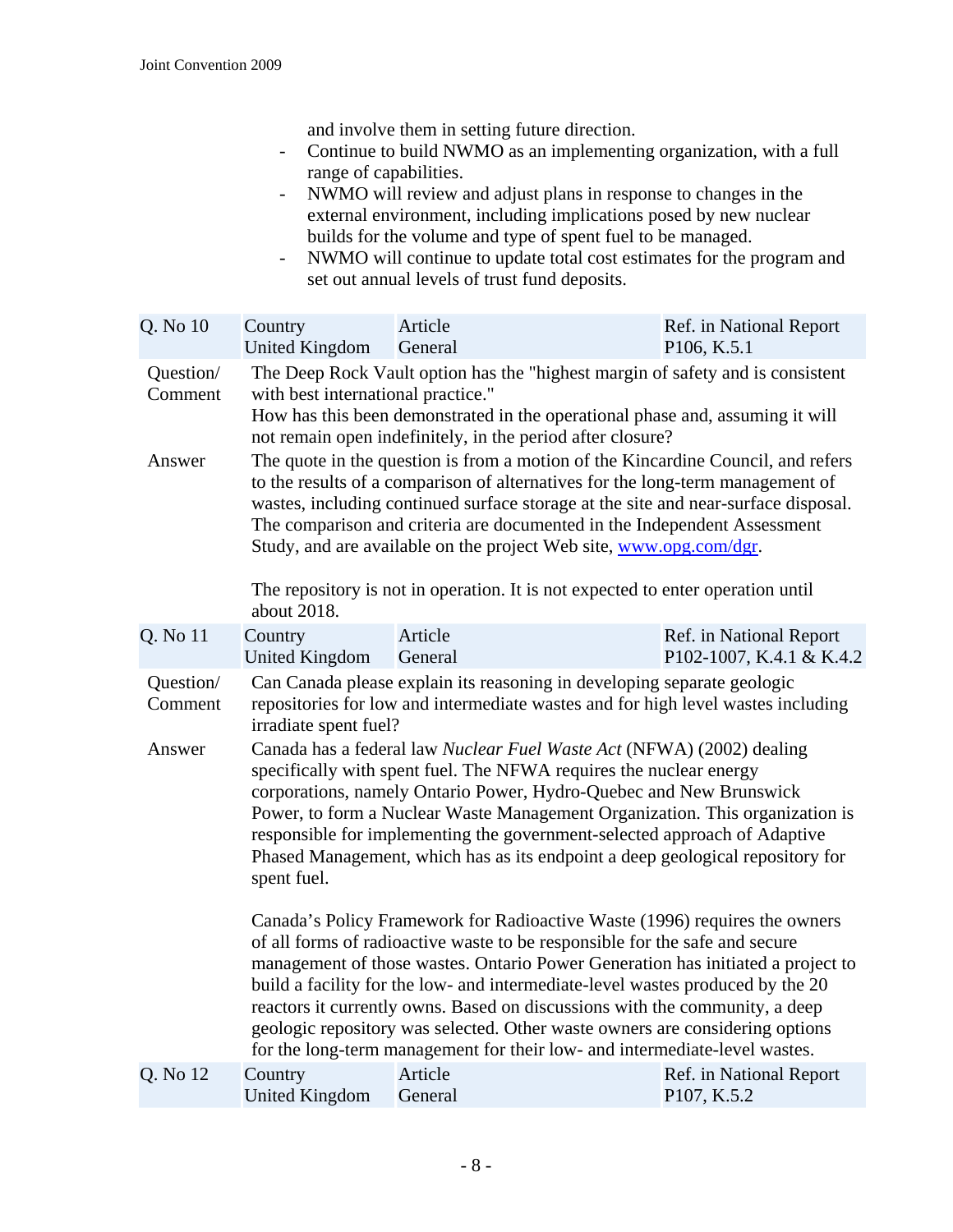| Question/<br>Comment | facilities'?                       |                                                   |                                                                                                                                                          | What timescales are envisaged for providing a 'full suite of waste management                                                                                                                                                                                                                                                                                                                                                                                                                                                                                                                                                                                                                                                                                                                                                                                                                               |  |
|----------------------|------------------------------------|---------------------------------------------------|----------------------------------------------------------------------------------------------------------------------------------------------------------|-------------------------------------------------------------------------------------------------------------------------------------------------------------------------------------------------------------------------------------------------------------------------------------------------------------------------------------------------------------------------------------------------------------------------------------------------------------------------------------------------------------------------------------------------------------------------------------------------------------------------------------------------------------------------------------------------------------------------------------------------------------------------------------------------------------------------------------------------------------------------------------------------------------|--|
| Answer               |                                    |                                                   | low-level and intermediate-level waste, around 2025.                                                                                                     | A number of waste management facilities, or capabilities will be required to<br>effectively manage the wastes under the Nuclear Legacy Liability Program.<br>These include waste characterization, processing, conditioning, treatment,<br>packaging, storage and, ultimately, a long-term waste management facility for                                                                                                                                                                                                                                                                                                                                                                                                                                                                                                                                                                                    |  |
| Q. No 13             | Country<br><b>United Kingdom</b>   | Article<br>General                                |                                                                                                                                                          | Ref. in National Report<br>P109, K.5.2.1                                                                                                                                                                                                                                                                                                                                                                                                                                                                                                                                                                                                                                                                                                                                                                                                                                                                    |  |
| Question/<br>Comment |                                    | found at these sites during the recovery process? | of the NRX fuel rods from Waste Management Area A at CRL.<br>(2) Has the level of contamination required further clean-up measures?                      | Good progress has been in remediation of the Glass Block test sites and recovery<br>(1) What was the extent of radioactive contamination of soil and groundwater                                                                                                                                                                                                                                                                                                                                                                                                                                                                                                                                                                                                                                                                                                                                            |  |
| Answer               |                                    | all the contaminated soil was removed.            | The extent of soil contamination associated with the Glass Block removal<br>nature of the blocks led to the generation of chips and fine dust during the | averaged 1,000 Bq/gm or less, predominately Cs-137 and Sr-90. The brittle<br>removal process, which resulted in a greater volume of contaminated soil being<br>removed than originally anticipated. Further cleanup was not necessary, because                                                                                                                                                                                                                                                                                                                                                                                                                                                                                                                                                                                                                                                              |  |
|                      |                                    | decommissioning activities for the site.          | activities involved in the transfer project - the excavation site, the storage<br>wastes from WMA-A and associated contamination, as part of the         | The NRX fuel rods were recovered from Waste Management Area-A (WMA-<br>A). WMA-A was historically a site for direct liquid dispersals. It is, therefore,<br>not possible to distinguish, with any certainty, between the soil or groundwater<br>contamination caused by the fuel rods and the one resulting from the liquid<br>dispersed in the area. Following the removal of the fuel rods and contaminated<br>soil, the gamma radiation fields within the excavated hole measured $< 0.01$<br>mSv/h near contact. After the emplacement of topsoil and grass seed, a final<br>radiological survey was conducted, which included all areas impacted by the<br>location of waste packages, and the access roads to the excavation site. The<br>radiation fields in these areas were measured and discovered to be within the<br>typical background for the area. AECL intends to complete the retrieval of |  |
| Q. No 14             | Country<br><b>United Kingdom</b>   | Article<br>General                                |                                                                                                                                                          | Ref. in National Report<br>P111, K.5.3.1                                                                                                                                                                                                                                                                                                                                                                                                                                                                                                                                                                                                                                                                                                                                                                                                                                                                    |  |
| Question/<br>Comment | released from institution control. |                                                   | engagement in developing a solution to long-term radioactive waste<br>(1) Does this suggest these will continue indefinitely?                            | The Port Hope Area Initiative is recognised as an example of good community<br>management. However, the report does not seem to provide any information on<br>the planned timescale for long-term monitoring or when the facility might be<br>(2) How does Canada intend to avoid placing a burden on future generations by<br>requiring them to maintain monitoring systems and appropriate institutional                                                                                                                                                                                                                                                                                                                                                                                                                                                                                                  |  |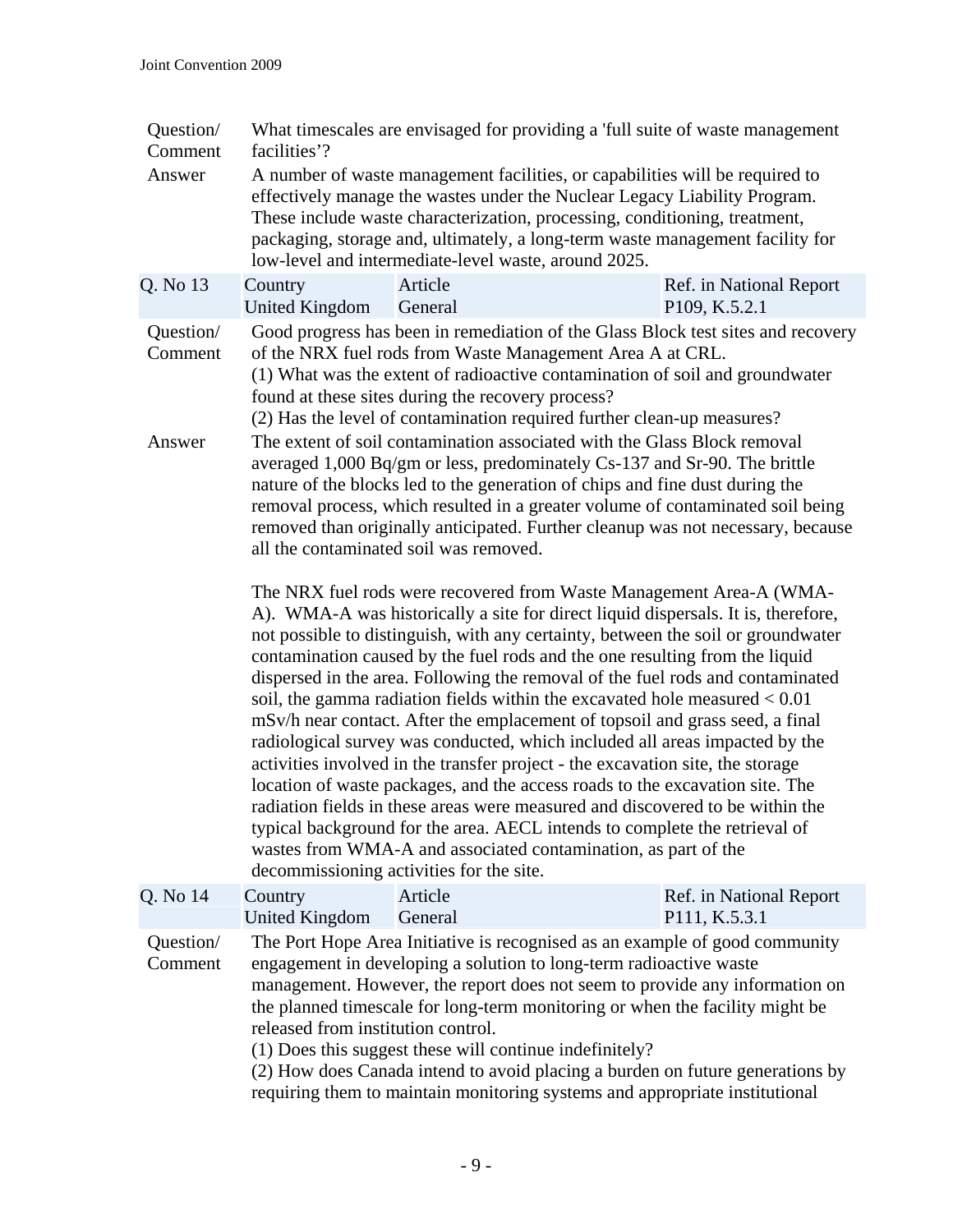## arrangements?

Answer 1) The Port Hope Area Initiative comprises community-based solutions to the historic waste accumulated in the area since the early 1930s. Subject to the applicable regulatory requirements at the time of construction, the citizen committees involved in the development of the solutions recommended a series of site performance objectives, to be used in the development of conceptual designs for the potential storage facility options. The following community-based site performance objectives are of direct relevance to this question: the design period for the storage facility options should be longterm (i.e. hundreds of years); the facility should have minimal on-going maintenance requirements; following construction, a comprehensive longterm environmental monitoring program should be put in place; a long-term funding system should be developed for the care and maintenance of the facility; and the facility should be aesthetically and physically compatible with local area land uses.

> 2) The design objectives for the long-term waste management facilities for the Port Hope Area Initiative include the full utilization of all areas of the facility, whether for active or passive recreational use and future site usages that will maintain or enhance property values at or near the site. It was not the intention of the community to isolate and restrict access to the management sites. The citizen committees recognized that these sites should be integrated into the community, whether for active or passive recreational uses, and that, through such usage, the institutional nature of the site could be more easily maintained. The history behind the site would not be forgotten.

| Q. No 15                                   | Country<br>United Kingdom                                                                                                                                                                                                                                                                                                                                                                                                                                                                                                             | Article<br>General | Ref. in National Report<br>P136, Annex 4 4.2       |  |
|--------------------------------------------|---------------------------------------------------------------------------------------------------------------------------------------------------------------------------------------------------------------------------------------------------------------------------------------------------------------------------------------------------------------------------------------------------------------------------------------------------------------------------------------------------------------------------------------|--------------------|----------------------------------------------------|--|
| Question/<br>Comment                       | (1) What are quality assurance arrangements are applied to underwater repairs in<br>the wet storage bays?<br>(2) What is the expected lifetime of the repairs?<br>(3) What evidence is there to support the claimed lifetime?                                                                                                                                                                                                                                                                                                         |                    |                                                    |  |
| Answer<br>Updated<br>with info<br>from OPG | a) The quality assurance applied for the repairs follows the Canadian Standard<br>Association (CSA) Z299.2 "Quality Assurance Program - Category 2".<br>b) There is not a specific lifetime of the epoxy associated with this type of<br>repairs. It becomes part of regular inspections and maintenance.<br>c) A repair program with quality control inspections was carried out to reduce<br>the leakage from the wet storage bay. Post-repair leak measurements were also<br>conducted to assess the effectiveness of the repairs. |                    |                                                    |  |
| Q. No 16                                   | Country<br>United Kingdom                                                                                                                                                                                                                                                                                                                                                                                                                                                                                                             | Article<br>General | Ref. in National Report<br>P155, Annex 5 5.1.7.1.1 |  |
| Question/<br>Comment                       | Groundwater monitoring around Waste Management Area A has shown stable<br>and improving conditions.<br>Are there any long-term public safety or environmental implications arising<br>from disposal of long-lived radionuclides in the mixed fission products?                                                                                                                                                                                                                                                                        |                    |                                                    |  |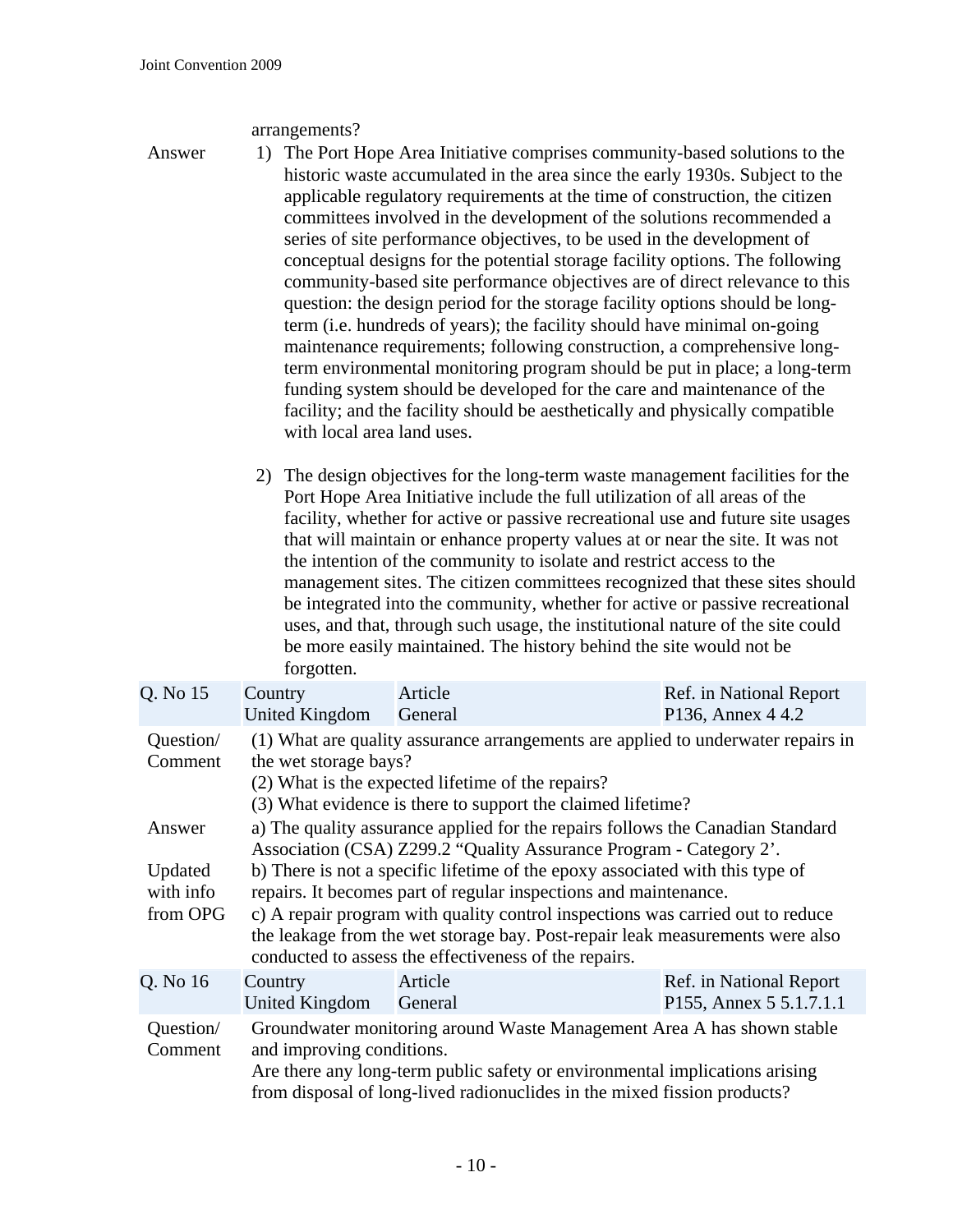| Answer                         |                                                                                                                                                                                                                                                                                                                                                                                                                                                                                                                                                                                                                                                                                                                                                                                                                                                                                                                                                                                                                                                                                                                                                                                                                                                                                                                                                                                                                                                                                                                                              |                    | Waste Management Area-A (WMA-A) is not considered to be disposal, but<br>rather interim storage. Plans are in place for the retrieval of wastes and<br>associated contamination from WMA-A and other legacy waste areas at Chalk<br>River Laboratories (CRL). The retrieval will take into consideration the potential<br>risks to the public, workers and the environment (non-human biota), and will<br>also account for factors such as long-term institutional controls for the CRL Site.<br>All the waste retrieval work is subject to detailed planning and safety assessment<br>that is directed at protecting the workers and environment during the waste<br>retrieval, characterization and packaging/processing that may be required.<br>Strontium-90 (Sr-90) is a relatively mobile fission product radionuclide, which<br>has migrated down gradient from WMA-A. A study is currently underway, to<br>determine the best method to intercept and remove Sr-90 from this plume. |  |
|--------------------------------|----------------------------------------------------------------------------------------------------------------------------------------------------------------------------------------------------------------------------------------------------------------------------------------------------------------------------------------------------------------------------------------------------------------------------------------------------------------------------------------------------------------------------------------------------------------------------------------------------------------------------------------------------------------------------------------------------------------------------------------------------------------------------------------------------------------------------------------------------------------------------------------------------------------------------------------------------------------------------------------------------------------------------------------------------------------------------------------------------------------------------------------------------------------------------------------------------------------------------------------------------------------------------------------------------------------------------------------------------------------------------------------------------------------------------------------------------------------------------------------------------------------------------------------------|--------------------|---------------------------------------------------------------------------------------------------------------------------------------------------------------------------------------------------------------------------------------------------------------------------------------------------------------------------------------------------------------------------------------------------------------------------------------------------------------------------------------------------------------------------------------------------------------------------------------------------------------------------------------------------------------------------------------------------------------------------------------------------------------------------------------------------------------------------------------------------------------------------------------------------------------------------------------------------------------------------------------------|--|
| Q. No 17                       | Country<br><b>United Kingdom</b>                                                                                                                                                                                                                                                                                                                                                                                                                                                                                                                                                                                                                                                                                                                                                                                                                                                                                                                                                                                                                                                                                                                                                                                                                                                                                                                                                                                                                                                                                                             | Article<br>General | Ref. in National Report<br>P163, Annex 5 5.1.9                                                                                                                                                                                                                                                                                                                                                                                                                                                                                                                                                                                                                                                                                                                                                                                                                                                                                                                                              |  |
| Question/<br>Comment<br>Answer | (1) Can you please explain what are the 'strict release guidelines'?<br>(2) Who sets these?<br>By adding "strict release guidelines" to the program description, Cameco is<br>trying to convey the view that, for all practicable purposes, any materials which<br>are deemed suitable for release from licensed Canadian uranium processing sites<br>must essentially meet the acceptance criteria of the recipient. When transferring<br>materials to recipients outside the nuclear sector, acceptance criteria are typically<br>based on comparisons to the normal range of background radiation levels, or<br>comparative radionuclide content in related materials, or through regulatory<br>accepted controlled releases, supported by case-specific pathways analysis. For<br>instance, steel mills typically use portal monitors to detect and reject material<br>having above-background levels of radioactivity. In other instances, the base<br>reference for release of materials (such as soil) or generated substances (such as<br>sludges or by-product fertilizers) is derived from values which include the<br>natural range of uranium content in soils or in other fertilizers.<br>Uniform, across the board formal limits, for the release of materials from<br>uranium processing facilities to non-nuclear sectors have not been established in<br>Canada. Rather, the approach is one of regulatory accepted criteria for specific<br>sites, or case-specific release criteria, allowing for conditional clearances. |                    |                                                                                                                                                                                                                                                                                                                                                                                                                                                                                                                                                                                                                                                                                                                                                                                                                                                                                                                                                                                             |  |
| Q. No 18                       | Country<br><b>United Kingdom</b>                                                                                                                                                                                                                                                                                                                                                                                                                                                                                                                                                                                                                                                                                                                                                                                                                                                                                                                                                                                                                                                                                                                                                                                                                                                                                                                                                                                                                                                                                                             | Article<br>General | Ref. in National Report<br>P <sub>163</sub> , Annex 5 5.1.9                                                                                                                                                                                                                                                                                                                                                                                                                                                                                                                                                                                                                                                                                                                                                                                                                                                                                                                                 |  |
| Question/<br>Comment<br>Answer | routes?                                                                                                                                                                                                                                                                                                                                                                                                                                                                                                                                                                                                                                                                                                                                                                                                                                                                                                                                                                                                                                                                                                                                                                                                                                                                                                                                                                                                                                                                                                                                      |                    | (1) Is there an active programme looking at either recycling methods or disposal<br>(2) If not, how long is it expected that materials will remain in storage?<br>There is an active program, which has been in place for many years, looking at<br>the recycle methods and disposal routes for Cameco uranium processing site<br>wastes. Back in the 1970's, major changes in the overall waste management<br>strategy became necessary, caused by the limited remaining storage capacity for<br>low-level radioactive wastes from facilities in Port Hope, coupled with<br>environmental issues associated with the existing facilities of that time, the                                                                                                                                                                                                                                                                                                                                 |  |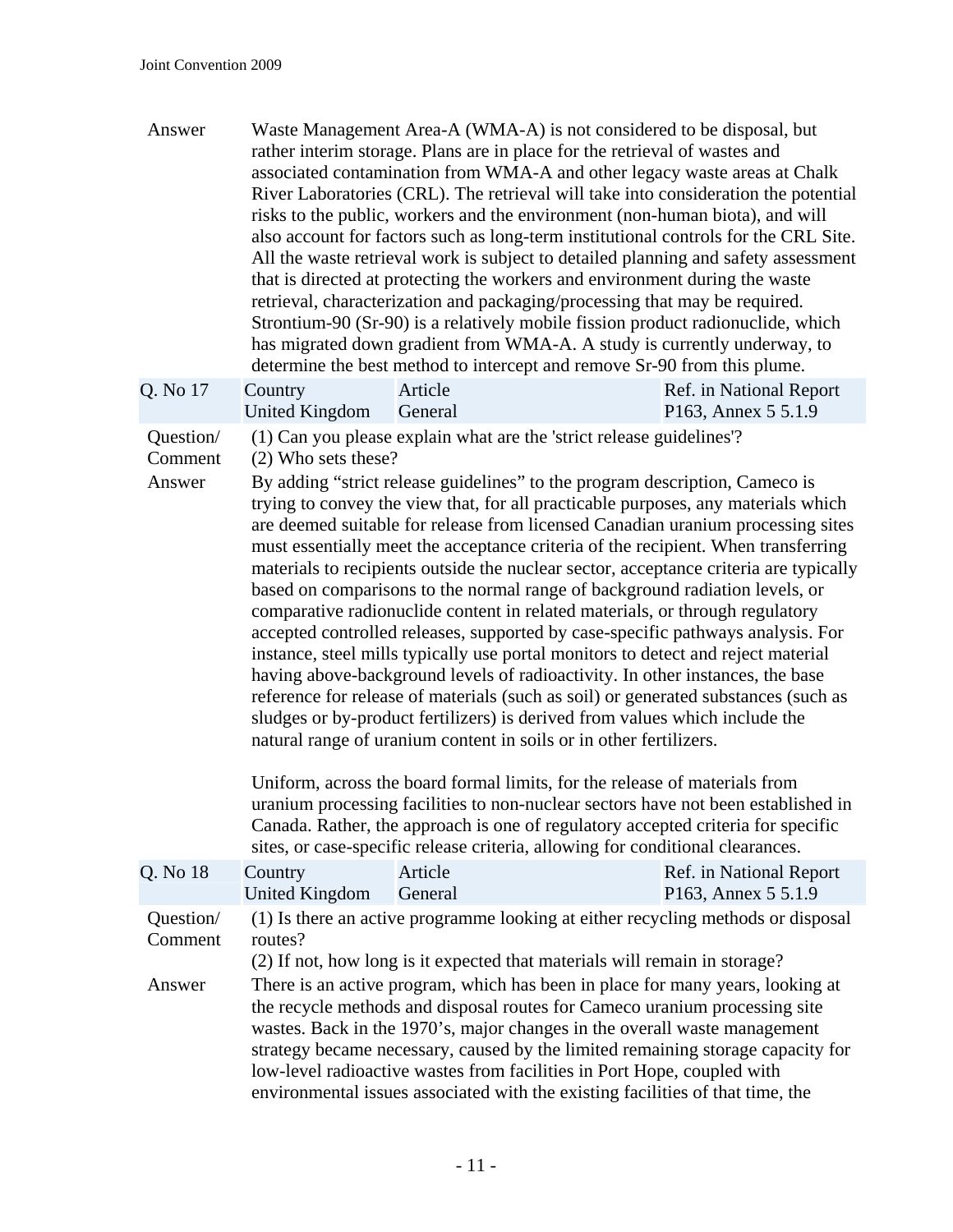overall concern caused by the historic wastes in the Port Hope area, as well as the unacceptability continuation of simple landfill burial for the types of wastes generated by uranium processing facilities. Most notably within the refinery and conversion plants, major efforts were put into developing uranium processing waste management practices. Specifically, these include:

- o Integration of chemical recycle processes into plant processes, to minimize waste generation within these processes (such as enhanced nitric acid and HF recovery);
- o Efforts not always successful to manufacture usable commercial byproducts (such as ammonium nitrate fertilizer, steel grinding balls for mine site milling operations, and a calcium fluoride slag agent for steel manufacturers);
- o Upgrades to and recycle of former waste streams (solvent extraction and raffinate recycle - first as a liquid product, to recover its uranium and sulphuric acid content, then as a calcined product focused solely on its uranium content - as well as reuse of uranium ore concentrate drums); and,
- o Much tighter control of incidental waste generation through waste minimization, segregation, incineration, and clean-up of materials (to maximize recycle/disposal of clean materials, and minimize low-level radioactive waste (LLRW) storage and disposal requirements.)

The resulting waste management strategy forged by Cameco from its activity in the late 1970's and early 1980's could be summarized as follows:

- Minimize contaminated waste generation rates;
- Maintain producer accountability;
- Be guided by the following sequence of priorities
	- o Avoid contamination above background levels
	- o Recycle within the plant (or facility) generating the waste
	- o Recycle within the nuclear fuel cycle, with preference given to Cameco-operated facilities
	- o Well-controlled recycling, or disposal outside of the nuclear fuel cycle as non-LLRW material
	- o Commercial disposal as LLRW, to the extent that such facilities exist.

Cameco's Port Hope and Blind River fuel processing facilities have operated for over 20 years without ready access to commercial LLRW disposal facilities. Recycle and recovery processes internal to the plant and within the fuel cycle, coupled with efforts to clean material for unrestricted release, have been the prime waste management tools for the past two decades. For the foreseeable future, the current approach is expected to continue, seeking improved efficiency in recycling and developing more efficient and economic clean-up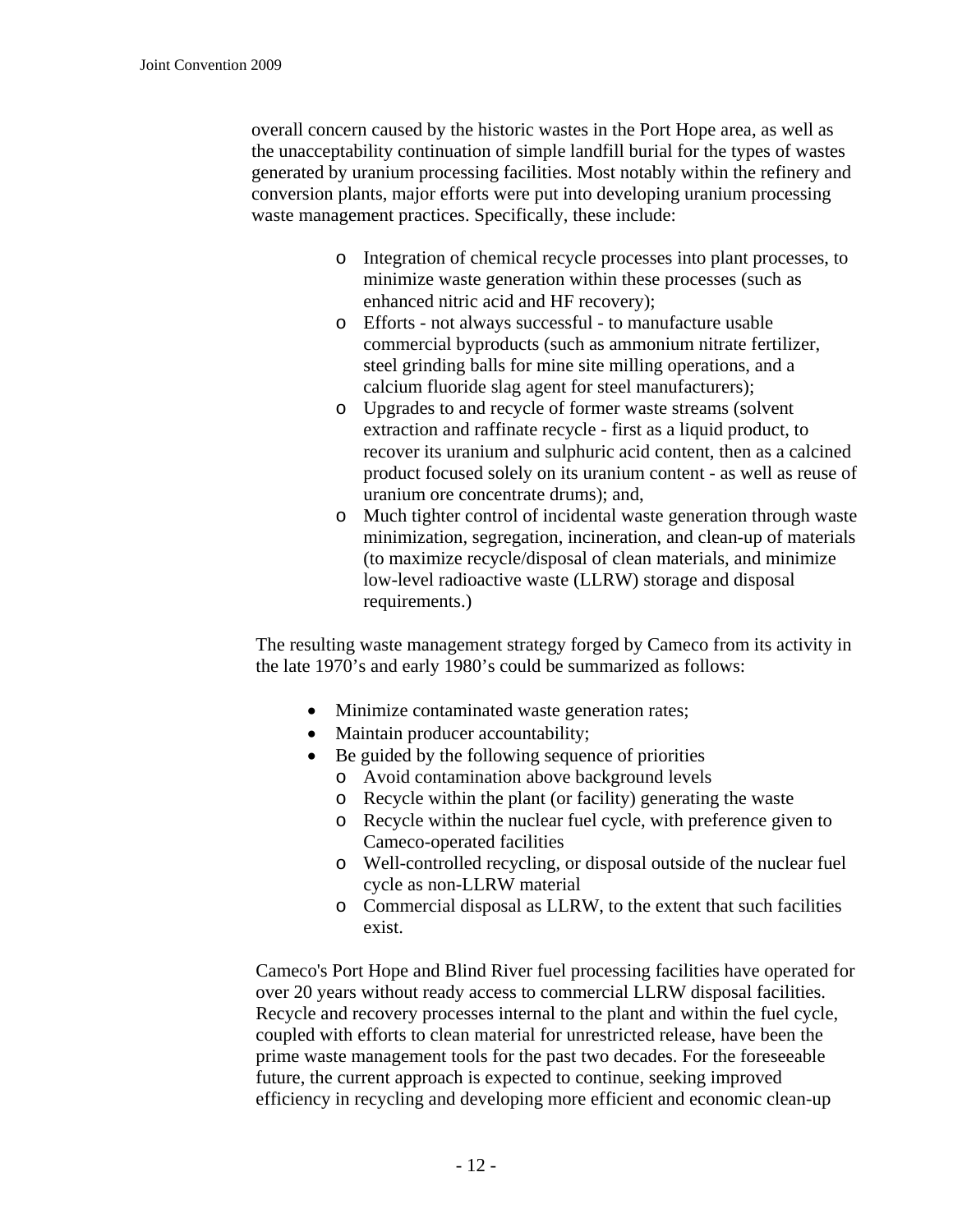approaches. New opportunities continue to develop for specific wastes.

However, there remains a small, but slowly increasing inventory of on-site waste materials which cannot be economically recycled or free-released. The amount continues to remain manageable, based on experience over the last 20 years. Unless new waste processing methods are discovered, the plan for these materials is to aggregate them with decommissioning wastes, at the end of the life of the facility.

| Q. No 19 | Country<br>United Kingdom General | Article | Ref. in National Report<br>P197, Annex 8 8.2.1.2 &<br>8.2.1.3 |
|----------|-----------------------------------|---------|---------------------------------------------------------------|
|          |                                   |         |                                                               |

- Question/ Comment When is the federal government review of its waste management strategy likely to be completed?
- Answer The strategy for managing the historic waste in the storage cells at Fort McMurray, Alberta and Fort Smith, Northwest Territories, is not currently under review. The text referred to in the question relates to changes in CNSC's approach to licensing exemption criteria, as proposed at the time the text was being prepared.

The CNSC is currently assessing the materials in all of the consolidated mounds against the release criteria from the revised *Nuclear Substances and Radiation Devices Regulations* (revised: April 18, 2008). Exemptions from current licensing may not be required, if the contamination in the materials is deemed to be below regulatory concern. A decision will be made before the current exemption expires, on December 31, 2009. This does not absolve the federal government of future liabilities associated with these wastes (where applicable), but does remove them from CNSC regulatory control, based on a lack of radiological health and safety concerns.

| Q. No 20             | Country                                                                                                                                                                                                                                                                                                                                                                                                                                           | Article   | Ref. in National Report                     |
|----------------------|---------------------------------------------------------------------------------------------------------------------------------------------------------------------------------------------------------------------------------------------------------------------------------------------------------------------------------------------------------------------------------------------------------------------------------------------------|-----------|---------------------------------------------|
|                      | Ireland                                                                                                                                                                                                                                                                                                                                                                                                                                           | Article 3 | C4 Naturally occurring<br>radioactive mater |
| Question/<br>Comment | The report states that "only non-exempt naturally occurring radioactive"<br>(materials) are discussed in this report, namely radium bearing wastes resulting<br>from the former radium industry, and tailings and waste rock from uranium<br>mines and mills". Could Canada explain the basis for exempting other NORM<br>waste?                                                                                                                  |           |                                             |
| Answer               | "Naturally occurring nuclear substances (NONs), other than those that are or<br>have been associated with the development, production or use of nuclear energy,<br>are exempt from the applicable of all provisions of the <i>Nuclear Safety and</i><br><i>Control Act</i> (NSCA) and the regulations made under the NSCA except the<br>following:<br>(a) the provisions that govern the transport of nuclear substances ( <i>Packaging &amp;</i> |           |                                             |

*Transport of Nuclear Substances Regulations)*; and (b) in the case of a nuclear substance listed in the schedule to the Nuclear Nonproliferation Import and Export Control Regulations, the provisions that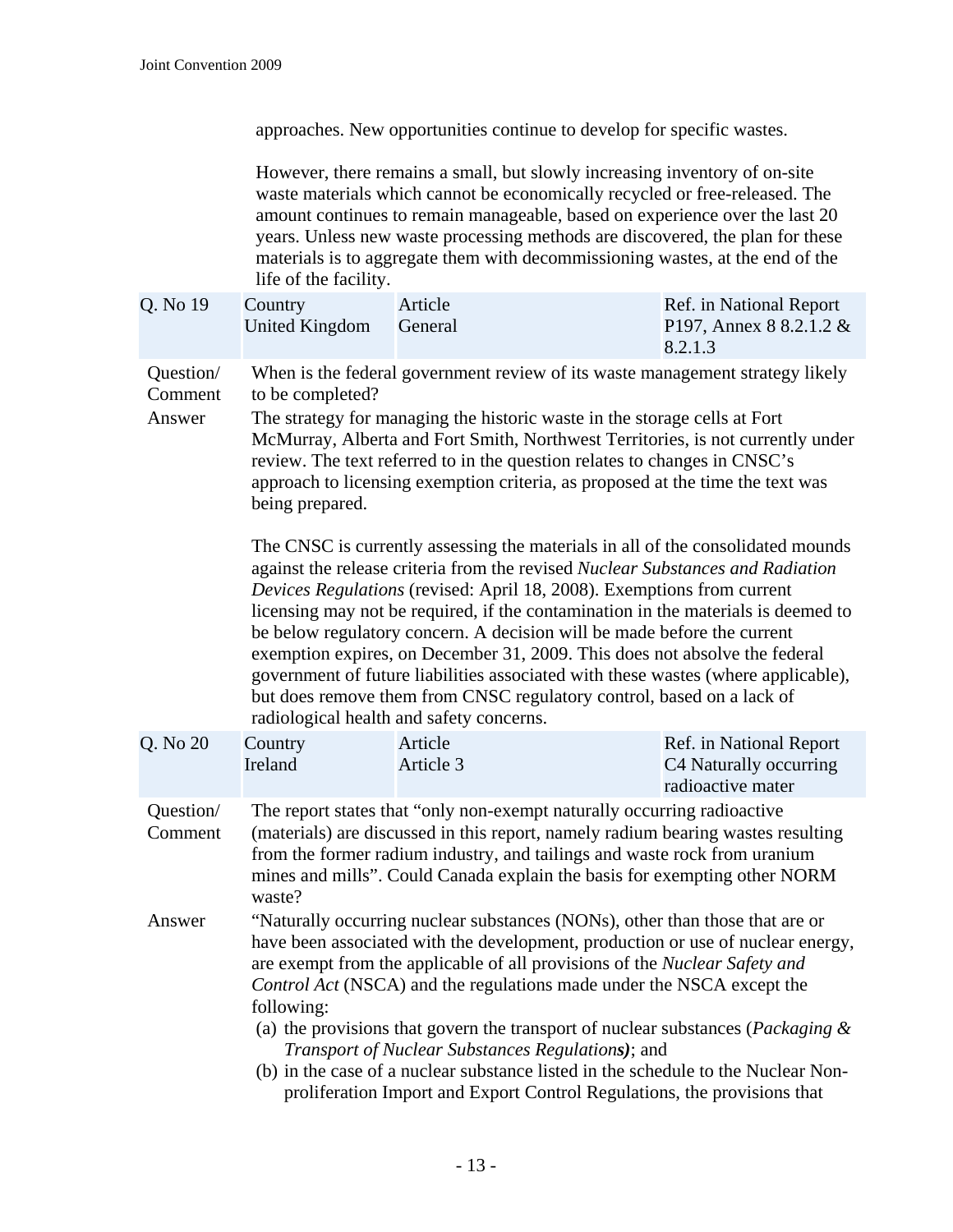govern the import and export of nuclear substances."

At the federal level, Canada only regulates wastes resulting from activities within the nuclear cycle. Other wastes, which may or may not have a radioactive component, are regulated by the provincial authorities as hazardous wastes. This has evolved from the fact that the Government of Canada assumes authority over the use of nuclear materials, while the provincial governments generally assume authority over the use of conventional materials.

| Q. No 21 Country |         | Article   | Ref. in National Report |
|------------------|---------|-----------|-------------------------|
|                  | Finland | Article 4 | K.4.2                   |

Question/ Comment In your report, in Section K.4.2, when decribing the APM approach to long-term management of spent fuel, it is stated that the techincal method is such that the spent fuel can be retrieved 'over a long period , until such time as a future society makes a determination on the final closure and the appropriate form and duration of post-closure monitoring'.What is meant by 'long period' and what is your view on the risks (for long term and operational safety) of keeping a repository open for a 'long period'?

Answer After the spent fuel has been repacked into long-lived spent fuel containers and placed in the deep geological repository, APM allows for a period of monitoring over an extended period of time, without affecting the integrity of the containment and isolation system. Monitoring would be done primarily to confirm the safety and performance of the repository system and to support various decisions. Monitoring will occur (1) before spent fuel container placement, (2) during spent fuel container placement and (3) after spent fuel container placement.

> The NWMO does not know the duration of this period of extended monitoring, after the spent fuel container is placed in the repository. This will be a future decision - to be made by the society, government institutions and processes of the day. However, NWMO believes that it would be possible to continue in-situ monitoring of the repository for many decades, without compromising the engineered barrier system or the near-term operational safety and long-term public safety of the repository.

| Q. No 22             | Country                                                                                                                                                                                                                     | Article                                                                                                                                                                                                                                                                                                                                                                                                                                                                                                                                                                                       | Ref. in National Report |
|----------------------|-----------------------------------------------------------------------------------------------------------------------------------------------------------------------------------------------------------------------------|-----------------------------------------------------------------------------------------------------------------------------------------------------------------------------------------------------------------------------------------------------------------------------------------------------------------------------------------------------------------------------------------------------------------------------------------------------------------------------------------------------------------------------------------------------------------------------------------------|-------------------------|
|                      | Germany                                                                                                                                                                                                                     | Article 4                                                                                                                                                                                                                                                                                                                                                                                                                                                                                                                                                                                     | p. 71; Sec. G.7         |
| Question/<br>Comment | Section G.7.1 lists the requirements for the spent fuel storage without<br>mentioning time frames. As storage for many years may be needed – are there<br>specific requirements how long containers need to provide safety? |                                                                                                                                                                                                                                                                                                                                                                                                                                                                                                                                                                                               |                         |
| Answer               |                                                                                                                                                                                                                             | The requirement for the safety of spent fuel containers rest with the licensee.<br>Throughout its operating life, the containers are monitored and maintained to<br>ensure its structural integrity thereby providing for the protection of the public,<br>workers and the environment. Although the design life was 50 years, it is<br>recognized that some containers may have a shorter or longer operating life. The<br>structural integrity of the spent fuel containers are assessed and should the<br>structural integrity be compromised, the spent fuel can then be transferred to a |                         |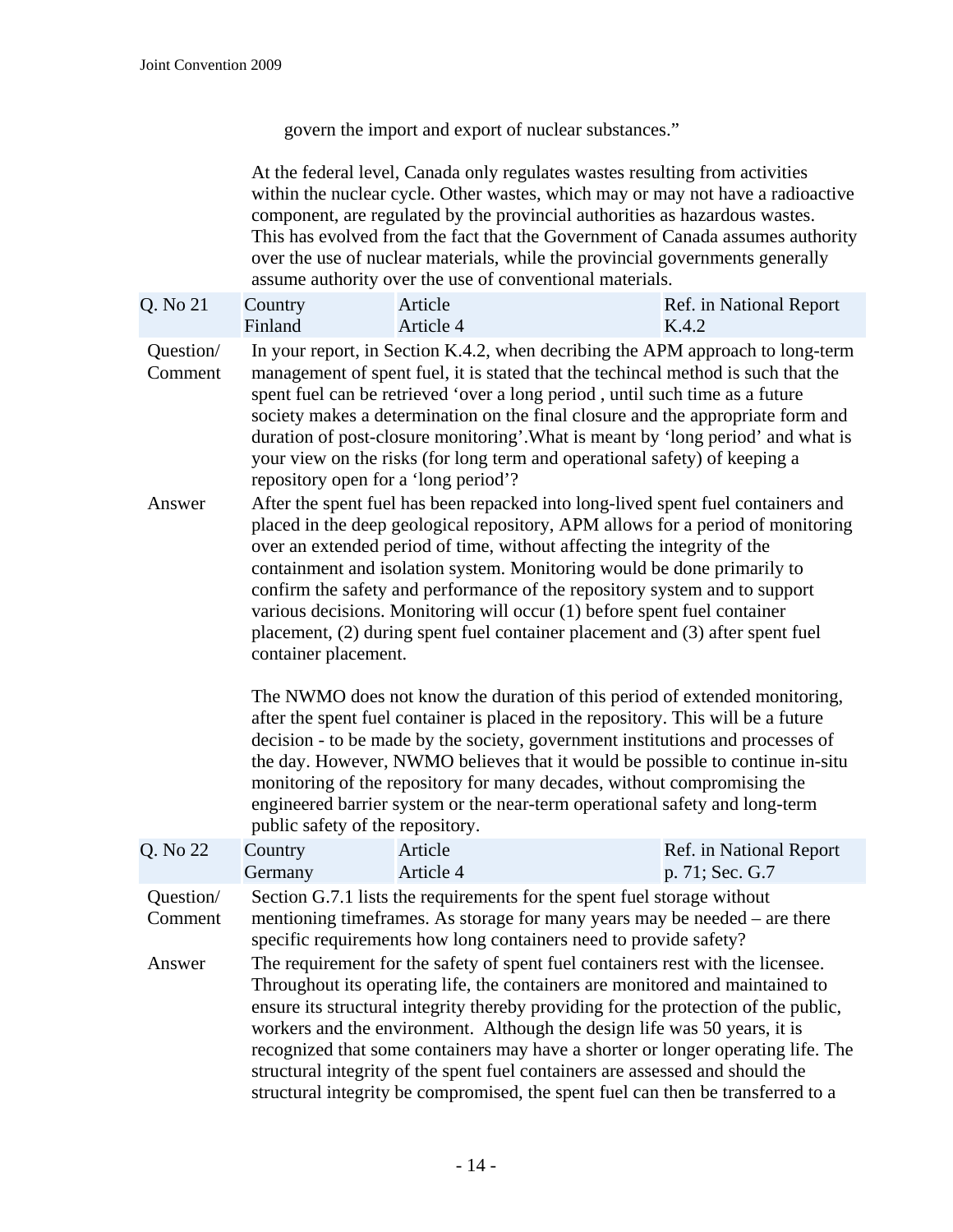|                                                                               | new spent fuel container.                                                                                                                                                                                                                                           |                                                                                                                                                                                                                                                                                                                                                                                                                                                                                                                                                                                                                                                                                                                                                                                                                                                                                                                                            |                                                     |  |
|-------------------------------------------------------------------------------|---------------------------------------------------------------------------------------------------------------------------------------------------------------------------------------------------------------------------------------------------------------------|--------------------------------------------------------------------------------------------------------------------------------------------------------------------------------------------------------------------------------------------------------------------------------------------------------------------------------------------------------------------------------------------------------------------------------------------------------------------------------------------------------------------------------------------------------------------------------------------------------------------------------------------------------------------------------------------------------------------------------------------------------------------------------------------------------------------------------------------------------------------------------------------------------------------------------------------|-----------------------------------------------------|--|
| Q. No 23                                                                      | Country<br>Hungary                                                                                                                                                                                                                                                  | Article<br>Article 4                                                                                                                                                                                                                                                                                                                                                                                                                                                                                                                                                                                                                                                                                                                                                                                                                                                                                                                       | Ref. in National Report<br>G.17 p.80                |  |
| Question/<br>Comment<br>Answer                                                |                                                                                                                                                                                                                                                                     | The new adaptive phase management – recommended by $NWMO -$ assumes the<br>retrievability of the used fuel: What are the arguments for such a decision?<br>During NWMO's initial public consultation, one of the common comments<br>received was that method chosen allow the waste to be monitored continuously<br>and to be retrieved if necessary for many years into the future.<br>APM enables spent fuel to be retrievable throughout all phases of<br>implementation. The deep geological repository for spent fuel has been<br>developed at the conceptual level to allow for the potential retrieval of fuel, for<br>safety or other reasons. Any features designed to facilitate the retrieval of spent<br>fuel will not compromise the ultimate safety of the deep geological repository.<br>The technology to retrieve spent fuel containers has been developed and                                                            |                                                     |  |
| Q. No 24                                                                      | Country<br><b>United States of</b>                                                                                                                                                                                                                                  | demonstrated at the surface and in underground research laboratories.<br>Article<br>Article 4                                                                                                                                                                                                                                                                                                                                                                                                                                                                                                                                                                                                                                                                                                                                                                                                                                              | Ref. in National Report<br>Section G.17, Page 80-81 |  |
| America<br>Question/<br>Comment<br>May 2009.<br>Answer<br>Control Act (NSCA). |                                                                                                                                                                                                                                                                     | a) Please describe how NRCan and CNSC will coordinate their respective<br>oversight responsibilities for NWMO's management and regulatory activities. b)<br>Please describe NRCan's enforcement capabilities for lapses in NWMO<br>management. c) Please address these points during your national presentation in<br>a) Two key pieces of legislation govern the long-term management of spent fuel<br>in Canada — the Nuclear Fuel Waste Act (NFWA) and the Nuclear Safety and                                                                                                                                                                                                                                                                                                                                                                                                                                                           |                                                     |  |
|                                                                               |                                                                                                                                                                                                                                                                     | The NFWA, administered by the Minister of Natural Resources, established the<br>Nuclear Waste Management Organization (NWMO) and gave it the mandate to<br>manage Canada's spent fuel over the long-term. Under the NFWA, the NWMO<br>has a legal obligation to report on its activities to the Minister on an annual<br>basis. Pursuant to the NFWA, the Minister is responsible for ensuring that the<br>NWMO makes progress on implementing the Adaptive Phased Management<br>approach, for managing spent fuel over the long-term. The Minister also ensures<br>that waste owners set aside sufficient funds to pay for the construction, operation<br>and maintenance of a long-term waste facility. The department of Natural<br>Resources Canada (NRCan) provides support to the Minister by monitoring,<br>reviewing and overseeing the NWMO's activities related to implementation of<br>the Adaptive Phased Management approach. |                                                     |  |
|                                                                               | The Canadian Nuclear Safety Commission (CNSC), which is the Government of<br>Canada's independent nuclear regulatory agency, regulates the management of<br>spent fuel and radioactive waste to protect the health and safety of the public and<br>the environment. |                                                                                                                                                                                                                                                                                                                                                                                                                                                                                                                                                                                                                                                                                                                                                                                                                                                                                                                                            |                                                     |  |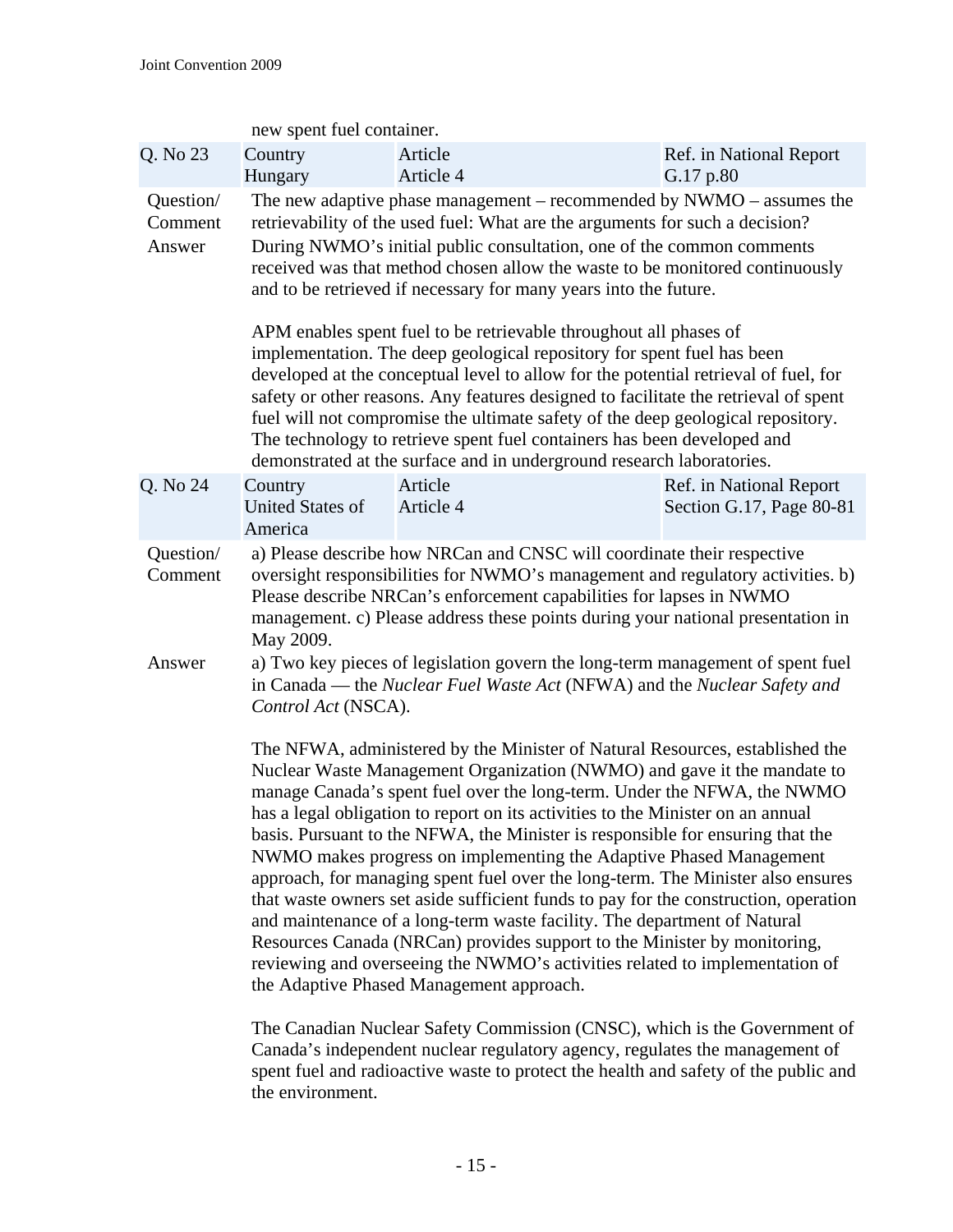In regards to coordination, NRCan and the CNSC have separate and distinct oversight responsibilities under the NFWA and the NSCA, respectively. Keeping this in mind, officials within NRCan and the CNSC have developed a good working relationship, and meet to discuss issues that are relevant to the long-term management of nuclear fuel waste. Both NRCan and the CNSC will continue to cooperate as the NWMO begins its siting process to find a suitable site in an informed and willing host community. As the licensing agency, the CNSC's role will increase as siting process proceeds and a licence application has been submitted.

b) Pursuant to the NFWA, the NWMO may not withdraw monies from the NFWA trust funds before a licence has been granted by the CNSC. Any deviation from this, the Minister may require her approval for future withdrawals.

In the meantime, the NFWA imposes a set of reporting obligations (such as annual reports, triennial reports and audited, annual financial statements) that the NWMO must respect. The Minister has the authority to audit and inspect the records and books of the NWMO and nuclear energy corporations.

The government has other approaches at its disposal for enforcing the NWMO to comply with legislation. The Minister can formally speak to the NWMO regarding any concerns, and may also make public these concerns and request changes when necessary. Ultimately, the obligations placed on the NWMO by the NFWA are enforceable in a court of law, and failure to comply with the legislation could result in the government taking action through the court system, which might impose financial penalties.

c) Yes, Canada would be pleased to address these points in its national presentation at the Joint Convention Review Meeting.

| Q. No 25             | Country | Article                                                                                                                                                                                                                                                                                                                                                                                                                                                                                                                                                                   | Ref. in National Report |  |
|----------------------|---------|---------------------------------------------------------------------------------------------------------------------------------------------------------------------------------------------------------------------------------------------------------------------------------------------------------------------------------------------------------------------------------------------------------------------------------------------------------------------------------------------------------------------------------------------------------------------------|-------------------------|--|
|                      | Romania | Article 5                                                                                                                                                                                                                                                                                                                                                                                                                                                                                                                                                                 | Section G6, page 70     |  |
| Question/<br>Comment |         | According to the report, "The engineered structures, canisters, MACSTOR and<br>OPG dry storage containers were originally designed for a 50-year lifetime. The<br>actual life of the structures could be much longer. These structures are<br>vigorously monitored; in the event of a structure failure, the spent fuel can be<br>retrieved and transferred to a new structure."<br>a) Please provide us more information on the decision to prolong the life of<br>MACSTOR dry storage containers.<br>b) How will influence this decision the long term strategy for the |                         |  |
| Answer               |         | management of the spent nuclear fuel?<br>a) There is no decision to prolong life at this time. The MACSTOR dry storage<br>containers were designed with a nominal design life of 50 years.<br>Throughout its operating life, the containers are monitored and maintained to<br>ensure its structural integrity thereby providing for the protection of the                                                                                                                                                                                                                |                         |  |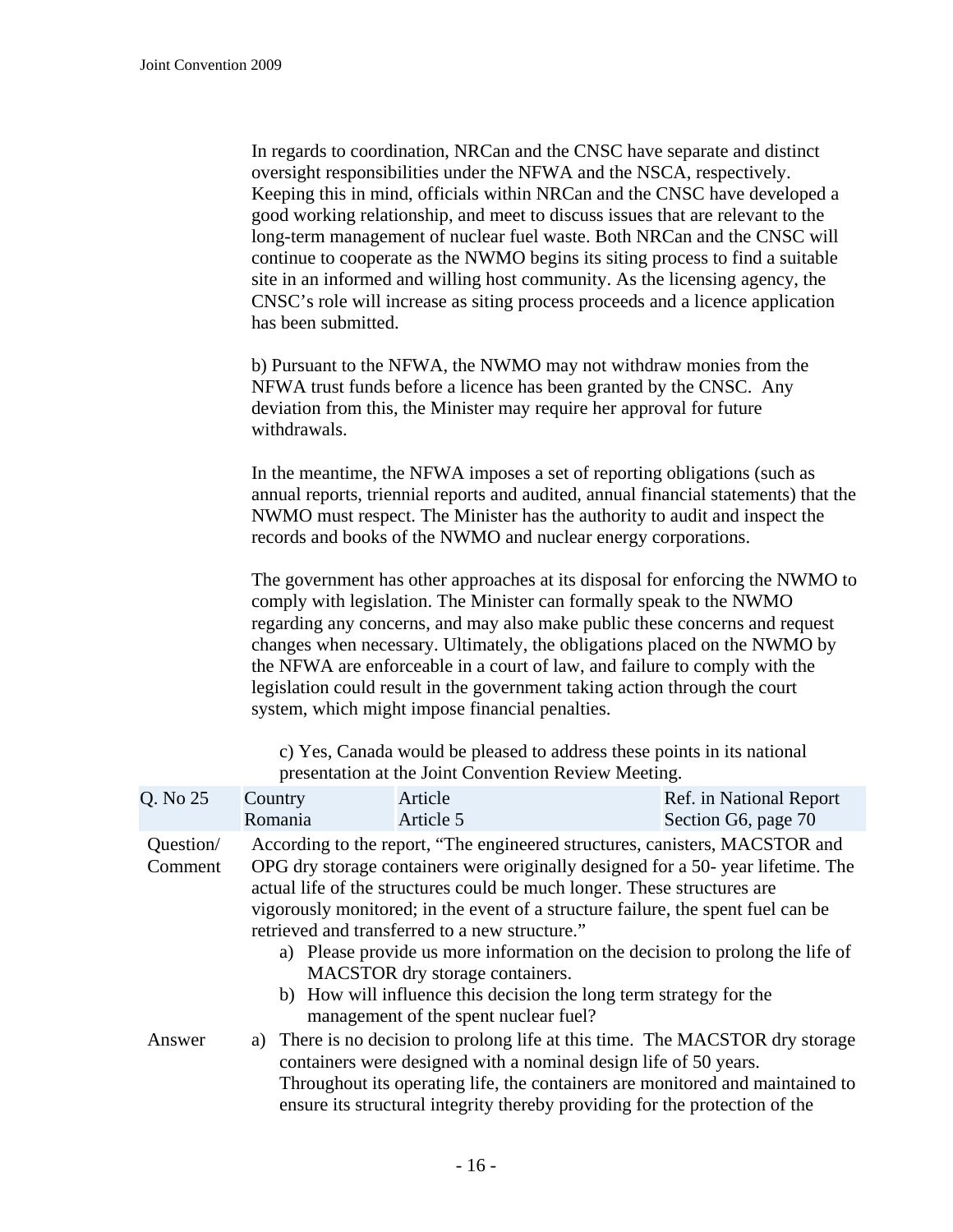| public, workers and the environment. Although the design life was 50 years,  |
|------------------------------------------------------------------------------|
| it is recognized that some containers may have a shorter or longer operating |
| life. Should the integrity be compromised, the spent fuel may be transferred |
| to a new storage container. The monitoring and maintenance programs for      |
| the dry storage containers are continuously under review and may require     |
| updating as the design life is approached or exceeded.                       |

b) The potential for the life extension of dry storage containers does not influence the long-term strategy for the management of spent fuel; rather, any delay in the availability of the Nuclear Waste Management Organization (NWMO) long-term fuel management facility would require an assessment of the possibility of extending the life of the containers until the fuel could be transferred to the NWMO facility.

| Q. No 26             | Country<br>Ukraine                                                                                                                                                                                                                                                                                                                                                                                                                                                                                                         | Article<br>Article 5                                                                                                                                                                                                                                                                                                             | Ref. in National Report<br>G.17, page 79                                                                                                                                                                                                                                                                                                                                                                                                                                                               |  |
|----------------------|----------------------------------------------------------------------------------------------------------------------------------------------------------------------------------------------------------------------------------------------------------------------------------------------------------------------------------------------------------------------------------------------------------------------------------------------------------------------------------------------------------------------------|----------------------------------------------------------------------------------------------------------------------------------------------------------------------------------------------------------------------------------------------------------------------------------------------------------------------------------|--------------------------------------------------------------------------------------------------------------------------------------------------------------------------------------------------------------------------------------------------------------------------------------------------------------------------------------------------------------------------------------------------------------------------------------------------------------------------------------------------------|--|
| Question/<br>Comment | decrease volume?                                                                                                                                                                                                                                                                                                                                                                                                                                                                                                           | Repository without reprocessing in order to extract valuable materials and                                                                                                                                                                                                                                                       | Does Canada really plan to deposit CANDU spent fuel to the Deep Geologic                                                                                                                                                                                                                                                                                                                                                                                                                               |  |
| Answer               | The Nuclear Waste Management Organization (NWMO) has studied<br>reprocessing of spent CANDU fuel, and concluded that reprocessing is highly<br>unlikely in Canada at this time. The reprocessing of spent fuel is a decision that<br>would be made by the waste owners in Canada, not the NWMO. Nevertheless,<br>NWMO continues to maintain a "watching brief" on reprocessing and its<br>potential implications on long-term management, and publishes annual reports<br>on this technology on its Web site, www.nwmo.ca. |                                                                                                                                                                                                                                                                                                                                  |                                                                                                                                                                                                                                                                                                                                                                                                                                                                                                        |  |
| Q. No 27             | Country<br>Germany                                                                                                                                                                                                                                                                                                                                                                                                                                                                                                         | Article<br>Article 6                                                                                                                                                                                                                                                                                                             | Ref. in National Report<br>p. 74; Sec. G.10.1                                                                                                                                                                                                                                                                                                                                                                                                                                                          |  |
| Question/<br>Comment |                                                                                                                                                                                                                                                                                                                                                                                                                                                                                                                            | Class I nuclear facilities and uranium mines and mills to launch public<br>information programmes about their activities.<br>being released to the public?<br>countries, they would probably appreciate to receive such information.<br>waste management facilities which are available to the public?                           | It is a regulatory requirement for licence applicants and licensed operators of<br>a) In which manner are the notifications on incidents or failures at nuclear<br>facilities, as well as their causes and the measures to prevent recurrence,<br>As the feedback of operational experiences may also be of great value for other<br>b) Does the Canadian Nuclear Safety Commission (CNSC) prepare any regular<br>reports on safety-related incidents in spent fuel storage facilities and radioactive |  |
| Answer               |                                                                                                                                                                                                                                                                                                                                                                                                                                                                                                                            | a) Licensees are required by paragraph $3(j)$ of the Class I Nuclear Facilities<br>Regulations, and sub-paragraphs 3(c) (i) and paragraph 8(a) of the Uranium<br>persons living in the vicinity of the general nature and characteristics of the<br>anticipated effects on the environment and the health and safety of persons, | Mines and Mills Regulations, to have public information programs that inform<br>which may result from a nuclear facility. The licensee is provided guidance on<br>the CNSC's expectations for such a program through regulatory guide G-217,<br>Licensee Public Information Programs. Licensees are encouraged to employ                                                                                                                                                                               |  |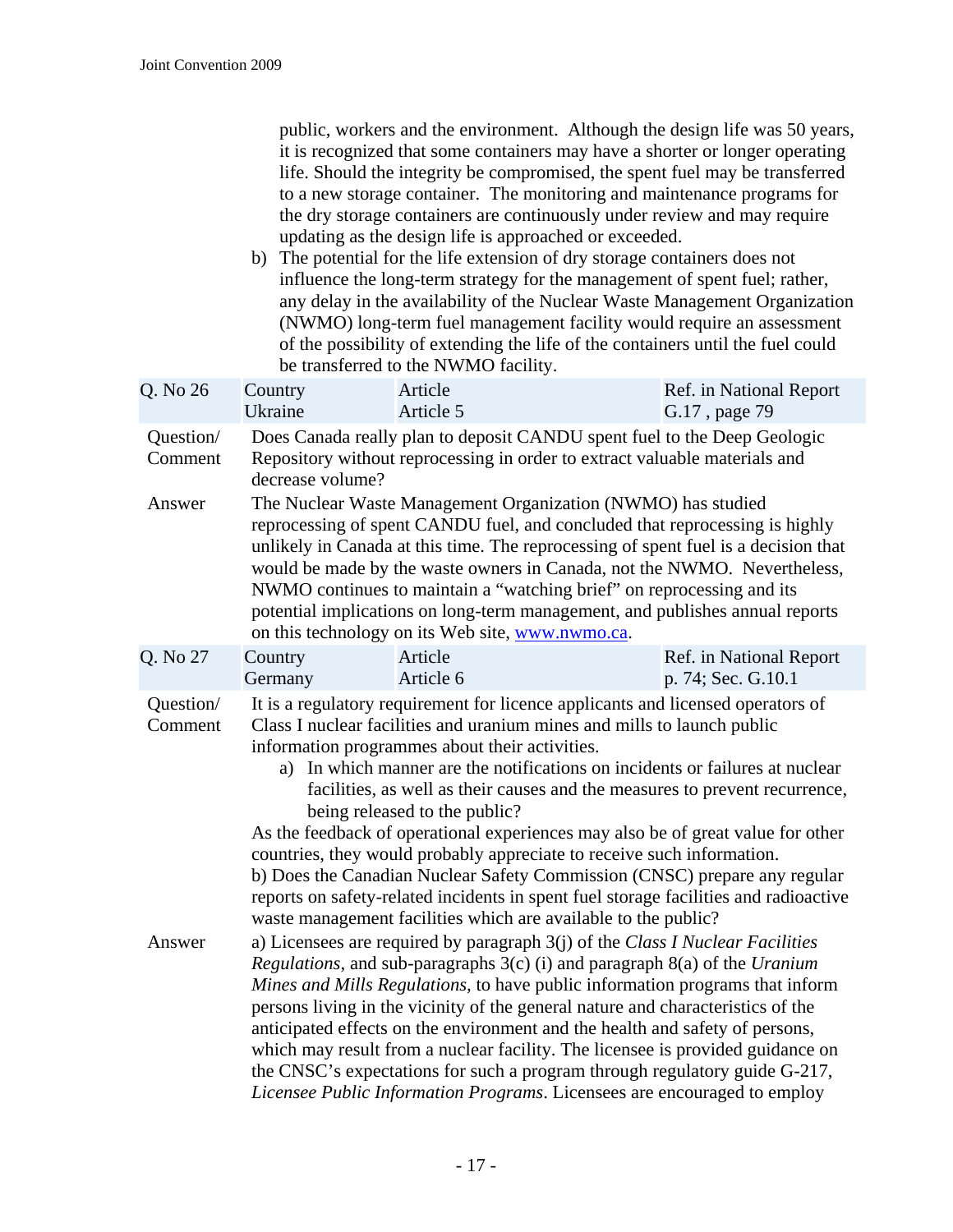multiple communications approaches, and are expected to use the most applicable approaches to their communities. This often includes regular participation in local government forums and committees, distribution of periodic newletters, and presentations at local public events.

b) Depending on the significance of the incident, the CNSC prepares "Significant Development Reports" (SDR), submitted to the Commission as a public document. The latter is presented to the Commission at a scheduled public meeting. The public meetings of the Commission are open to the public, and may be attended in person or watched via webcast at [www.nuclearsafety.gc.ca.](http://www.nuclearsafety.gc.ca/) Transcripts and minutes of the meetings and archived copies of the most recent webcasts are available to the public through the CNSC's Web site. Copies of the commission member documents providing the written SDR are also available to the public, upon request.

| Q. No 28                       | Country<br><b>United States of</b><br>America                 | Article<br>Article 6                                                                                                                                                                                                                                                                                                                                                                                                                                                                                                                                                                                                                                                                                                                                                                                                                                                                                                                                                                                                                                                                                                                                                                                                                                                                                                                                    | Ref. in National Report<br><b>Section Executive</b><br>Summary 3.1(b), Page 3 |
|--------------------------------|---------------------------------------------------------------|---------------------------------------------------------------------------------------------------------------------------------------------------------------------------------------------------------------------------------------------------------------------------------------------------------------------------------------------------------------------------------------------------------------------------------------------------------------------------------------------------------------------------------------------------------------------------------------------------------------------------------------------------------------------------------------------------------------------------------------------------------------------------------------------------------------------------------------------------------------------------------------------------------------------------------------------------------------------------------------------------------------------------------------------------------------------------------------------------------------------------------------------------------------------------------------------------------------------------------------------------------------------------------------------------------------------------------------------------------|-------------------------------------------------------------------------------|
| Question/<br>Comment<br>Answer | presentation.<br>planned activities.<br>process is confirmed. | Please update on the status of the public review of the NWMO five-year plan,<br>siting process proposal document, for the spent fuel management facility during<br>your national presentation in May 2009.<br>NWMO would be pleased to provide an update on the status of the public review<br>of its five-year plan and the siting process proposal, at the May 2009<br>The public review of the NWMO's first five-year plan was completed in Spring<br>2008. A summary of the comments received on the Plan are available on the<br>NWMO Web site, www.nwmo.ca, under "Implementing APM", and the<br>headline "What we heard from engagement activities". Based on the received<br>input, the Implementation Plan (2008-2012) was revised and published in June<br>2008. Since that time, a 2009-2013 Plan has been published, with an update on<br>The collaborative development of the siting process proposal began in Fall 2008,<br>with the publication of a discussion document and engaging dialogues with<br>interested Canadians on the key principles and elements for the site selection<br>process. These dialogue reports are published on NWMO's Web site. With the<br>input received, NWMO is now proceeding to prepare a Draft Proposal for a Site<br>Selection Process, for a further round of public review and comment, before the |                                                                               |
| Q. No 29                       | Country<br><b>United States of</b><br>America                 | Article<br>Article 6                                                                                                                                                                                                                                                                                                                                                                                                                                                                                                                                                                                                                                                                                                                                                                                                                                                                                                                                                                                                                                                                                                                                                                                                                                                                                                                                    | Ref. in National Report<br>Section G.17, Page 80                              |
| Question/<br>Comment           | disposal facility.                                            | The report states that a "willing community will be sought" to host the spent fuel                                                                                                                                                                                                                                                                                                                                                                                                                                                                                                                                                                                                                                                                                                                                                                                                                                                                                                                                                                                                                                                                                                                                                                                                                                                                      |                                                                               |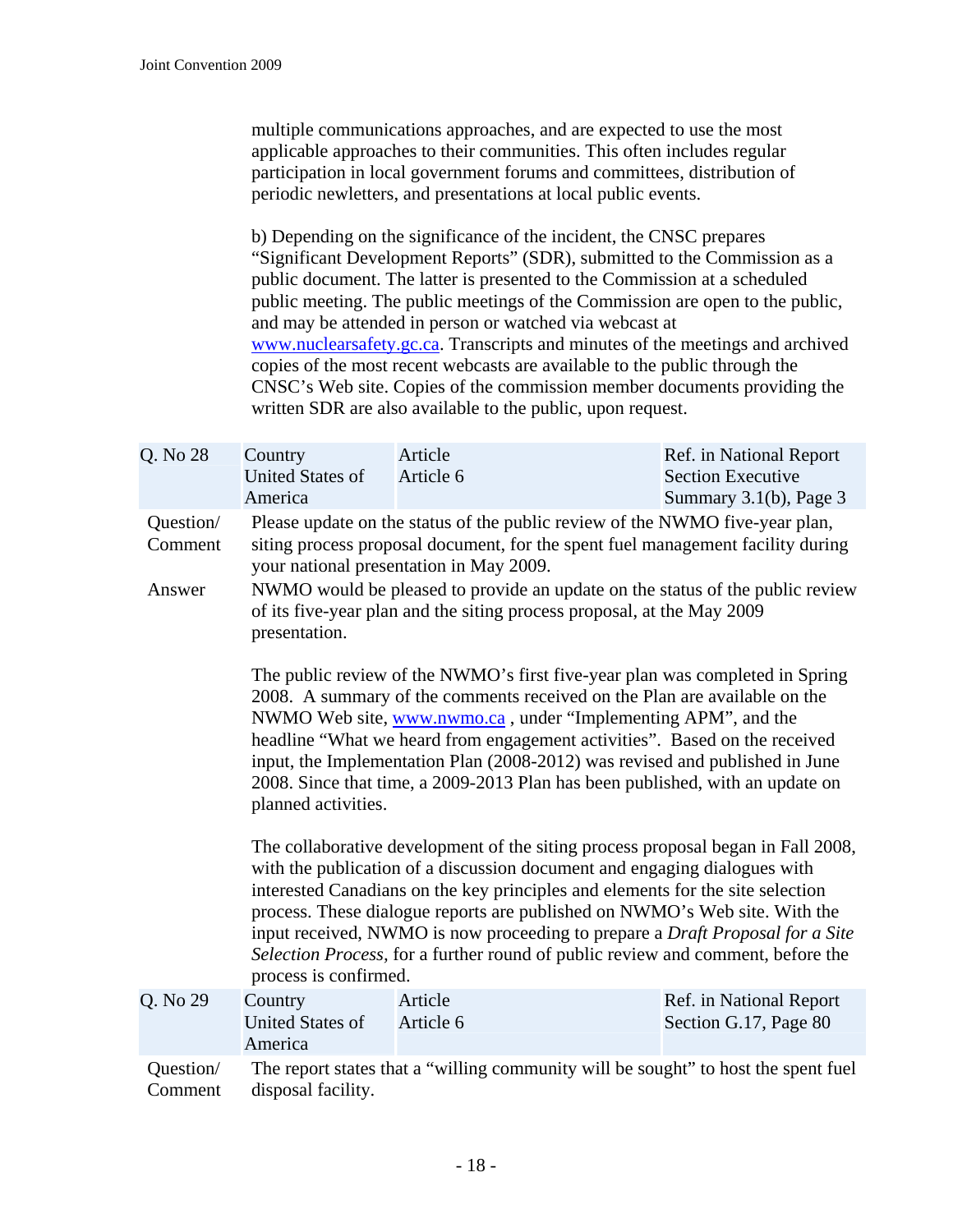- a) Please describe the public process to identify this "willing community."
- b) What alternatives are being considered in the absence of finding this "willing community"?
- c) Please address this during your national presentation in May 2009.
- Answer a) The public process to identify a willing community is presently under development. NWMO is developing the site selection process through a collaborative initiative with interested organizations and individuals. During the 2008 dialogues, these organizations and individuals provided their expectations for key principles and elements of a site selection process. With this input, NWMO is preparing a *Draft Proposal for A Site Selection Process.* This Draft process will be released for public review and discussion, from Spring through Fall 2009. By 2010, NWMO anticipates having finalized the site selection process.
	- b) NWMO is not considering an alternative to a willing host community. The host community for the repository must be informed and demonstrate that it is willing to accept the project. It is important to take as much time as necessary, in order for potentially interested communities to develop an understanding of the project and how they may be impacted by it. NWMO will take the time required to work with communities to identify an informed, willing host for the facilities, and has no deadline by which it must identify a site and host community. In the meanwhile, the spent fuel is safely stored at licensed interim storage facilities at the reactor sites in Canada, and can remain safely stored there for many decades.

c) NWMO is planning to publicly release its *Draft Proposal for A Site Selection Process* by early May 2009. NWMO would be pleased to speak about this process during the Canada's national presentation at the Joint Convention.

| Q. No 30             | Country<br>Hungary                                                                                                                                          | Article<br>Article 7                                                                                                                                                                                                                                                                                                                                                                                                 | Ref. in National Report<br>G.4.1 p.70        |  |
|----------------------|-------------------------------------------------------------------------------------------------------------------------------------------------------------|----------------------------------------------------------------------------------------------------------------------------------------------------------------------------------------------------------------------------------------------------------------------------------------------------------------------------------------------------------------------------------------------------------------------|----------------------------------------------|--|
| Question/<br>Comment |                                                                                                                                                             | What way will the Zero Energy Deuterium-2 spent fuel be managed?                                                                                                                                                                                                                                                                                                                                                     |                                              |  |
| Answer               | becomes available.                                                                                                                                          | The ZED-2 spent fuel will be managed in the same manner as AECL's other<br>research reactor fuel. Spent fuel is initially stored in the water pool bays, until its<br>radioactivity and heat output have decreased sufficiently for dry storage. The<br>spent fuel is then placed in containers and transferred to Waste Management<br>Area-B, for storage until a national long-term spent fuel management facility |                                              |  |
| Q. No 31             | Country<br>Korea, Republic of Article 7                                                                                                                     | Article                                                                                                                                                                                                                                                                                                                                                                                                              | Ref. in National Report<br>$p.139$ (Annex 4) |  |
| Question/<br>Comment | In the Annex 4 of the report, Figure 4.4 shows an indoor dry storage of spent<br>fuel and Figures 4.8 and 4.9 show dry storage canisters installed outdoor. |                                                                                                                                                                                                                                                                                                                                                                                                                      |                                              |  |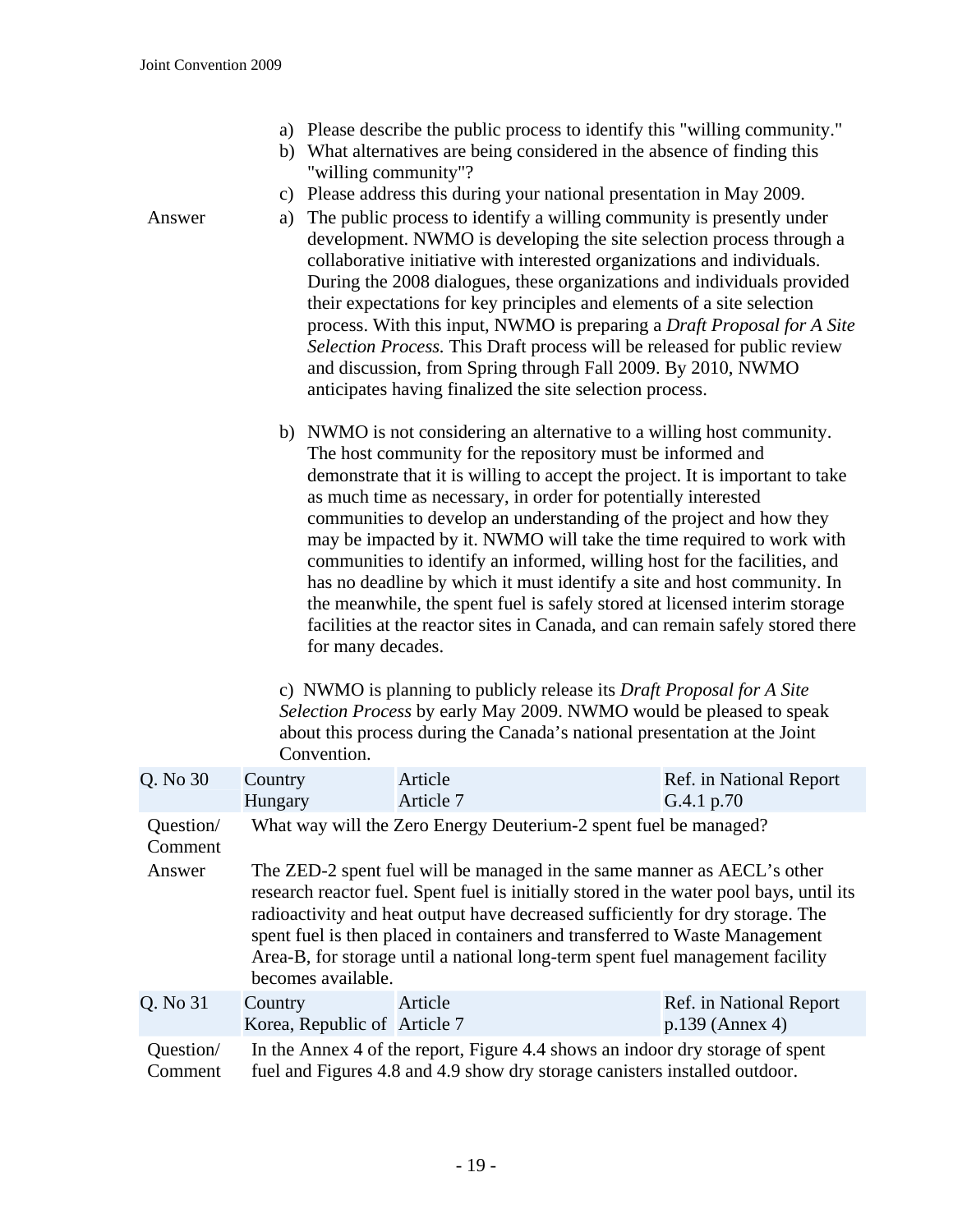What are specific regulatory requirements relevant to spent fuel dry storage casks/canisters at indoor and outdoor, respectively?

Answer It should be noted that the dry storage containers (DSC), currently stored indoors by OPG, were designed and initially assessed for outdoor storage. For operational reasons, OPG subsequently took the decision to place the DSCs within storage buildings.

> Therefore, the CNSC does not identify different regulatory requirements in the areas of safety or security for the indoor or outdoor interim dry storage of spent fuel. The dry storage safety philosophy in Canada embodies the "defence-indepth" approach, to keep radionuclide emissions below regulatory limits and As Low As Reasonably Achievable (ALARA). This defence-in-depth approach is represented by multiple barriers between the spent fuel (or radioactive waste) and the public. Each barrier independently provides a measure of safety towards preventing the release of radioactive materials. In the case of spent fuel, the barriers are as follows:

> • the uranium dioxide matrix, which effectively contains the radionuclides present in cooled used fuel, except for the free fractional inventory of tritium (in vapour form) and krypton-85 (which is a gas); • the fuel cladding, which additionally contains the free fractional inventory of tritium and krypton-85 that would otherwise be available for release; • the seal-welded container, provides an additional barrier against the release of tritium and krypton-85 in the event of fuel cladding failure; and

• the reinforced concrete of the containers (base, lid and concrete walls), which provides effective shielding for gamma radiation from used fuel.

The regulatory body, the CNSC, does not prescribe a minimal number of barriers to be used. The proponent must demonstrate, through the use of the multiple-barrier-concept, that the health, safety, security and the environment are adequately protected during both normal and abnormal conditions. The storage design must be capable of being monitored to verify its containment. The proponent is also required to provide a safety assessment, conservatively estimating the doses to workers and the public from postulated failures of fuel elements and storage containers, for normal and abnormal operating conditions as well as credible accident conditions. Conservative estimates of public dose rates due to releases resulting from the hypothetical failure of an assumed fraction of fuel elements are also considered. Bounding (worst-case) accident scenarios are conservatively identified even if they are unlikely to occur, and the results of off-site dose consequence calculations are then compared against the regulatory annual dose limit.

The proponent must also demonstrate that the containers are performing as designed. An inspection and maintenance program of the containers, approved by the CNSC, must be designed and implemented by the proponent, in order to demonstrate the continued integrity of the containers and containment of the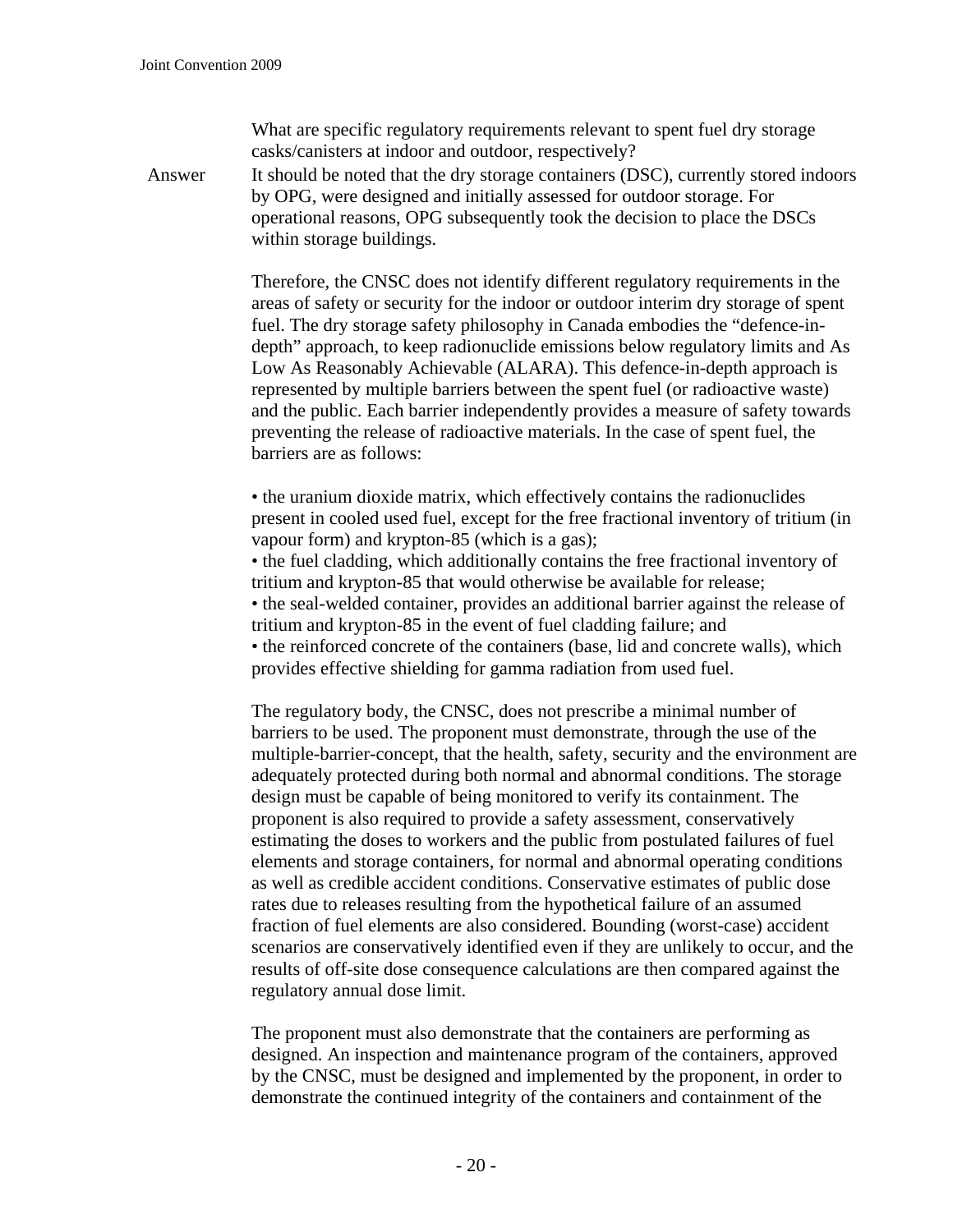|                                | radionuclides.                                                                                                                                                                                                                 |                                                                                                                                                                                                                                                                                                                                                                                                                                                                                                                                                                                                                                                                                                                                                                                                                                                                                                                                                                                                                                                                                                                                                                                                                                                                                                                                                                                                                                                                                                                                                                           |                                                                            |  |
|--------------------------------|--------------------------------------------------------------------------------------------------------------------------------------------------------------------------------------------------------------------------------|---------------------------------------------------------------------------------------------------------------------------------------------------------------------------------------------------------------------------------------------------------------------------------------------------------------------------------------------------------------------------------------------------------------------------------------------------------------------------------------------------------------------------------------------------------------------------------------------------------------------------------------------------------------------------------------------------------------------------------------------------------------------------------------------------------------------------------------------------------------------------------------------------------------------------------------------------------------------------------------------------------------------------------------------------------------------------------------------------------------------------------------------------------------------------------------------------------------------------------------------------------------------------------------------------------------------------------------------------------------------------------------------------------------------------------------------------------------------------------------------------------------------------------------------------------------------------|----------------------------------------------------------------------------|--|
| Q. No 32                       | Country<br><b>United States of</b><br>America                                                                                                                                                                                  | Article<br>Article 7                                                                                                                                                                                                                                                                                                                                                                                                                                                                                                                                                                                                                                                                                                                                                                                                                                                                                                                                                                                                                                                                                                                                                                                                                                                                                                                                                                                                                                                                                                                                                      | Ref. in National Report<br><b>Section Executive</b><br>Summary 3.5, Page 6 |  |
| Question/<br>Comment           | a) Please update during your national presentation in May 2009 the status<br>of the Fuel Packaging and Storage Project.<br>b) Where will this facility be sited?<br>c) Has a construction approval application been submitted? |                                                                                                                                                                                                                                                                                                                                                                                                                                                                                                                                                                                                                                                                                                                                                                                                                                                                                                                                                                                                                                                                                                                                                                                                                                                                                                                                                                                                                                                                                                                                                                           |                                                                            |  |
| Answer                         |                                                                                                                                                                                                                                | a) Canada would be pleased to provide an update on the Fuel Packaging and<br>Storage Project in its national presentation to the Joint Convention.<br>b) The Fuel Packaging and Storage (FPS) facility will be located on the CRL site<br>adjacent to the Waste Management Areas.<br>c) A construction approval application for the FPS project has been submitted to<br>the CNSC on December 12, 2008.                                                                                                                                                                                                                                                                                                                                                                                                                                                                                                                                                                                                                                                                                                                                                                                                                                                                                                                                                                                                                                                                                                                                                                   |                                                                            |  |
| Q. No 33                       | Country<br><b>Russian Federation Article 9</b>                                                                                                                                                                                 | Article                                                                                                                                                                                                                                                                                                                                                                                                                                                                                                                                                                                                                                                                                                                                                                                                                                                                                                                                                                                                                                                                                                                                                                                                                                                                                                                                                                                                                                                                                                                                                                   | Ref. in National Report<br>G.12, p. 76H.9, p. 90                           |  |
| Question/<br>Comment<br>Answer | occupational exposure doses?<br>records of occupational exposure.<br>days before the date of disposal."                                                                                                                        | a) Does a license to operate also require a licensee to keep records on<br>b) How long such records should be stored?<br>a) Yes, the Radiation and Protection Regulations requires the licensee to keep<br>b) Section 27 of the Nuclear Safety and Control Act (NSCA) states that every<br>licensee shall keep the prescribed records, including "a record of the dose of<br>radiation received by or committed to each person who performs duties in<br>connection with any activity that is authorized by this Act, or who is present at a<br>place where that activity is carried on"; licensees must retain those records for<br>the prescribed time and disclose them under the prescribed circumstances.<br>Section 28 of the General Nuclear Safety and Control Regulations states that<br>"every person who is required to keep a record by the Act, the regulations made<br>under the Act or a licence shall retain the record for the period specified in the<br>applicable regulations made under the Act or, if no period is specified in the<br>regulations, for the period ending one year after the expiry of the licence that<br>authorizes the activity in respect of which the records are kept. No person shall<br>dispose of a record referred to in the Act, the regulations made under the Act or<br>a licence, unless the person is no longer required to keep the record by the Act,<br>the regulations made under the Act or the licence; and has notified the<br>Commission of the date of disposal and of the nature of the record at least 90 |                                                                            |  |
| Q. No 34                       | Country<br>China                                                                                                                                                                                                               | Article<br>Article 10                                                                                                                                                                                                                                                                                                                                                                                                                                                                                                                                                                                                                                                                                                                                                                                                                                                                                                                                                                                                                                                                                                                                                                                                                                                                                                                                                                                                                                                                                                                                                     | Ref. in National Report<br>Section G.17, p.80                              |  |
| Question/                      |                                                                                                                                                                                                                                | a) Please provide further information on NUMO's functional and organizational                                                                                                                                                                                                                                                                                                                                                                                                                                                                                                                                                                                                                                                                                                                                                                                                                                                                                                                                                                                                                                                                                                                                                                                                                                                                                                                                                                                                                                                                                             |                                                                            |  |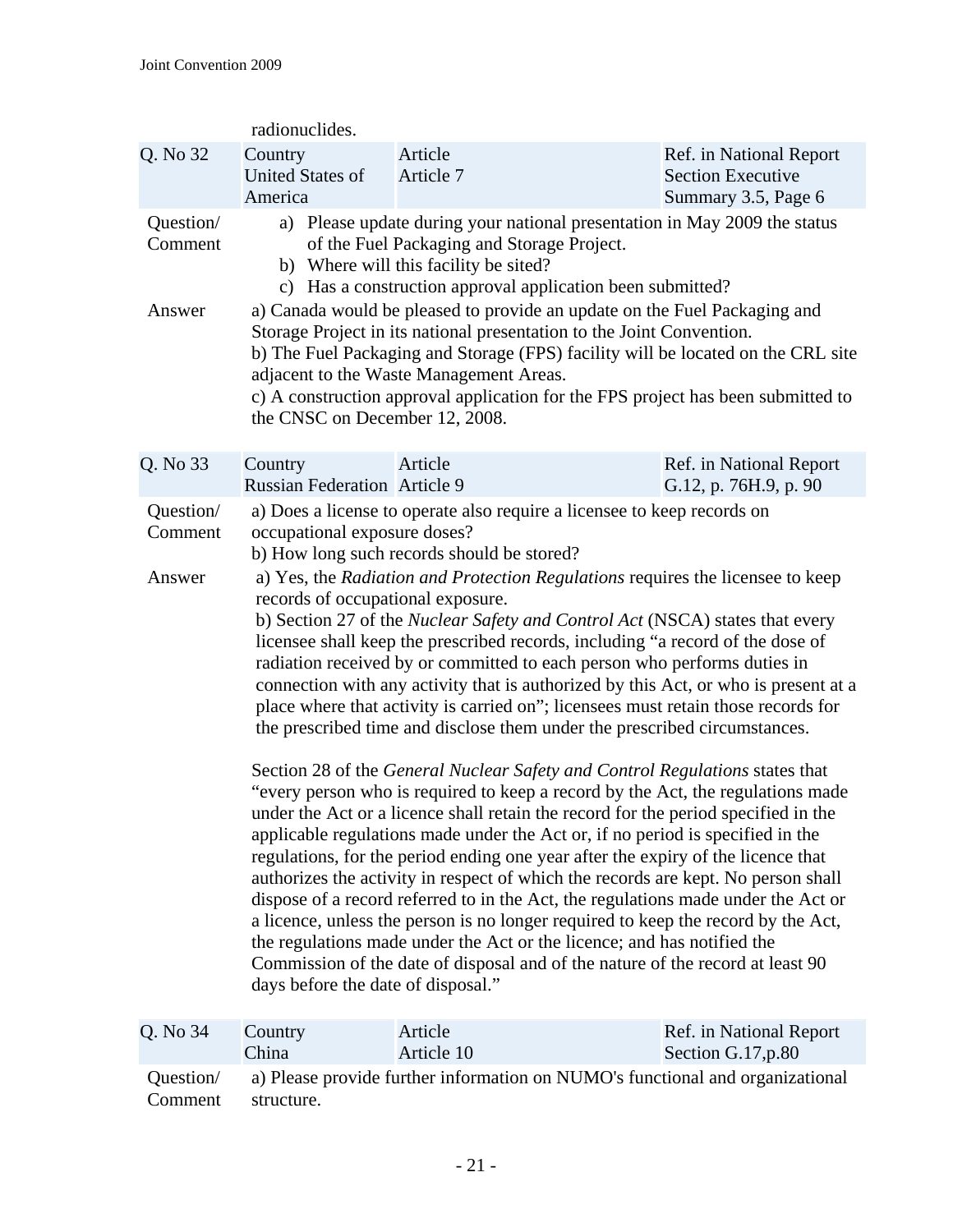b) In Canada, how do NRCan and other relevant governmental agencies regulate the NNMO's activities?

Answer a) NWMO is the implementing agency, responsible for designing and implementing Adaptive Phased Management, Canada's approach for the long-term management of spent fuel.

> Established to operate - on a not-for-profit basis - by Canada's major spent fuel owners, the NWMO's mission is to develop and implement collaboratively with Canadians the management approach for the long-term care of Canada's spent fuel, in a manner that is socially acceptable, technically sound, environmentally responsible and economically feasible.

NWMO operates with a multi-disciplinary team, with a focus on integration of social and technical contributions. For example, the development of the site selection process is a collaborative initiative led by a joint social/technical team. Similarly, public engagement is conducted through an integrated team of technical and social research/engagement staff.

Social Research Program: Social Research supports NWMO's ongoing dialogue and collaboration activities, including work to engage potentially affected citizens and interested organizations, visioning of the implementation process and the development of decision-making processes. NWMO learns from the experiences of others, exploring the perspectives of citizens and specialists on key issues. Citizen panels, focus groups, public attitude surveys, as well as the commissioning of social research papers and designing of NWMO's engagement programs are among the activities of this group.

Public Engagement and Communications: NWMO is building long-term relationships to develop awareness, understanding and support for Adaptive Phased Management. The success of Canada's approach for the long-term care of spent fuel is dependent on the involvement of interested Canadians, organizations and Aboriginal people in key decisions, through open, transparent and inclusive engagement processes. Engagement team members work closely with municipal/community organizations, NGOs and Aboriginal Elders groups. The Communications department handles media relations, coordinates government relations and oversees corporate internal and external communications.

Liability Management: NWMO is responsible for ensuring that the cost estimates for Adaptive Phased Management remain updated, and that the funding formula to pay for the plan collects and protects enough money to ensure that its entire costs are covered under a variety of social and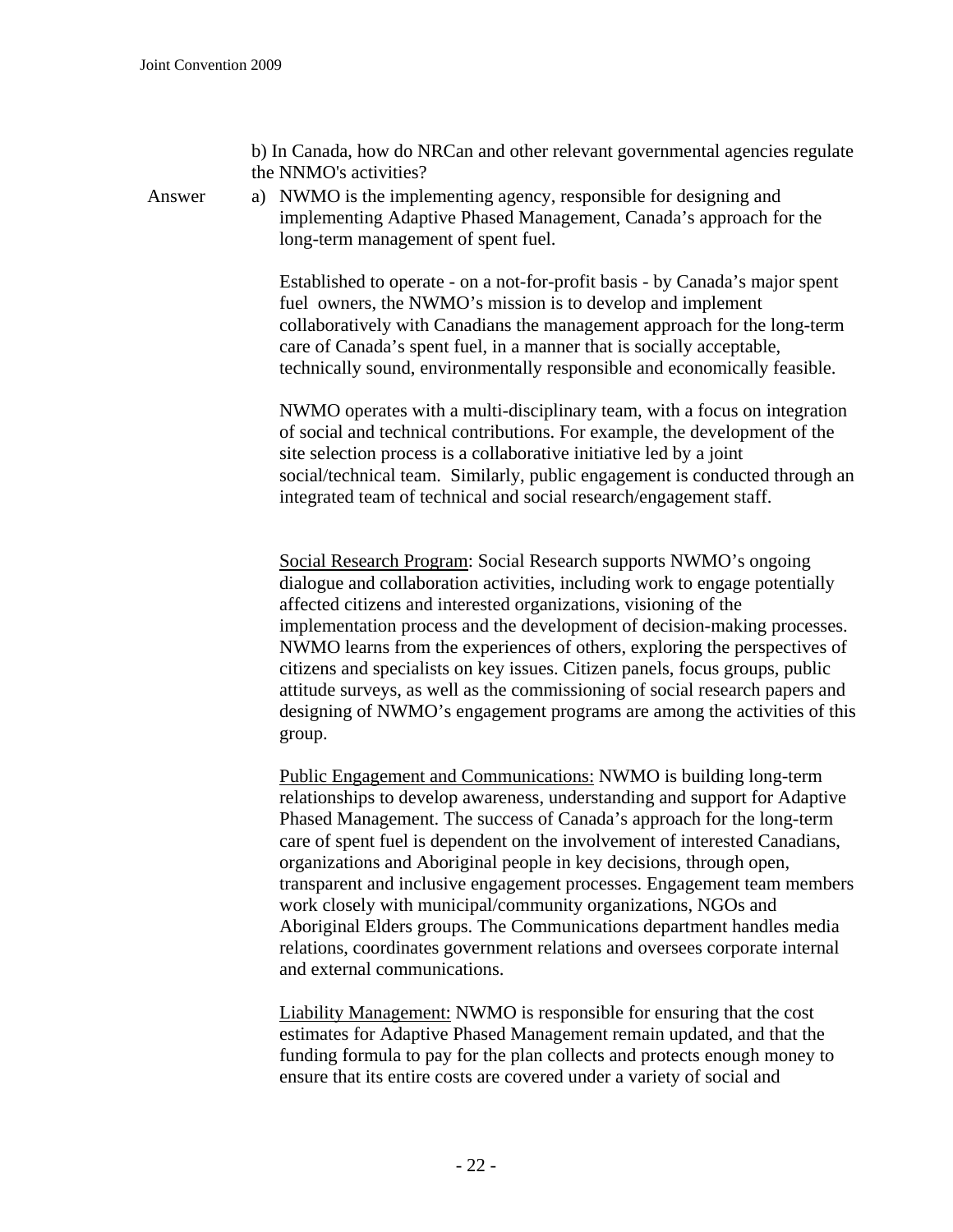economic circumstances, and within the required timeframe.

Technical Research Program: Technical Research is focused on developing engineering designs for a deep geological repository, advancing geoscience and site characterization methods, and preparing illustrative safety assessments to support development of the siting process. In addition to our in-house staff capabilities, the program benefits from strong working relationships with universities and consultancies, as well as collaboration and participation in joint research, development and demonstration projects internationally.

Corporate: As of January 1, 2009, the NWMO is a stand-alone employer, possessing the entire necessary support infrastructure - including human resources, finance, legal services, quality assurance and administrative support.

As of December 2008, NWMO had 83 staff, growing from 27 staff in 2007. Many of these additions resulted from the transfer of OPG personnel to NWMO, enabling NWMO to acquire the experience base of an established nuclear waste management and repository team.

NWMO's primary mandate is long-term management of Canada's spent fuel. The organization has also entered into a service agreement with OPG, to develop and license OPG's proposed deep geological repository for low- and intermediate-level waste at Kincardine, Ontario, on their behalf. This first-hand experience with a repository project will build NWMO's capacity for implementing Adaptive Phased Management, the repository for spent fuel.

b) Two key pieces of legislation govern the long-term management of spent fuel in Canada — the *Nuclear Fuel Waste Act* (NFWA) and the *Nuclear Safety and Control Act* (NSCA).

The NFWA, administered by the Minister of Natural Resources, established the Nuclear Waste Management Organization (NWMO) and gave it the mandate to manage Canada's spent fuel over the long-term. Under the NFWA, the NWMO has a legal obligation to report on its activities to the Minister on an annual basis. Pursuant to the NFWA, the Minister is responsible for ensuring that the NWMO makes progress on implementing the Adaptive Phased Management approach, for managing spent fuel over the long-term. The Minister also ensures that waste owners set aside sufficient funds to pay for the construction, operation and maintenance of a long-term waste facility. The department of Natural Resources Canada (NRCan) provides support to the Minister by monitoring, reviewing and overseeing the NWMO's activities related to implementation of the Adaptive Phased Management approach.

The Canadian Nuclear Safety Commission (CNSC), which is the Government of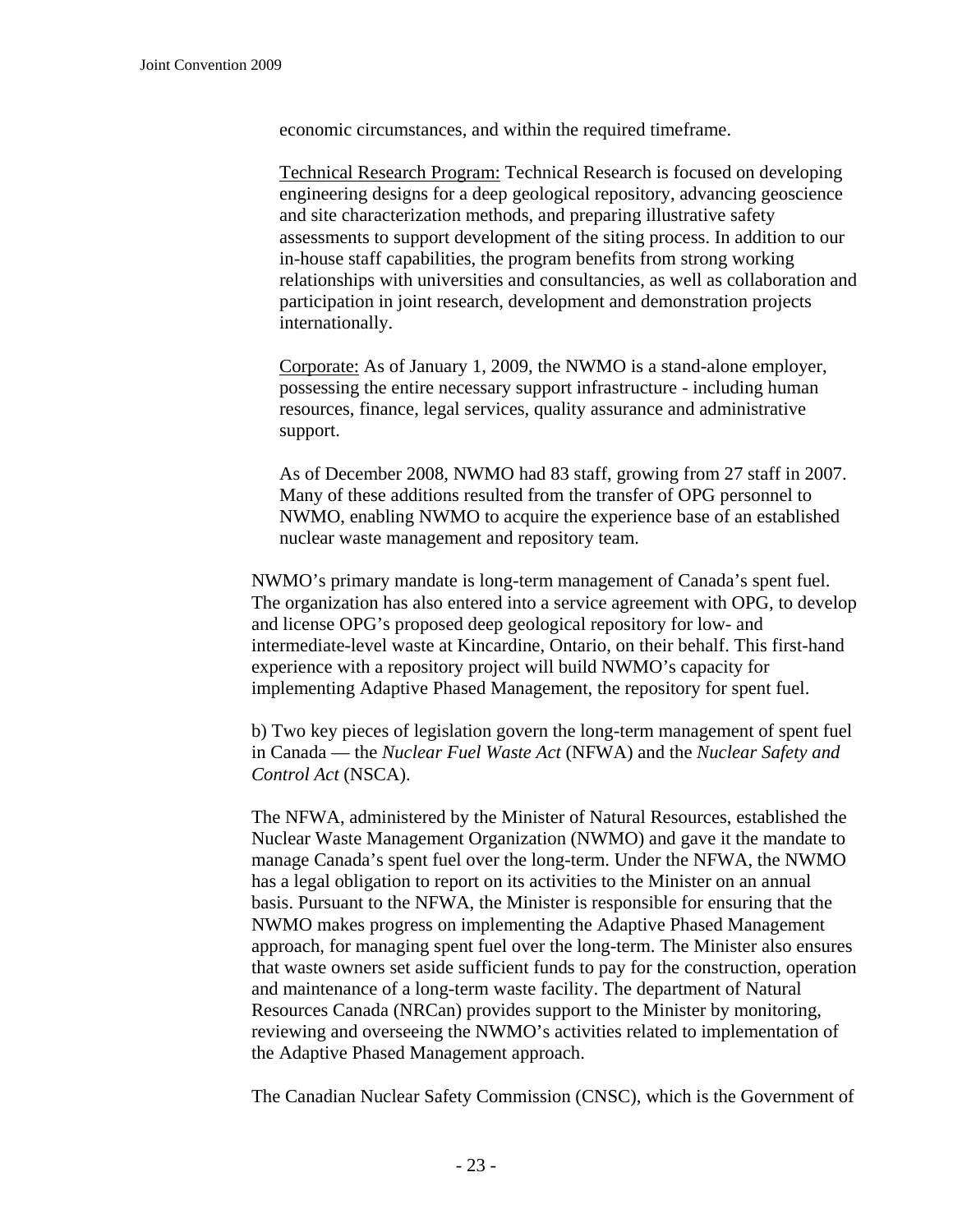Canada's independent nuclear regulatory agency, regulates the management of spent fuel and radioactive waste to protect the health and safety of the public and the environment.

In regards to coordination, NRCan and the CNSC have separate and distinct oversight responsibilities under the NFWA and the NSCA, respectively. Keeping this in mind, officials within NRCan and the CNSC have developed a good working relationship, and meet to discuss issues that are relevant to the long-term management of nuclear fuel waste. Both NRCan and the CNSC will continue to cooperate as the NWMO begins its siting process to find a suitable site in an informed and willing host community. As the licensing agency, the CNSC's role will increase as siting process proceeds and a licence application has been submitted.

| Q. No 35                       | Country<br>France                                                                                                                                                                                                                                                                                                                                                                                                                                                                                                                                                                                                                                                                                                                                                                                                                                                                                                                                                                                           | Article<br>Article 10 | Ref. in National Report<br>G.1.7 p. 80 |  |
|--------------------------------|-------------------------------------------------------------------------------------------------------------------------------------------------------------------------------------------------------------------------------------------------------------------------------------------------------------------------------------------------------------------------------------------------------------------------------------------------------------------------------------------------------------------------------------------------------------------------------------------------------------------------------------------------------------------------------------------------------------------------------------------------------------------------------------------------------------------------------------------------------------------------------------------------------------------------------------------------------------------------------------------------------------|-----------------------|----------------------------------------|--|
| Question/<br>Comment<br>Answer | Could Canada indicate when a decision for final disposal of spent fuel<br>assemblies is expected?<br>The Government of Canada announced its decision in June 2007, selecting<br>Adaptive Phased Management as Canada's plan for the long-term management<br>of spent fuel. The end point of this plan is the permanent storage of spent fuel, in<br>a deep repository inside an appropriate geologic formation. With that decision,<br>NWMO assumes responsibility for implementing the plan.                                                                                                                                                                                                                                                                                                                                                                                                                                                                                                               |                       |                                        |  |
|                                | NWMO has identified the late 2030s as the earliest possible date for having an<br>operating repository for the long-term management of spent fuel. For financial<br>conservatism, and to ensure the funding is in place when needed, NWMO has<br>established a funding formula against an assumed date of 2035 for an operating<br>repository.                                                                                                                                                                                                                                                                                                                                                                                                                                                                                                                                                                                                                                                              |                       |                                        |  |
|                                | An important aspect of Canada's plan, Adaptive Phased Management, is the<br>avoidance of prescribed timelines for development of the repository. It is<br>difficult to predict the time required to confirm a suitable site within an<br>informed, willing host community. It is important to take the time required at<br>each step stage to collaboratively plan and confirm major steps in the process<br>with interested individuals and organizations, and through technology<br>demonstration. At each step, technical foundations must be confirmed, the latest<br>research taken into account, and public expectations met - for inclusion,<br>collaboration and public involvement in decision-making. While there is no<br>fixed timetable for the in-service date, the implementation planning will assure<br>NWMO's readiness to move forward with site evaluations, feasibility studies<br>and technical and socio-economic assessments, as communities express interest<br>at a future stage. |                       |                                        |  |

| Q. No 36 | Cou |
|----------|-----|
|----------|-----|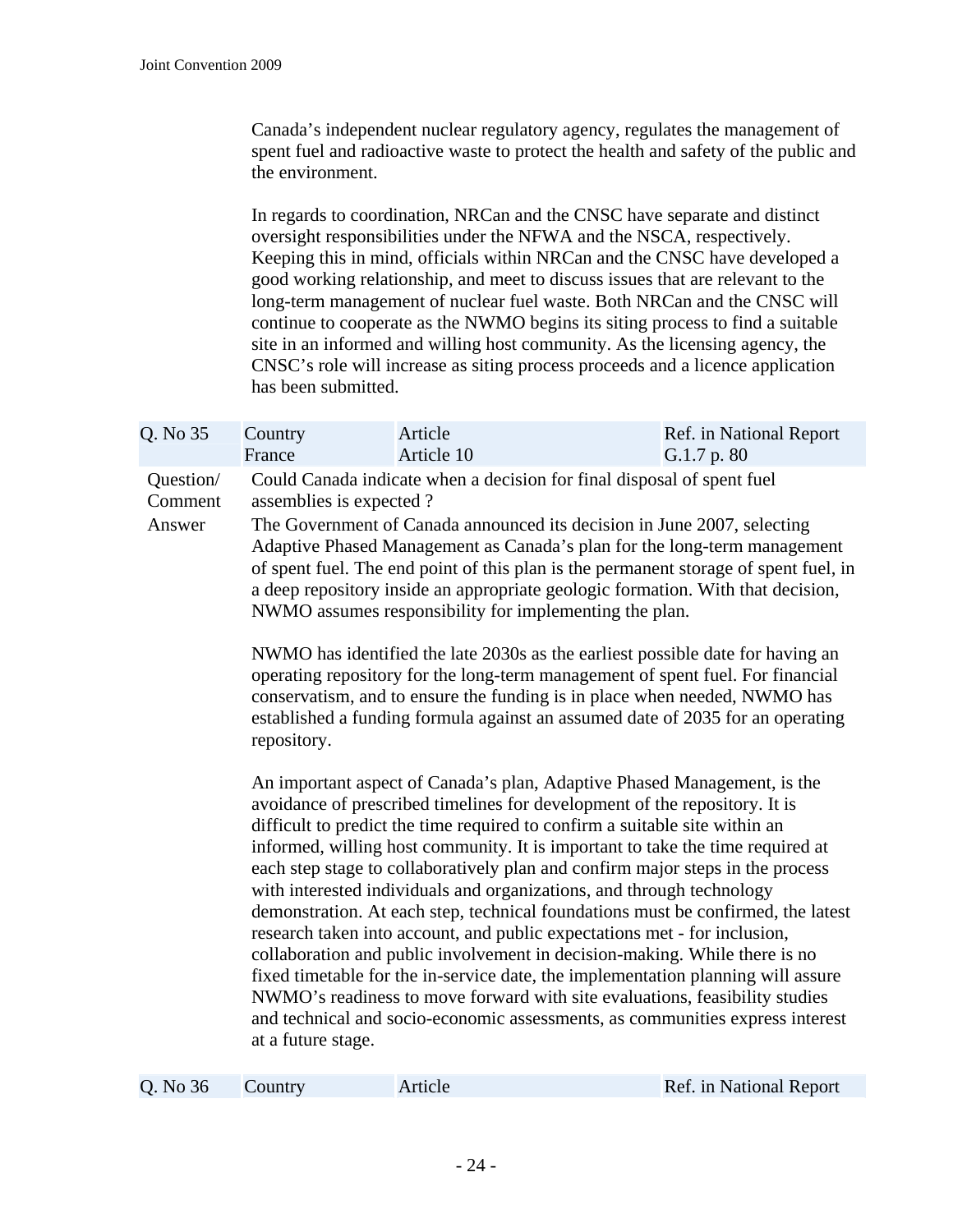|                      | Korea, Republic of Article 10                                  |                                                                                                                                                                                                                                                                                                                                                                                                                                                                                                                                                                                                                                                                                                                                                                                                                                                                                                                                                                                                                                                                                                                                                                                                      | p.76 (G.13.2)                        |
|----------------------|----------------------------------------------------------------|------------------------------------------------------------------------------------------------------------------------------------------------------------------------------------------------------------------------------------------------------------------------------------------------------------------------------------------------------------------------------------------------------------------------------------------------------------------------------------------------------------------------------------------------------------------------------------------------------------------------------------------------------------------------------------------------------------------------------------------------------------------------------------------------------------------------------------------------------------------------------------------------------------------------------------------------------------------------------------------------------------------------------------------------------------------------------------------------------------------------------------------------------------------------------------------------------|--------------------------------------|
| Question/<br>Comment |                                                                | Section G.13.2 states that OPG-type dry storage containers, leak tightness is<br>verified through helium leak testing before containers are placed in storage and<br>subsequent aging management activities provide assurance that the container<br>condition and weld integrity are not compromised, and helium cannot leak out.                                                                                                                                                                                                                                                                                                                                                                                                                                                                                                                                                                                                                                                                                                                                                                                                                                                                    |                                      |
|                      |                                                                | 1. Are any aging management programs for non-steel barrier such as concrete<br>barrier of AECL-type concrete canisters and MACSTOR being adopted?                                                                                                                                                                                                                                                                                                                                                                                                                                                                                                                                                                                                                                                                                                                                                                                                                                                                                                                                                                                                                                                    |                                      |
|                      |                                                                | 2. If so, please explain more details about the aging management programs for<br>the AECL-type concrete canisters and MACSTOR.                                                                                                                                                                                                                                                                                                                                                                                                                                                                                                                                                                                                                                                                                                                                                                                                                                                                                                                                                                                                                                                                       |                                      |
|                      | operator?                                                      | 3. What are the major items of routine inspection and/or testing for dry storage<br>facilities (e.g. AECL-type concrete canisters, MACSTOR) performed by the                                                                                                                                                                                                                                                                                                                                                                                                                                                                                                                                                                                                                                                                                                                                                                                                                                                                                                                                                                                                                                         |                                      |
| Answer               | <b>AECL-type concrete canisters:</b><br>from the fuel baskets. | The concrete is for structural and radiation shielding only. Leak tightness is<br>achieved by placing the fuel bundles in sealed stainless steel baskets, which are<br>inserted within a steel liner inside the concrete canister. The inner liner is also<br>sealed after the canister is filled. Air is routinely sampled from the liner cavity,<br>and monitored for radioactive contamination and excess humidity. Radioactive<br>contamination would indicate a leakage of the fuel baskets, while excess<br>humidity would be an indication of water getting into the canister. The exterior<br>surfaces of the canisters are routinely inspected for visible signs of deterioration,<br>and radiation fields are monitored, to determine if there is any evidence of<br>shielding deterioration. This is typically done on a quarterly basis. Canisters<br>have been in use at Whiteshell (WL) for over 30 years and for lesser periods at<br>the other sites (Douglas Point (DP), Gentilly-1 and Chalk River Laboratories).<br>During this time, there has been no visual evidence of deterioration or leakage<br>A Life Management Program for the concrete structures at DP was undertaken |                                      |
|                      |                                                                | in 2004, and included the evaluation of the concrete canisters. The inspection<br>revealed no serious damage, but raised concerns that the moisture, freezing<br>during the winter in cracks, may lead to more severe damage. The adding of a<br>protective coating paint was recommended, in order to keep moisture out of the<br>cracks. This concern was only identified for DP canisters. The study also<br>concluded that the routine inspection of the canisters, as described above, is<br>adequate, as shown by their good condition.                                                                                                                                                                                                                                                                                                                                                                                                                                                                                                                                                                                                                                                        |                                      |
| Q. No 37             | Country<br><b>United Kingdom</b>                               | Article<br>Article 10                                                                                                                                                                                                                                                                                                                                                                                                                                                                                                                                                                                                                                                                                                                                                                                                                                                                                                                                                                                                                                                                                                                                                                                | Ref. in National Report<br>P76, G.13 |
| Question/<br>Comment | mentioned?                                                     | What are the established safety criteria that apply to dry storage facilities as                                                                                                                                                                                                                                                                                                                                                                                                                                                                                                                                                                                                                                                                                                                                                                                                                                                                                                                                                                                                                                                                                                                     |                                      |
| Answer               |                                                                | The dry storage safety philosophy in Canada embodies the "defence-in-depth"                                                                                                                                                                                                                                                                                                                                                                                                                                                                                                                                                                                                                                                                                                                                                                                                                                                                                                                                                                                                                                                                                                                          |                                      |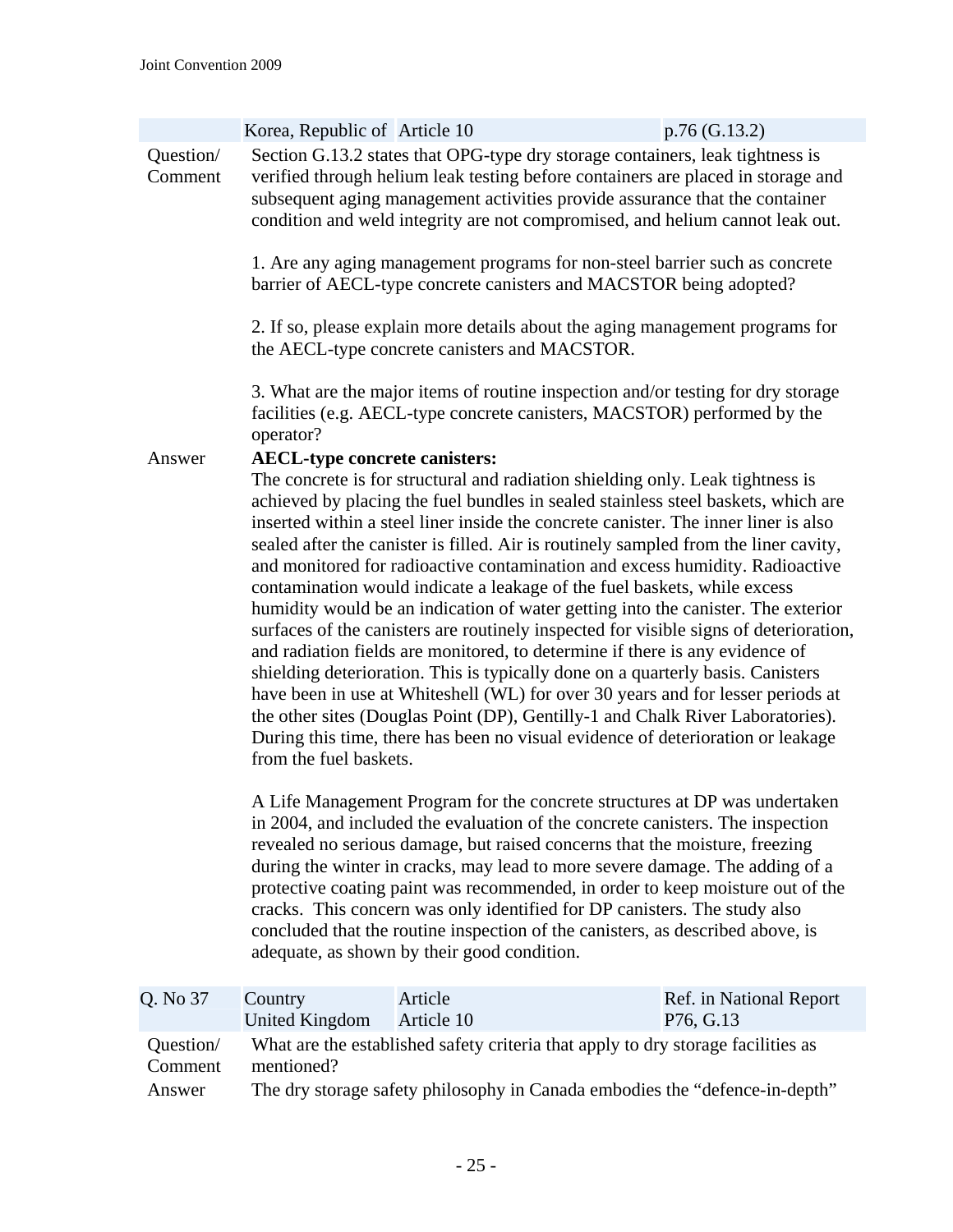approach, to keep radionuclide emissions below regulatory limits and As Low As Reasonably Achievable (ALARA). This defence-in-depth approach is represented by multiple barriers between the spent fuel and the public. Each barrier independently provides a measure of safety towards preventing the release of radioactive materials. In the case of spent fuel, the barriers are as follows:

• the uranium dioxide matrix, which effectively contains the radionuclides present in cooled used fuel, except for the free fractional inventory of tritium (in vapour form) and krypton-85 (which is a gas);

• the fuel cladding, which retains the free fractional inventory of tritium and krypton-85 that would otherwise be available for release;

• the seal-welded container, providing an additional barrier against the release of tritium and krypton-85 in the event of fuel cladding failure; and

• the reinforced concrete of the containers (base, lid and concrete walls), which provides effective shielding for gamma radiation from used fuel.

The regulatory body, the CNSC, does not prescribe a minimal number of barriers to be used. The proponent must demonstrate, through the use of the multiple-barrier-concept, that the health, safety, security and the environment are adequately protected during both normal and abnormal conditions. The storage design must be capable of being monitored to verify its containment. The proponent is also required to provide a safety assessment, conservatively estimating the doses to workers and the public from postulated failures of fuel elements and storage containers, for normal and abnormal operating conditions as well as credible accident conditions. Conservative estimates of public dose rates due to releases resulting from hypothetical failure of an assumed fraction of fuel elements are also considered. Bounding (worst-case) accident scenarios are conservatively identified even if they are unlikely to occur, and the results of off-site dose consequence calculations are then compared against the regulatory annual dose limit.

The proponent must also demonstrate that the containers are performing as designed. An inspection and maintenance program of the containers, approved by the CNSC, must be designed and implemented by the proponent, in order to demonstrate the continued integrity of the containers and containment of the radionuclides.

| Q. No 38             | Country<br>United Kingdom                                                                                                                                                      | Article<br>Article 10 | Ref. in National Report<br>P76, G.13 |  |
|----------------------|--------------------------------------------------------------------------------------------------------------------------------------------------------------------------------|-----------------------|--------------------------------------|--|
| Question/<br>Comment | Protection on non-human biota is becoming increasingly important and it is<br>good this is recognised in the monitoring requirements for spent fuel dry storage<br>facilities. |                       |                                      |  |
|                      | (1) Are there any published reports that provide information on the scientific<br>basis for these standards?<br>(2) How is compliance with the standards assessed?             |                       |                                      |  |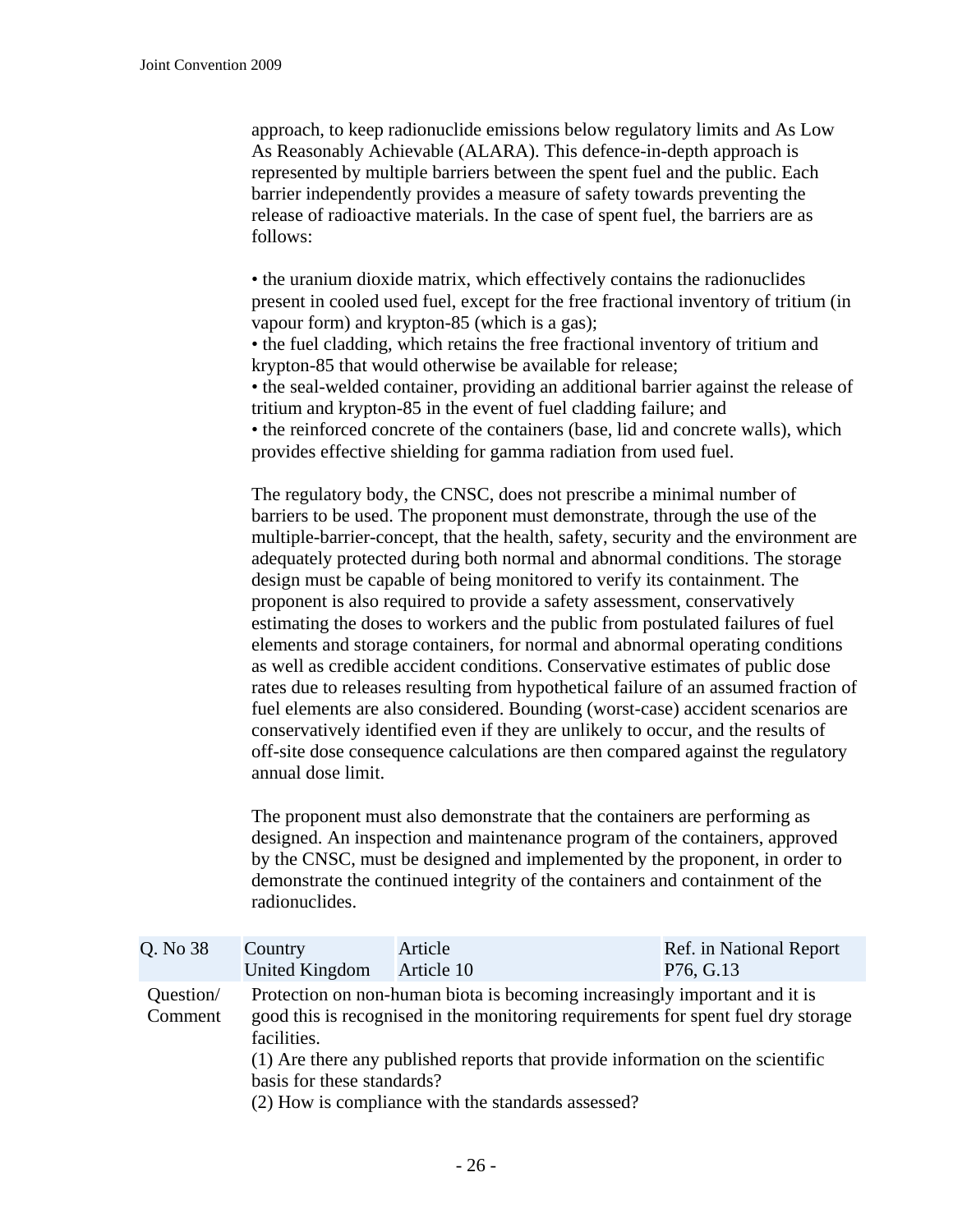Answer 1) Canada has guidelines that are used to calculate and interpret doses to nonhuman biota. This information was published in 2006, by Environment Canada and Health Canada, with scientific input from the CNSC, in the Priority Substances List 2 Assessment Report "Releases of radionuclides from nuclear facilities (impact on non-human biota)". The report and the implementation of its recommendations by the government of Canada are available at <http://www.ec.gc.ca/Substances/ese/eng/psap/final/radionuclides.cfm>.

> 2) For environmental assessment purposes prior to licensing, the CNSC requires licensees to assess proposed activities and releases to the environment in an ecological risk assessment, so as to demonstrate that there will be no significant, adverse effects to non-human biota from releases of radionuclides. Compliance with CNSC expectations is then interpreted through the ongoing examination of extensive effluent and environmental monitoring by licensees, in order to confirm that the facility is operating within the envelope predicted in the assessment. Environmental monitoring programs also include monitoring of radionuclides in the tissues of organisms exposed to key effluent pathways, but there is no routine requirement to explicitly calculate biota doses to demonstrate compliance. Occasionally, special studies are requested to demonstrate compliance where radiation exposure of organisms is difficult to quantify; these special studies may include biological effects monitoring.

| Q. No 39             | Country<br>United Kingdom                                                                                                                                                                                                                                                                                                                                                             | Article<br>Article 10 | Ref. in National Report<br>P77, G.13.4.1 & G.13.4.2 |  |
|----------------------|---------------------------------------------------------------------------------------------------------------------------------------------------------------------------------------------------------------------------------------------------------------------------------------------------------------------------------------------------------------------------------------|-----------------------|-----------------------------------------------------|--|
| Question/<br>Comment | Can you please describe what happens to liquids returned to the spent fuel<br>storage bays?                                                                                                                                                                                                                                                                                           |                       |                                                     |  |
| Answer               | Liquids returned to the fuel bay are added to the bay water, which is recirculated<br>through the purification loop. The purification loop consists of a filter (which<br>removes particulates) and an anion/cation exchange resin, which removes<br>dissolved contaminants from the bay water.                                                                                       |                       |                                                     |  |
| Q. No 40             | Country<br>China                                                                                                                                                                                                                                                                                                                                                                      | Article<br>Article 11 | Ref. in National Report<br>Section H.3.2, p.84      |  |
| Question/<br>Comment | How the tritium containing liquid waste is treated at NPP? Please provide<br>information on tritium discharge limit in NPP effluent.                                                                                                                                                                                                                                                  |                       |                                                     |  |
| Answer               | The basic approach is to ensure that any tritium releases represent only a small<br>fraction of a calculated allowable dose limit.                                                                                                                                                                                                                                                    |                       |                                                     |  |
|                      | Note that in the CANDU situation, very high levels of tritium in a waste stream<br>would be associated with an appreciable amount of heavy water. Typically, one<br>would upgrade (distill) the waste stream for reuse of the heavy water, a practice<br>which would recover the majority of the tritium. Waterborne releases usually<br>contain much lower concentrations of tritium |                       |                                                     |  |
|                      |                                                                                                                                                                                                                                                                                                                                                                                       |                       |                                                     |  |

The following are the waterborne releases for two OPG plants over the last two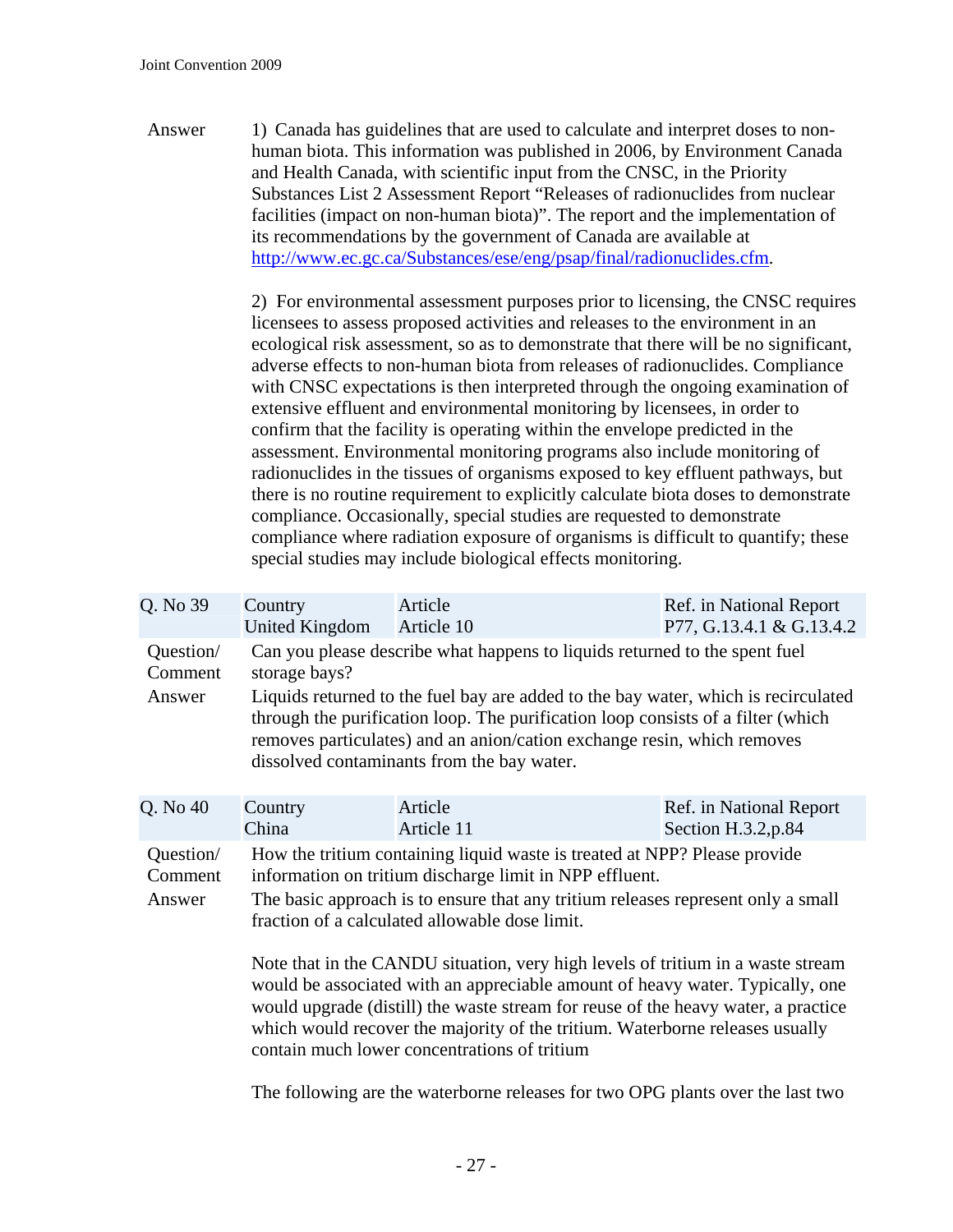years:

PNGS (6 operating units): 2006, 3.3E+14 Bq; 2007, 2.5E+14 Bq DNGS (4 operating units): 2006, 1.9E+14 Bq; 2007, 3.5E+14 Bq

The maximum public dose from these waterborne emissions is about  $1 \mu Sv$ .

Some tritium also gets into organic liquids such as hydraulic lubrication oils. These liquids are typically incinerated.

| Q. No 41             | Country<br>France                                                                                                                                                                                                                                                                                                                                                                                                                                                                                                                                       | Article<br>Article 11 | Ref. in National Report<br>H.2 p. 83                                                                                                                                                                                                     |  |  |
|----------------------|---------------------------------------------------------------------------------------------------------------------------------------------------------------------------------------------------------------------------------------------------------------------------------------------------------------------------------------------------------------------------------------------------------------------------------------------------------------------------------------------------------------------------------------------------------|-----------------------|------------------------------------------------------------------------------------------------------------------------------------------------------------------------------------------------------------------------------------------|--|--|
| Question/<br>Comment |                                                                                                                                                                                                                                                                                                                                                                                                                                                                                                                                                         |                       | Could Canada precise if wastes are conditioned to be disposed of (on the basis of<br>pre-established Waste Acceptance Criteria) or if they are systematically re-<br>conditioned before ultimate evacuation towards a disposal facility? |  |  |
| Answer               | a) Spent fuel from nuclear power reactors is not reprocessed, and is to be<br>disposed as spent fuel bundles in a deep geologic repository, in long-lived<br>containers. Spent fuel from research reactors may require conditioning, before<br>being placed in this facility.                                                                                                                                                                                                                                                                           |                       |                                                                                                                                                                                                                                          |  |  |
|                      | b) Canada has one project currently underway for the disposal of low and<br>intermediate level waste from Power Reactors: the OPG's deep geologic<br>repository (DGR), at the Bruce nuclear site. The DGR is to be located at a depth<br>of 680 m, in an extremely low permeability limestone formation, overlain by<br>200 m of extremely low permeability shale. The Waste Acceptance Criteria for<br>this proposed facility do not require a systematic conditioning of the waste,<br>which is consistent with assumptions in the draft Safety Case. |                       |                                                                                                                                                                                                                                          |  |  |
|                      | OPG uses waste acceptance criteria for the current practice of interim storage. A<br>draft waste acceptance criteria has also been developed for low- and<br>intermediate-level waste for future disposal.                                                                                                                                                                                                                                                                                                                                              |                       |                                                                                                                                                                                                                                          |  |  |
|                      | Because a DGR for low- and intermediate-level waste is the process of being<br>designed and licensed with a target start date of 2017, OPG has in the last few<br>years started to go to "disposal ready" packaging for some of the waste streams.<br>While plans are not finalized, waste conditioning is not expected for the majority<br>of low- and intermediate-level waste. But it is anticipated that there will be a<br>need to repackage a high percentage of the waste generated from earlier<br>operations prior to disposal.                |                       |                                                                                                                                                                                                                                          |  |  |
|                      |                                                                                                                                                                                                                                                                                                                                                                                                                                                                                                                                                         |                       |                                                                                                                                                                                                                                          |  |  |
|                      | c) AECL is carrying out pre-project feasibility studies for a geological repository<br>at its Chalk River Laboratories site, for legacy, operational and<br>A final set of Waste Acceptance Criteria has not yet been established.                                                                                                                                                                                                                                                                                                                      |                       |                                                                                                                                                                                                                                          |  |  |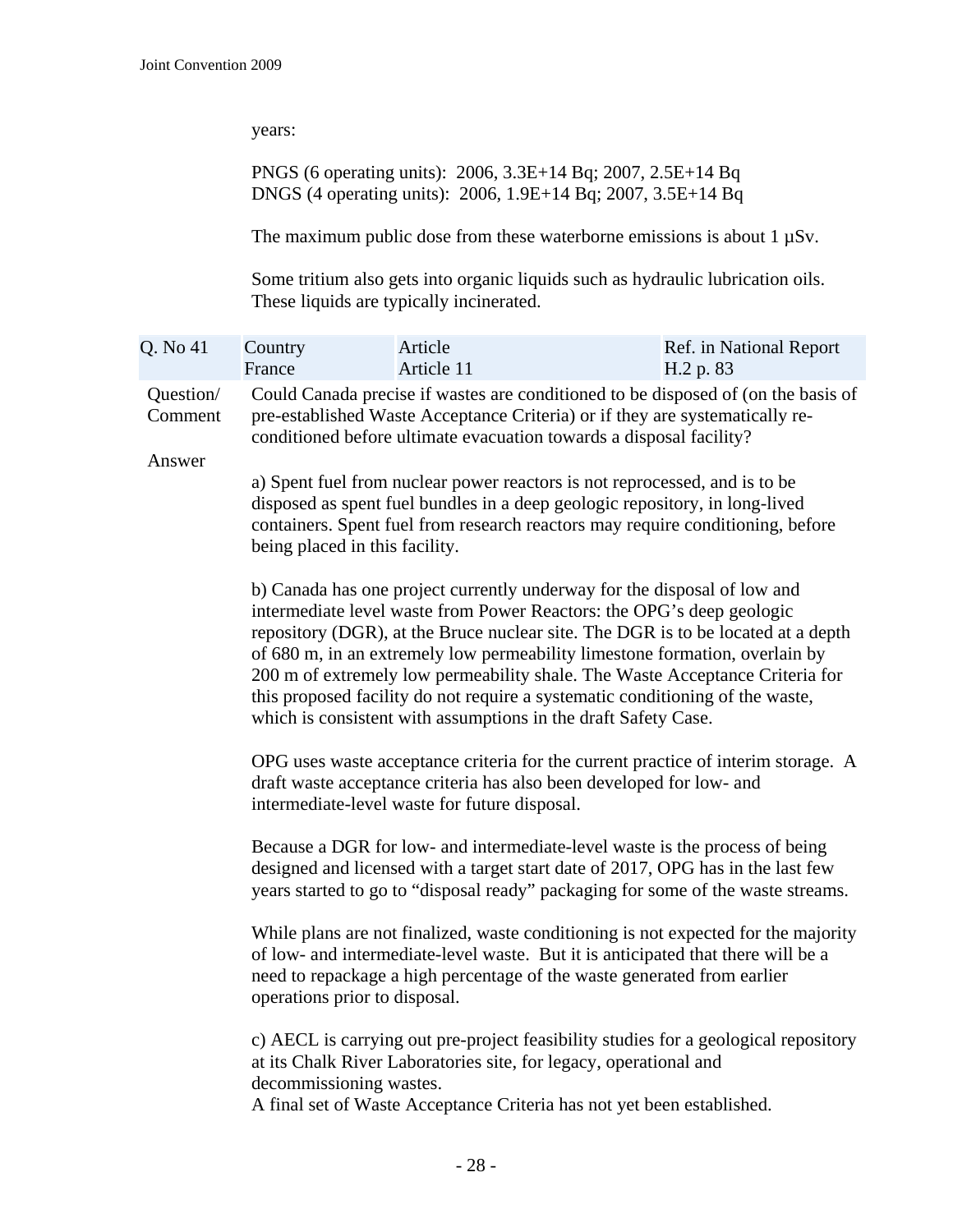| Q. No 42             | Country<br><b>Russian Federation Article 11</b>                                                                                                                                                                                                                                                                                                                                                                                                                                                                                                                                                                                                                                                                                                                                                                                                                                                                                                                  | Article                                                                                                                                                                                              | Ref. in National Report<br>B.7, p. 16, H.3, p. 84 |  |
|----------------------|------------------------------------------------------------------------------------------------------------------------------------------------------------------------------------------------------------------------------------------------------------------------------------------------------------------------------------------------------------------------------------------------------------------------------------------------------------------------------------------------------------------------------------------------------------------------------------------------------------------------------------------------------------------------------------------------------------------------------------------------------------------------------------------------------------------------------------------------------------------------------------------------------------------------------------------------------------------|------------------------------------------------------------------------------------------------------------------------------------------------------------------------------------------------------|---------------------------------------------------|--|
| Question/<br>Comment | Please, specify which category of radwaste the spent radiation sources and<br>radiation devices belong to?                                                                                                                                                                                                                                                                                                                                                                                                                                                                                                                                                                                                                                                                                                                                                                                                                                                       |                                                                                                                                                                                                      |                                                   |  |
| Answer               |                                                                                                                                                                                                                                                                                                                                                                                                                                                                                                                                                                                                                                                                                                                                                                                                                                                                                                                                                                  | Spent radiation sources and devices would be categorized following the IAEA<br>Categorization of Radioactive Sources, Safety Guide RS-G-1.9.                                                         |                                                   |  |
|                      |                                                                                                                                                                                                                                                                                                                                                                                                                                                                                                                                                                                                                                                                                                                                                                                                                                                                                                                                                                  | The majority would be in the low-level waste category, however there will be<br>some categorized as intermediate-level waste.                                                                        |                                                   |  |
| Q. No 43             | Country<br><b>United Kingdom</b>                                                                                                                                                                                                                                                                                                                                                                                                                                                                                                                                                                                                                                                                                                                                                                                                                                                                                                                                 | Article<br>Article 11                                                                                                                                                                                | Ref. in National Report<br>P89, H.7               |  |
| Question/<br>Comment | The public information systems described in H.7 and elsewhere appear to be<br>comprehensive and inclusive.<br>(1) Is the effectiveness of public information programmes evaluated?<br>(2) If so, how is this evaluation carried out and what criteria for success are<br>applied?<br>(3) Can Canada please comment on whether or not the level and nature of the                                                                                                                                                                                                                                                                                                                                                                                                                                                                                                                                                                                                 |                                                                                                                                                                                                      |                                                   |  |
|                      |                                                                                                                                                                                                                                                                                                                                                                                                                                                                                                                                                                                                                                                                                                                                                                                                                                                                                                                                                                  | public response reflects increased acceptance and awareness of waste<br>management facilities in communities?                                                                                        |                                                   |  |
| Answer               | <u>H.7.1.1</u>                                                                                                                                                                                                                                                                                                                                                                                                                                                                                                                                                                                                                                                                                                                                                                                                                                                                                                                                                   |                                                                                                                                                                                                      |                                                   |  |
|                      | Yes. As part of the delivery of the communication plan for the proposed Deep<br>Geologic Repository (DGR), key initiatives such as public research and<br>stakeholder briefings are entrenched within the plan, to ensure that there are<br>mechanisms providing valuable information about public attitudes towards<br>the effectiveness of DGR public information programs.<br>Criteria for success:<br>A key (and overwhelming) objective of the DGR public information program<br>is to ensure that the proposed DGR for low- and intermediate-level<br>radioactive waste continues to enjoy community support both from the host<br>municipality (Municipality of Kincardine) and the seven other Bruce<br>communities which form the entire Bruce County. Therefore, the levels of<br>local community support and community awareness of the project represent<br>appropriate criteria for evaluating the effectiveness of public information<br>programs. |                                                                                                                                                                                                      |                                                   |  |
|                      |                                                                                                                                                                                                                                                                                                                                                                                                                                                                                                                                                                                                                                                                                                                                                                                                                                                                                                                                                                  |                                                                                                                                                                                                      |                                                   |  |
|                      | Evaluation Methods of the Effectiveness of Public Information programs:                                                                                                                                                                                                                                                                                                                                                                                                                                                                                                                                                                                                                                                                                                                                                                                                                                                                                          |                                                                                                                                                                                                      |                                                   |  |
|                      |                                                                                                                                                                                                                                                                                                                                                                                                                                                                                                                                                                                                                                                                                                                                                                                                                                                                                                                                                                  | <b>Public Attitude Research – a Community Leader Survey of 27</b><br>community leaders - Community Leader Survey/Scoping Interviews<br>Technical Memorandum for the Deep Geologic Repository Project |                                                   |  |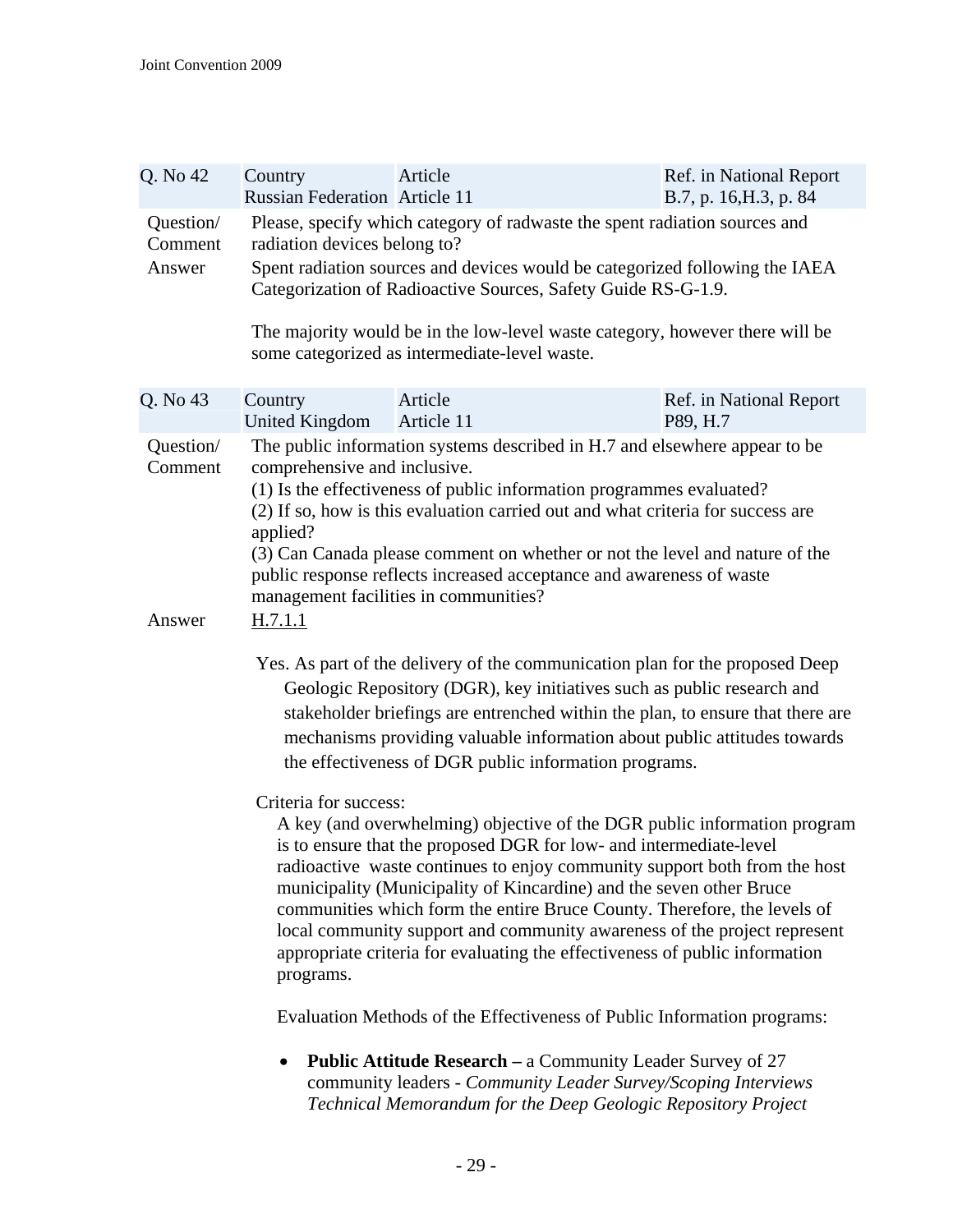*Environmental Assessment* - was done in 2006, to gauge the issues facing the Bruce communities, perspectives on the value of OPG to the communities, and challenges and opportunities regarding the DGR project. Participants were asked to respond to 28 questions related to key issues, the role of OPG in the community and the challenges/opportunities of the DGR project. The results of the survey indicate that "**the level of understanding of technical issues, community issues and other aspects of the DGR project is very high."** It should also be noted that 85 per cent of respondents, when asked how familiar they were with the DGR said either *Very Familiar* (63 percent) or *Somewhat Familiar* (22.2 percent).

- **More Public Research** is expected to be done in either 2009 or 2010.
- **Independent Polling of residents** Following an extensive public information program about the proposed DGR during 2004, an independent polling of Kincardine permanent and seasonal residents was done early in 2005, to gauge public support for the DGR. The telephone polling, conducted by The Strategic Counsel, concluded that 60 percent of the residents (72 participation rate) polled favoured going forward with the DGR, while 22 percent were opposed, with 13 percent remaining neutral and 5 percent either unsure or refusing to answer.
- **Regular briefings** take place throughout the year (as laid out and defined in the *DGR Communication Plan Document*) with established community advisory committees, government officials, media and community leaders from all sectors. These briefings provide consistent feedback to NWMO on the effectiveness of DGR public information programmes, in relation to public awareness and acceptance of the DGR.
- **First Nations** a protocol with the Saugeen Ojibway Nation has been signed to facilitate a mechanism for feedback to NWMO from SON, with respect to the proposed DGR project.

There is strong evidence from public research and ongoing public dialogue to suggest that Bruce is an informed community, whose solid support for the proposed DGR project is indicative of increased acceptance and obvious awareness of waste management facilities within the community. However, as one moves away from Bruce County (where there has and continues to be a strong emphasis on DGR public information programs), there is obviously less awareness of the project, and the question is mired by emotions that range from discomfort and uneasiness to strong opposition.

| Q. No 44             | Country                                                                                                                                                                                                                                                                         | Article    | Ref. in National Report |
|----------------------|---------------------------------------------------------------------------------------------------------------------------------------------------------------------------------------------------------------------------------------------------------------------------------|------------|-------------------------|
|                      | <b>United Kingdom</b>                                                                                                                                                                                                                                                           | Article 11 | P91, H.10.1             |
| Question/<br>Comment | Regulatory body requirements - given that societal instability can occur over<br>long time periods, how does Canada propose to maintain the technical<br>capabilities, human resources and funding basis to enable CNSC (or its<br>successors) to maintain a perpetual licence? |            |                         |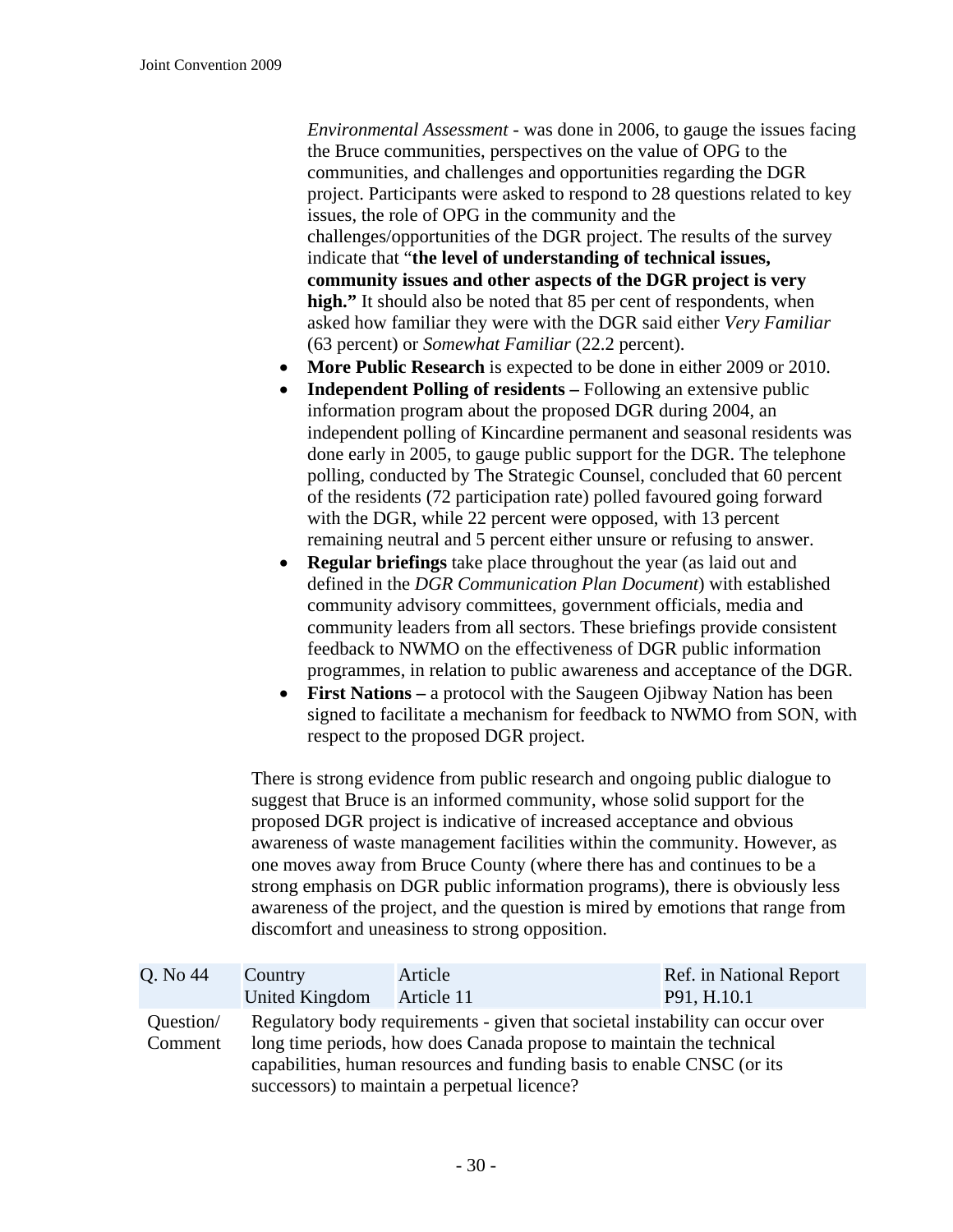Answer Although it is understood that one cannot predict the future, the evolution or degradation of society, or protect against long-term societal instability, it is important to safeguard and maintain technical capabilities when considering issues of long-term licensing and administrative oversight.

> Consequently, it is imperative to have a developed and robust government, one which recognizes the hazards and the safety issues associated with the long-term management of nuclear substances. It is important that this government should develop a strong regulatory body, to oversee the industry in order to protect society from hazards. Such a regulatory body must be technically competent, removed from government and politics, and clearly focused on nuclear safety. It should rely on clear, strong and independent legislation, which provides its authority to maintain its presence, its need for funding, and human resources. Canada has such a regulatory body, the CNSC, and proposes to maintain it in accordance with its governing legislation, the Nuclear Safety and Control Act.

| Q. No 45             | Country                                                                                                                                            | Article    | Ref. in National Report |
|----------------------|----------------------------------------------------------------------------------------------------------------------------------------------------|------------|-------------------------|
|                      | United States of                                                                                                                                   | Article 11 | Section H.3.1, Page 84  |
|                      | America                                                                                                                                            |            |                         |
| Question/<br>Comment | Please update during your national presentation in May 2009 the status of the<br>relocation of the Port Granby wastes and the Port Hope licensing. |            |                         |
| Answer               | Yes, Canada would be pleased to provide an update in its national presentation<br>at the Joint Convention.                                         |            |                         |

| Q. No 46             | Country<br>Romania                                                                                                                                                                                                                                                                                                                                                                                                                                                                                                                                                                                                                                                                                                                    | Article<br>Article 12 | Ref. in National Report<br>Section H, page 84 |  |
|----------------------|---------------------------------------------------------------------------------------------------------------------------------------------------------------------------------------------------------------------------------------------------------------------------------------------------------------------------------------------------------------------------------------------------------------------------------------------------------------------------------------------------------------------------------------------------------------------------------------------------------------------------------------------------------------------------------------------------------------------------------------|-----------------------|-----------------------------------------------|--|
| Question/<br>Comment | a) Is it characterized the stored electricity generated waste? b) If no, are there<br>any plans to characterize the stored waste? c) If yes, could you provide more<br>details on characterization methods (both non-destructive and destructive                                                                                                                                                                                                                                                                                                                                                                                                                                                                                      |                       |                                               |  |
| Answer               | methods)?<br>OPG has been doing some waste characterization on various low- and<br>intermediate-waste streams since the 1960's. The main focus, in the early years,<br>was on the determination of radionuclides which mainly affected occupational<br>radiation dose at the generating sites and at the interim waste storage site. In the<br>1990's, there was a shift in the program, expanding this work towards the<br>longer-lived radionuclides that would be important in a disposal scenario. Much<br>of the waste characterization work in the last fifteen years has focused on the<br>development of scaling factors, in order to estimate the inventories of hard-to-<br>measure radionuclides in strong gamma emitters. |                       |                                               |  |

There have been a few surveys over the years, concerning the non-radiological properties of the various waste streams.

Both radiological and non-radiological waste properties for different waste streams and packages are now stored in an Integrated Waste Tracking System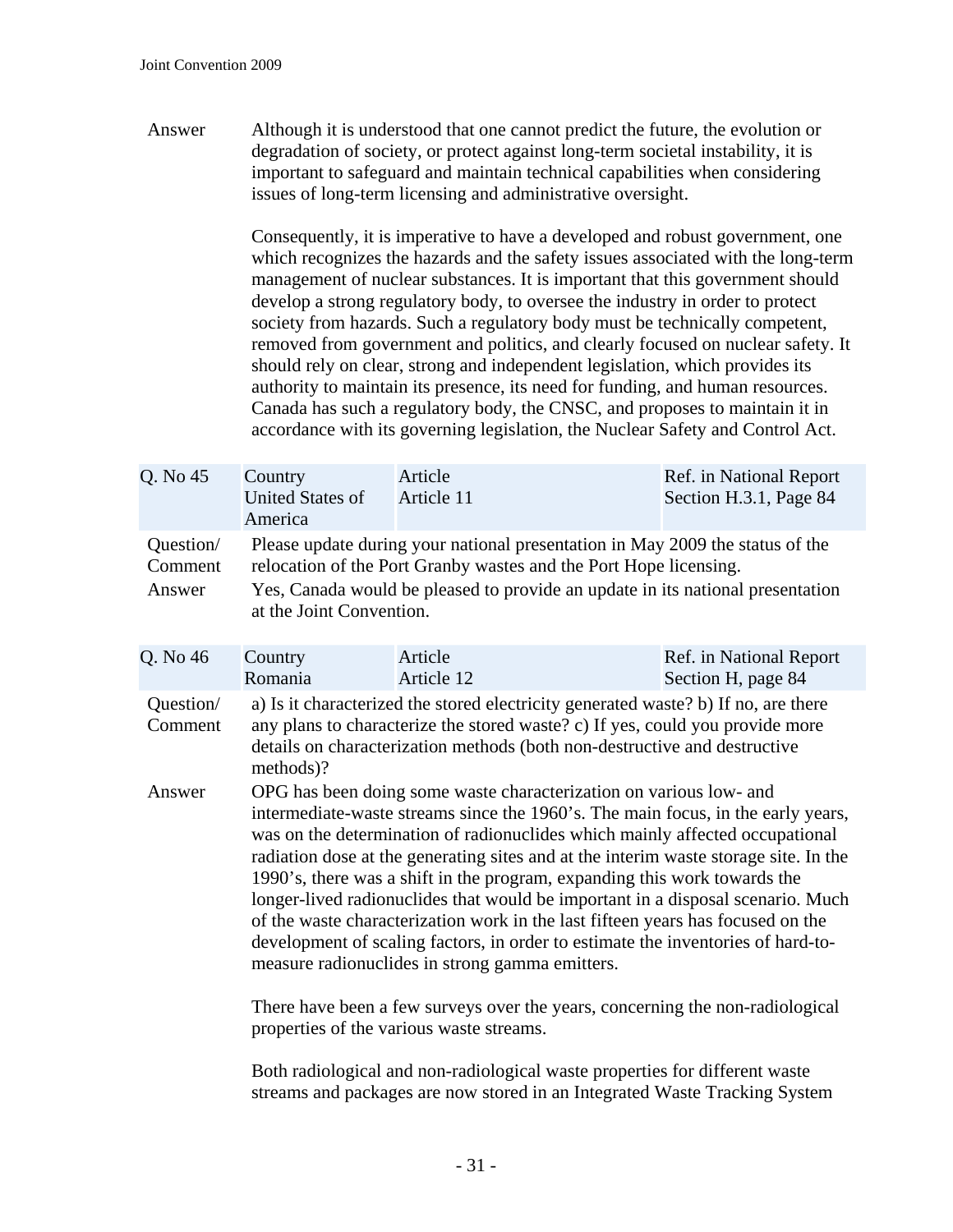database (IWTS). IWTS is a customized version of a U.S. Department of Energy database, adapted for the OPG situation.

| Q. No 47                       | Country                                                                                                                                                                                                                                                                                                                                                                                                                                                                                                                                                                                                                                                                                                                                    | Article    | Ref. in National Report |
|--------------------------------|--------------------------------------------------------------------------------------------------------------------------------------------------------------------------------------------------------------------------------------------------------------------------------------------------------------------------------------------------------------------------------------------------------------------------------------------------------------------------------------------------------------------------------------------------------------------------------------------------------------------------------------------------------------------------------------------------------------------------------------------|------------|-------------------------|
|                                | Romania                                                                                                                                                                                                                                                                                                                                                                                                                                                                                                                                                                                                                                                                                                                                    | Article 12 | Section H, page 84      |
| Question/<br>Comment           | Could you provide detailed information on recent advances in the management<br>of CANDU's ion exchange resins used for cleanup of the reactor moderator and<br>ion exchange resins used for cleanup of the primary coolant?                                                                                                                                                                                                                                                                                                                                                                                                                                                                                                                |            |                         |
| Answer                         | OPG continues to use mixed resin beds in both the HTS and moderator system.<br>There are no new ion exchange resins being tested for these systems, at this<br>time. There are new resins tested elsewhere in the industry, for a better removal<br>of colloidal activity in the heat transport system coolant. Significant amounts of<br>activation products, notably Co-60 (a major worker dose contributor), are<br>apparently present in colloidal form in the coolant, and cannot easily be removed<br>by the conventional ion exchange resins (gel type organic mix bed). These resins<br>are similar in physical and chemical properties to those of conventional nuclear<br>grade resins.                                          |            |                         |
| Q. No 48                       | Country                                                                                                                                                                                                                                                                                                                                                                                                                                                                                                                                                                                                                                                                                                                                    | Article    | Ref. in National Report |
|                                | Romania                                                                                                                                                                                                                                                                                                                                                                                                                                                                                                                                                                                                                                                                                                                                    | Article 12 | Section H, page 84      |
| Question/<br>Comment<br>Answer | Is there any strategy for the management of very low level waste resulted from<br>operation and decommissioning of commercial reactors?<br>Canada does not have a preferred long-term management approach for very low<br>level waste from operation and decommissioning of commercial reactors.<br>However, as noted in section K.5, OPG is pursuing the development of a deep<br>geological repository for the long-term management of the low- and<br>intermediate-level wastes from the operation and refurbishment of the OPG-<br>owned reactors in Ontario. Options under study by AECL for the legacy waste at<br>its sites include a geological facility for low- and intermediate-level wastes.                                   |            |                         |
| Q. No 49                       | Country                                                                                                                                                                                                                                                                                                                                                                                                                                                                                                                                                                                                                                                                                                                                    | Article    | Ref. in National Report |
|                                | Romania                                                                                                                                                                                                                                                                                                                                                                                                                                                                                                                                                                                                                                                                                                                                    | Article 12 | Section H, page 84      |
| Question/<br>Comment<br>Answer | Please provide us more information on storage technologies for pressure tubes<br>that will arise from future refurbishment activities of CANDU's reactors.<br>The pressure tubes removed from the reactor are reduced in volume - via<br>compression and shearing - prior to packaging in the waste containers. A<br>pressure tube waste container is rectilinear in shape, and constructed of heavy<br>concrete, lined internally and externally with stainless steel. The overall<br>dimensions of the waste container is $1.85m \times 1.85m \times 2.28m$ (height). The<br>pressure tube waste containers are stacked as intermediate level waste, in a<br>storage building provided with ventilation, lighting and drainage services. |            |                         |
| Q. No 50                       | Country                                                                                                                                                                                                                                                                                                                                                                                                                                                                                                                                                                                                                                                                                                                                    | Article    | Ref. in National Report |
|                                | Romania                                                                                                                                                                                                                                                                                                                                                                                                                                                                                                                                                                                                                                                                                                                                    | Article 12 | Section H, page 84      |
| Question/                      | Are there any $R \& D$ programs to decontaminate large component wastes, such                                                                                                                                                                                                                                                                                                                                                                                                                                                                                                                                                                                                                                                              |            |                         |
| Comment                        | as heat exchangers and steam generators? If yes, what kinds of R&D activities                                                                                                                                                                                                                                                                                                                                                                                                                                                                                                                                                                                                                                                              |            |                         |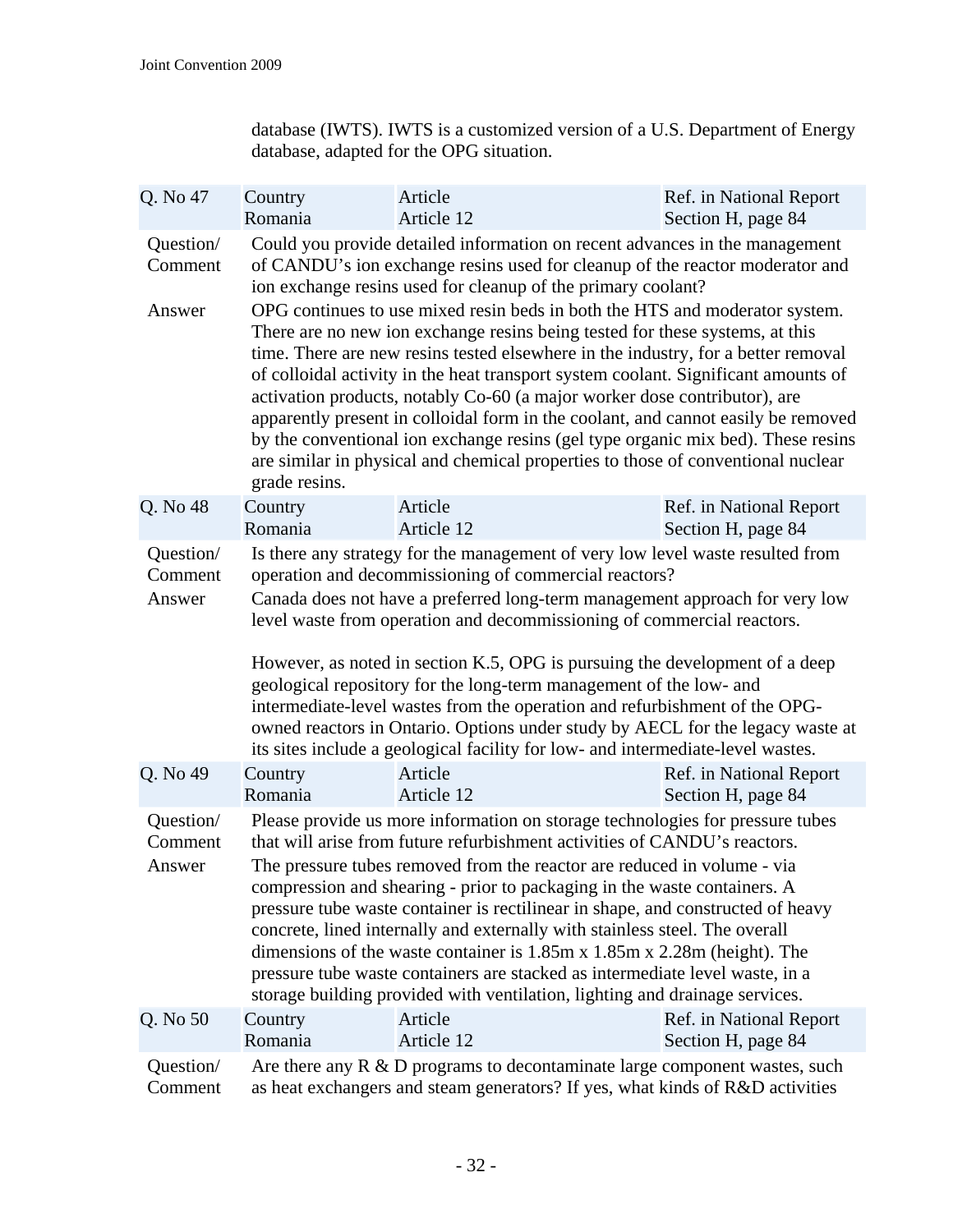| Answer                         | are being conducted?<br>While there has been some utility $R&D$ in this area in the past, this service is<br>now seen as being commercially available through selected outside vendors,<br>typically outside of Canada.                                                                                                                                                                                                                                                                                                                                                                                                                                                                                                    |                                                                                                                                                                                                                                                                                                                                                                                                                                                                                                                                                                                                                                                                                                                                                                                                                                                                                                                                                                                                                                                                              |                         |  |
|--------------------------------|----------------------------------------------------------------------------------------------------------------------------------------------------------------------------------------------------------------------------------------------------------------------------------------------------------------------------------------------------------------------------------------------------------------------------------------------------------------------------------------------------------------------------------------------------------------------------------------------------------------------------------------------------------------------------------------------------------------------------|------------------------------------------------------------------------------------------------------------------------------------------------------------------------------------------------------------------------------------------------------------------------------------------------------------------------------------------------------------------------------------------------------------------------------------------------------------------------------------------------------------------------------------------------------------------------------------------------------------------------------------------------------------------------------------------------------------------------------------------------------------------------------------------------------------------------------------------------------------------------------------------------------------------------------------------------------------------------------------------------------------------------------------------------------------------------------|-------------------------|--|
| Q. No 51                       | Country                                                                                                                                                                                                                                                                                                                                                                                                                                                                                                                                                                                                                                                                                                                    | Article                                                                                                                                                                                                                                                                                                                                                                                                                                                                                                                                                                                                                                                                                                                                                                                                                                                                                                                                                                                                                                                                      | Ref. in National Report |  |
|                                | Romania                                                                                                                                                                                                                                                                                                                                                                                                                                                                                                                                                                                                                                                                                                                    | Article 12                                                                                                                                                                                                                                                                                                                                                                                                                                                                                                                                                                                                                                                                                                                                                                                                                                                                                                                                                                                                                                                                   | Section H, page 86      |  |
| Question/<br>Comment<br>Answer | Is there any long term strategy for the minimization of radioactive waste resulted<br>form operation and decommissioning of commercial reactors? If yes, please<br>provide us more information<br>There are ongoing programs to reduce the volume of radioactive waste. But the<br>basic approach can be simplified as benchmarking our performance against<br>different utilities and adopting best industry practices. Some of the main steps<br>are outlined in Section H.4. These represent small incremental improvements,<br>rather than a dramatic change. But over the past few years, by being more pro-<br>active, OPG has seen small declines in the volumes of waste that are received<br>for interim storage. |                                                                                                                                                                                                                                                                                                                                                                                                                                                                                                                                                                                                                                                                                                                                                                                                                                                                                                                                                                                                                                                                              |                         |  |
| Q. No 52                       | Country                                                                                                                                                                                                                                                                                                                                                                                                                                                                                                                                                                                                                                                                                                                    | Article                                                                                                                                                                                                                                                                                                                                                                                                                                                                                                                                                                                                                                                                                                                                                                                                                                                                                                                                                                                                                                                                      | Ref. in National Report |  |
|                                | Japan                                                                                                                                                                                                                                                                                                                                                                                                                                                                                                                                                                                                                                                                                                                      | Article 15                                                                                                                                                                                                                                                                                                                                                                                                                                                                                                                                                                                                                                                                                                                                                                                                                                                                                                                                                                                                                                                                   | H(P87-P93)              |  |
| Question/<br>Comment<br>Answer | $\mathbf{i}$<br>$\mathbf{ii}$<br>$\overline{iii}$<br>iv)<br>V)<br>$\rm vi)$                                                                                                                                                                                                                                                                                                                                                                                                                                                                                                                                                                                                                                                | Please explain reasons for determination of a timeframe for safety assessment of<br>waste disposal, if any.<br>According to CNSC Regulatory Guide G-320, the regulatory body expects the<br>applicant to use a structured approach to assess the long-term performance of a<br>waste management system. Although long term assessments are done with<br>different levels of detail and rigor for different purposes, the overall<br>methodology for performing them should include the following elements:<br>selection of the appropriate methodology<br>assessment context<br>system description<br>timeframes<br>assessment scenarios, and<br>development of assessment models.<br>According to the <i>Nuclear Safety and Control Act</i> , there is no time limit<br>associated with the statutory objective to "prevent unreasonable risk, to the<br>environment and to the health and safety of persons[]" Future impact<br>assessments of the radioactive wastes are expected to include the period of time<br>during which the maximum impact is predicted to occur. |                         |  |
| Q. No 53                       | Country                                                                                                                                                                                                                                                                                                                                                                                                                                                                                                                                                                                                                                                                                                                    | Article                                                                                                                                                                                                                                                                                                                                                                                                                                                                                                                                                                                                                                                                                                                                                                                                                                                                                                                                                                                                                                                                      | Ref. in National Report |  |
|                                | Japan                                                                                                                                                                                                                                                                                                                                                                                                                                                                                                                                                                                                                                                                                                                      | Article 15                                                                                                                                                                                                                                                                                                                                                                                                                                                                                                                                                                                                                                                                                                                                                                                                                                                                                                                                                                                                                                                                   | H(P87-P93)              |  |

| Ouestion/ | How is the uncertainty in safety assessment of HLW geological disposal taken |
|-----------|------------------------------------------------------------------------------|
| Comment   | into consideration in your regulation and legislation?                       |
| Answer    | Regulatory Guide G-320, "Assessing the Long Term Safety of Radioactive       |
|           | <i>Waste Management"</i> , provides the licensee with information on CNSC's  |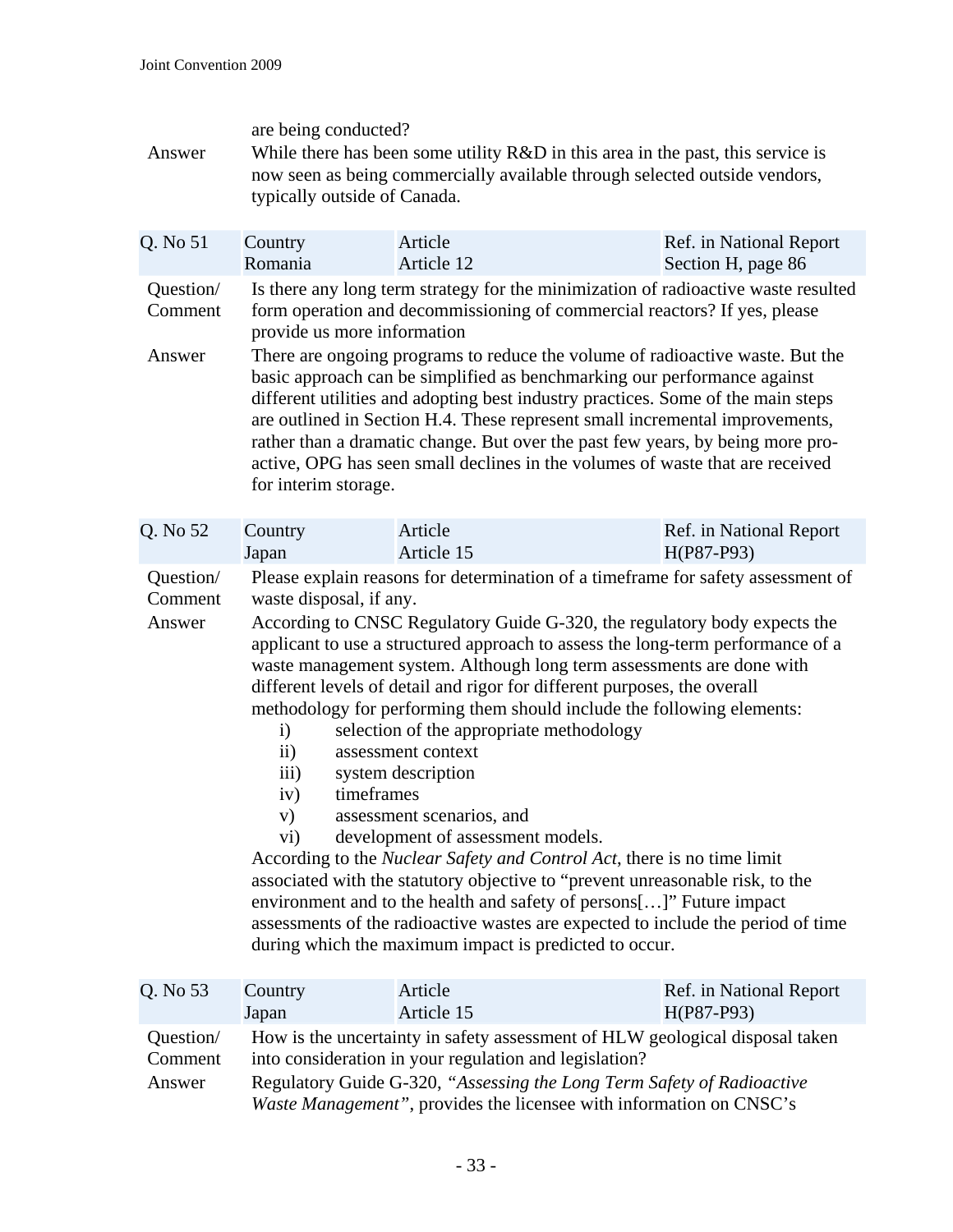expectations for assessing the long term safety of a waste management system, such as a repository for the disposal of used fuel or other wastes. The guide identifies expectations with respect to uncertainties (including the need to take explicit account of uncertainty when comparing deterministic and probabilistic assessment results with the acceptance criteria.)

For deterministic assessments, the range of uncertainty in the calculated result, as determined by a sensitivity analysis (or importance analysis), is expected to be clearly provided in the comparison. For probabilistic assessments, the likelihood of exceeding the acceptance criterion should be determined from the calculated results distribution, if the criterion is expressed as a single value of consequence. The guide indicates expectations for a formal uncertainty analysis of the predictions, suggesting that the analysis should distinguish between uncertainties arising from input data, scenario assumptions, the mathematics of the assessment model, and the conceptual models.

| Q. No 54                       | Country                                                                                                                                                                                                                                                                                                                                                                                                                                                                                                                                              | Article | Ref. in National Report |
|--------------------------------|------------------------------------------------------------------------------------------------------------------------------------------------------------------------------------------------------------------------------------------------------------------------------------------------------------------------------------------------------------------------------------------------------------------------------------------------------------------------------------------------------------------------------------------------------|---------|-------------------------|
| Question/<br>Comment<br>Answer | $H(P87-P93)$<br>Article 15<br>Japan<br>How is the human intrusion in safety assessment of HLW geological disposal<br>taken into consideration in your regulation and legislation?<br>Regulatory Guide G-320, "Assessing the Long Term Safety of Radioactive<br><i>Waste Management</i> ", provides the licensee with information on CNSC<br>expectations for the assessment of disruptive event scenarios, including human<br>intrusion, for the long-term radioactive waste repositories, such as high level<br>waste and other radioactive wastes. |         |                         |
|                                | Assessments of human intrusion are expected to estimate the exposure of<br>persons and the environment, which may result from the waste redistribution and<br>loss of containment. Where the waste redistribution and loss of containment is<br>the result of inadvertent intrusion (meaning that the intruder is unaware of the<br>hazard), an estimate should be made of the exposure to the intruder. Scenarios of<br>intentional human intrusion do not need to consider exposure to the intruder.                                               |         |                         |

Scenarios assessing the risk from inadvertent intrusion are recognized as being case-specific, based on the type of waste and the design of the facility, and should consider both the probability of intrusion and its associated consequences. G-320 also acknowledges that surface and near-surface facilities (e.g., tailings sites) are more likely to experience intrusion than deep geological facilities. As scenarios concerning inadvertent human intrusion into a waste facility may predict doses that are greater than the regulatory limit, the CNSC expects results to be interpreted in light of the degree of uncertainty associated with the assessment, the conservatism in the dose limit, and the likelihood of the intrusion. Both the likelihood and the risk from the intrusion are expected to be reported.

Reasonable efforts are expected to be taken, in order to limit the dose from a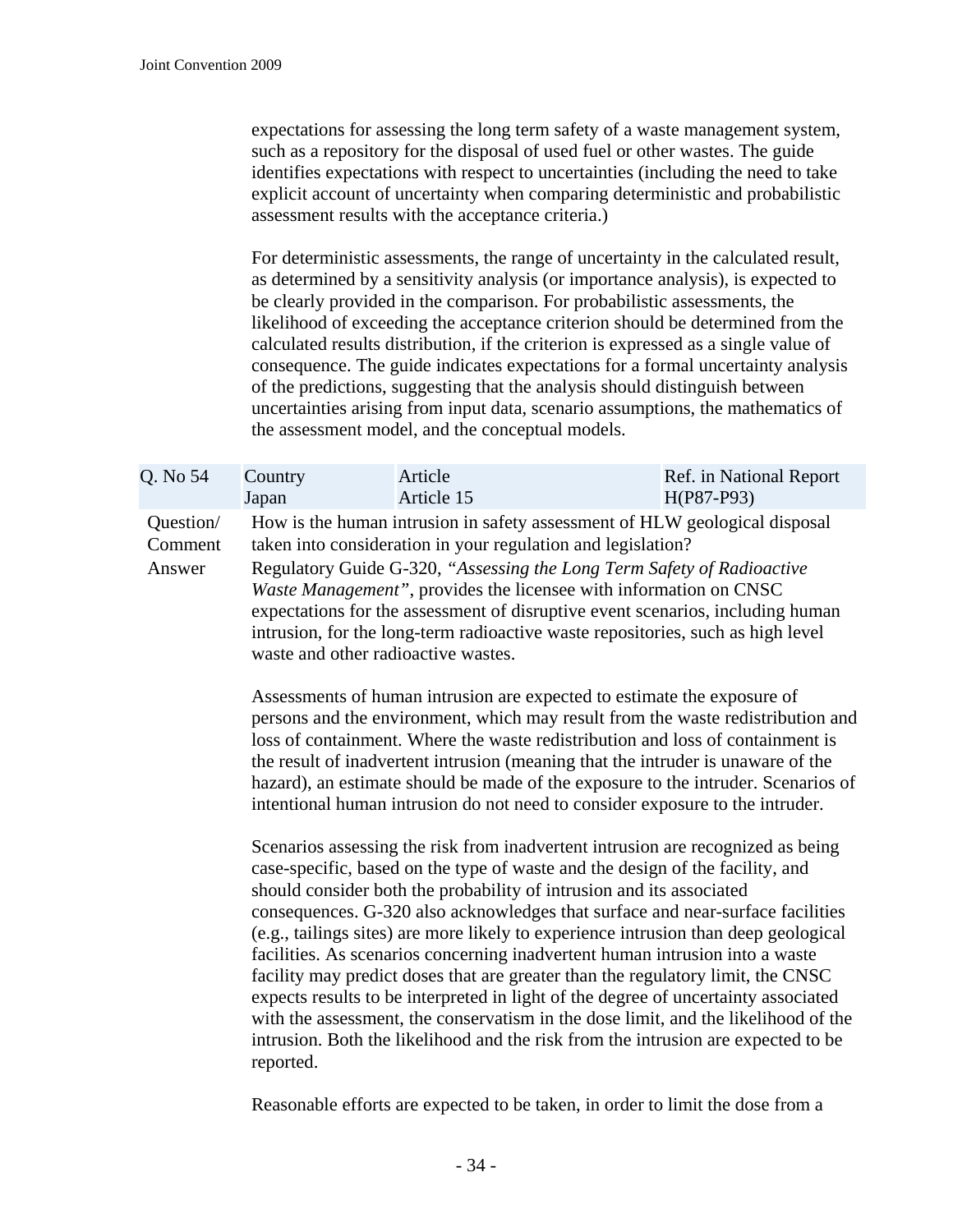high-consequence intrusion scenario, and reduce the probability of the intrusion occurring. The consequences of intrusion are expected to be reduced by controlling the form and properties of the waste accepted at the facility. Design modifications should be considered or undertaken, so as to reduce the likelihood of inadvertent intrusion. The CNSC expects this may include the choice of site for the facility (where site selection options are feasible) such as: siting the facility at depths that discourage intrusion; locations that have no useful resources; incorporating robust design features that make intrusion more difficult; and implementing active or passive institutional controls, as appropriate for various facilities (such as tailings areas.)

| Q. No 55                       | Country<br>Japan                                                | Article<br>Article 15                                                                                                                                                                                                   | Ref. in National Report<br>H(P87-P93)                                                                                                                                                                                                                                                                                                                                                                                                                                                                                                                                                                                                                                                                                                                                                                                                                                                                                                                                                                                                                                                                                                                                                                                                                                                                                                                                                                                                                                                                                                                                                                                                                                                                                                                                                                                                                                                                                                                                                                                                                                                                                    |
|--------------------------------|-----------------------------------------------------------------|-------------------------------------------------------------------------------------------------------------------------------------------------------------------------------------------------------------------------|--------------------------------------------------------------------------------------------------------------------------------------------------------------------------------------------------------------------------------------------------------------------------------------------------------------------------------------------------------------------------------------------------------------------------------------------------------------------------------------------------------------------------------------------------------------------------------------------------------------------------------------------------------------------------------------------------------------------------------------------------------------------------------------------------------------------------------------------------------------------------------------------------------------------------------------------------------------------------------------------------------------------------------------------------------------------------------------------------------------------------------------------------------------------------------------------------------------------------------------------------------------------------------------------------------------------------------------------------------------------------------------------------------------------------------------------------------------------------------------------------------------------------------------------------------------------------------------------------------------------------------------------------------------------------------------------------------------------------------------------------------------------------------------------------------------------------------------------------------------------------------------------------------------------------------------------------------------------------------------------------------------------------------------------------------------------------------------------------------------------------|
| Question/<br>Comment<br>Answer | requires<br>facility or of the site";<br>the nuclear facility"; | Would you explain the leagal basis of the safety case?<br>These include, but are not limited to, the following:<br>taken to prevent or mitigate those effects";<br>will be taken to prevent or mitigate those effects"; | The legal requirements associated with the long-term safety of radioactive waste<br>management, including the disposal facilities, can be found in several portions<br>of the Nuclear Safety and Control Act and the Regulations made pursuant to it.<br>1. Paragraph 12(1)(c) of the General Nuclear Safety and Control Regulations<br>that a licensee, "take all reasonable precautions to protect the environment and<br>the health and safety of persons and to maintain security";<br>2. Paragraph 4(d) of the General Nuclear Safety and Control Regulations<br>requires that an application for a licence to abandon a nuclear substance, nuclear<br>facility, prescribed equipment or prescribed information contain, in addition to<br>other information, "the effects on the environment and the health and safety of<br>persons that may result from the abandonment, and the measures that will be<br>3. Paragraph 3(k) of the Class I Nuclear Facilities Regulations requires that an<br>application for a licence for a Class I nuclear facility, other than a licence to<br>abandon, include, "the proposed plan for the decommissioning of the nuclear<br>4. Paragraph 4(e) of the Class I Nuclear Facilities Regulations requires that an<br>application for a licence to prepare a site for a Class I facility contain, in addition<br>to other information, "the effects on the environment and the health and safety of<br>persons that may result from the activity to be licensed, and the measures that<br>5. Paragraph 5(f) of the Class I Nuclear Facilities Regulations requires that an<br>application for a licence to construct a Class I nuclear facility include, "a<br>preliminary safety analysis report demonstrating the adequacy of the design of<br>6. Paragraph 5(i) of the Class I Nuclear Facilities Regulations requires<br>information on, "the effects on the environment and the health and safety of<br>persons that may result from the construction, operation and decommissioning<br>of the nuclear facility, and the measures that will be taken to prevent or mitigate |
|                                |                                                                 |                                                                                                                                                                                                                         |                                                                                                                                                                                                                                                                                                                                                                                                                                                                                                                                                                                                                                                                                                                                                                                                                                                                                                                                                                                                                                                                                                                                                                                                                                                                                                                                                                                                                                                                                                                                                                                                                                                                                                                                                                                                                                                                                                                                                                                                                                                                                                                          |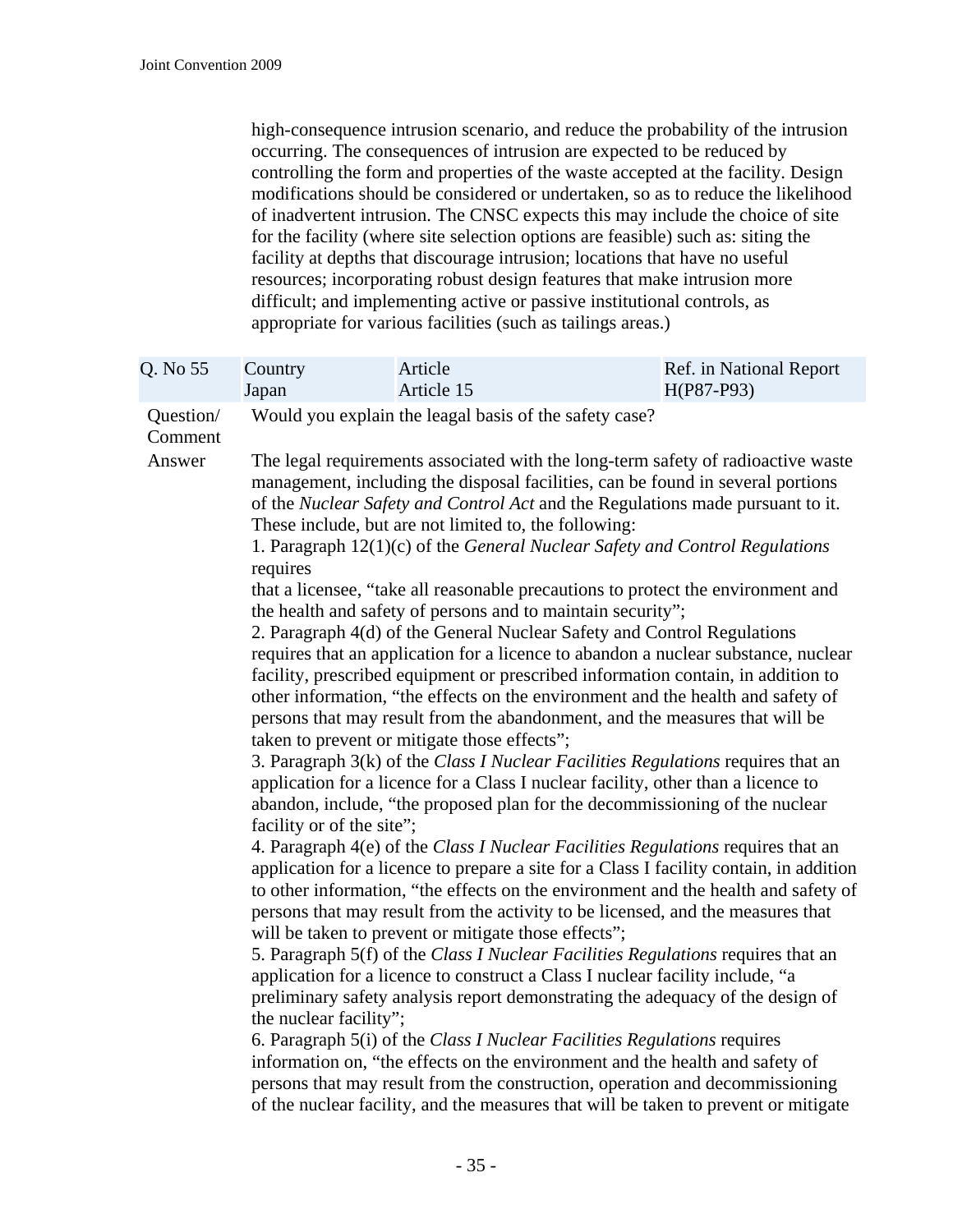## those effects";

7. Paragraph 5(j) of the *Class I Nuclear Facilities Regulations* requires information on "the proposed location of points of release, the proposed maximum quantities and concentrations, and the anticipated volume and flow rate of releases of nuclear substances and hazardous substances into the environment, including their physical, chemical and radiological characteristics";

8. Paragraph 5(k) of the *Class I Nuclear Facilities Regulations* requires information on, "the proposed measures to control releases of nuclear substances and hazardous substances into the environment";

9. Paragraph 6(c) of the *Class I Nuclear Facilities Regulations* requires that an application for a licence to operate a Class I nuclear facility include, "a final safety analysis report demonstrating the adequacy of the design of the nuclear facility";

10. Paragraph 6(h) of the *Class I Nuclear Facilities Regulations* requires information on, "the effects on the environment and the health and safety of persons that may result from the operation and decommissioning of the nuclear facility, and the measures that will be taken to prevent or mitigate those effects"; 11. Paragraph 6(i) of the *Class I Nuclear Facilities Regulations* requires information on, "the proposed location of points of release, the proposed maximum quantities and concentrations, and the anticipated volume and flow rate of releases of nuclear substances and hazardous substances into the environment, including their physical, chemical, and radiological characteristics";

12. Paragraph 6(j) of the *Class I Nuclear Facilities Regulations* requires information on, "the proposed measures to control releases of nuclear substances and hazardous substances into the environment";

13. Paragraphs 7(f) and (k) of the *Class I Nuclear Facilities Regulations* require that an application for a licence to decommission a Class I facility contain, in addition to other information, "the effects on the environment and the health and safety of persons that may result from the decommissioning, and the measures that will be taken to prevent or mitigate those effects," and, "a description of the planned state of the site on completion of the decommissioning";

14. Paragraph 8(a) of the *Class I Nuclear Facilities Regulations* stipulates that an application for a licence to abandon a Class I nuclear facility shall contain, in addition to the information required by sections 3 and 4 of the *General Nuclear Safety and Control Regulations*, "the results of the decommissioning";

15. Subparagraph 3(a)(viii) of the *Uranium Mines and Mills Regulations*  requires that an application for a licence in respect of a uranium mine or mill, other than a licence to abandon, contains, in addition to the information required by section 3 of the *General Nuclear Safety and Control Regulations*, "the proposed plan for the decommissioning of the mine or mill";

16. Subparagraph 3(c)(iii) of the *Uranium Mines and Mills Regulations* requires that an application for a licence in respect of a uranium mine or mill, other than a licence to abandon, contains information on, "the effects on the environment that may result from the activity to be licensed, and the measures that will be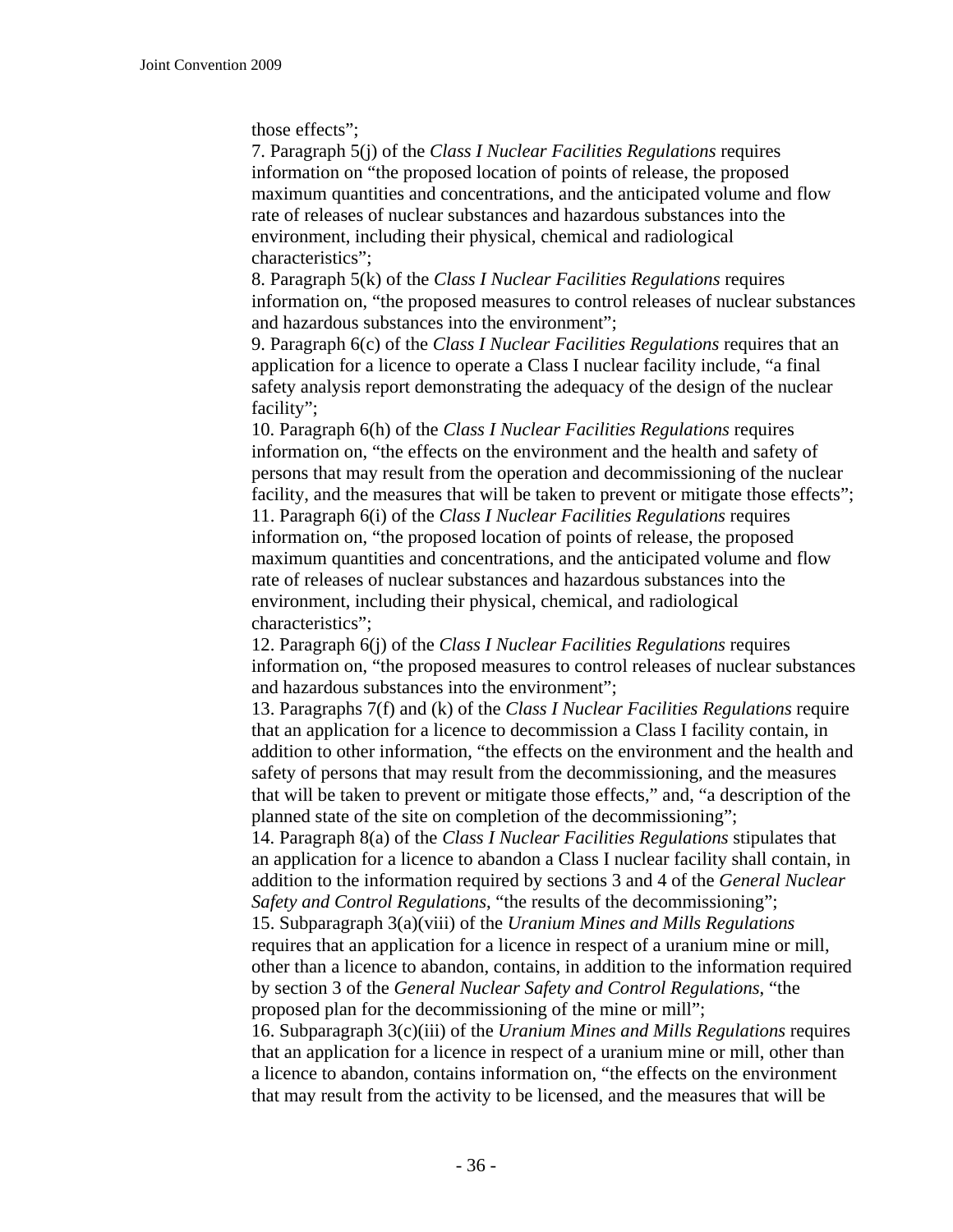taken to prevent or mitigate those effects";

17. Subparagraph 3(d)(i) of the *Uranium Mines and Mills Regulations* requires that an application for a licence in respect of a uranium mine or mill, other than a licence to abandon, contains information on, "the effects on the health and safety of persons that may result from the activity to be licensed, and the measures that will be taken to prevent or mitigate those effects"; 18. Paragraph 7(d) of the *Uranium Mines and Mills Regulations* requires that an application for a licence to decommission a uranium mine or mill contains, "a description of the planned state of the site upon completion of the decommissioning work"

| Q. No 56                       | Country<br>Romania                                                                                                                                                                                                                                                                                                                                                                                                                                                                                                         | Article<br>Article 16 | Ref. in National Report<br>Section H, page 157 |  |
|--------------------------------|----------------------------------------------------------------------------------------------------------------------------------------------------------------------------------------------------------------------------------------------------------------------------------------------------------------------------------------------------------------------------------------------------------------------------------------------------------------------------------------------------------------------------|-----------------------|------------------------------------------------|--|
| Question/<br>Comment<br>Answer | How do you presently handle the organic liquids waste?<br>Non-radioactive organic liquids are bulked and sent to a hazardous waste<br>processing facility in Canada. Facilities for mixed (i.e. radioactive and<br>hazardous) liquid wastes do not exist in Canada. Therefore, a commercial<br>service in the U.S. has been used for the destruction of mixed wastes.                                                                                                                                                      |                       |                                                |  |
| Q. No 57                       | Country<br>Romania                                                                                                                                                                                                                                                                                                                                                                                                                                                                                                         | Article<br>Article 16 | Ref. in National Report<br>Section H, page 157 |  |
| Question/<br>Comment<br>Answer | Are there any criteria other than radio nuclides half life used for classification<br>(e.g.: physical, chemical, biological).<br>No. The classification system was developed to allow some flexibility in the<br>management of radioactive waste and in the eventual design of the long-term<br>management facility. Although there was no formal classification system in<br>Canada prior to the publication of CSA document N292.3, the segregation of<br>radioactive waste was done according to on-contact dose rates. |                       |                                                |  |
| Q. No 58                       | Country<br>Romania                                                                                                                                                                                                                                                                                                                                                                                                                                                                                                         | Article<br>Article 16 | Ref. in National Report<br>Section H9, page 90 |  |
| Question/<br>Comment<br>Answer | The operation licence does not include a record for unusual events?<br>The requirement for a licensee to record and report unusual events is set out by<br>Section 29 of the General Nuclear Safety and Control Regulations, under<br>"General Reports". Additionally, facility-specific reporting requirements can be<br>set out by licence conditions tailored for the unique circumstances associated<br>with any particular operating licence.                                                                         |                       |                                                |  |
| Q. No 59                       | Country<br><b>Russian Federation Article 16</b>                                                                                                                                                                                                                                                                                                                                                                                                                                                                            | Article               | Ref. in National Report<br>Section 7.1, p.177  |  |
| Question/<br>Comment           | Is there a decommissioning concept for WR1 reactor?<br>Why the term is 200 and not 100 years?<br>What is economical justification for 200 year long monitoring of the reactor and                                                                                                                                                                                                                                                                                                                                          |                       |                                                |  |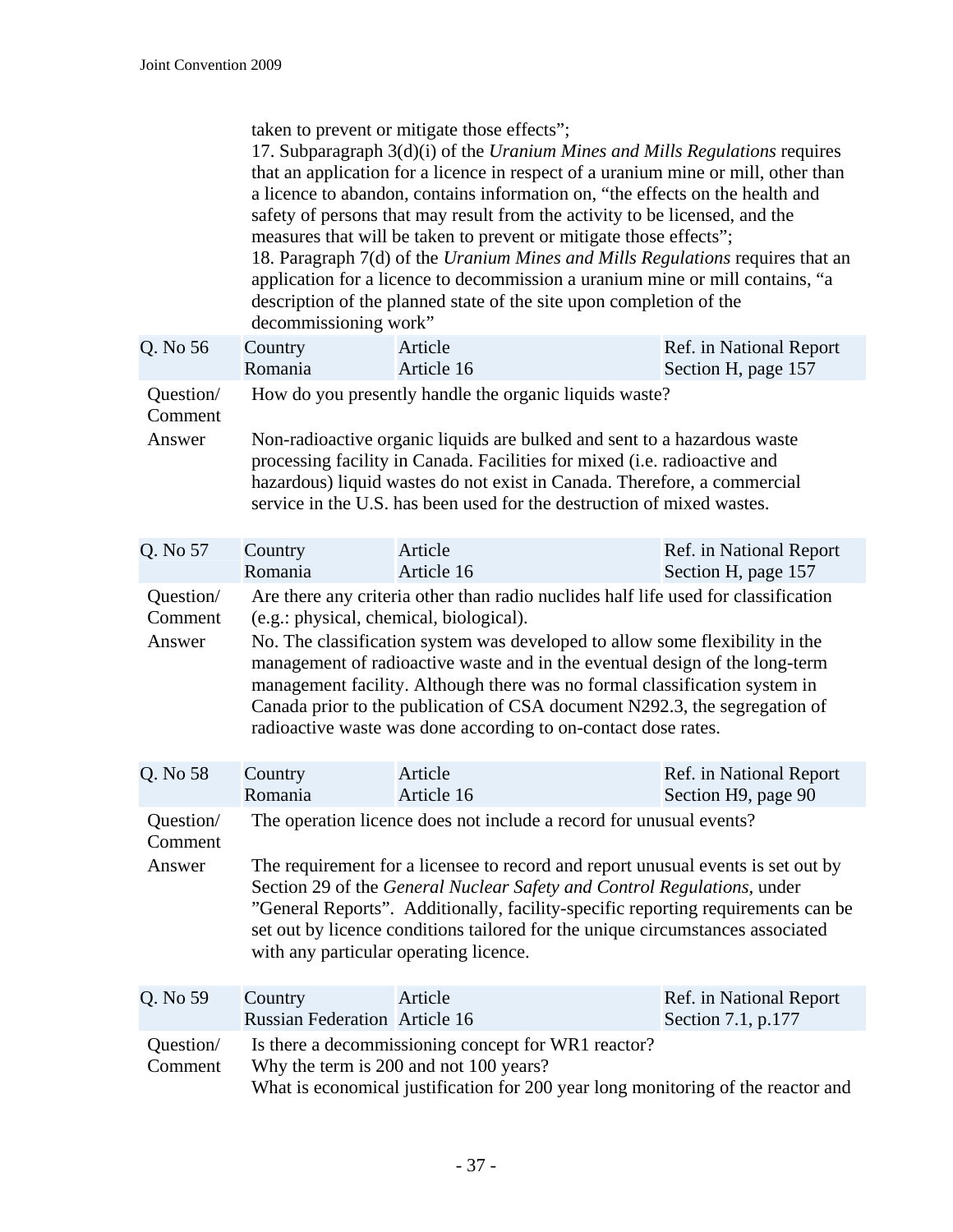| Answer                         | what would be the cost compared to immediate decommissioning?<br>1) The decommissioning concept for WR-1 is to maintain the current interim<br>end-state (Storage-with-Surveillance), benefiting from radioactive decay, until<br>disposal facilities are available $(\sim 50 \text{ years})$ , then complete final<br>decommissioning and dismantlement, and then transport contaminated waste<br>materials to an approved disposal facility.                                                                                                                                                                                                                                                                                                                                                                                                                                                                                                                                                                                                                                                                                                               |                       |                                                 |  |
|--------------------------------|--------------------------------------------------------------------------------------------------------------------------------------------------------------------------------------------------------------------------------------------------------------------------------------------------------------------------------------------------------------------------------------------------------------------------------------------------------------------------------------------------------------------------------------------------------------------------------------------------------------------------------------------------------------------------------------------------------------------------------------------------------------------------------------------------------------------------------------------------------------------------------------------------------------------------------------------------------------------------------------------------------------------------------------------------------------------------------------------------------------------------------------------------------------|-----------------------|-------------------------------------------------|--|
|                                | A feasibility study is currently under way to consider an alternate plan. The<br>alternate plan would be to complete final decommissioning as soon a practicable<br>(in a 15 to 20-years timeframe) and store contaminated waste materials in<br>specially designed storage facilities at Whiteshell Laboratories (WL), until a<br>facility is built for the long-term management of the wastes.                                                                                                                                                                                                                                                                                                                                                                                                                                                                                                                                                                                                                                                                                                                                                             |                       |                                                 |  |
|                                | 2) An institutional control period of 200 years is based on radioactive decay for<br>key contaminants (such as the half-life of Cs-137) in earthen trenches and<br>contaminated land (Cs Ponds) planned for in-situ disposal. A shorter period may<br>be defensible, depending on the levels of decontamination, detailed<br>characterization and analysis, future use of the land etc. The actual wording in<br>the Environmental Assessment is stated as "until in-situ waste is acceptable for<br>unconditional release". A case would eventually be made that it is safe to cease<br>institutional control - that might happen sooner (100 years) or later (200 years).<br>3) There was no plan to monitor the reactor for 200 years. The latest timeframe<br>considered for a full decommissioning of the reactor was 60 years, and AECL is<br>now considering shortening it to 20 years. Institutional control and monitoring<br>beyond 60 years was for in-situ wastes only, and was envisioned to be nominal,<br>with full decommissioning of all facilities being completed, and all stored wastes<br>and spent fuel already removed from the site. |                       |                                                 |  |
| Q. No 60                       | Country<br>China                                                                                                                                                                                                                                                                                                                                                                                                                                                                                                                                                                                                                                                                                                                                                                                                                                                                                                                                                                                                                                                                                                                                             | Article<br>Article 17 | Ref. in National Report<br>Section H.10.1, p.90 |  |
| Question/<br>Comment<br>Answer | In Canada, how long institutional control period is required for decommissioned<br>uranium mining and milling sites?<br>Canada has not specifically defined a time period for institutional control. The<br>province of Saskatchewan has established an institutional control program for<br>uranium mines in that province (section H.10.3), but this program does not<br>identify any time limit for the institutional control period. The length of the<br>institutional control period would be determined on a case-by-case basis,<br>according to the information provided in an abandonment licence application<br>(Section H.10.1) and provincial or territorial regulatory requirements.                                                                                                                                                                                                                                                                                                                                                                                                                                                            |                       |                                                 |  |

| Q. No 61             | Country        | Article                                                                    | Ref. in National Report |
|----------------------|----------------|----------------------------------------------------------------------------|-------------------------|
|                      | United Kingdom | Article 17                                                                 | P84, H3.1               |
| Ouestion/<br>Comment | burial?        | (1) What are the arrangements for collecting seepage from direct in-ground |                         |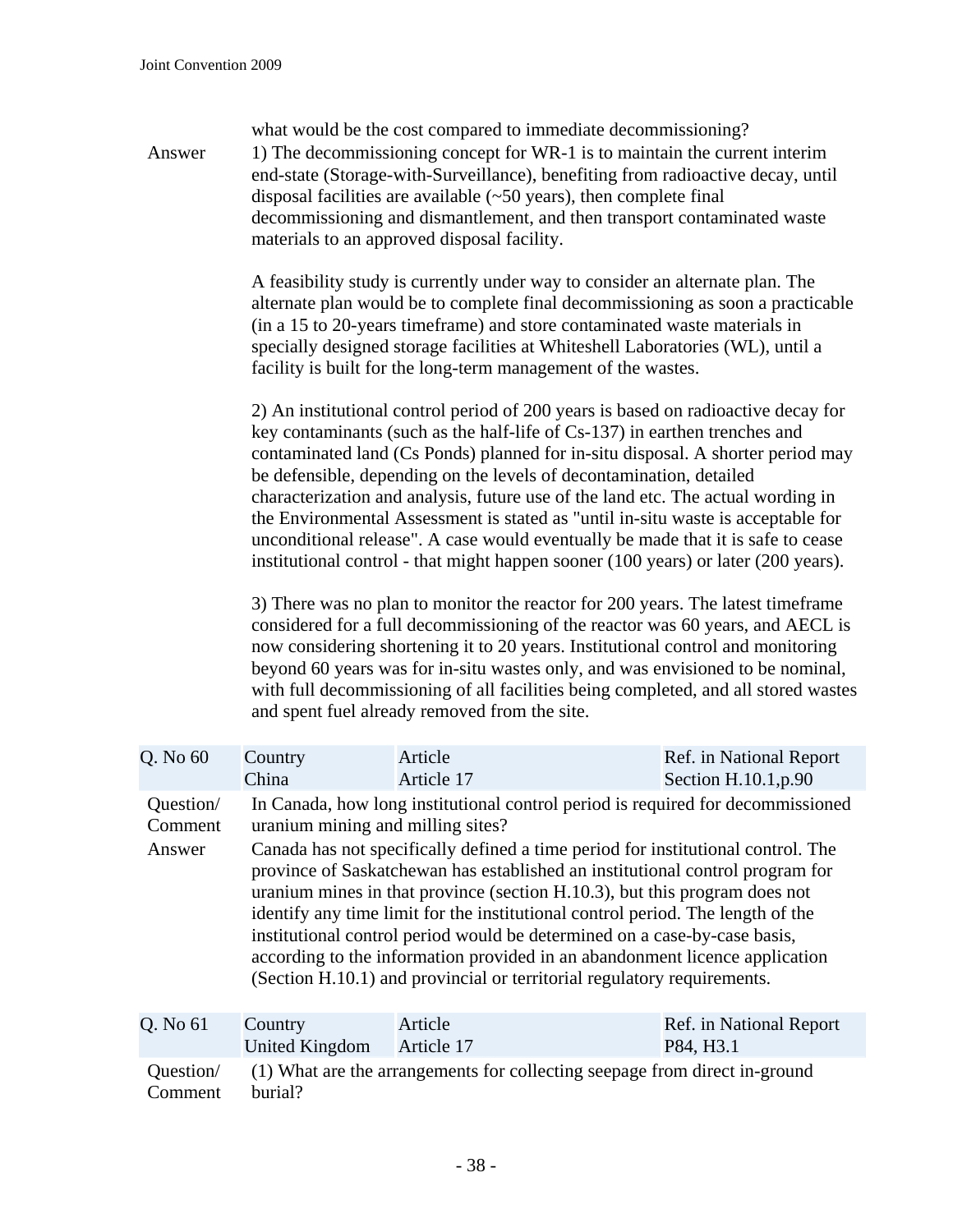(2) Approximately how much does the collected seepage represent as a proportion of the total seepage?

Answer 1) Seepage and runoff from the Port Granby Waste Management Facility are captured in collection ponds, located in the lower parts of the east and west gorges downstream of the direct in-ground burial areas, within the waste management site. The collected seepage and runoff is subsequently pumped from the collection ponds to the on-site water treatment facility. 2) Approximately 80% of the total seepage and runoff from the site is captured by the east and west collection ponds.

| Q. No 62             | Country                                                                                                              | Article                                                                          | Ref. in National Report |  |
|----------------------|----------------------------------------------------------------------------------------------------------------------|----------------------------------------------------------------------------------|-------------------------|--|
|                      | <b>Russian Federation Article 18</b>                                                                                 |                                                                                  | E.2, p. 35              |  |
| Question/<br>Comment | a) What is the status of the Policy Framework for Radioactive Waste in the<br>hierarchy of the regulatory documents? |                                                                                  |                         |  |
|                      |                                                                                                                      | b) Who approved it and is it obligatory for the regulatory body?                 |                         |  |
| Answer               |                                                                                                                      | a) The Policy Framework for Radioactive Waste (1996) is an overarching           |                         |  |
|                      |                                                                                                                      | Government of Canada policy, which provides the national context for             |                         |  |
|                      |                                                                                                                      | radioactive waste management and a set of principles to ensure that the          |                         |  |
|                      |                                                                                                                      | management of radioactive waste is carried out in a safe, environmentally sound, |                         |  |
|                      |                                                                                                                      | comprehensive, cost-effective and integrated manner.                             |                         |  |
|                      |                                                                                                                      | b) It was approved by the Government of Canada in 1996, and thus is not a        |                         |  |
|                      |                                                                                                                      | regulatory document issued by the Canadian Nuclear Safety Commission             |                         |  |
|                      | (CNSC). The <i>Nuclear Safety and Control Act</i> (NSCA) is consistent with the                                      |                                                                                  |                         |  |
|                      | Policy Framework, and the CNSC takes into consideration federal government                                           |                                                                                  |                         |  |
|                      |                                                                                                                      | policy when making regulatory decisions under the NSCA.                          |                         |  |

| Q. No 63             | Country<br><b>United States of</b><br>America                                                                                                                                                                                                                                                                                                                                                                                                                                                                                                                                                                                                                               | Article<br>Article 18 | Ref. in National Report<br>Section E.8.2, Page 51 |
|----------------------|-----------------------------------------------------------------------------------------------------------------------------------------------------------------------------------------------------------------------------------------------------------------------------------------------------------------------------------------------------------------------------------------------------------------------------------------------------------------------------------------------------------------------------------------------------------------------------------------------------------------------------------------------------------------------------|-----------------------|---------------------------------------------------|
| Question/<br>Comment | The report describes the requirements for consultation with Aboriginal groups as<br>prospective rights holders. a) What are the requirements for agreement with the<br>proposed action by the Aboriginal groups? b) If none, is there a requirement to<br>obtain agreement from these groups that the specified level of consultation has<br>been performed?                                                                                                                                                                                                                                                                                                                |                       |                                                   |
| Answer               | a) In its decision in Haida Nation v. British Columbia (Minister of Forests),<br>(2004), the Supreme Court of Canada directed that:                                                                                                                                                                                                                                                                                                                                                                                                                                                                                                                                         |                       |                                                   |
|                      | "Where a strong prima facie case exists for the claim and the consequences of<br>the government's proposed decision may adversely affect it in a significant way,<br>addressing the Aboriginal concerns may require taking steps to avoid irreparable<br>harm or to minimize the effects of infringement, pending final resolution of the<br>underlying claim This process does not give Aboriginal groups a veto over<br>what can be done with land pending final proof of the claim. The Aboriginal<br>"consent" spoken of in Delgamuukw is appropriate only in cases of established<br>rights, and then by no means in every case. Rather, what is required is a process |                       |                                                   |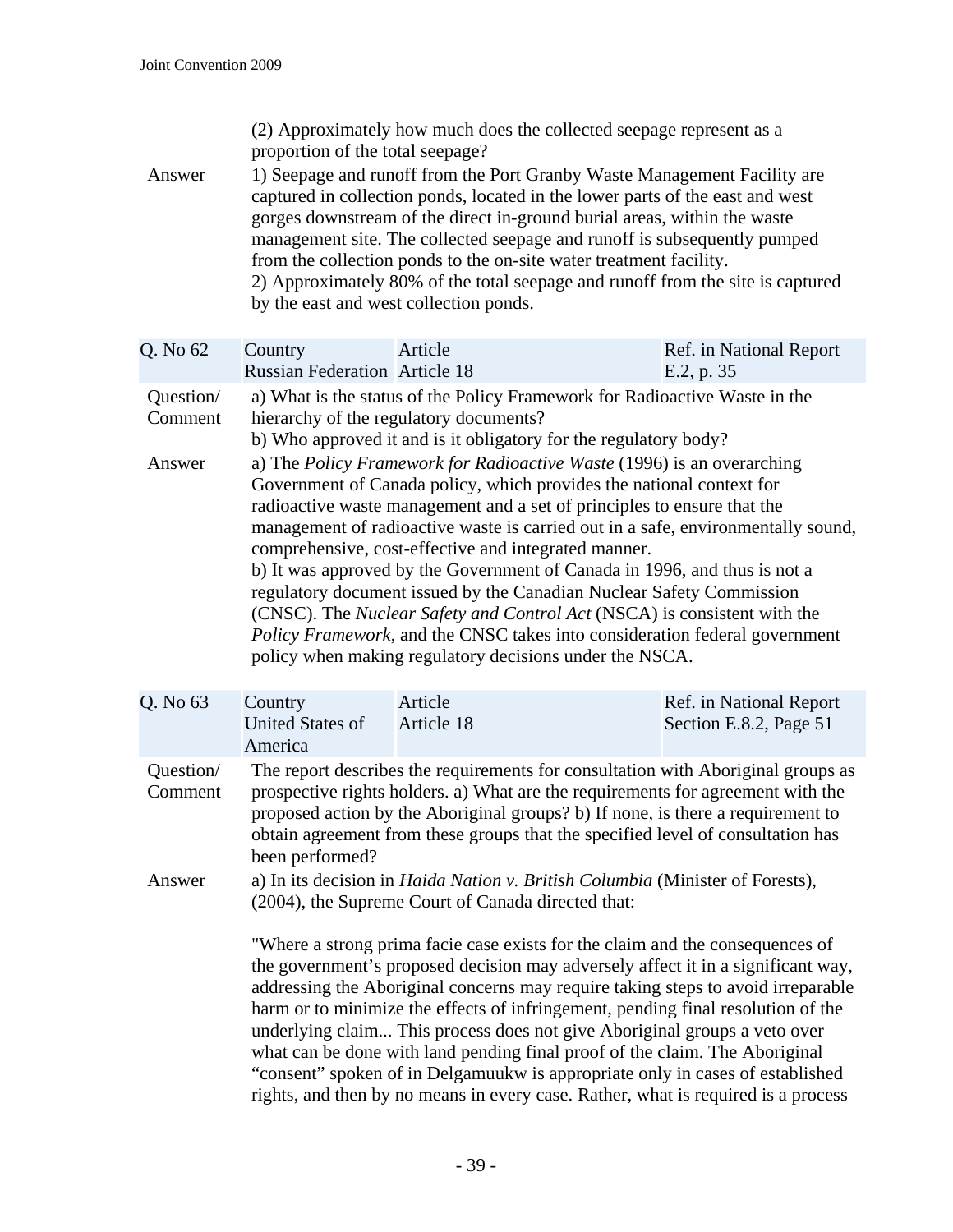of balancing interests, of give and take."

b) Also in the *Haida* decision, the Court found that "the scope of the duty is proportionate to a preliminary assessment of the strength of the case supporting the existence of the right or title, and to the seriousness of the potentially adverse effect upon the right or title claimed. The Crown is not under a duty to reach an agreement; rather, the commitment is to a meaningful process of consultation in good faith."

In summary, the duty arises when the Crown has knowledge, real or constructive, of the existence of a potential or established Aboriginal right or title, and contemplates conduct that might adversely affect it. The scope of the duty is proportionate to a preliminary assessment of the strength of the case supporting the existence of the right or title, and to the seriousness of the potentially adverse effect upon the right or title claimed. As to the content of the duty, the Court said that good faith on both sides is required at every stage, and sharp dealing is not permitted. The effect of good faith consultation may be to reveal a duty to accommodate. The Court said that this process does not give Aboriginal groups a veto over what can be done with land pending final proof of the claim; nor does it impose a duty to reach an agreement.

| Q. No 64                       | Country                                                                                                                                                                                                                                                                                                                                                                                                                                                                                                                                                                                                                                               | Article               | Ref. in National Report                |  |
|--------------------------------|-------------------------------------------------------------------------------------------------------------------------------------------------------------------------------------------------------------------------------------------------------------------------------------------------------------------------------------------------------------------------------------------------------------------------------------------------------------------------------------------------------------------------------------------------------------------------------------------------------------------------------------------------------|-----------------------|----------------------------------------|--|
|                                | China                                                                                                                                                                                                                                                                                                                                                                                                                                                                                                                                                                                                                                                 | Article 19            | Section E.4.2, $p.43$                  |  |
| Question/<br>Comment<br>Answer | Are applicants required to submit the radioactive waste management program<br>when applying for construction or operation license?<br>Yes, paragraph 3(1) j of the General Nuclear Safety and Control Regulations,<br>under "General Application Requirements", stipulates the following:<br>"[] the name, quantity, form, origin and volume of any radioactive waste or<br>hazardous waste that may result from the activity to be licensed, including waste<br>that may be stored, managed, processed or disposed of at the site of the activity<br>to be licensed, and the proposed method for managing and disposing of that<br>waste $[\dots]$ " |                       |                                        |  |
| Q. No 65                       | Country<br>France                                                                                                                                                                                                                                                                                                                                                                                                                                                                                                                                                                                                                                     | Article<br>Article 19 | Ref. in National Report<br>E.3.2 p. 39 |  |
| Question/<br>Comment           | Could Canada indicate the criteria defining facilities of Class I and Class II in<br>term of activity (concentration, total activity, references to classes of radio-<br>$nucleus$ )?                                                                                                                                                                                                                                                                                                                                                                                                                                                                 |                       |                                        |  |
| Answer                         | Class I facilities are classified as either Class IA or Class IB.<br>The Class I Nuclear Facilities Regulations describe a facility as being Class IA<br>if it is:<br>a nuclear fission or fusion reactor, or subcritical nuclear assembly; or<br>(i)<br>a vehicle that is equipped with a nuclear reactor.<br>(ii)                                                                                                                                                                                                                                                                                                                                   |                       |                                        |  |
|                                |                                                                                                                                                                                                                                                                                                                                                                                                                                                                                                                                                                                                                                                       |                       |                                        |  |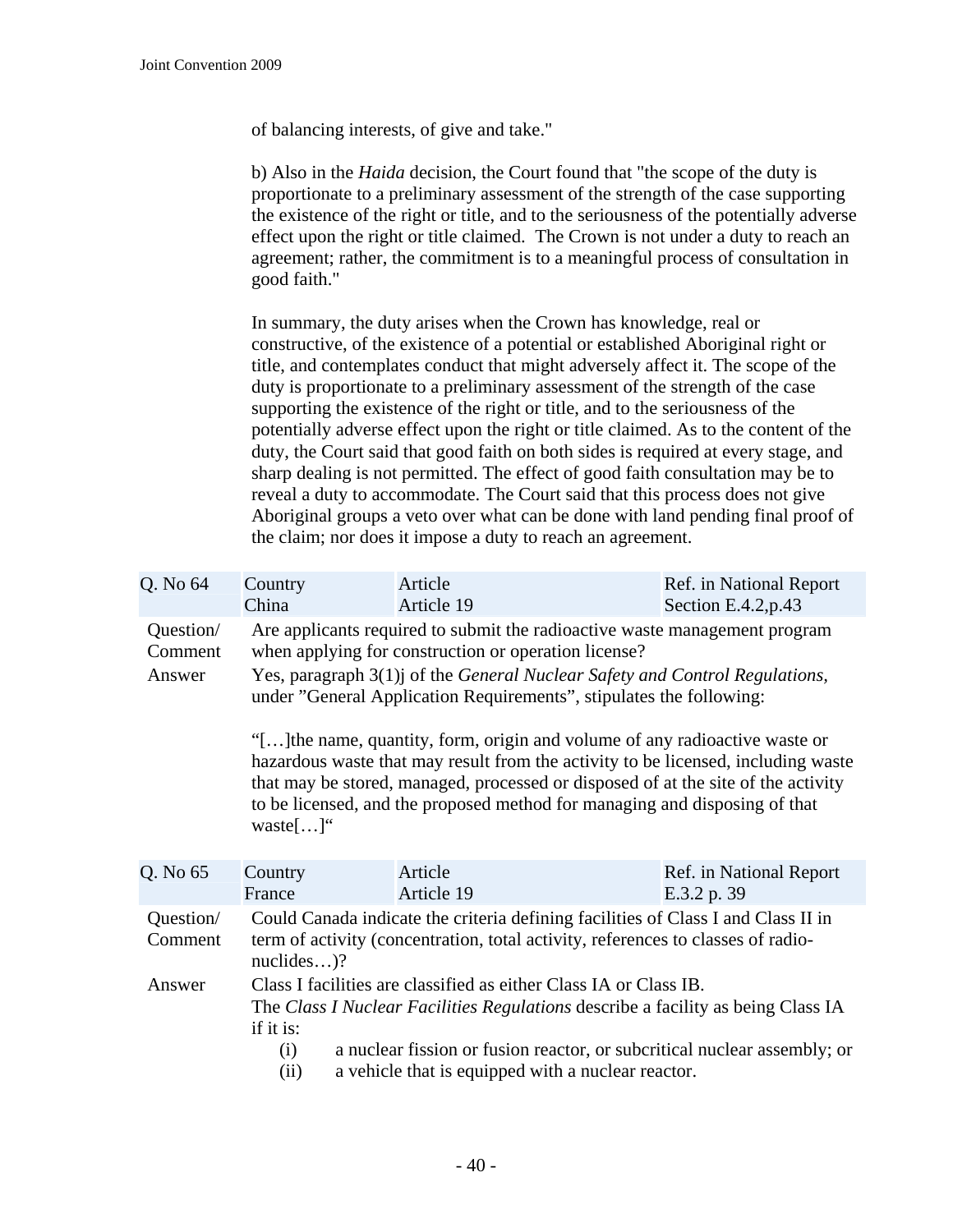The *Class I Nuclear Facilities Regulations* describe a facility as being Class IB if it is a:

- (i) facility that includes a particle accelerator, other than a particle accelerator described in paragraphs (*d*) and (*e*) of the definition "Class II prescribed equipment" in section 1 of the *Class II Nuclear Facilities and Prescribed Equipment Regulations* ([http://laws.justice.gc.ca/en/ShowDoc/cr/sor-2000-205///en?page=1\)](http://laws.justice.gc.ca/en/ShowDoc/cr/sor-2000-205///en?page=1);
- (ii) plant for the processing, reprocessing or separation of an isotope of uranium, thorium or plutonium;
- (iii) plant for the manufacture of a product from uranium, thorium or plutonium;
- (iv) plant other than a Class II facility that processes or uses nuclear substances other than uranium, thorium or plutonium in a quantity greater than  $10^{15}$  Bq per calendar year;
- (v) facility for the disposal of a nuclear substance generated at another nuclear facility; and
- (vi) facility prescribed by paragraph 19(*a*) or (*b*) of the *General Nuclear Safety and Control Regulations*  ([http://laws.justice.gc.ca/en/ShowDoc/cr/sor-2000-202///en?page=1\)](http://laws.justice.gc.ca/en/ShowDoc/cr/sor-2000-202///en?page=1).

The *Class II Nuclear Facilities Regulations* describe a facility as being Class II if it contains Class II prescribed equipment. Class II prescribed equipment includes:

- (i) an irradiator that uses more than  $10^{15}$  Bq of a nuclear substance;
- (ii) an irradiator that requires shielding which is not part of the irradiator and that is designed to deliver a dose of radiation at a rate exceeding 1cGy/min at a distance of 1 m;
- (iii) a radioactive source teletherapy machine;
- (iv) a particle accelerator that is capable of producing nuclear energy and has a beam energy of less than 50MeV for beams of particles with a mass equal to or less than 4 atomic mass units;
- (v) a particle accelerator that is capable of producing nuclear energy and has a beam energy of no more than 15 MeV per atomic mass unit for beams of particles with a mass greater than 4 atomic units;
- (vi) a brachytherapy remote afterloader.

| Q. No 66                       | Country                                                                                                                                                                                  | Article    | Ref. in National Report |
|--------------------------------|------------------------------------------------------------------------------------------------------------------------------------------------------------------------------------------|------------|-------------------------|
|                                | France                                                                                                                                                                                   | Article 19 | E.4.2 p. 45             |
| Question/<br>Comment<br>Answer | Could Canada precise if there are fuel storage licenses directly derived from<br>general licenses delivered for storage casks?<br>These activities are conducted under one CNSC licence. |            |                         |

For example, a CNSC licence for a spent fuel dry storage waste management facility includes the activity of transferring storage casks to the spent fuel dry storage waste management facility.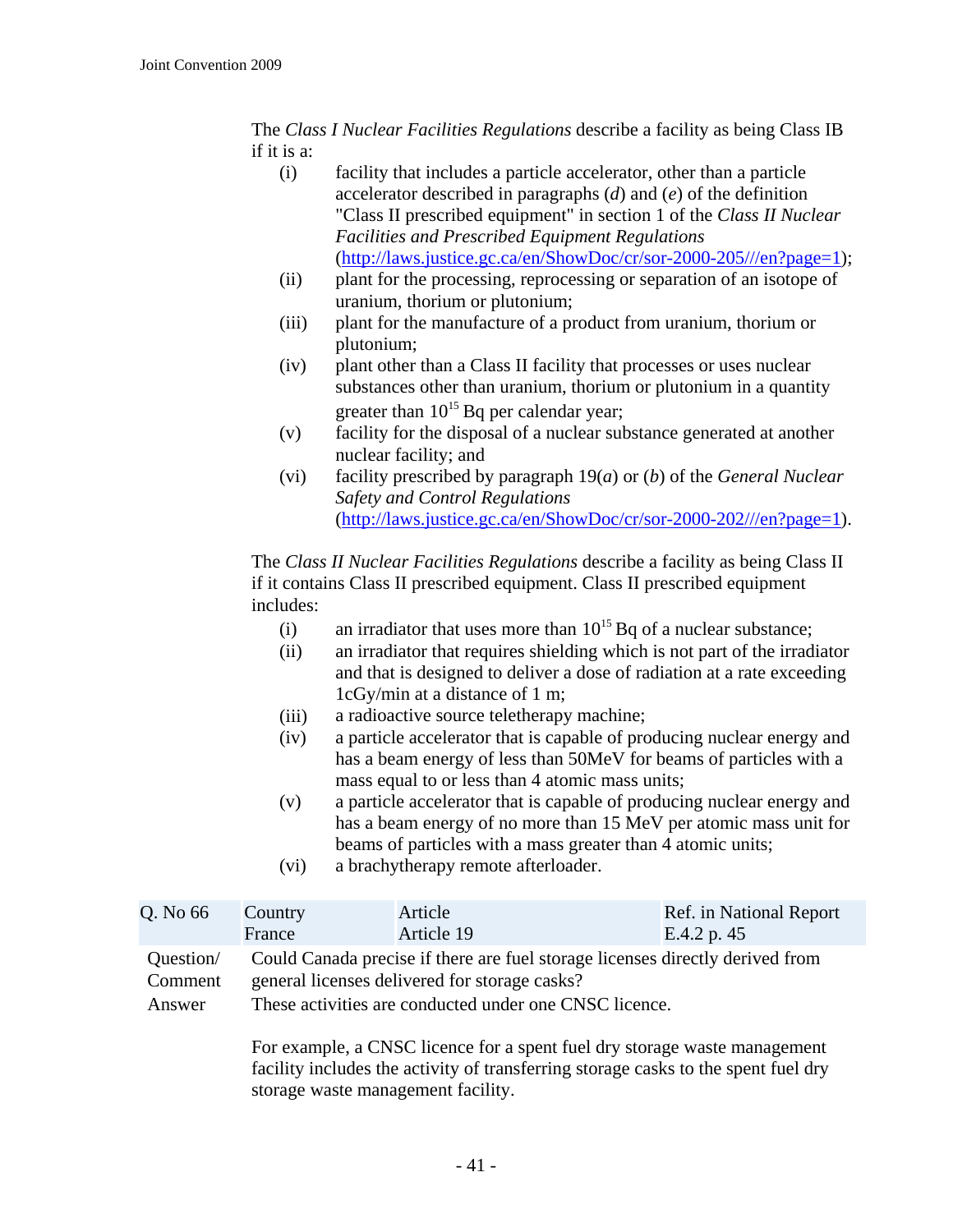The transportation of storage casks containing spent fuel to the waste management facility will also have to meet the requirements in the *Packaging and Transportation Regulations*. However, there is no separate Packaging and Transportation licence.

| Q. No 67                       | Country<br>Germany                                                                                                                                                                                                                                                                                                                                                                                                                                                                                                                                                                                                                                                                                                                                                                                                                                                                                                                                                                                       | Article<br>Article 19 | Ref. in National Report<br>p. 45; Sec. E.4.2; p. 191;<br>Annex 8.1.3.1 |  |  |
|--------------------------------|----------------------------------------------------------------------------------------------------------------------------------------------------------------------------------------------------------------------------------------------------------------------------------------------------------------------------------------------------------------------------------------------------------------------------------------------------------------------------------------------------------------------------------------------------------------------------------------------------------------------------------------------------------------------------------------------------------------------------------------------------------------------------------------------------------------------------------------------------------------------------------------------------------------------------------------------------------------------------------------------------------|-----------------------|------------------------------------------------------------------------|--|--|
| Question/<br>Comment<br>Answer | It is mentioned that typical licence terms for radioactive waste management<br>facilities vary from five to ten years in duration. In some cases, however, licence<br>periods have been issued for indefinite terms. As an example, the Rio Algom<br>Ltd. waste management facility operating licence for decommissioned / inactive<br>uranium tailings sites is explicitly mentioned. Does this practice, on a case-by-<br>case strategy, also apply to spent fuel storage facilities or radioactive waste<br>management facilities? If so, please specify all the facilities whose licence<br>periods have been issued for indefinite terms.<br>All licences are issued after a case-specific evaluation. It has been the practice,<br>rather than a defined policy approach, to issue longer-term licences to facilities<br>with relatively low risks and which have proven their safe performance over<br>time. The length of the licence does not determine the compliance monitoring<br>frequency. |                       |                                                                        |  |  |
|                                | Waste facilities with indefinite term licenses are:<br>Madawaska Closed Mine<br>Gentilly-1 Waste Management Facility<br>Douglas Point Waste Management Facility<br>NPD Rolphton Waste Management Facility<br>Denison Mine Site<br><b>Stanrock Mine Site</b><br><b>Elliot Lake Historic Mine Sites</b><br>Port Granby Waste Management Facility<br>Welcome Waste Management Facility<br>RWOS-1 Radioactive Waste Management Site 1<br><b>Port Hope Consolidated Sites</b>                                                                                                                                                                                                                                                                                                                                                                                                                                                                                                                                 |                       |                                                                        |  |  |
| Q. No 68                       | Country<br>Ireland                                                                                                                                                                                                                                                                                                                                                                                                                                                                                                                                                                                                                                                                                                                                                                                                                                                                                                                                                                                       | Article<br>Article 19 | Ref. in National Report<br>E.3.1, fourth paragraph<br>page 37          |  |  |
| Question/<br>Comment           | The report states that "the CNSC now readily account the health of Canadians in<br>regulating the production, possession and use of nuclear substances in order to<br>ensure the necessary protection of the health of Canadians at times when a<br>serious shortage of medical isotopes in Canada or around the world puts the<br>health of Canadians at risk". Could Canada give an example of when and how                                                                                                                                                                                                                                                                                                                                                                                                                                                                                                                                                                                            |                       |                                                                        |  |  |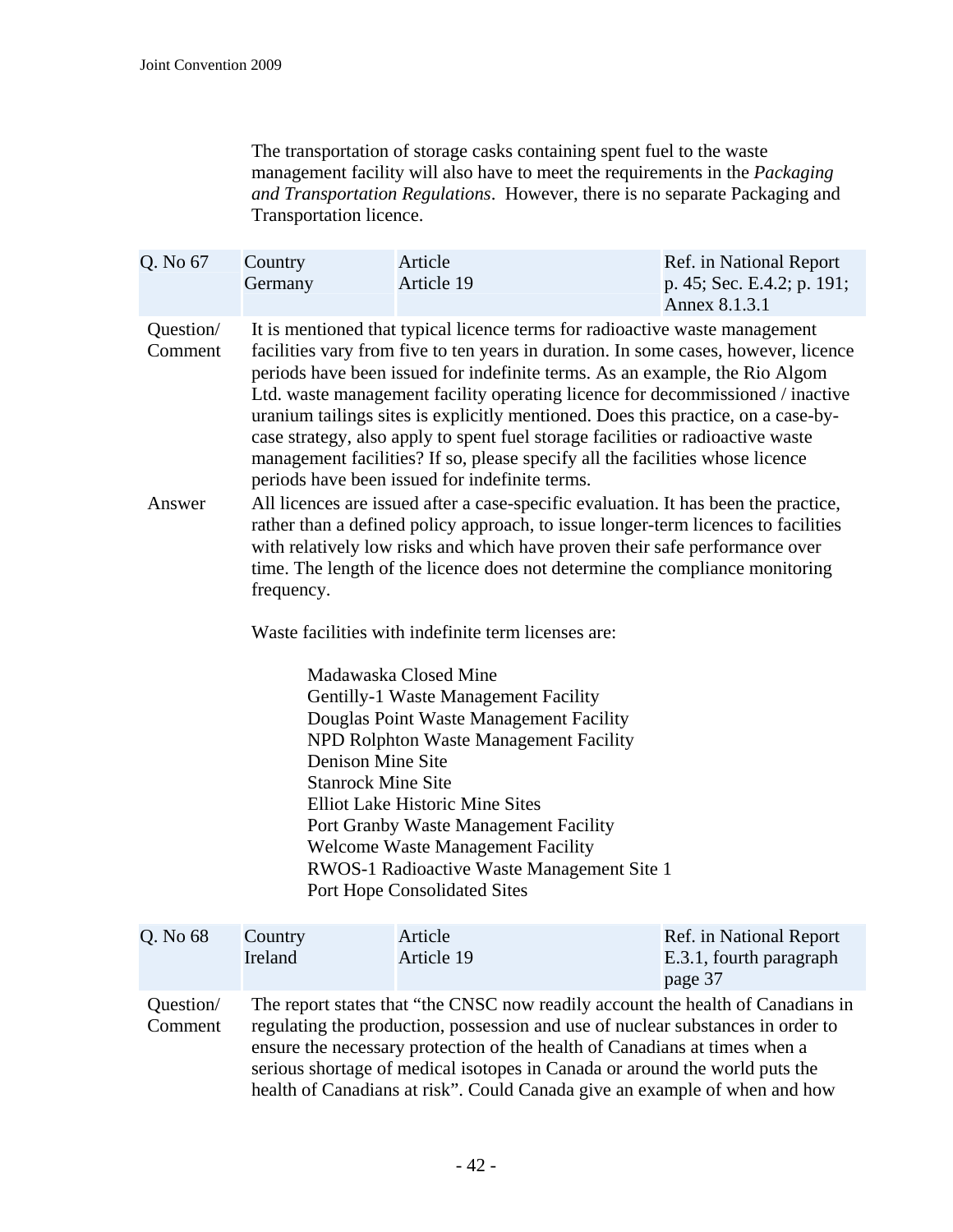| this statement would be implemented and if the health of other countries'<br>population would also be taken into account considering that a large proportion<br>of the world medical isotopes production comes from Canada?<br>Canada notes that this question is outside the scope of the Articles of the Joint<br>Answer<br>Convention. However, in the spirit of sharing information, Canada has provided<br>the following reply; |                                                                                                                                                                                                                                                                                                                                                                                                                                                                                                                                                                                        |                                                                                                                                                                                                                                                                                                                                                                                         |                                         |
|--------------------------------------------------------------------------------------------------------------------------------------------------------------------------------------------------------------------------------------------------------------------------------------------------------------------------------------------------------------------------------------------------------------------------------------|----------------------------------------------------------------------------------------------------------------------------------------------------------------------------------------------------------------------------------------------------------------------------------------------------------------------------------------------------------------------------------------------------------------------------------------------------------------------------------------------------------------------------------------------------------------------------------------|-----------------------------------------------------------------------------------------------------------------------------------------------------------------------------------------------------------------------------------------------------------------------------------------------------------------------------------------------------------------------------------------|-----------------------------------------|
|                                                                                                                                                                                                                                                                                                                                                                                                                                      | international intervenors.                                                                                                                                                                                                                                                                                                                                                                                                                                                                                                                                                             | The decisions taken by the Commission Tribunal take into account all evidence,<br>including health and safety, through public hearings open to domestic and                                                                                                                                                                                                                             |                                         |
|                                                                                                                                                                                                                                                                                                                                                                                                                                      |                                                                                                                                                                                                                                                                                                                                                                                                                                                                                                                                                                                        | The CNSC has demonstrated that it is prepared to act in situations of serious<br>shortage of medical isotopes for the protection of health of Canadians, including<br>instances where Canadian medical isotope production and processing facilities<br>are operable, and those where Canada relies on sources of medical isotopes from<br>foreign production and processing facilities. |                                         |
|                                                                                                                                                                                                                                                                                                                                                                                                                                      | serious shortage.                                                                                                                                                                                                                                                                                                                                                                                                                                                                                                                                                                      | In the former instance, the CNSC is ready to respond using licence conditions or<br>amendments to allow the CNSC licensees that produce or process medical<br>isotopes the greatest degree of flexibility in their operations, while maintaining<br>safety, in order to respond to domestic and global demand during times of                                                           |                                         |
|                                                                                                                                                                                                                                                                                                                                                                                                                                      |                                                                                                                                                                                                                                                                                                                                                                                                                                                                                                                                                                                        | In the latter instance, the CNSC is ready to respond (again, using licence<br>conditions or amendments) to allow Canadian importers and end-users of<br>medical isotopes access to increased quantities of medical isotopes (including<br>alternatives), and where practical, to share limited supplies.                                                                                |                                         |
| Q. No 69                                                                                                                                                                                                                                                                                                                                                                                                                             | Country<br><b>Russian Federation Article 19</b>                                                                                                                                                                                                                                                                                                                                                                                                                                                                                                                                        | Article                                                                                                                                                                                                                                                                                                                                                                                 | Ref. in National Report<br>E.3.2, p. 37 |
| Question/<br>Comment                                                                                                                                                                                                                                                                                                                                                                                                                 | Which group of the documents are the documents that set up safety requirements<br>to RW management, criticality safety and nuclear facility decommissioning<br>attached to?                                                                                                                                                                                                                                                                                                                                                                                                            |                                                                                                                                                                                                                                                                                                                                                                                         |                                         |
| Answer                                                                                                                                                                                                                                                                                                                                                                                                                               | The CNSC makes use of various regulatory documents to provide guidance on<br>these various topics. In relation to radioactive waste management, guidance can<br>be found in Regulatory Guide G-320 "Assessing the Long Term Safety of<br>Radioactive Waste Management" and Regulatory Policy P-290 "Managing<br>Radioactive Waste". Regarding criticality safety, the CNSC applies the<br>ANSI/ANS-8 standard as well as CSA standard N292.2-96. Finally,<br>decommissioning requirements are set out in Regulatory Guide G-219<br>"Decommissioning Planning for Licensed Activities". |                                                                                                                                                                                                                                                                                                                                                                                         |                                         |
| Q. No 70                                                                                                                                                                                                                                                                                                                                                                                                                             | Country<br><b>Russian Federation Article 19</b>                                                                                                                                                                                                                                                                                                                                                                                                                                                                                                                                        | Article                                                                                                                                                                                                                                                                                                                                                                                 | Ref. in National Report<br>E.3.2, p. 40 |
| Question/                                                                                                                                                                                                                                                                                                                                                                                                                            | For what type of materials are the unconditional clearance levels set up?                                                                                                                                                                                                                                                                                                                                                                                                                                                                                                              |                                                                                                                                                                                                                                                                                                                                                                                         |                                         |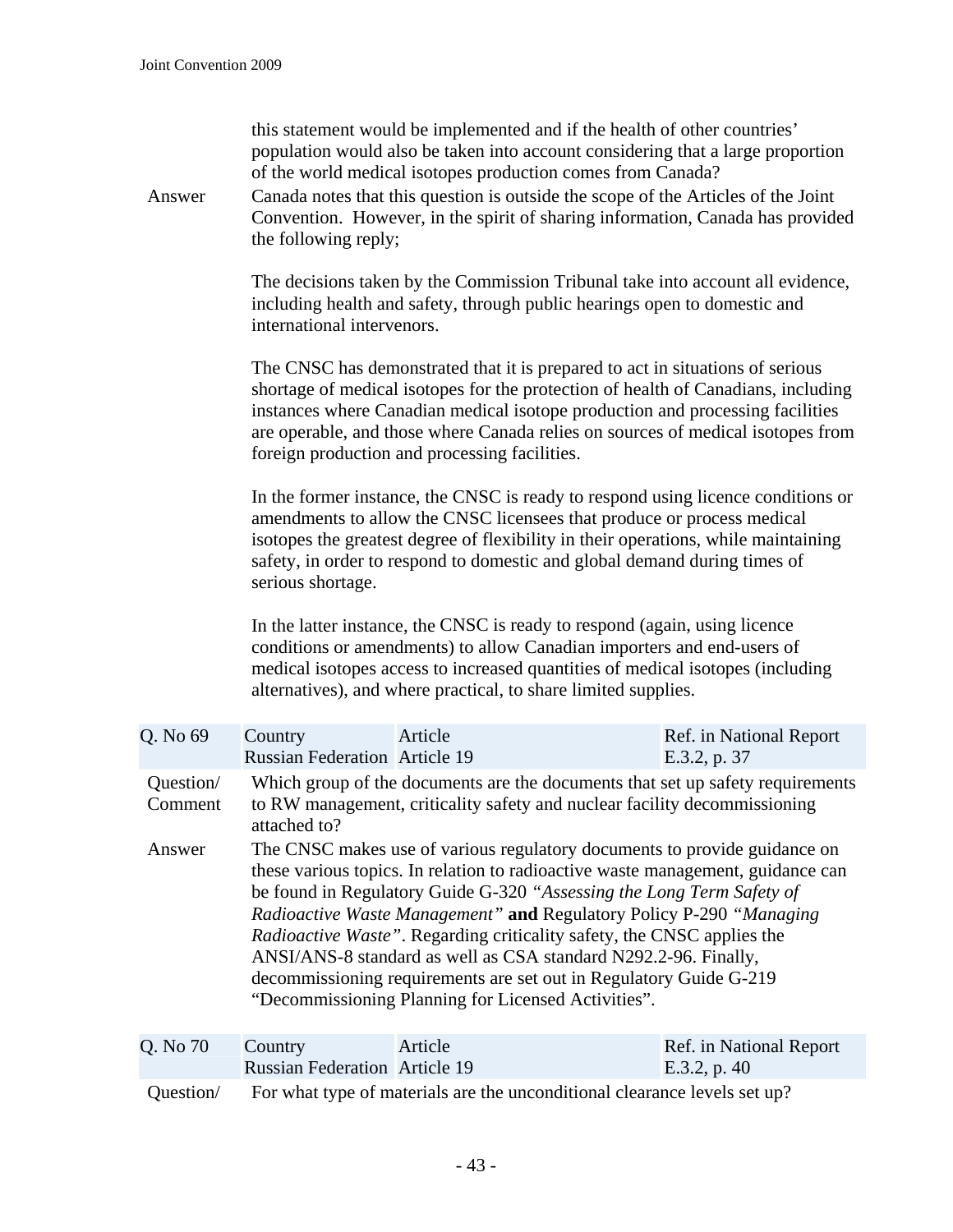Comment What is the procedure for conditional clearance?

Answer The Unconditional Clearance Levels (UCL) are set out in the *Nuclear Substances and Radiation Devices Regulations* (NSRDR). They apply to bulk amounts of materials (quantities exceeding 1,000 kg). Hence, no license is required to possess, transfer, import, export, use, mine, produce, refine, convert, enrich, process, reprocess, manage or store bulk amounts of materials (1,000 kg) that contain a nuclear substance, if the nuclear substance's concentration does not exceed its UCL at any one time.

> Furthermore, no license is required to dispose or abandon bulk amounts of materials (less than 1,000 kg per year, per nuclear facility) if the nuclear substance's concentration does not exceed its UCL. The UCLs have been provided by IAEA-RS-G-1.7 (Application of the Concepts of Exclusion, Exemption and Clearance Safety Guide, 2004) and apply to any type of solid materials, and to non-effluent liquids (*e.g.*, liquids that are disposed after solidification, or incinerated).

The NSRDR also allow licensees to develop Conditional Clearance Levels (CCL) on the basis of the same dose criteria as in IAEA-RS-G-1.7, namely, 10 µSv/year to individuals, and to take account of low probability events (an additional criterion of 1 mSv/year is due to such low probability events.) Licensees may therefore derive such Conditional Clearance Levels, specific to the type and fate of the materials considered for clearance. CNSC may review any derivation of CCLs by licensees.

| Q. No 71                       | Country<br><b>Russian Federation</b> Article 19                                                                                                                                                                                                                                                                                                                                                                                                                                          | Article | Ref. in National Report<br>E.4.2, p. 43 |  |
|--------------------------------|------------------------------------------------------------------------------------------------------------------------------------------------------------------------------------------------------------------------------------------------------------------------------------------------------------------------------------------------------------------------------------------------------------------------------------------------------------------------------------------|---------|-----------------------------------------|--|
| Question/<br>Comment           | Who organizes and carries out review of Applicant's safety related<br>documentation?<br>Does CNSC have a Guidance on organization and performing of review of the<br>Applicant's safety documentation?                                                                                                                                                                                                                                                                                   |         |                                         |  |
| Answer                         | At the CNSC, staff from licensing division has the primary responsibility for<br>assuring that all appropriate reviews are conducted. Licensing divisions make<br>use of technical support divisions within the CNSC to conduct the review of<br>safety documentation. This documentation is assessed and compared against<br>regulatory requirements, including federal and provincial legislation, national<br>and international standards, requirements, best practices and guidance. |         |                                         |  |
| Q. No 72                       | Country<br><b>Russian Federation</b> Article 19                                                                                                                                                                                                                                                                                                                                                                                                                                          | Article | Ref. in National Report<br>E.3.2, p. 40 |  |
| Question/<br>Comment<br>Answer | Are there any clearance levels available for nuclear facility sites, for buildings<br>and constructions?<br>There are no Unconditional Clearance Levels established for specific<br>applications, such as sites or buildings. Licensees, however, may develop criteria<br>such as Conditional Clearance Levels.                                                                                                                                                                          |         |                                         |  |
|                                |                                                                                                                                                                                                                                                                                                                                                                                                                                                                                          |         |                                         |  |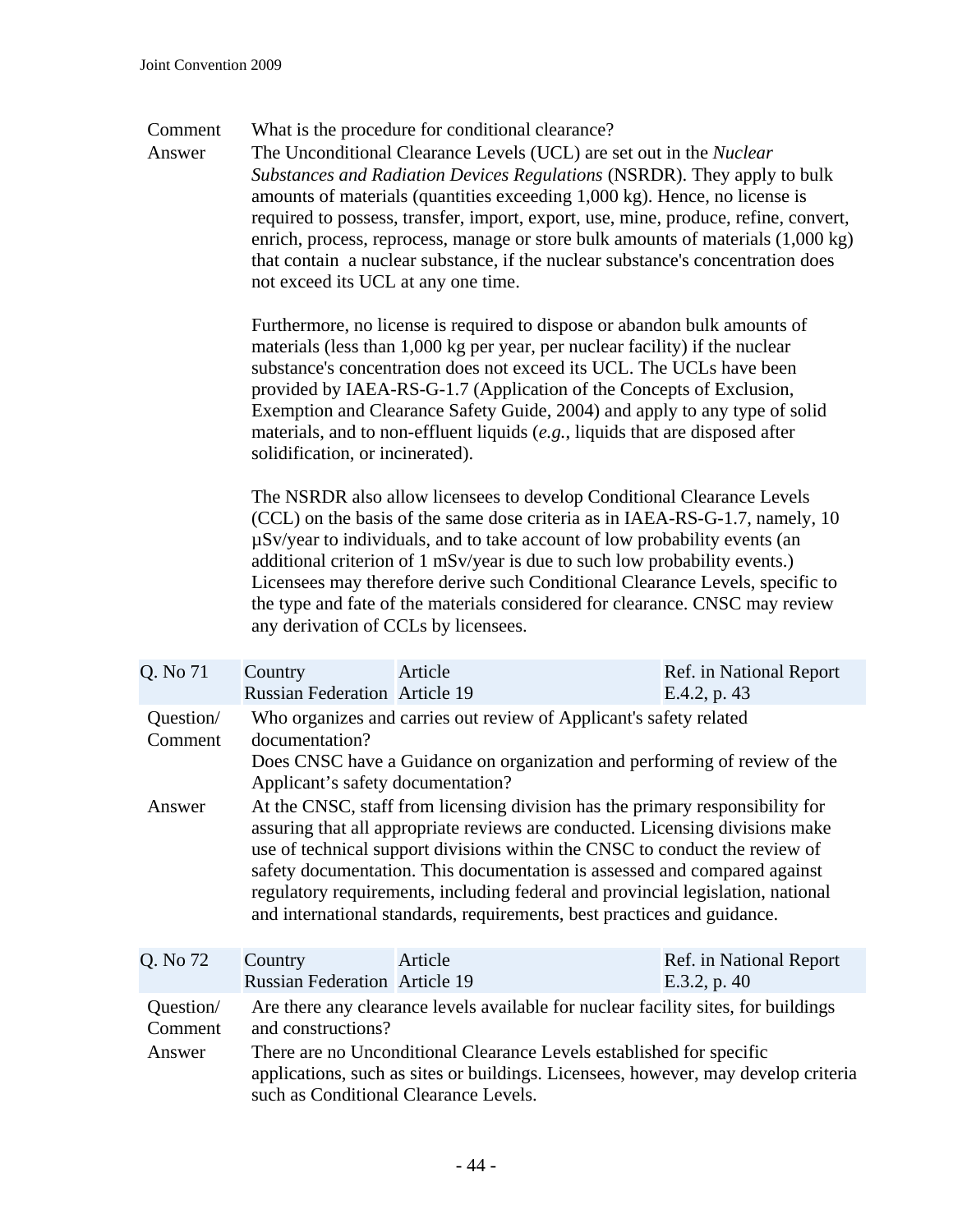| Q. No 73                       | Country<br><b>Russian Federation Article 19</b>                                                                                                                                                                                                                                                                                                                                                                                                                                 | Article                                                                                                                                                                                                              | Ref. in National Report<br>E.6.3, p. 48        |  |
|--------------------------------|---------------------------------------------------------------------------------------------------------------------------------------------------------------------------------------------------------------------------------------------------------------------------------------------------------------------------------------------------------------------------------------------------------------------------------------------------------------------------------|----------------------------------------------------------------------------------------------------------------------------------------------------------------------------------------------------------------------|------------------------------------------------|--|
| Question/<br>Comment<br>Answer | Does the standard list of topics for inspections of nuclear facilities include<br>criticality safety issues?<br>CNSC staff assesses a licensee's criticality program. The CNSC can also, if<br>warranted, conduct a specific inspections, normally called a Type I inspection,<br>where staff would conduct an audit of the criticality program and its<br>implementation.                                                                                                      |                                                                                                                                                                                                                      |                                                |  |
| Q. No 74                       | Country<br>Ukraine                                                                                                                                                                                                                                                                                                                                                                                                                                                              | Article<br>Article 19                                                                                                                                                                                                | Ref. in National Report<br>Para E.3.1, page 36 |  |
| Question/<br>Comment           | them?                                                                                                                                                                                                                                                                                                                                                                                                                                                                           | a) What explains three years period between adoption in 1997 by Parliament of<br>this Act and transition it into Law in 2000? b) Are there any differences between                                                   |                                                |  |
| Answer                         | The most limiting reason for the delay in the Nuclear Safety and Control Act<br>(NSCA) becoming law was the development of the associated Regulations. It<br>was important to develop and have approved the nine Regulations required to<br>support the new Act.<br>Also, following the passage of a bill by Parliament (as in the case of the NSCA<br>in March 1997), it is then sent to the Senate for approval. No bill can become<br>law in Canada without Senate approval. |                                                                                                                                                                                                                      |                                                |  |
|                                |                                                                                                                                                                                                                                                                                                                                                                                                                                                                                 | Once approved, the NSCA and its associated Regulations were presented to the<br>Governor General for royal assent, and became law. Royal assent of the NSCA<br>and the associated Regulations was given in May 2000. |                                                |  |
| Q. No 75                       | Country<br>Ukraine                                                                                                                                                                                                                                                                                                                                                                                                                                                              | Article<br>Article 19                                                                                                                                                                                                | Ref. in National Report<br>Para E.3.2, page 37 |  |
| Question/<br>Comment<br>Answer | How regulatory acts developed by one regulator are agreed by other regulatory<br>bodies? What organizations they are agreed with?<br>An Act requires Parliamentary approval.<br>Regulations are made under the authority of the Act and require the approval of<br>the Government of Council Canada with formal consultation.                                                                                                                                                   |                                                                                                                                                                                                                      |                                                |  |
|                                |                                                                                                                                                                                                                                                                                                                                                                                                                                                                                 |                                                                                                                                                                                                                      |                                                |  |
| Q. No 76                       | Country<br>Ukraine                                                                                                                                                                                                                                                                                                                                                                                                                                                              | Article<br>Article 19                                                                                                                                                                                                | Ref. in National Report<br>Para E.4.2, page 43 |  |
| Question/<br>Comment<br>Answer | The Report says that the stage of site preparation requires separate license.<br>What is the subject of licensing for this stage and how the performance of such<br>license conditions is controlled?<br>The purpose of a separate licence for site preparation is to assure that the                                                                                                                                                                                           |                                                                                                                                                                                                                      |                                                |  |
|                                | applicant, at this stage of the planning process, considers key issues associated                                                                                                                                                                                                                                                                                                                                                                                               |                                                                                                                                                                                                                      |                                                |  |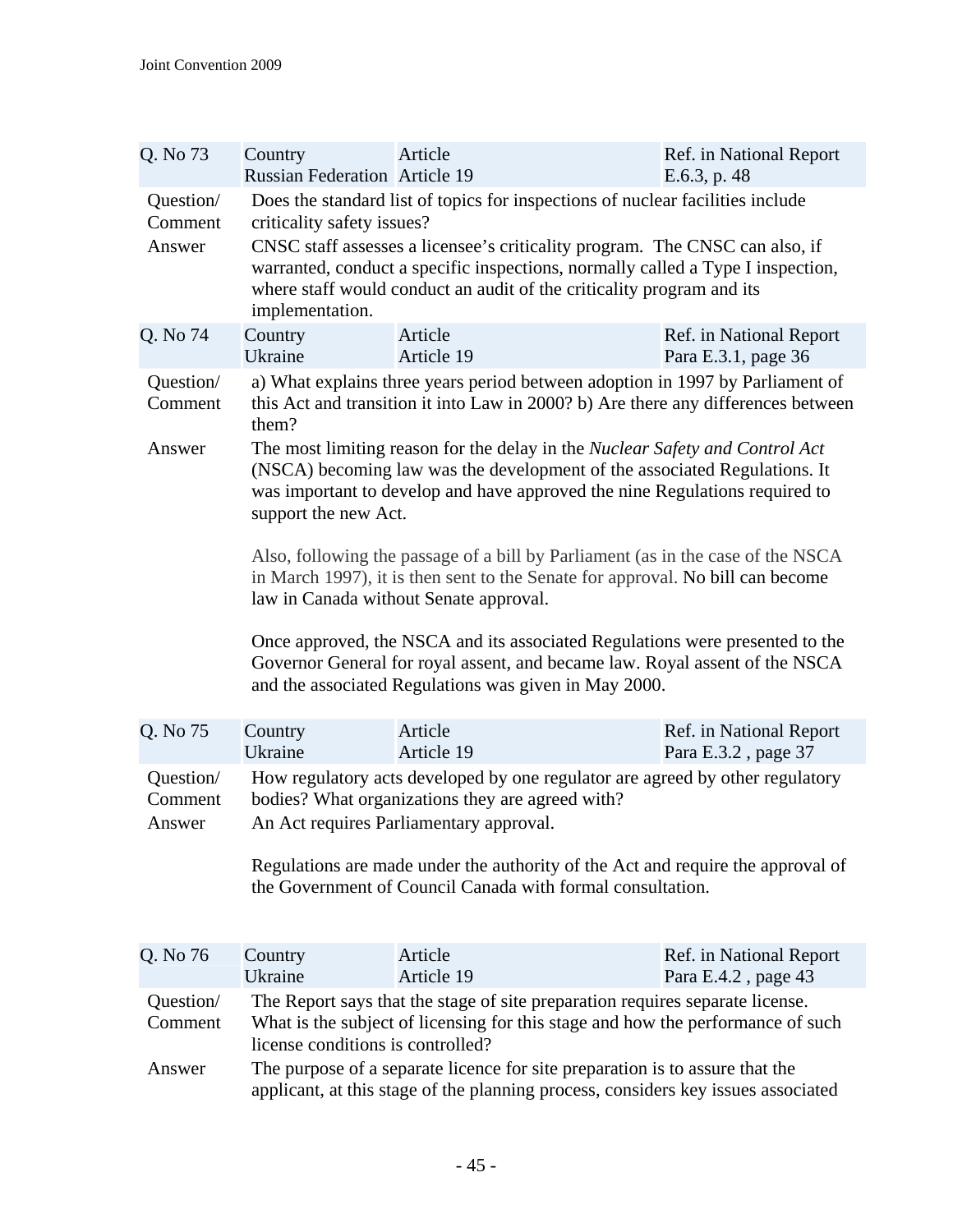with the proposed future development of the nuclear facility, prior to any activities that would begin to physically alter the environment; and that the planning, preparation and proposed work are acceptable to the CNSC before the applicant proceeds to construction or operations. Specific requirements for this phase of licensing are set out under Section 4 of the *Class I Nuclear Facilities Regulations*.

| Q. No 77             | Country<br><b>United Kingdom</b>                                                                                                                                                                                                                            | Article<br>Article 19                                                                                                                                                                                                                                                                                                                                                                                                                                                                             | Ref. in National Report<br>P45, E.4.2 |  |
|----------------------|-------------------------------------------------------------------------------------------------------------------------------------------------------------------------------------------------------------------------------------------------------------|---------------------------------------------------------------------------------------------------------------------------------------------------------------------------------------------------------------------------------------------------------------------------------------------------------------------------------------------------------------------------------------------------------------------------------------------------------------------------------------------------|---------------------------------------|--|
| Question/<br>Comment | Mid-term or status updates are required from licence holders for spent fuel and<br>radioactive waste management facilities.<br>What do these reports cover in terms of nuclear and environmental safety<br>assessment?                                      |                                                                                                                                                                                                                                                                                                                                                                                                                                                                                                   |                                       |  |
| Answer               | When the CNSC Commission Tribunal (Tribunal) issues a licence or renews a<br>licence, they may request the proponent to return at certain points during the<br>licence period, to update the Tribunal on the operations and performance of the<br>facility. |                                                                                                                                                                                                                                                                                                                                                                                                                                                                                                   |                                       |  |
|                      |                                                                                                                                                                                                                                                             | The mid-term reports (or status reports) provide the Tribunal with an<br>opportunity to examine the performance of the facility. These reports will cover<br>all safety areas. The safety areas that are typically covered include operations,<br>radiation protection, environmental monitoring, maintenance programs etc. The<br>review of the safety areas in the mid-term or status reports allows the decision-<br>makers to stay informed about the facilities' operations and performance. |                                       |  |
| Q. No 78             | Country<br><b>United Kingdom</b>                                                                                                                                                                                                                            | Article<br>Article 19                                                                                                                                                                                                                                                                                                                                                                                                                                                                             | Ref. in National Report<br>P50, E.8.1 |  |
| Question/<br>Comment | (1) What is the budget for CNSC in FY 2008/2009?<br>(2) What is the balance between government funding and income from fees and<br>cost recovery?                                                                                                           |                                                                                                                                                                                                                                                                                                                                                                                                                                                                                                   |                                       |  |
| Answer               |                                                                                                                                                                                                                                                             | 1) The budget for CNSC in FY 2008/2009 was \$117, 685, 000.                                                                                                                                                                                                                                                                                                                                                                                                                                       |                                       |  |
|                      |                                                                                                                                                                                                                                                             | 2) Of the budget for CNSC in FY 2008/2009; 74 % is from income from fees<br>and cost recovery and the remaining 26% is from government funding.                                                                                                                                                                                                                                                                                                                                                   |                                       |  |
| Q. No 79             | Country<br><b>United Kingdom</b>                                                                                                                                                                                                                            | Article<br>Article 19                                                                                                                                                                                                                                                                                                                                                                                                                                                                             | Ref. in National Report<br>P52, E.9.1 |  |
| Question/<br>Comment | CNSC has a clear mandate on health, safety and environment but not economic<br>matters.<br>Does this mean that CNSC needs external advice on economic matters relating<br>to application of ALARA $(F.6.1)$ ?                                               |                                                                                                                                                                                                                                                                                                                                                                                                                                                                                                   |                                       |  |
| Answer               | No, the CNSC has external expertise on the application of ALARA. The<br>statement was meant to explain that the CNSC does not regulate other<br>economics of the nuclear industry.                                                                          |                                                                                                                                                                                                                                                                                                                                                                                                                                                                                                   |                                       |  |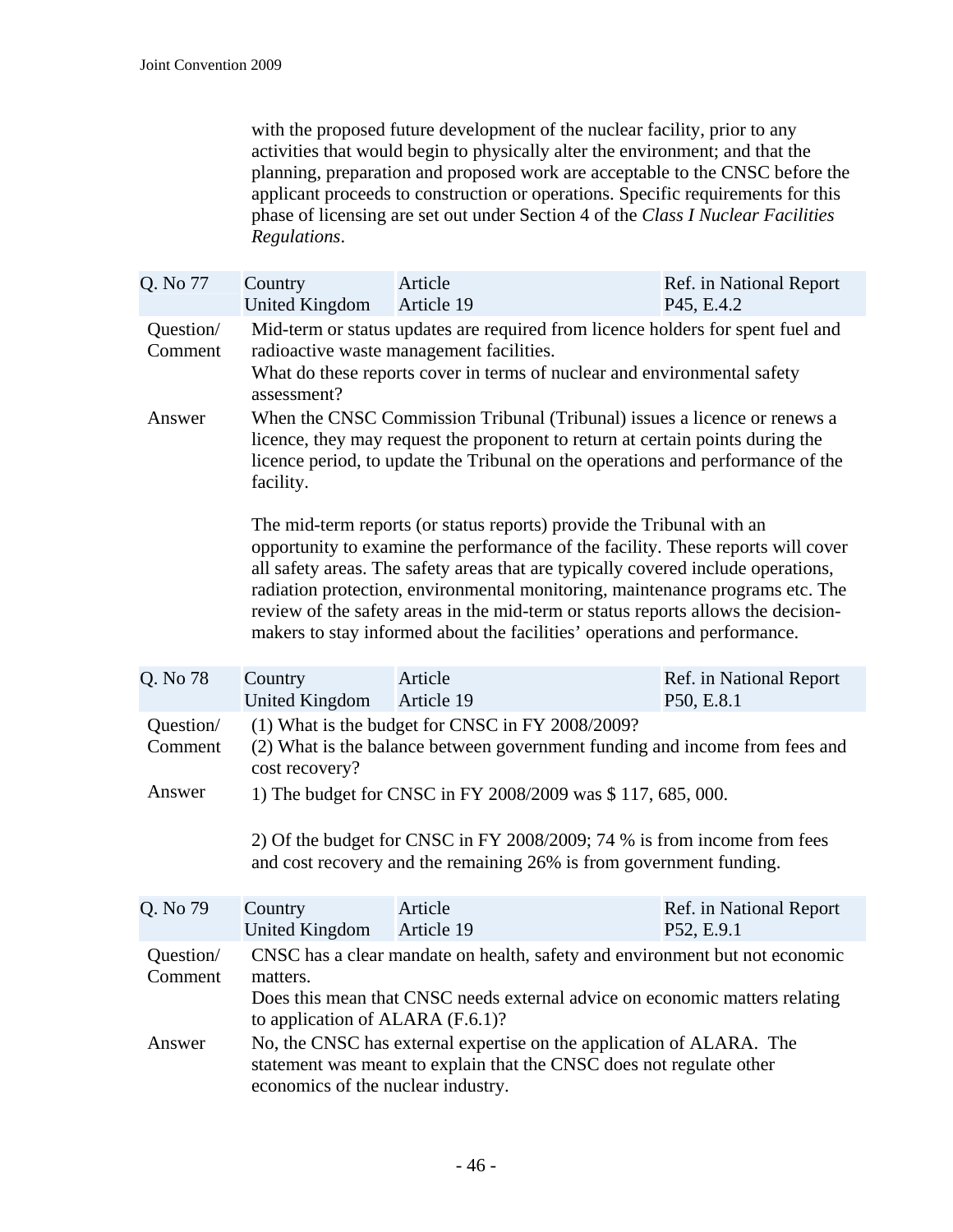Regulatory Guide G-129 rev. 1 guides licensees on the type of action that aims to effectively control and minimize doses. It outlines the importance of an explicit commitment by senior management to limit doses to magnitudes that are ALARA, the need for suitable programs to achieve this objective, and the value of reviewing work-related doses periodically to ensure that they continue to be adequately controlled.

| Q. No 80                       | Country<br><b>United States of</b><br>America                                                                                                                                                                                                                                                                                                                                                                                                                                                                                                    | Article<br>Article 19                                                                                                                                                                                                                                                                                                                                                                                                                                                                                                                                                            | Ref. in National Report<br>Section E.4.1, Page 42 |  |  |
|--------------------------------|--------------------------------------------------------------------------------------------------------------------------------------------------------------------------------------------------------------------------------------------------------------------------------------------------------------------------------------------------------------------------------------------------------------------------------------------------------------------------------------------------------------------------------------------------|----------------------------------------------------------------------------------------------------------------------------------------------------------------------------------------------------------------------------------------------------------------------------------------------------------------------------------------------------------------------------------------------------------------------------------------------------------------------------------------------------------------------------------------------------------------------------------|---------------------------------------------------|--|--|
| Question/<br>Comment           |                                                                                                                                                                                                                                                                                                                                                                                                                                                                                                                                                  | When a Designated Officer is delegated the responsibility for issuing certain<br>types of licenses, no public hearing occurs, unless the DO refers the decision<br>back to the Commission Tribunal. What is the mechanism for public input if the<br>issue is not referred back to the Commission Tribunal?                                                                                                                                                                                                                                                                      |                                                   |  |  |
| Answer                         | There is no mechanism for public input on a Designated Officer's (DOs)<br>consideration of a licence application. The DOs have to provide hearing<br>opportunities on different matters before making decisions, but this applies only<br>to the applicant, licensee or persons named in or subject to Orders, not to the<br>public. More information can be found under paragraphs 38 and 39 of the<br>NSCA. (please see www.nuclearsafety.gc.ca)                                                                                               |                                                                                                                                                                                                                                                                                                                                                                                                                                                                                                                                                                                  |                                                   |  |  |
| Q. No 81                       | Country<br><b>United States of</b>                                                                                                                                                                                                                                                                                                                                                                                                                                                                                                               | Article<br>Article 19                                                                                                                                                                                                                                                                                                                                                                                                                                                                                                                                                            | Ref. in National Report<br>Section E.4.2, Page 44 |  |  |
|                                | America                                                                                                                                                                                                                                                                                                                                                                                                                                                                                                                                          |                                                                                                                                                                                                                                                                                                                                                                                                                                                                                                                                                                                  |                                                   |  |  |
| Question/<br>Comment<br>Answer | The Canadian Nuclear Safety Commission uses a "harmonized joint review<br>process" with other federal, provincial, or territorial departments. The<br>Commission expects nuclear facilities would comply with all applicable federal<br>or provincial regulations. How does Canada assure, at the federal level,<br>provincial regulations do not establish excessive requirements? Do provincial<br>departments have the right to litigate issues in civil courts?<br>The Federal government works with the Provincial governments to establish |                                                                                                                                                                                                                                                                                                                                                                                                                                                                                                                                                                                  |                                                   |  |  |
|                                |                                                                                                                                                                                                                                                                                                                                                                                                                                                                                                                                                  | guidelines for health and safety of humans and the environment. These<br>guidelines are often assumed as Provincial standards. The Provinces can<br>establish standards which are different from the guidelines. The Provinces have<br>the authority to impose and enforce their own requirements, through their own<br>legislation. Historically, the Provinces have tried to harmonize their legislation<br>among themselves, and have worked cooperatively with the federal government.<br>Where Federal legislation exists, it takes precedence over Provincial legislation. |                                                   |  |  |
| Q. No 82                       | Country<br>Hungary                                                                                                                                                                                                                                                                                                                                                                                                                                                                                                                               | Article<br>Article 20                                                                                                                                                                                                                                                                                                                                                                                                                                                                                                                                                            | Ref. in National Report<br>E.3.2 p.37-39          |  |  |
| Question/<br>Comment<br>Answer | How can Canada solve the coordination of the multiple regulator system<br>(federal, provincial, territories) in radiation safety?<br>Two delegates from the CNSC are currently members of the Federal Provincial                                                                                                                                                                                                                                                                                                                                 |                                                                                                                                                                                                                                                                                                                                                                                                                                                                                                                                                                                  |                                                   |  |  |

Territorial Radiation Protection Committee (FPTRPC). The FPTRPC's mission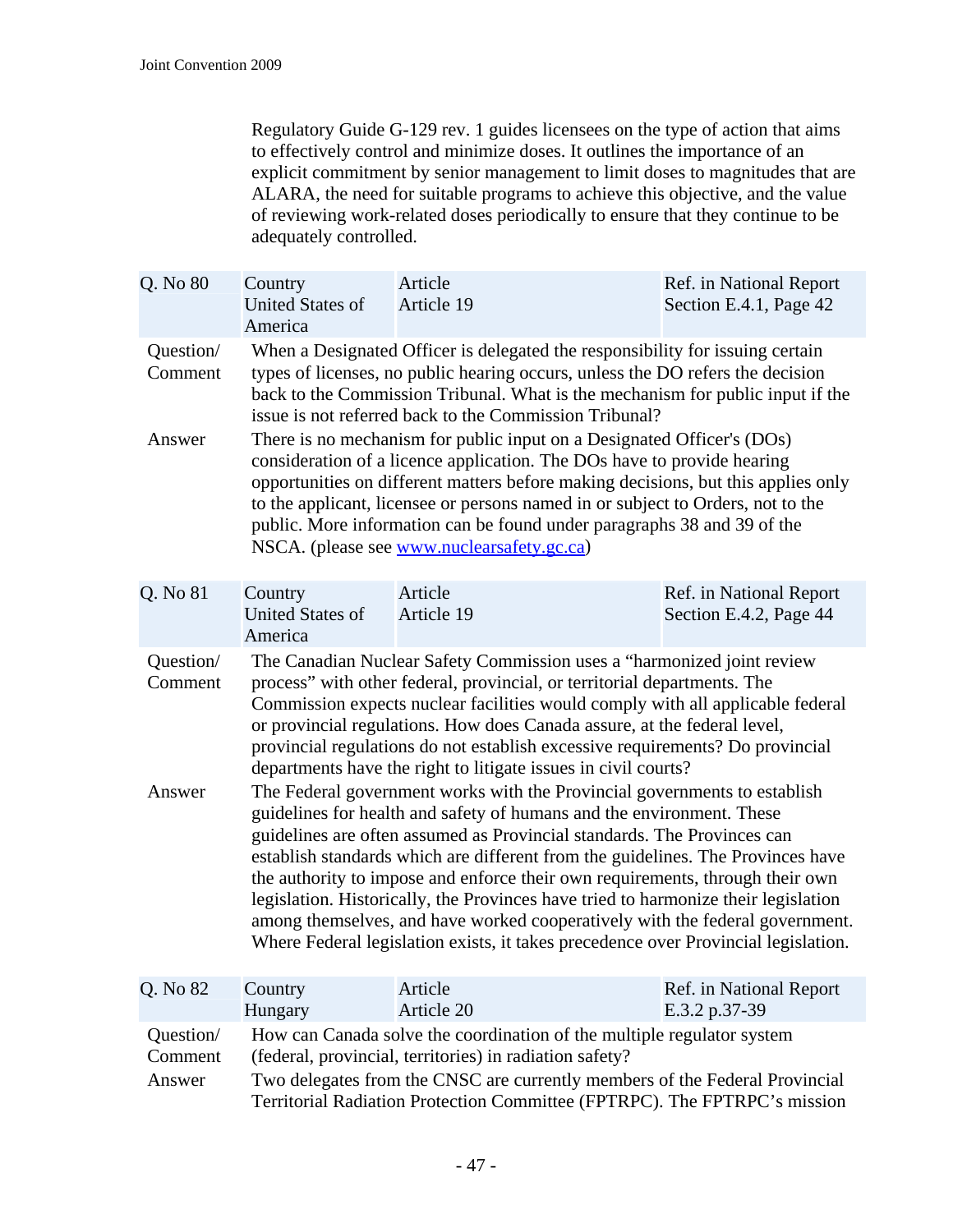is to advance the development and harmonization of practices and standards for radiation protection within Federal, Provincial and Territorial jurisdictions. The FPTRPC details can be viewed at: [http://www.hc-sc.gc.ca/ewh](http://www.hc-sc.gc.ca/ewh-semt/radiation/fpt-radprotect/index-eng.php)[semt/radiation/fpt-radprotect/index-eng.php](http://www.hc-sc.gc.ca/ewh-semt/radiation/fpt-radprotect/index-eng.php)

| Q. No 83             | Country<br>France                                                                                                                                                                                                                                                                                                                                                                                                                                                                                                                                                                 | Article<br>Article 21                                                                                                                                                                                                                                                                                                                                                                                                                                                                                                                                                                                                                                                                                                                                                                                                                                                                                                                                                                                                                                                                                                                                                                                                                                                                                                                              | Ref. in National Report<br>$F.1 - p. 55$        |  |  |
|----------------------|-----------------------------------------------------------------------------------------------------------------------------------------------------------------------------------------------------------------------------------------------------------------------------------------------------------------------------------------------------------------------------------------------------------------------------------------------------------------------------------------------------------------------------------------------------------------------------------|----------------------------------------------------------------------------------------------------------------------------------------------------------------------------------------------------------------------------------------------------------------------------------------------------------------------------------------------------------------------------------------------------------------------------------------------------------------------------------------------------------------------------------------------------------------------------------------------------------------------------------------------------------------------------------------------------------------------------------------------------------------------------------------------------------------------------------------------------------------------------------------------------------------------------------------------------------------------------------------------------------------------------------------------------------------------------------------------------------------------------------------------------------------------------------------------------------------------------------------------------------------------------------------------------------------------------------------------------|-------------------------------------------------|--|--|
| Question/<br>Comment | case?                                                                                                                                                                                                                                                                                                                                                                                                                                                                                                                                                                             | Article 21 of the Convention stipulates that if there is no license holder, the<br>responsibility rests with the Contracting Party.<br>Could Canada indicate which entity precisely would be responsible in such a                                                                                                                                                                                                                                                                                                                                                                                                                                                                                                                                                                                                                                                                                                                                                                                                                                                                                                                                                                                                                                                                                                                                 |                                                 |  |  |
| Answer               | legacy mine and mill sites.                                                                                                                                                                                                                                                                                                                                                                                                                                                                                                                                                       | In cases where the government must step in, to ensure the safety of spent fuel or<br>radioactive waste, the specific organization responsible would be dependent on<br>the circumstances surrounding the waste, and particularly whether a province or<br>the federal government has primary responsibility. For example, legacy and<br>historic waste on provincial crown land would generally be the responsibility of<br>the province. Where the federal government is responsible, the Low-Level<br>Radioactive Waste Management Office (LLRWMO) - operated by Atomic<br>Energy of Canada Limited (AECL) - is the organization that typically takes on<br>the responsibility for safe management of wastes.<br>In instances where remedial actions are required at uranium mine and mill<br>tailings facilities where the owner no longer exists, the Government of Canada<br>and Provincial governments ensure that the sites are safely decommissioned.<br>The Federal government has entered into Memoranda of Agreement with<br>Ontario and Saskatchewan, the two provinces where uranium mining has<br>occurred. These memoranda set out roles and responsibilities for the<br>management of such sites, along with and cost-sharing arrangements. In both<br>cases, clean-up costs are shared on a 50-50 basis for abandoned and certain |                                                 |  |  |
| Q. No 84             | Country<br><b>United Kingdom</b>                                                                                                                                                                                                                                                                                                                                                                                                                                                                                                                                                  | Article<br>Article 21                                                                                                                                                                                                                                                                                                                                                                                                                                                                                                                                                                                                                                                                                                                                                                                                                                                                                                                                                                                                                                                                                                                                                                                                                                                                                                                              | Ref. in National Report<br>P60, F.6.1 and F.6.2 |  |  |
| Question/<br>Comment | CNSC has published regulatory guidelines on how to keep exposures as low as<br>reasonably achievable.<br>(1) Are there national dose limits/constraints that must not be exceeded?<br>(2) If so, how do these relate to setting derived dose limits for releases to air and<br>water from nuclear facilities?                                                                                                                                                                                                                                                                     |                                                                                                                                                                                                                                                                                                                                                                                                                                                                                                                                                                                                                                                                                                                                                                                                                                                                                                                                                                                                                                                                                                                                                                                                                                                                                                                                                    |                                                 |  |  |
| Answer               | 1) Yes. The CNSC provides its effective and equivalent dose limits for Nuclear<br>Energy Workers (NEWs) and member of the public in Sections 13 and 14 of the<br>Radiation Protection Regulations. The effective dose limits for NEWs is 100<br>millisievert (mSv) over a five-year period, or 50 mSv per year. The dose limit<br>for pregnant NEW is 4 mSv for the balance of the pregnancy, and the dose limit<br>for members of the public is 1 mSv per year. The equivalent annual dose limits<br>for NEWs are 150 mSv for the lens of the eye, and 500 mSv for both the skin |                                                                                                                                                                                                                                                                                                                                                                                                                                                                                                                                                                                                                                                                                                                                                                                                                                                                                                                                                                                                                                                                                                                                                                                                                                                                                                                                                    |                                                 |  |  |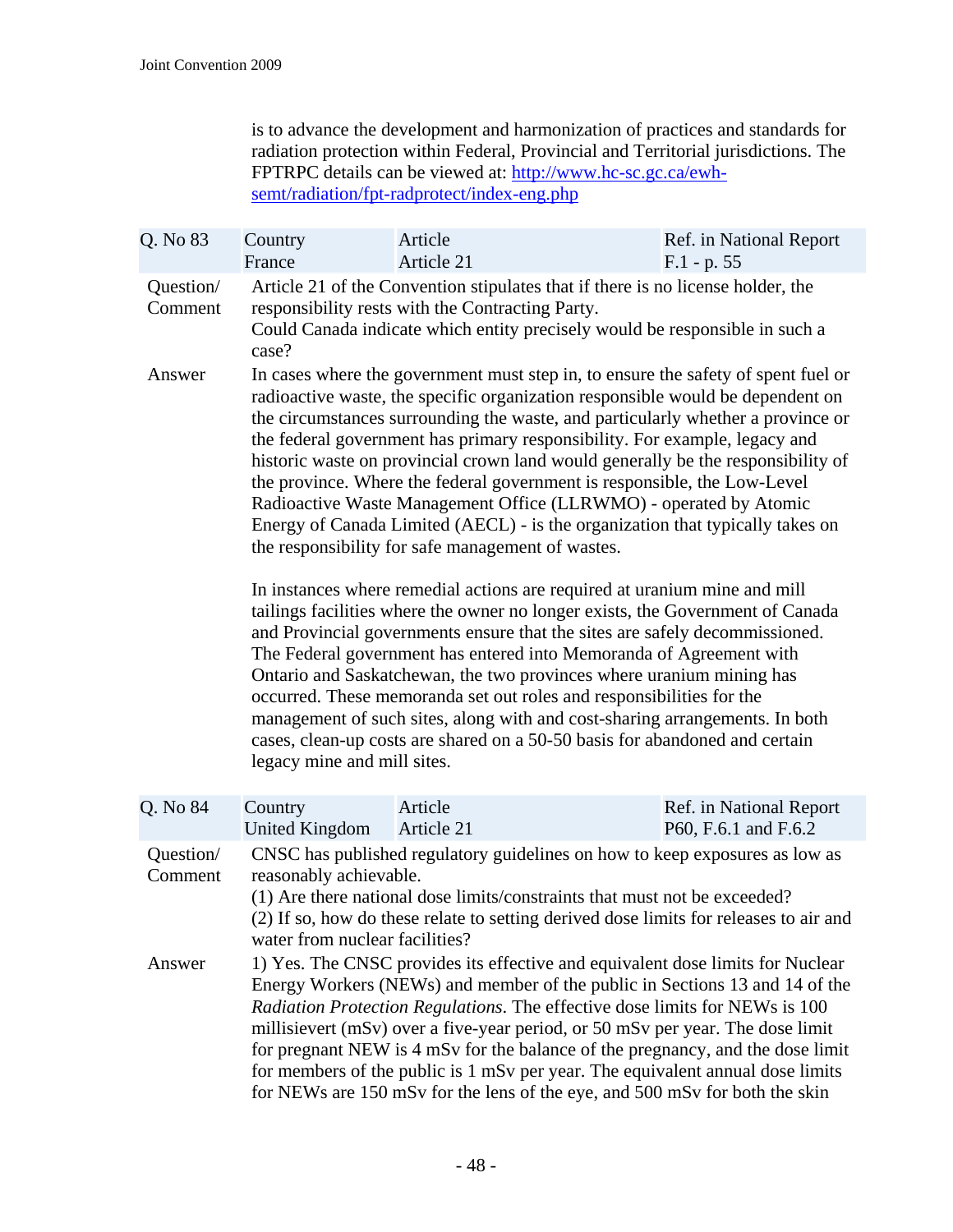| and the extremities. The equivalent annual dose limits for member of the public |
|---------------------------------------------------------------------------------|
| are 15 mSv for the lens of the eye, and 50 mSv for both the skin and the        |
| extremities.                                                                    |

CNSC regulations do not incorporate dose constraints, and the only requirement in the current *Radiation Protection Regulations* is for licensees to maintain doses below regulatory limits, and ALARA.

2) The derived release limit (DRL) for a given radionuclide is the release rate that would cause an individual of the most highly exposed group to receive, and be committed to, a dose equal to the CNSC annual dose limit for public (1 mSv/year), resulting from the release of radionuclides to the air or surface water during normal operation of a nuclear facility, over a period of one calendar year. The DRLs are calculated independently for releases to air and to surface water.

| Q. No 85                       | Country<br><b>United Kingdom</b>                                                                                                                                                                                                                                                                                                                                                                                                                                                                                         | Article<br>Article 21                                                                                                                                                                                                                                                                                                                                                                                                                                                                                                                                                                                                            | Ref. in National Report<br>P61, F.6.3      |  |  |  |  |
|--------------------------------|--------------------------------------------------------------------------------------------------------------------------------------------------------------------------------------------------------------------------------------------------------------------------------------------------------------------------------------------------------------------------------------------------------------------------------------------------------------------------------------------------------------------------|----------------------------------------------------------------------------------------------------------------------------------------------------------------------------------------------------------------------------------------------------------------------------------------------------------------------------------------------------------------------------------------------------------------------------------------------------------------------------------------------------------------------------------------------------------------------------------------------------------------------------------|--------------------------------------------|--|--|--|--|
| Question/<br>Comment<br>Answer | protection programme?<br>rate.                                                                                                                                                                                                                                                                                                                                                                                                                                                                                           | What values are typically set for action levels for different parts of a radiation<br>Action levels are typically site- and facility-specific. Action levels are proposed<br>by the licensee, and subject to the CNSC's review and approval before being<br>incorporated to a CNSC licence.<br>Actions levels may be expressed in terms of any parameter that, if reached, may<br>indicate a loss of control of an associated part of the licensee's radiation<br>protection program. Some examples of parameters are - but not limited to -<br>individual dose, ambient dose rate, surface contamination level, and ventilation |                                            |  |  |  |  |
| Q. No 86                       | Country<br>France                                                                                                                                                                                                                                                                                                                                                                                                                                                                                                        | Article<br>Article 22                                                                                                                                                                                                                                                                                                                                                                                                                                                                                                                                                                                                            | Ref. in National Report<br>$F.4.3 - p. 58$ |  |  |  |  |
| Question/<br>Comment           | Licensees must provide guarantees that adequate financial resources are<br>available.<br>a) Could Canada precise if any periodic update of the cost evaluation performed<br>by licensees has been implemented?<br>b) If any, could Canada describe the regulatory requirements regarding these<br>periodic updates?<br>c) Could Canada detail the requirements for operators when evaluating their<br>decommissioning costs?<br>d) Do they have to address uncertainties, regarding technical scenarios for<br>instance? |                                                                                                                                                                                                                                                                                                                                                                                                                                                                                                                                                                                                                                  |                                            |  |  |  |  |
| Answer                         |                                                                                                                                                                                                                                                                                                                                                                                                                                                                                                                          | a) Regulatory Guide G-206 "Financial Guarantees for the Decommissioning of<br>Licensed Activities" (available on the CNSC Web site at<br>www.nuclearsafety.gc.ca) indicates that periodic reviews of financial guarantees<br>are required, in order to assure that they remain adequate, or to justify changes in<br>their value. For the last several years, CNSC staff has been recommending,                                                                                                                                                                                                                                  |                                            |  |  |  |  |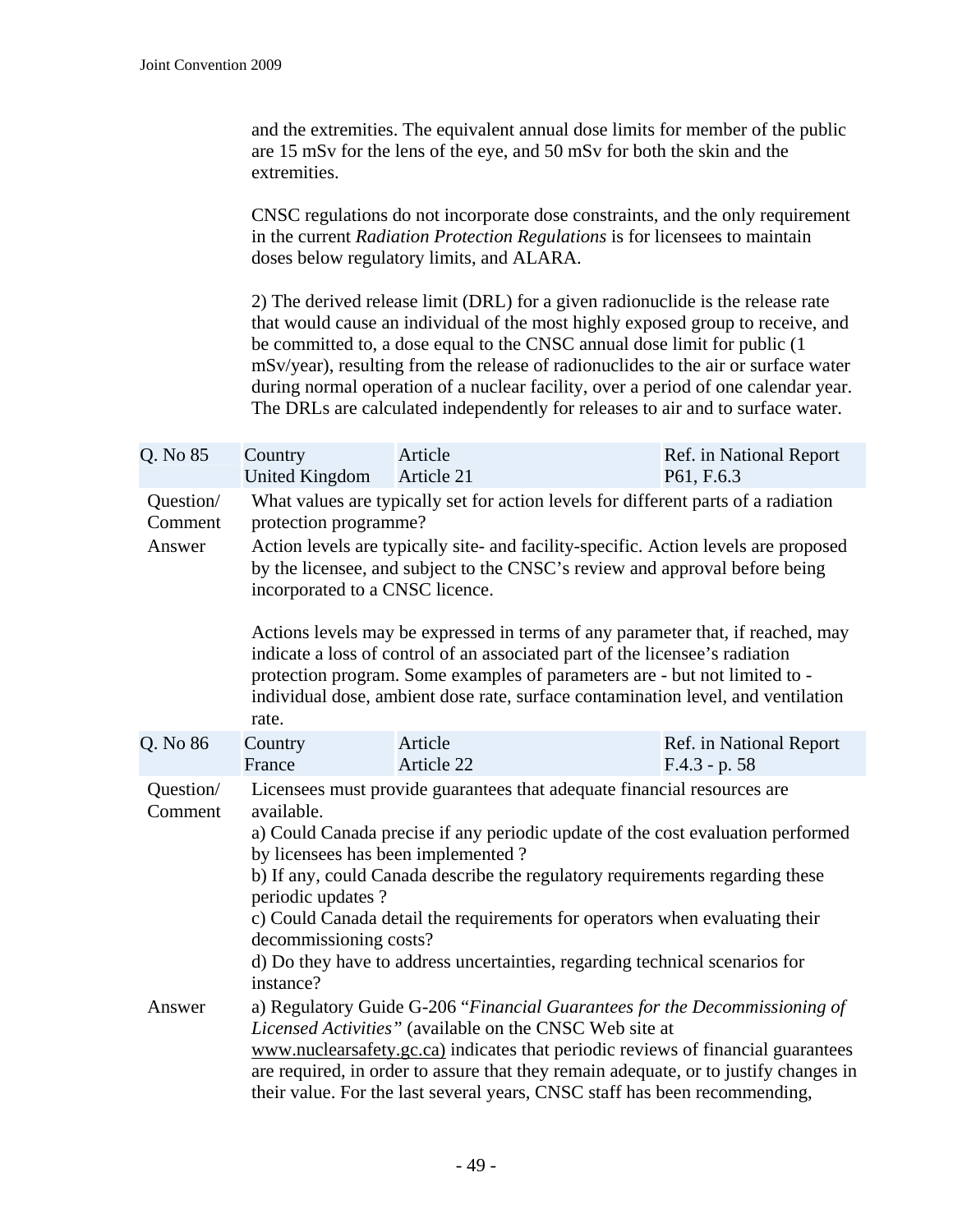through the imposition of licence conditions, that these updates should occur at least every 5 years, or whenever conditions change in a manner that would affect the value of the guarantee.

b) The licensee must update their preliminary decommissioning plan, so as to anticipate the highest decommissioning liability within the proposed review period. The cost evaluation must also consider third-party decommissioning costs, with an appropriate contingency, escalated using defensible financial projections, until the end of the review cycle. This assures that the financial guarantee is adequate to fund decommissioning (should it be required), until the process is repeated.

c) Cost estimates are developed based upon guidance found in Regulatory Guide G-206 *"Financial Guarantees for the Decommissioning of Licensed Activities",* and based upon Preliminary Decommissioning Plans developed by the licensee in accordance with Regulatory Guide G-219, *"Decommissioning Planning for Licensed Activities"*, which is available on the CNSC Web site at [www.nuclearsafety.gc.ca](http://www.nuclearsafety.gc.ca/). The key requirement for the cost estimate is that it should be adequate to fund the full decommissioning of the facility to accepted end state conditions, using contracted parties, with an adequate contingency to account for uncertainties.

d) Uncertainties have to be addressed. If there is not enough information available to determine the impact of an uncertainty, then worst-case scenarios need to be developed.

| Q. No 87             | Country<br>Japan | Article<br>Article 22                                                                                                                                                                                                                                                                                                                           | Ref. in National Report<br>K4.4 (P104)                                                                                                                                                                                                                                                            |  |  |  |
|----------------------|------------------|-------------------------------------------------------------------------------------------------------------------------------------------------------------------------------------------------------------------------------------------------------------------------------------------------------------------------------------------------|---------------------------------------------------------------------------------------------------------------------------------------------------------------------------------------------------------------------------------------------------------------------------------------------------|--|--|--|
| Question/<br>Comment |                  | a) Are the trust fund deposits determined based on NWMO proposal?<br>b) If any other problems to establish the fund, please show them. Is there an<br>estimation of sloving the problem?                                                                                                                                                        |                                                                                                                                                                                                                                                                                                   |  |  |  |
| Answer               |                  | a) In the initial years, the trust fund deposits were set out in statute. With<br>the passage of the <i>Nuclear Fuel Waste Act</i> (NFWA)(2002), the waste<br>owners were required to establish trust funds and make annual deposits,<br>according to levels set out in the act legislation for each of their<br>respective four companies.     |                                                                                                                                                                                                                                                                                                   |  |  |  |
|                      |                  | plan for the long-term management of spent fuel, NWMO would be<br>2007, the Government selected the Adapted Phased Management<br>funding formula to address the financial costs of implementing the<br>Adaptive Phased Management. This funding formula is presently with<br>the Minister of Natural Resources Canada, for review and approval. | The NFWA also stated that, once the Government of Canada selected the<br>responsible for proposing a funding formula and the amount of trust fund<br>deposits required from each waste owner for the upcoming fiscal year. In<br>(NWMO's proposal) as Canada's plan. Accordingly, NWMO proposed a |  |  |  |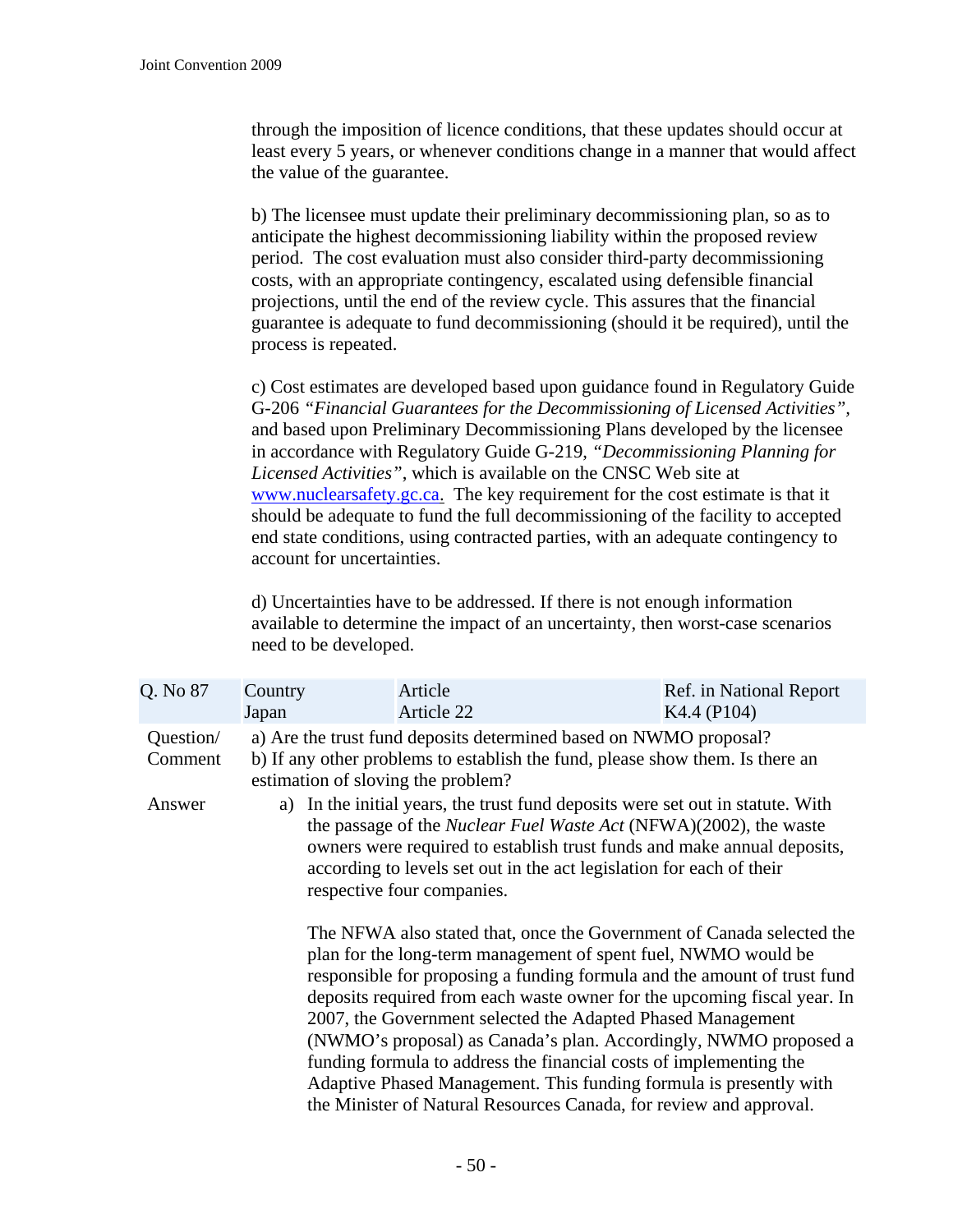|                                |                                               | NWMO has also proposed a schedule of trust fund deposits to be made<br>by each of the waste owner companies, as required to implement the<br><b>Adaptive Phased Management.</b>                                                                                                                                                                                                                                                                                                                                                                                                                                                                                                                                                                                                                                                                                                                                                                                                                                                                                                                                                                                                 |                                                                                                                                                                           |
|--------------------------------|-----------------------------------------------|---------------------------------------------------------------------------------------------------------------------------------------------------------------------------------------------------------------------------------------------------------------------------------------------------------------------------------------------------------------------------------------------------------------------------------------------------------------------------------------------------------------------------------------------------------------------------------------------------------------------------------------------------------------------------------------------------------------------------------------------------------------------------------------------------------------------------------------------------------------------------------------------------------------------------------------------------------------------------------------------------------------------------------------------------------------------------------------------------------------------------------------------------------------------------------|---------------------------------------------------------------------------------------------------------------------------------------------------------------------------|
|                                |                                               | b) There are no problems with the establishment of the funds. Each of the<br>the required annual deposits. As of December 2008, the total balance of<br>these funds was \$1.5 billion.                                                                                                                                                                                                                                                                                                                                                                                                                                                                                                                                                                                                                                                                                                                                                                                                                                                                                                                                                                                          | four waste owners set up their trust funds in 2002, and have been making                                                                                                  |
| Q. No 88                       | Country<br>Romania                            | Article<br>Article 22                                                                                                                                                                                                                                                                                                                                                                                                                                                                                                                                                                                                                                                                                                                                                                                                                                                                                                                                                                                                                                                                                                                                                           | Ref. in National Report<br>Section F4.3, page 59                                                                                                                          |
| Question/<br>Comment<br>Answer | activities.                                   | Financial guarantees: a) What are the new criteria for a revised policy and<br>financial guarantees? b) Which is the role of the State (government) as a final<br>responsible for the long term safety of repositories?<br>a) As the policy has not been fully developed or accepted by the CNSC, it is<br>premature to provide a full response to this enquiry, other than to note that the<br>policy is intended to be broader in scope and more inclusive of regulated                                                                                                                                                                                                                                                                                                                                                                                                                                                                                                                                                                                                                                                                                                       |                                                                                                                                                                           |
|                                |                                               | b) The government, through the CNSC, is responsible for the licensing of<br>the safety case for any proposed repository.                                                                                                                                                                                                                                                                                                                                                                                                                                                                                                                                                                                                                                                                                                                                                                                                                                                                                                                                                                                                                                                        | repositories, and consequently for the independent assessment and acceptance of                                                                                           |
| Q. No 89                       | Country<br><b>United States of</b><br>America | Article<br>Article 22                                                                                                                                                                                                                                                                                                                                                                                                                                                                                                                                                                                                                                                                                                                                                                                                                                                                                                                                                                                                                                                                                                                                                           | Ref. in National Report<br>Section F.4.2, Page 58                                                                                                                         |
| Question/<br>Comment<br>Answer |                                               | The report states that the Gunnar site has experienced "environmental impacts"<br>on local soils and lakes." Please describe the extent of these impacts. Please also<br>describe the activities involved in the "first phase of the cleanup."<br>Specifically, the Lorado mill site has contributed contaminants to Beaverlodge<br>Lake, through wind-blown tailings and the leaching of contaminated water from<br>it is likely that contaminated site waters (or drainage) also reported directly to<br>Beaverlodge Lake. There is some evidence of localized impacts immediate to<br>the site, although the overall health of Beaverlodge Lake has likely not been<br>affected directly by Lorado. The regional cumulative effects from historical<br>operations at the 90 mines and two mill tailing management areas, have caused<br>some measurable impacts to Beaverlodge Lake.<br>The mine and mill at Gunnar have impacted Lake Athabasca through direct<br>and leaching of mine water. Localized impacts on water quality and fish have<br>been measured from this historical site.<br>The first phase of the cleanup has not yet started. Numerous characterization | a small adjacent lake containing most of the tailings. During the operating phase,<br>drainage of tailings water to the shore of the lake, as well as wind-blown tailings |

studies have been completed at both sites, which are secured and monitored by the provincial government staff or their contractor. The joint environmental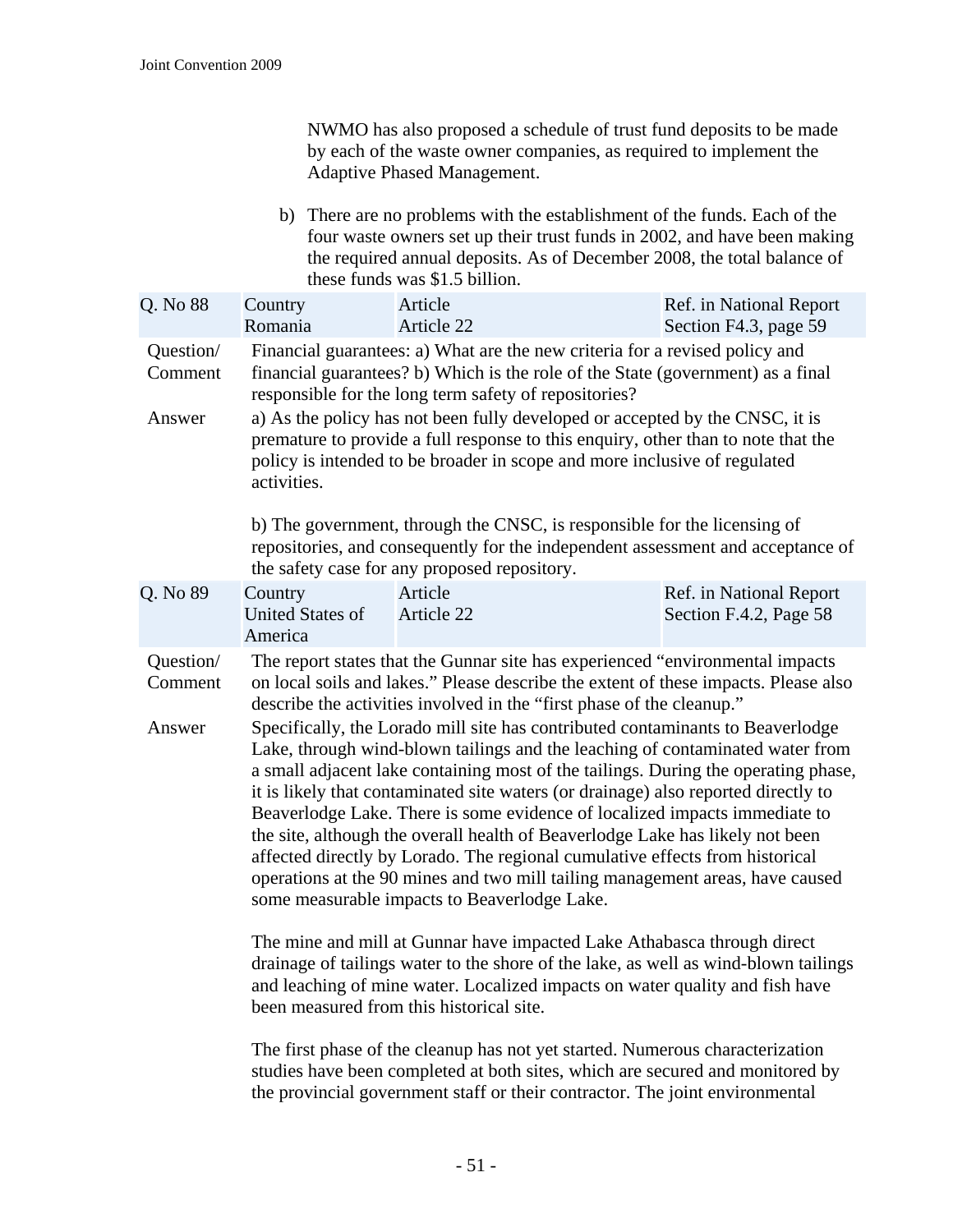assessment process is underway for the work at Gunnar. No proposal for cleanup of the Lorado site has yet been put forward to Federal authorities, as the plan is to clean-up the two sites in sequence, rather than in parallel.

| Q. No 90                       | Country<br><b>United States of</b><br>America | Article<br>Article 22                                                                                                                                                                                                                                                                                                                                                                                                                                                                                                                                                                                                                                                                                                                                                                                                                                                                                                                                                                                                                                                                                                                                                                                                                                                                                                                                                                                                                                                                                                                                                                                                                                                                                                                                                       | Ref. in National Report<br>Section F.4.3, Page 58 |  |  |  |
|--------------------------------|-----------------------------------------------|-----------------------------------------------------------------------------------------------------------------------------------------------------------------------------------------------------------------------------------------------------------------------------------------------------------------------------------------------------------------------------------------------------------------------------------------------------------------------------------------------------------------------------------------------------------------------------------------------------------------------------------------------------------------------------------------------------------------------------------------------------------------------------------------------------------------------------------------------------------------------------------------------------------------------------------------------------------------------------------------------------------------------------------------------------------------------------------------------------------------------------------------------------------------------------------------------------------------------------------------------------------------------------------------------------------------------------------------------------------------------------------------------------------------------------------------------------------------------------------------------------------------------------------------------------------------------------------------------------------------------------------------------------------------------------------------------------------------------------------------------------------------------------|---------------------------------------------------|--|--|--|
| Question/<br>Comment<br>Answer | past?<br>before they can be accepted.         | a) Please describe the process by which licensees are to estimate financial<br>assurance for decommissioning. b) Have such estimates proven adequate in the<br>a) The licensee must develop a preliminary decommissioning plan that<br>anticipates the highest decommissioning liability within the proposed review<br>period. The plan must clearly set out the facility design, the decommissioning<br>objectives, the hazards, the mechanisms and the schedule of activities that must<br>be conducted in order to allow the facility to be decommissioned. Then, the<br>licensee must develop a cost estimate, based upon the preliminary<br>decommissioning plan that would anticipate the present day value of costs of<br>conducting that activity, using third party contractors, and assuming no credit for<br>salvage, as well as calculating a contingency tied to the uncertainty of the<br>decommissioning plan, and allowing for financial escalation based upon the<br>review cycle proposal. Both the preliminary decommissioning plan and the<br>financial guarantee must be assessed by the CNSC and deemed to be adequate,<br>b) There have been only several cases of decommissioning that have occurred in<br>Canada, and none of them have been conducted recently, in order to allow for<br>comparative evaluations of predictions and actuals. Nonetheless, some of the<br>major Canadian utilities are using American consultants, who have assessed<br>actual decommissioning costs in the United States and have developed a<br>defendable cost model, adapted for use in Canada. So while there is no<br>comparative experience in Canada just yet, there is a basis by which cost models<br>can be evaluated in relation to actual experience. |                                                   |  |  |  |
| Q. No 91                       | Country<br><b>United States of</b><br>America | Article<br>Article 22                                                                                                                                                                                                                                                                                                                                                                                                                                                                                                                                                                                                                                                                                                                                                                                                                                                                                                                                                                                                                                                                                                                                                                                                                                                                                                                                                                                                                                                                                                                                                                                                                                                                                                                                                       | Ref. in National Report<br>Section F.4.3, Page 58 |  |  |  |
| Question/<br>Comment           |                                               | Since the last reporting period, CNSC personnel have continued to participate in<br>developing a Canadian Standards Association document (CSA N294) on<br>decommissioning nuclear facilities. This Standard is expected to be finalized in<br>2009. Please provide details on progress to date and major elements of CSA<br>N294 during your national presentation in May 2009.                                                                                                                                                                                                                                                                                                                                                                                                                                                                                                                                                                                                                                                                                                                                                                                                                                                                                                                                                                                                                                                                                                                                                                                                                                                                                                                                                                                             |                                                   |  |  |  |
| Answer                         |                                               | The writing committee for the Canadian Standards Association document CSA<br>N294 includes specialists from the Canadian nuclear industry, government and<br>the regulatory body (CNSC).                                                                                                                                                                                                                                                                                                                                                                                                                                                                                                                                                                                                                                                                                                                                                                                                                                                                                                                                                                                                                                                                                                                                                                                                                                                                                                                                                                                                                                                                                                                                                                                    |                                                   |  |  |  |

CSA N294 describes an overall approach to decommissioning, and includes all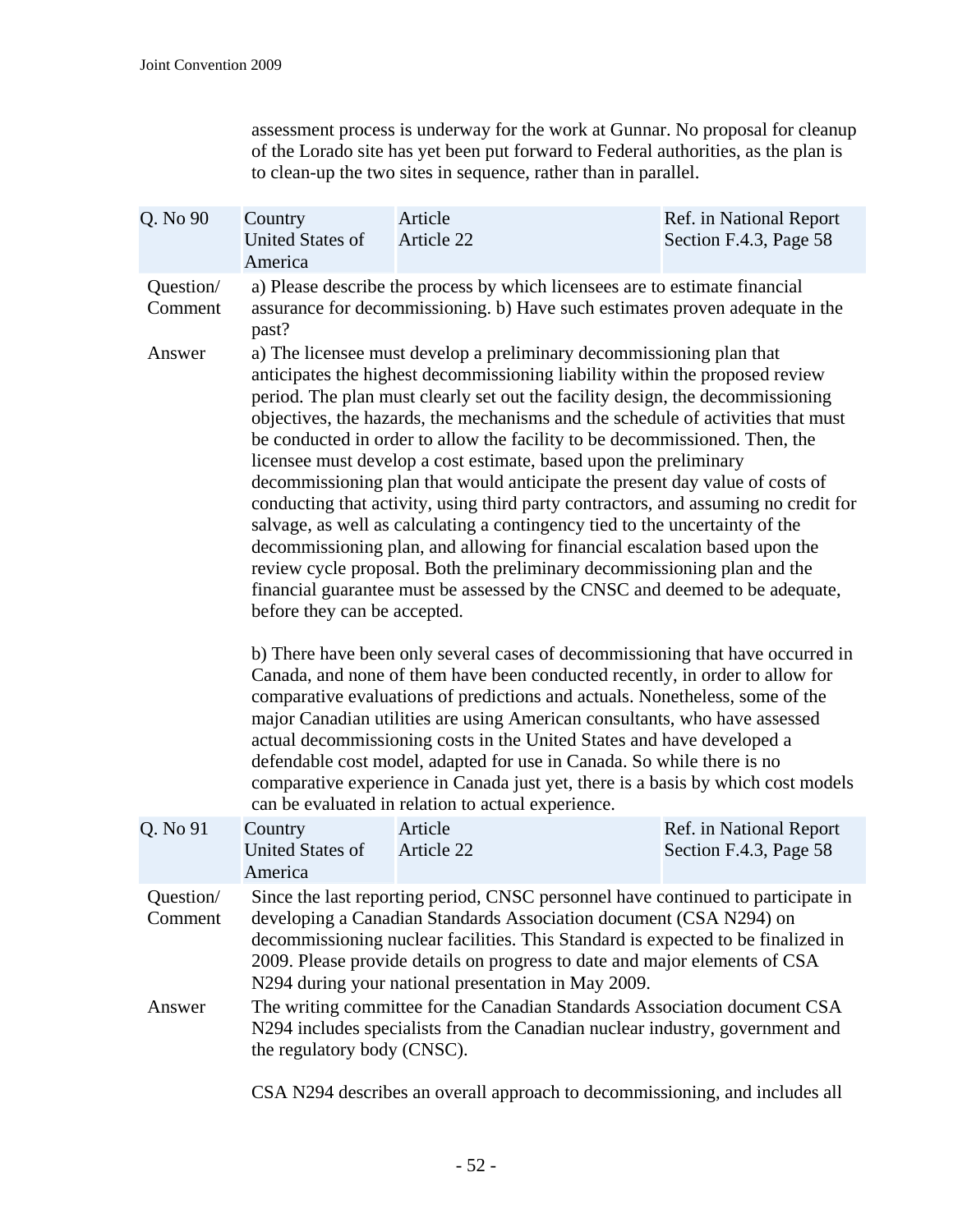clauses that would apply for the decommissioning of licensed facilities, or locations where nuclear substances are managed, possessed or stored. The user must determine the extent to which the clauses apply to their facility or location, and the associated regulatory requirements. The document also addresses the responsibility for a decommissioning plan, an updated preliminary decommissioning plan (PDP), and a final or detailed decommissioning plan (DPD), including all the elements of a PDP and DDP. The document also addresses the responsibility for the funding of eventual decommissioning, which represents a form of a financial guarantee, in some cases.

A draft of CSA N294 has been posted for public review, and the public comments have been addressed. The next step is a ballot vote of the current draft CSA N294. Once a committee consensus has been achieved, and the final review and production edits are complete, the document should be ready for publication in December 2009.

The document is focused on the need to have preliminary decommissioning plans in place, to keep these plans up to date throughout the life-cycle, and to have the necessary finances to address eventual decommissioning.

| Q. No 92             | Country<br>Korea, Republic of Article 23                                                                                                                                                                                                                                                                                                                                                                                                                                         | Article                                                                                                                                                                                                                                                                                                                                                                                                                                                                                                                                                                                                                | Ref. in National Report<br>$p.59$ (F.5) |  |  |  |
|----------------------|----------------------------------------------------------------------------------------------------------------------------------------------------------------------------------------------------------------------------------------------------------------------------------------------------------------------------------------------------------------------------------------------------------------------------------------------------------------------------------|------------------------------------------------------------------------------------------------------------------------------------------------------------------------------------------------------------------------------------------------------------------------------------------------------------------------------------------------------------------------------------------------------------------------------------------------------------------------------------------------------------------------------------------------------------------------------------------------------------------------|-----------------------------------------|--|--|--|
| Question/<br>Comment |                                                                                                                                                                                                                                                                                                                                                                                                                                                                                  | Section F.5 of Article 23 states that the licensees of Spent Fuel and Radioactive<br>Waste Management Facilities submit their overall QA program. However, IAEA<br>Safety Standards Series No. GS-R-3 requires adopting a graded approach in<br>application of management system requirements.                                                                                                                                                                                                                                                                                                                         |                                         |  |  |  |
|                      |                                                                                                                                                                                                                                                                                                                                                                                                                                                                                  | Are the applicants required to delineate in their QA program some typical<br>quality program elements for quality control of non-safety items important-to-<br>safety, so called "augmented quality assurance"?                                                                                                                                                                                                                                                                                                                                                                                                        |                                         |  |  |  |
| Answer               | Although Canada is guided by GS-R-3, this does not represent a national<br>regulatory requirement. Canada has always adopted the principle of a graded<br>approach to its regulatory requirements, even before the publication of GS-R-3.<br>However, this graded approach is not imposed on the licensees in a prescriptive<br>manner, and is only used as a high-level strategy to guide our compliance<br>measurement and assessments of licensees' programs and performance. |                                                                                                                                                                                                                                                                                                                                                                                                                                                                                                                                                                                                                        |                                         |  |  |  |
|                      | $a^{\prime}$ a)<br>b)<br>$\mathbf{c})$<br>$\rm d)$                                                                                                                                                                                                                                                                                                                                                                                                                               | The Canadian Nuclear Safety and Control Act (NSCA) is applicable to licensed<br>activities. "Licensed activity" is defined as an activity for which a licensee is<br>authorized, described in any of paragraphs 26(a) to (f) of the NSCA:<br>possess, transfer, import, export, use or abandon a nuclear substance,<br>prescribed equipment or prescribed information;<br>mine, produce, refine, convert, enrich, process, reprocess, package,<br>transport, manage, store or dispose of a nuclear substance;<br>produce or service prescribed equipment;<br>operate a dosimetry service for the purposes of this Act; |                                         |  |  |  |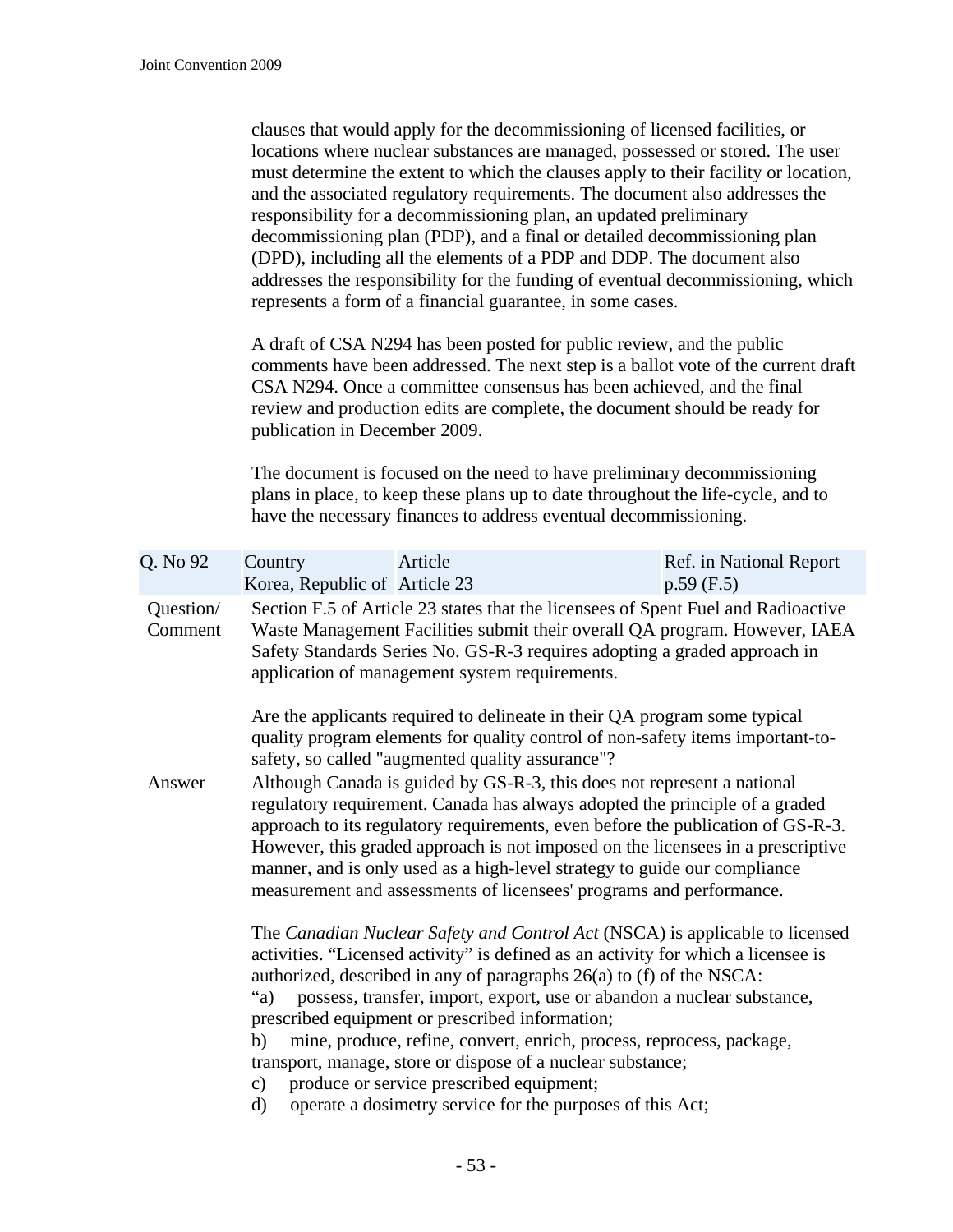e) prepare a site for, construct, operate, modify, decommission or abandon a nuclear facility; or

f) construct, operate, decommission or abandon a nuclear-powered vehicle or bring a nuclear-powered vehicle into Canada."

The NSCA also states that "No licence may be issued, renewed, amended or replaced unless, in the opinion of the Commission, the applicant a) is qualified to carry on the activity that the licence will authorize the licensee to carry on; and b) will, in carrying on that activity, make adequate provision for the protection of the environment, the health and safety of persons and the maintenance of national security and measures required to implement international obligations to which Canada has agreed."

The *Class I, Class II* and *Uranium Mines and Mills Regulations* require a licence application to include a description of the quality assurance program that will be applied for the activity to be licensed. The acceptability of the quality assurance program is one of the factors used to determine whether the licensee is qualified and has made adequate provision for the protection of the environment, the health and safety of persons, national security and international safeguard.

The consideration of safety or non-safety items is not a factor in the regulations. The regulations apply equally to all items required *for* and *in support of* a licensed activity. Within these licensed activities, licensees may propose a graded application of quality assurance requirements to different items, based on their impact on the protection of the environment, the health and safety of persons, and the maintenance of national security and international obligations to which Canada has agreed. CNSC staff will take these proposals into consideration. Licensees are not required to "delineate in their QA program some typical quality program elements for quality control of non-safety items important-to-safety, so called augmented quality assurance". The licensees have an option to apply grading, but are not required to do so.

| Q. No 93             | Country<br>Bulgaria                                                                                                                                                                                  | Article<br>Article 24                                                                                                                                                                                                                                                               |                |                  | Ref. in National Report |        |
|----------------------|------------------------------------------------------------------------------------------------------------------------------------------------------------------------------------------------------|-------------------------------------------------------------------------------------------------------------------------------------------------------------------------------------------------------------------------------------------------------------------------------------|----------------|------------------|-------------------------|--------|
| Question/<br>Comment |                                                                                                                                                                                                      | What are the specific values for the discharges into the atmosphere of<br>radioactive substances from Canadian NPPs for the last two-three years and<br>more specifically isotopes of Strontium and Iodine, Rare Noble Gases, aerosols,<br>Tritium $(H-3)$ and Carbon 14 $(C-14)$ ? |                |                  |                         |        |
| Answer               | Canada has provided the following example of the airborne emissions $(Bq/yr)$<br>from two OPG plants over a three-year period for Iodine, Noble Gases,<br>Particulates, Tritium Oxide and Carbon-14: |                                                                                                                                                                                                                                                                                     |                |                  |                         |        |
|                      | (Bq/yr)                                                                                                                                                                                              | $I-131$                                                                                                                                                                                                                                                                             | Noble<br>Gases | Particulate<br>S | Tritium<br>Oxide        | $C-14$ |
|                      | Pickering                                                                                                                                                                                            |                                                                                                                                                                                                                                                                                     |                |                  |                         |        |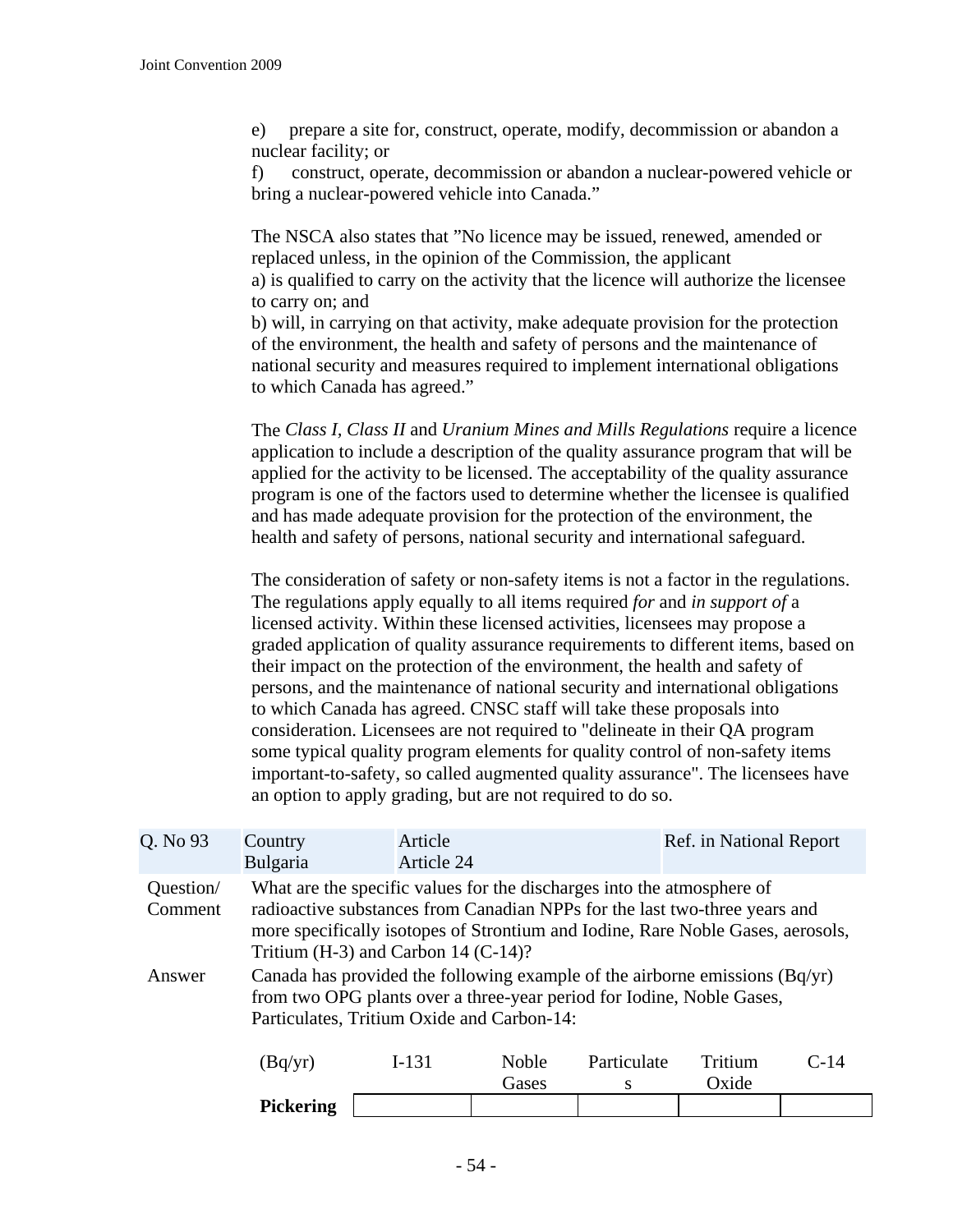| 2007             | $4.60E + 07$ | $1.60E+14$ | $7.40E + 07$ | $5.60E+14$   | $1.20E+13$ |
|------------------|--------------|------------|--------------|--------------|------------|
| 2006             | $1.40E + 08$ | $1.90E+14$ | $7.10E + 07$ | $5.70E+14$   | $8.00E+12$ |
| <b>Darlingto</b> |              |            |              |              |            |
| n                |              |            |              |              |            |
| 2007             | $1.20E + 08$ | $1.50E+13$ | $5.90E+07$   | $1.60E + 14$ | $1.30E+12$ |
| 2006             | $1.21E + 08$ | $1.37E+13$ | $6.27E + 07$ | $1.34E + 14$ | $1.19E+12$ |

Strontium is not individually tracked in the airborne emissions.

| Q. No 94             | Country                                                                                                                                                     | Article                                                                                                                          | Ref. in National Report |  |
|----------------------|-------------------------------------------------------------------------------------------------------------------------------------------------------------|----------------------------------------------------------------------------------------------------------------------------------|-------------------------|--|
|                      | Bulgaria                                                                                                                                                    | Article 24                                                                                                                       |                         |  |
| Question/<br>Comment | What is the annual effective individual dose for the critical group of the<br>population in the respective region received as a result of these discharges? |                                                                                                                                  |                         |  |
| Answer               |                                                                                                                                                             | An example of the annual effective individual dose for the critical group of the<br>population from two OPG NPPs is shown below. |                         |  |

|                                | <b>Pickering</b>                              | <b>Dose</b>           |        |                                                                                                                                                                                                                                                                                                                             |  |
|--------------------------------|-----------------------------------------------|-----------------------|--------|-----------------------------------------------------------------------------------------------------------------------------------------------------------------------------------------------------------------------------------------------------------------------------------------------------------------------------|--|
|                                |                                               | (microSv/yr           |        |                                                                                                                                                                                                                                                                                                                             |  |
|                                |                                               |                       |        |                                                                                                                                                                                                                                                                                                                             |  |
|                                | 2007                                          | 2.65                  |        |                                                                                                                                                                                                                                                                                                                             |  |
|                                | 2006                                          | 2.85                  |        |                                                                                                                                                                                                                                                                                                                             |  |
|                                | <b>Darlingto</b>                              |                       |        |                                                                                                                                                                                                                                                                                                                             |  |
|                                | n                                             |                       |        |                                                                                                                                                                                                                                                                                                                             |  |
|                                | 2007                                          | 1.43                  |        |                                                                                                                                                                                                                                                                                                                             |  |
|                                | 2006                                          | 1.12                  |        |                                                                                                                                                                                                                                                                                                                             |  |
| Q. No 95                       | Country<br>Bulgaria                           | Article<br>Article 24 |        | Ref. in National Report                                                                                                                                                                                                                                                                                                     |  |
| Question/<br>Comment<br>Answer | discharges of C-14?                           |                       |        | What part of the annual effective individual dose for the critical group of the<br>population is caused by the discharges of H-3 and what part is caused by the<br>An example of the contribution of H-3 and C-14 to the annual effective<br>individual dose for the critical group from two OPG NPPs is shown in the table |  |
|                                | below:                                        |                       |        |                                                                                                                                                                                                                                                                                                                             |  |
|                                | <b>Pickering</b>                              | $H-3$                 | $C-14$ |                                                                                                                                                                                                                                                                                                                             |  |
|                                | 2007                                          | 88.7%                 | 0.2%   |                                                                                                                                                                                                                                                                                                                             |  |
|                                | 2006                                          | 82.8%                 | 0.1%   |                                                                                                                                                                                                                                                                                                                             |  |
|                                | <b>Darlington</b>                             |                       |        |                                                                                                                                                                                                                                                                                                                             |  |
|                                | 2007                                          | 79.3%                 | 14.1%  |                                                                                                                                                                                                                                                                                                                             |  |
|                                | 2006                                          | 82.3%                 | 9.0%   |                                                                                                                                                                                                                                                                                                                             |  |
| Q. No 96                       | Country<br><b>United States of</b><br>America | Article<br>Article 24 |        | Ref. in National Report<br>Section F.6.2, Page 60                                                                                                                                                                                                                                                                           |  |
|                                |                                               |                       |        |                                                                                                                                                                                                                                                                                                                             |  |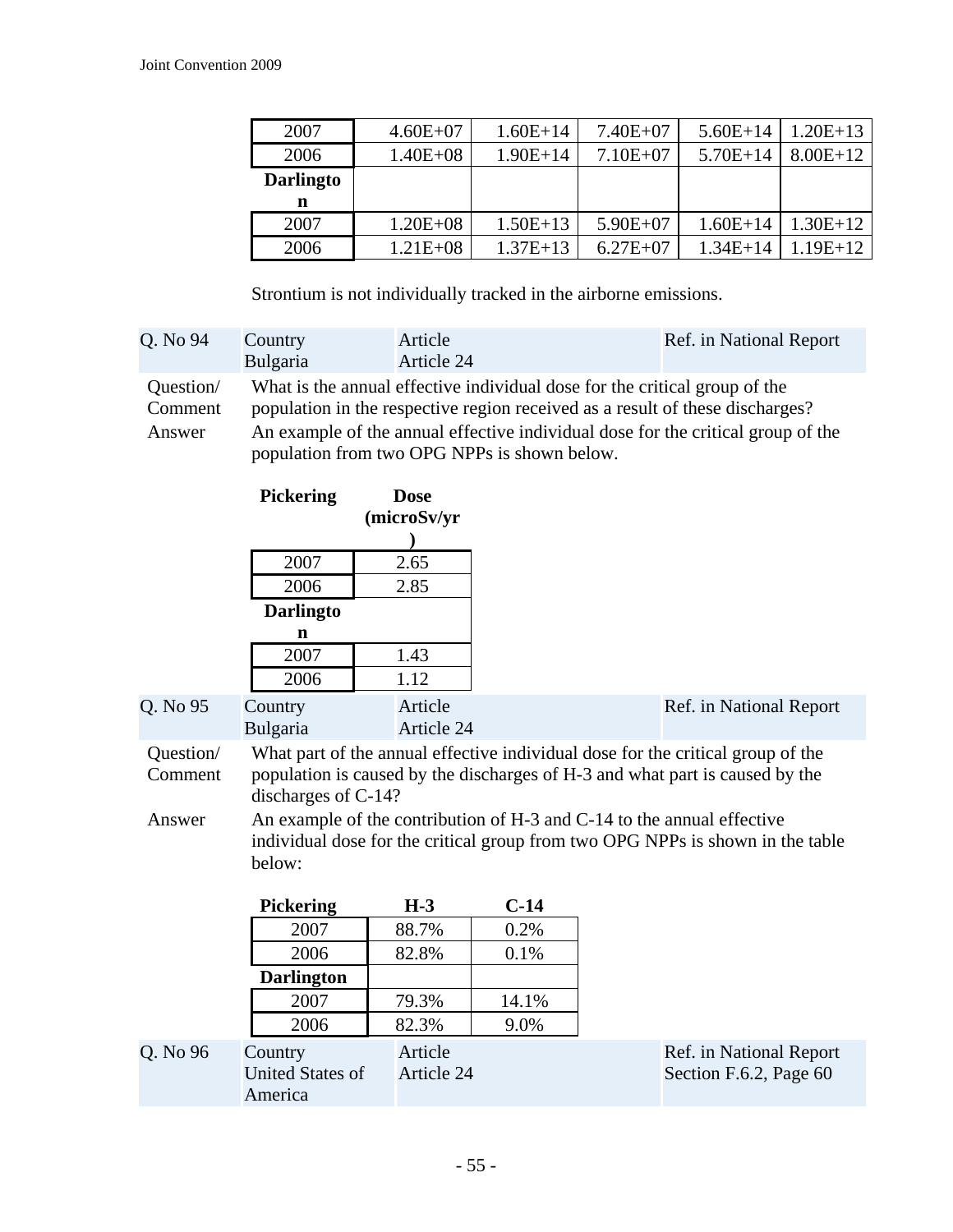Question/ Comment The report states that licensees typically develop operating targets at a fraction of the derived release limit. Are the operating targets subject to approval by CNSC? How are action levels, operating targets and derived release limits related?

Answer 1) The operating targets are, indeed, subject to approval by CNSC.

2) The licensees set and maintain their own internal operating targets, which include Derived Release Limits (DRL) and Action Levels. DRLs are expressed as an annual release limit; the weekly and monthly rates of release are further controlled. For gaseous releases, the maintained limit is the annual DRL divided by 52 weeks, while liquid release limits represent the annual DRL divided by 12 months. Weekly airborne releases and monthly liquid releases at each nuclear generating station are compared to the respective weekly and monthly limits, and are reported to the CNSC on a quarterly basis.

In addition, licensees use environmental action levels based on the CNSC Regulatory Guide G-228, *"Developing and using Action Levels"* (2001) as an advance warning level (control measure) for any failure or potential failure of environmental monitoring program, process or equipment.

Typically, an Action Level for a nuclear facility will be developed as part of the CNSC licensing process, in accordance with paragraph 3(1) (f) of the *General Nuclear Safety and Control Regulations,* which requires that an application for a CNSC licence should contain any proposed action level for the purpose of section 6 of the *Radiation Protection Regulations.* 

The relationship among regulatory dose limit, DRL and Action Levels is provided below:

Dose limit:

The dose limits for calculating DRLs for member of the general public is that set out in the *Radiation Protection Regulations,* which is 1 mSv/year in this case.

## Derived Release Limit:

The Derived Release Limit (DRL) for a given radionuclide is the release rate that would cause an individual of the most highly exposed group to receive and be committed to a dose equal to the regulatory annual dose limit (1mSv/year), due to release of the radionuclide to the air or surface water during normal operation of a nuclear facility over the period of one calendar year.

## Action Level:

An Action Level may be expressed in units of radiation dose, or in any terms of any other parameter that could be indicative of a loss of control over a part of the associated radiation protection program.

| Q. No 97 | Country | Article | Ref. in National Report |
|----------|---------|---------|-------------------------|
|----------|---------|---------|-------------------------|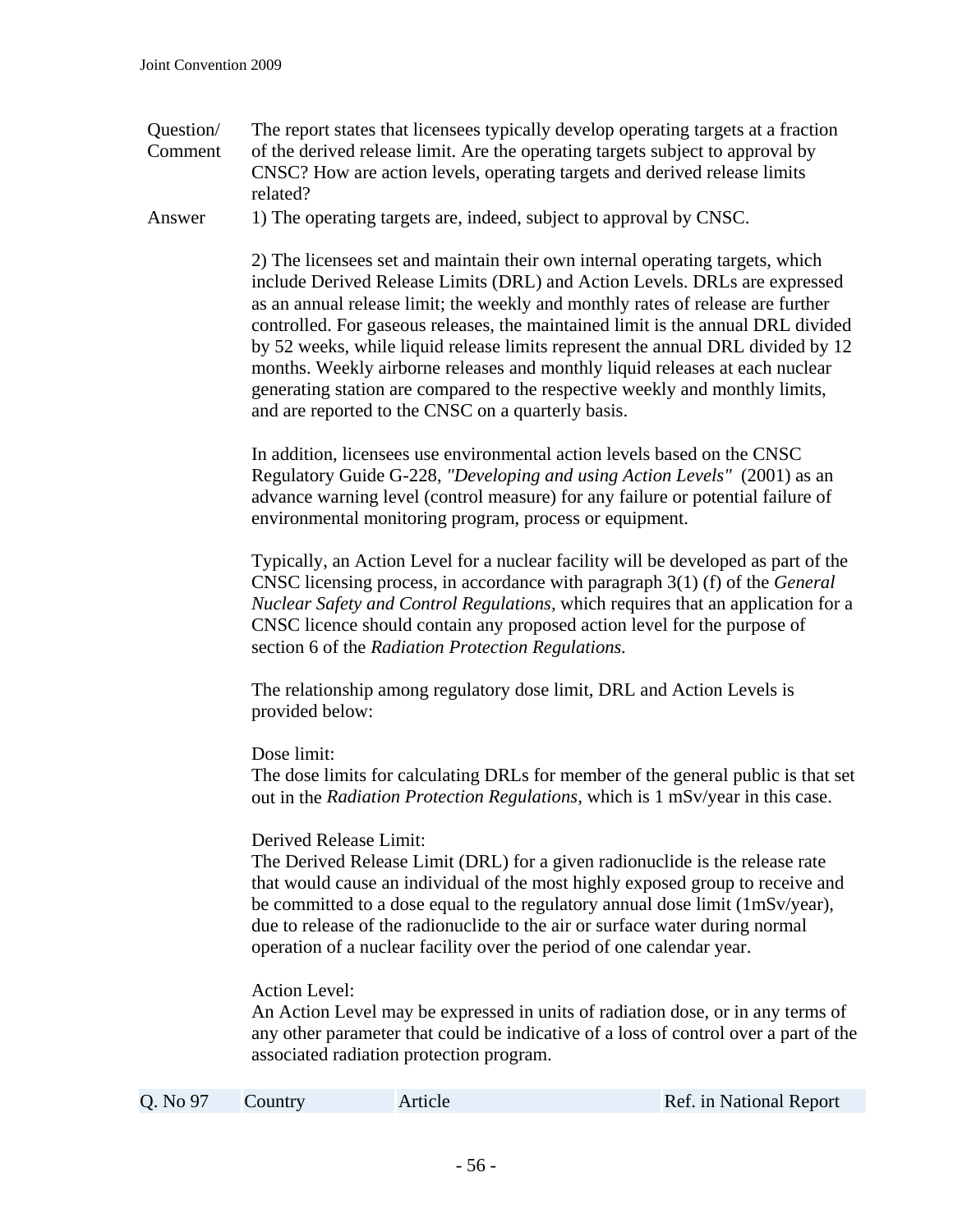|                                | France                                                                                                                                                                                                                                                                                                                                                                                                                                                                                                                                                                                                                                                                   | Article 25                                                                                                                                                                                                                                                                                                                                                                                                                                                                                      |  | $F - p. 65$                                                                                                                                                                                                                                                                                                                                                                                                                                                                                                                                                                                       |  |  |
|--------------------------------|--------------------------------------------------------------------------------------------------------------------------------------------------------------------------------------------------------------------------------------------------------------------------------------------------------------------------------------------------------------------------------------------------------------------------------------------------------------------------------------------------------------------------------------------------------------------------------------------------------------------------------------------------------------------------|-------------------------------------------------------------------------------------------------------------------------------------------------------------------------------------------------------------------------------------------------------------------------------------------------------------------------------------------------------------------------------------------------------------------------------------------------------------------------------------------------|--|---------------------------------------------------------------------------------------------------------------------------------------------------------------------------------------------------------------------------------------------------------------------------------------------------------------------------------------------------------------------------------------------------------------------------------------------------------------------------------------------------------------------------------------------------------------------------------------------------|--|--|
| Question/<br>Comment           |                                                                                                                                                                                                                                                                                                                                                                                                                                                                                                                                                                                                                                                                          | Could Canada detail how transboundary harmonization between the different<br>Provinces is achieved?                                                                                                                                                                                                                                                                                                                                                                                             |  |                                                                                                                                                                                                                                                                                                                                                                                                                                                                                                                                                                                                   |  |  |
| Answer                         |                                                                                                                                                                                                                                                                                                                                                                                                                                                                                                                                                                                                                                                                          | The Packaging and Transport of Nuclear Substances Regulations are applicable<br>to all provinces across Canada. The CNSC works closely with each of the<br>provincial transportation departments. In many cases, provincial transportation<br>inspectors are designated by the CNSC to act on their behalf.                                                                                                                                                                                     |  |                                                                                                                                                                                                                                                                                                                                                                                                                                                                                                                                                                                                   |  |  |
| Q. No 98                       | Country<br>Slovenia                                                                                                                                                                                                                                                                                                                                                                                                                                                                                                                                                                                                                                                      | Article<br>Article 25                                                                                                                                                                                                                                                                                                                                                                                                                                                                           |  | Ref. in National Report<br>page 64                                                                                                                                                                                                                                                                                                                                                                                                                                                                                                                                                                |  |  |
| Question/<br>Comment<br>Answer | exercise.                                                                                                                                                                                                                                                                                                                                                                                                                                                                                                                                                                                                                                                                | Can Canada provide some information about the scope and frequency of<br>national nuclear emergency exercises related to the scope of Joint Convention?<br>Canada will hold national exercises with nuclear operators on a regular basis,<br>but they are not specifically designed under the Joint Convention. The exercise<br>may have a component related to the management of spent fuel or radioactive<br>waste, but this does not represent, in general, the main goal or objective of the |  |                                                                                                                                                                                                                                                                                                                                                                                                                                                                                                                                                                                                   |  |  |
| Q. No 99                       | Country<br><b>United States of</b><br>America                                                                                                                                                                                                                                                                                                                                                                                                                                                                                                                                                                                                                            | Article<br>Article 25                                                                                                                                                                                                                                                                                                                                                                                                                                                                           |  | Ref. in National Report<br>Section F.7.3, Page 67                                                                                                                                                                                                                                                                                                                                                                                                                                                                                                                                                 |  |  |
| Question/<br>Comment<br>Answer | The report states that nuclear facility operators are "absolutely and exclusively<br>liable for any civil damages." The report also states that the law "provides"<br>special compensation measures that may be imposed by government to replace<br>the normal court process." Does this indicate that the government may determine<br>damages or place a cap on damages? Please describe the ability of nuclear<br>facilities to obtain insurance for damages that are not capped by the government.<br>Canada's nuclear civil liability legislation, the Nuclear Liability Act (NLA)<br>establishes a dual system for handling claims arising from a nuclear incident. |                                                                                                                                                                                                                                                                                                                                                                                                                                                                                                 |  |                                                                                                                                                                                                                                                                                                                                                                                                                                                                                                                                                                                                   |  |  |
|                                | Under Part I of the NLA, victims of a nuclear incident would submit claims to<br>the operator's insurer, the Nuclear Insurance Association of Canada. The<br>insurers would assess the claims, decide the amount of compensation, and pay<br>the claims on behalf of the liable nuclear installation operator. If the claimant<br>was unsatisfied with the compensation awarded, the court having jurisdiction<br>would hear the claim and make a decision.                                                                                                                                                                                                              |                                                                                                                                                                                                                                                                                                                                                                                                                                                                                                 |  |                                                                                                                                                                                                                                                                                                                                                                                                                                                                                                                                                                                                   |  |  |
|                                |                                                                                                                                                                                                                                                                                                                                                                                                                                                                                                                                                                                                                                                                          | under Part I). All court proceedings against the operator under Part I are<br>considered by the Nuclear Damage Claims Commission, a quasi-judicial                                                                                                                                                                                                                                                                                                                                              |  | The Government of Canada can proclaim Part II of the NLA if it determines that<br>a nuclear incident could result in a large number of claims, or if it determines<br>that it is in the public interest to do so. Once Part II is proclaimed, the nuclear<br>installation operator ceases to be liable for injury or damage resulting from the<br>nuclear incident, and instead becomes liable to the Government of Canada for<br>the entire \$75 million liability limit amount (minus any claims payments made<br>terminated, and all further claims arising from the nuclear incident are then |  |  |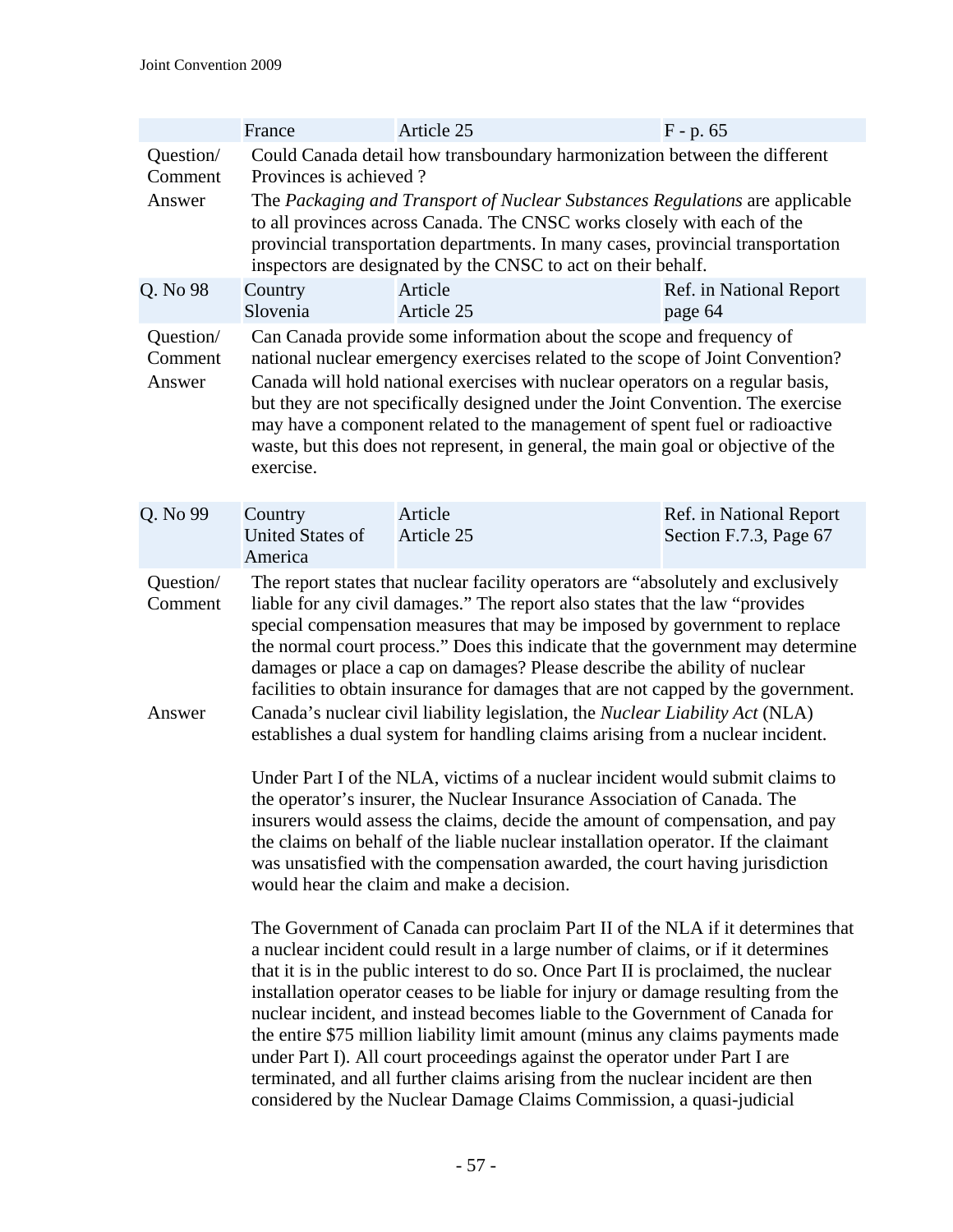administrative tribunal established by the Government of Canada.

Under Part II, the Government of Canada can make regulations to be followed by the Claims Commission with respect to claims compensation, including regulations establishing priorities among claimants, on the basis categories of injury or damage; and regulations excluding, either temporarily or permanently, certain categories of injury or damage from compensation that may be awarded.

Unless otherwise authorized by Parliament, the total of all claim payments made under Part I and Part II of the Act in respect of any one nuclear incident cannot exceed \$75 million.

The nuclear installation operators obtain coverage for the full \$75 million liability amount from the nuclear insurers.

| Q. No 100            | Country<br>France                                                                                                                                                                                                                                                                                                                                                                                                                                                                                                                                                                                                      | Article<br>Article 26                                                                                                                                                                    | Ref. in National Report<br>$F.8 - p.68$                                                                                                                                                                                                                                                                                                                                                                             |  |  |  |
|----------------------|------------------------------------------------------------------------------------------------------------------------------------------------------------------------------------------------------------------------------------------------------------------------------------------------------------------------------------------------------------------------------------------------------------------------------------------------------------------------------------------------------------------------------------------------------------------------------------------------------------------------|------------------------------------------------------------------------------------------------------------------------------------------------------------------------------------------|---------------------------------------------------------------------------------------------------------------------------------------------------------------------------------------------------------------------------------------------------------------------------------------------------------------------------------------------------------------------------------------------------------------------|--|--|--|
| Question/<br>Comment |                                                                                                                                                                                                                                                                                                                                                                                                                                                                                                                                                                                                                        | a) Could Canada detail requirements regarding end states of nuclear facilities<br>after their decommissioning?<br>b) If any, what is the release criteria set up by the regulatory body? |                                                                                                                                                                                                                                                                                                                                                                                                                     |  |  |  |
| Answer               | a) The end-state of a nuclear facility is defined as its proposed physical,<br>chemical, and radiological condition at the end of the decommissioning process.<br>The final end-state is reached when the applicant demonstrates meeting these<br>criteria. There is no definition of what that end-state should be; it is up to the<br>licensee to determine the future use of their facility. Decommissioning<br>experience in Canada is limited, but in most cases, preliminary decommissioning<br>plans identify an end-state that is either free from regulatory control or is<br>suitable for industrial re-use. |                                                                                                                                                                                          |                                                                                                                                                                                                                                                                                                                                                                                                                     |  |  |  |
|                      |                                                                                                                                                                                                                                                                                                                                                                                                                                                                                                                                                                                                                        |                                                                                                                                                                                          | (b) Requirements for a Licence to Abandon are set out in the Class I Nuclear<br>Facility Regulations, the Uranium Mine and Mill Regulations and the General<br>Nuclear Safety and Control Regulations. In addition, any remaining nuclear<br>substances at the former site of the licensed activity must be less than the criteria<br>set out under the Nuclear Substances and Radiation Devices Regulations, which |  |  |  |

| Q. No 101                      | Country<br>France | Article<br>Article 26                                                                                                                                                                                                                                                                                                                                                                                                                       | Ref. in National Report<br>F.8 p. 67 |
|--------------------------------|-------------------|---------------------------------------------------------------------------------------------------------------------------------------------------------------------------------------------------------------------------------------------------------------------------------------------------------------------------------------------------------------------------------------------------------------------------------------------|--------------------------------------|
|                                |                   |                                                                                                                                                                                                                                                                                                                                                                                                                                             |                                      |
| Question/<br>Comment<br>Answer | the facility.     | Could Canada precise if waste management resulting from facility<br>decommissioning is based on a strategic plan?<br>As indicated in section F.8 of Canada's National Report, large complex nuclear<br>facilities - such as power reactors, research reactors, uranium mine and mills,<br>and uranium refinery faculties - are required to have preliminary<br>decommissioning plans. These plans must be maintained throughout the life of |                                      |

define when a CNSC licence is required.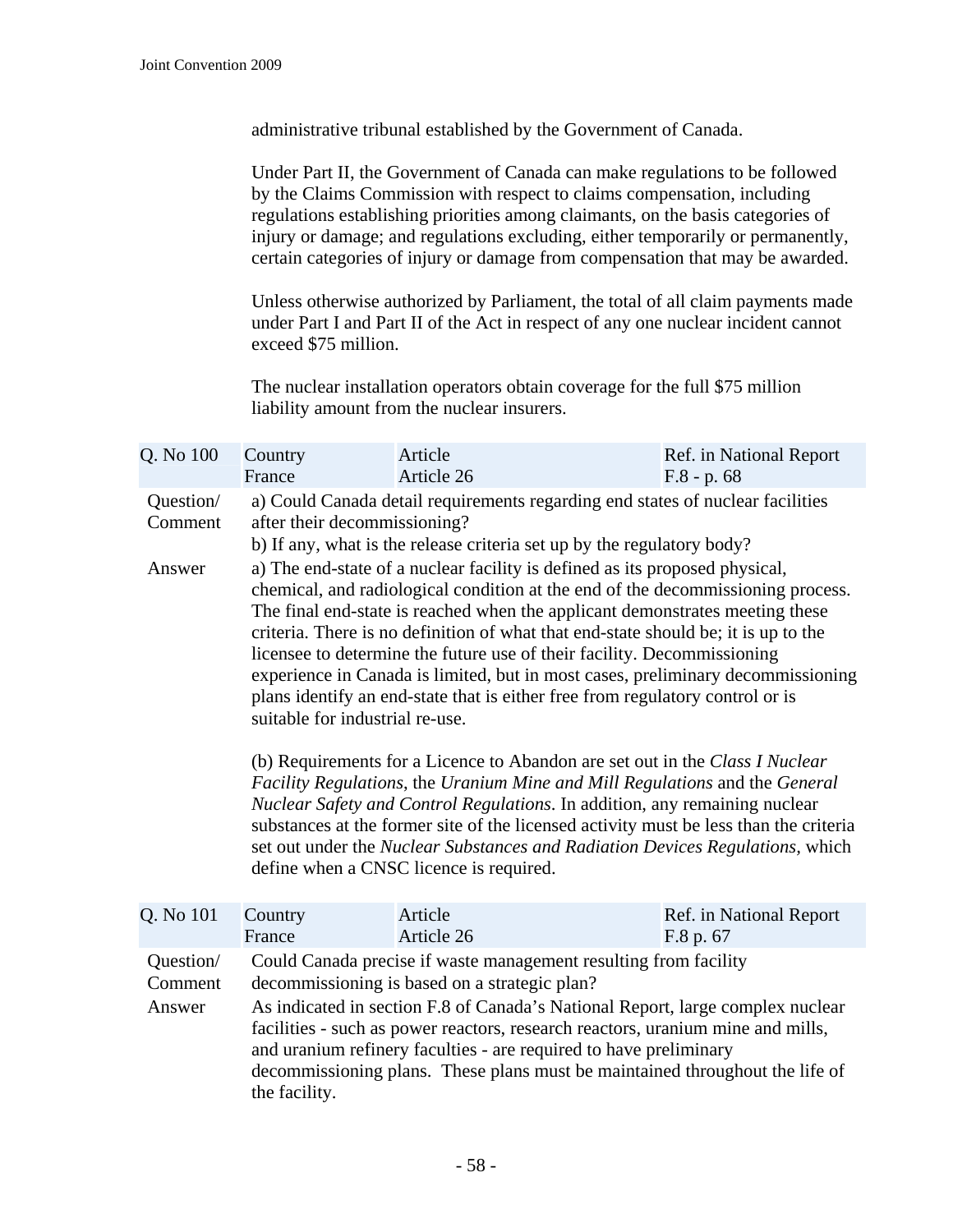The preliminary decommissioning plan must first identify a decommissioning strategy. Based on this strategy, a decommissioning plan is then developed and waste management is an integral component of the plan. The various types of decommissioning wastes must be identified, and a clear strategy concerning the management of these wastes is necessary.

| Q. No 102                      | Country<br>Germany                                                                                                                                                                                                                                                                                                                                                                                                                                                                                                                                                                                                 | Article<br>Article 26                          | Ref. in National Report<br>p. 67; Sec. F.8              |  |
|--------------------------------|--------------------------------------------------------------------------------------------------------------------------------------------------------------------------------------------------------------------------------------------------------------------------------------------------------------------------------------------------------------------------------------------------------------------------------------------------------------------------------------------------------------------------------------------------------------------------------------------------------------------|------------------------------------------------|---------------------------------------------------------|--|
| Question/<br>Comment           | a) Is the operator free to choose between immediate dismantling and the safe<br>enclosure of a nuclear power plant, or is there a legal preference for one of these<br>decommissioning strategies, especially as part of the Canadian Nuclear Safety<br>Commission's regulatory guide G-219 "Decommissioning Planning for Licensed<br>Activities"? b) If there is such a preference: What are the reasons?                                                                                                                                                                                                         |                                                |                                                         |  |
| Answer                         | a) In accordance with the Canadian approach, each licensee is permitted to<br>propose a preferred method. The licensee must demonstrate that the preferred<br>method can be accomplished safely and securing ensuring the health and safety<br>of persons and the protection of the environment.<br>b) Regulatory Guide G-219 requires that licensees consider and compare<br>alternate strategies.                                                                                                                                                                                                                |                                                |                                                         |  |
| Q. No 103                      | Country<br>Japan                                                                                                                                                                                                                                                                                                                                                                                                                                                                                                                                                                                                   | Article<br>Article 26                          | Ref. in National Report<br>Exective summary 3.4<br>(P6) |  |
| Question/<br>Comment<br>Answer | It says 3 prototype power reactors have been partially decommissioned and put<br>into a safe Storage-with-Surveillance state but do you have any policy change,<br>for example "immediate dismantlement"?<br>There have been no changes in the plan concerning the three facilities.                                                                                                                                                                                                                                                                                                                               |                                                |                                                         |  |
| Q. No 104                      | Country<br>Korea, Republic of Article 26                                                                                                                                                                                                                                                                                                                                                                                                                                                                                                                                                                           | Article                                        | Ref. in National Report<br>$p.67$ (F.8)                 |  |
| Question/<br>Comment<br>Answer | How and when is the preliminary decommissioning plan updated to the final<br>detailed plan?<br>A detailed decommissioning plan is required when a decision is made by the<br>licensee to cease operations and to apply for a licence to decommission. The<br>information in the detailed decommissioning plan must be considered in relation<br>to the licensing application. Typically, the applicant uses its preliminary<br>decommissioning plan as a starting point, and updates it with additional details,<br>in order to satisfy the requirements of regulatory guidance documents and CNSC<br>regulations. |                                                |                                                         |  |
| Q. No 105                      | Country<br>Romania                                                                                                                                                                                                                                                                                                                                                                                                                                                                                                                                                                                                 | Article<br>Article 26                          | Ref. in National Report<br>Section F, page 61-67        |  |
| Question/                      |                                                                                                                                                                                                                                                                                                                                                                                                                                                                                                                                                                                                                    | The text has not any references to INES scale. |                                                         |  |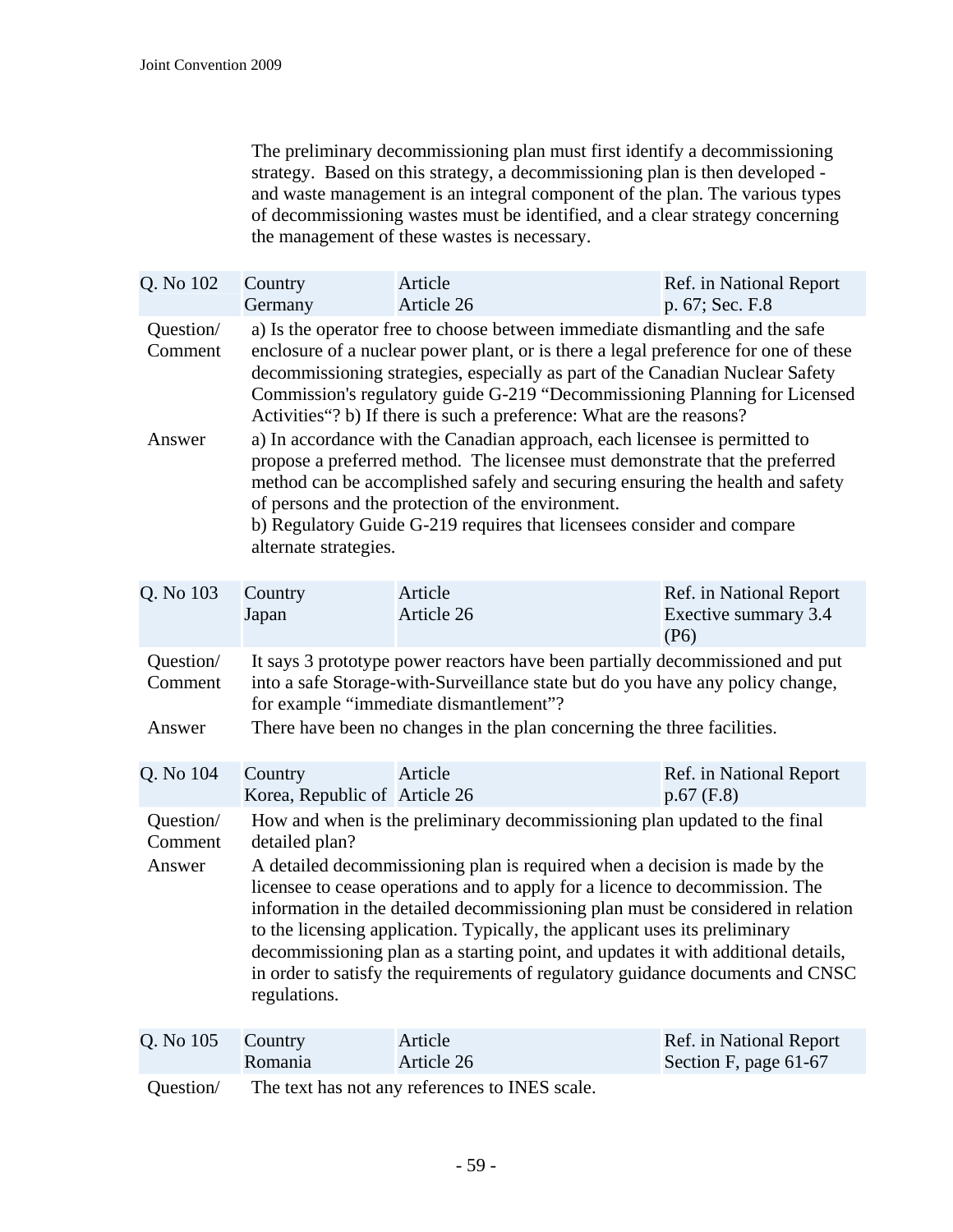## Comment

Answer It is the responsibility of the CNSC to file official INES-rated reports with the IAEA. Typically, the CNSC will not report or rate anything less than a 2 on the INES scale.

> CNSC licensees are trained in INES, and can - if they so chose - issue a reportable event to the CNSC with their interpretation of the INES rating.

| Q. No 106                      | Country<br><b>United States of</b><br>America                                                                                                                                                                                                                                                                                                                                                                                                                                                                                                                                                                                       | Article<br>Article 26 | Ref. in National Report<br>Section K.5.2.1, Page 109 |  |  |
|--------------------------------|-------------------------------------------------------------------------------------------------------------------------------------------------------------------------------------------------------------------------------------------------------------------------------------------------------------------------------------------------------------------------------------------------------------------------------------------------------------------------------------------------------------------------------------------------------------------------------------------------------------------------------------|-----------------------|------------------------------------------------------|--|--|
| Question/<br>Comment<br>Answer | The report describes several waste streams from Chalk River as being sent<br>offsite for disposal. Where will these wastes be disposed?<br>Facilities for mixed (i.e. radioactive and hazardous) liquid wastes do not exist in<br>Canada. Therefore, a commercial service in the U.S. has been used for the<br>destruction of mixed wastes.                                                                                                                                                                                                                                                                                         |                       |                                                      |  |  |
| Q. No 107                      | Country<br><b>United States of</b><br>America                                                                                                                                                                                                                                                                                                                                                                                                                                                                                                                                                                                       | Article<br>Article 26 | Ref. in National Report<br>Section K.5.3.2, Page 112 |  |  |
| Question/<br>Comment<br>Answer | The report states that waste from the Tulita site will be transported to a disposal<br>facility by October 2008. Has it been transported? To what facility?<br>The 1,250-tonne inventory of consolidated uranium ore contaminated soils in<br>Tulita, Northwest Territories, was transported to and disposed at US Ecology's<br>Hazardous Waste Treatment and Disposal Facility in Grand View, Idaho. The<br>last rail car arrived at its destination and was unloaded on January 19, 2009.                                                                                                                                         |                       |                                                      |  |  |
| Q. No 108                      | Country<br>Romania                                                                                                                                                                                                                                                                                                                                                                                                                                                                                                                                                                                                                  | Article<br>Article 27 | Ref. in National Report<br>Section I3, page 95       |  |  |
| Question/<br>Comment<br>Answer | In the list of controlled substances beryllium and heavy water are not specified,<br>but depleted uranium is. Why?<br>The list provided in Section 1.3 provides examples of controlled nuclear<br>substances pursuant to the NSCA, but the list is not exhaustive. Pursuant to the<br>NSCA, controlled nuclear substances also include both beryllium and heavy<br>water. Please see schedules A.1 and B.1 of the Nuclear Non-proliferation Import<br>and Export Control Regulations for the complete list of controlled nuclear<br>substances (available at http://laws.justice.gc.ca/en/ShowFullDoc/cr/sor-2000-<br>$210$ ///en). |                       |                                                      |  |  |
| Q. No 109                      | Country<br>China                                                                                                                                                                                                                                                                                                                                                                                                                                                                                                                                                                                                                    | Article<br>Article 28 | Ref. in National Report<br>Section J.4, p.98         |  |  |
| Question/<br>Comment<br>Answer | (1) How many disused sources are in Canada? (2) What is your plan for the<br>long-term management of the disused sources?<br>1) Licensees do not store or keep inventories of disused sealed sources.                                                                                                                                                                                                                                                                                                                                                                                                                               |                       |                                                      |  |  |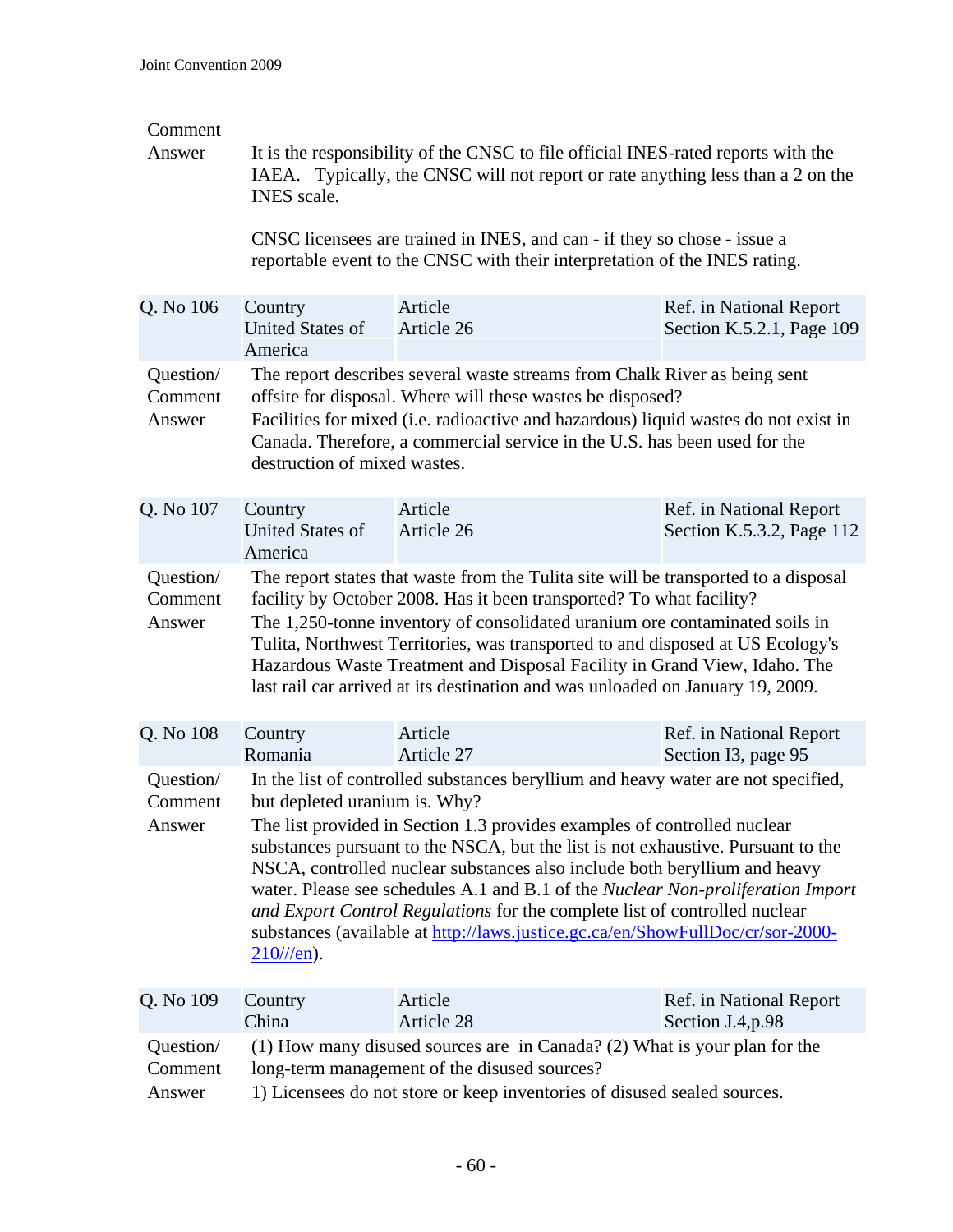2) There is not a dedicated repository for disused sealed sources in Canada. Current management practices for disused sealed sources include; i) managed by owner in their own dedicated waste management facility; ii) returned to manufacturer to be managed under their long-term management program; iii) transferred to the AECL Chalk River Laboratories for management and will

be managed under AECL's long-term management plans under the Nuclear Legacy Liabilities Program.

| Q. No 110            | Country<br>France                                                                                                                                                                                                                                                                                                                                                             | Article<br>Article 28                                                                                                                          | Ref. in National Report<br>J - p. 98                                                                                                                                                                                                                                                                                                                                                                                                                                                                                                                                                                                                                                                                           |  |  |
|----------------------|-------------------------------------------------------------------------------------------------------------------------------------------------------------------------------------------------------------------------------------------------------------------------------------------------------------------------------------------------------------------------------|------------------------------------------------------------------------------------------------------------------------------------------------|----------------------------------------------------------------------------------------------------------------------------------------------------------------------------------------------------------------------------------------------------------------------------------------------------------------------------------------------------------------------------------------------------------------------------------------------------------------------------------------------------------------------------------------------------------------------------------------------------------------------------------------------------------------------------------------------------------------|--|--|
| Question/<br>Comment | Since 2006, a national sealed source registry and sealed source tracking system<br>have been implemented for cat $1 \& 2$ radioactive sources to report all receipts,<br>transfers imports and exports (NSSR) and to track all high risk radioactive<br>sources throughout their complete lifecycle (SSTS).<br>Could Canada explain how NSSR and SSTS by CNSC are supervised? |                                                                                                                                                |                                                                                                                                                                                                                                                                                                                                                                                                                                                                                                                                                                                                                                                                                                                |  |  |
|                      | extension?                                                                                                                                                                                                                                                                                                                                                                    | CNSC planned to extend NSSR to other source categories in 2008.<br>Could Canada give the first elements of experience feedback concerning NSSR |                                                                                                                                                                                                                                                                                                                                                                                                                                                                                                                                                                                                                                                                                                                |  |  |
| Answer               | audited periodically.                                                                                                                                                                                                                                                                                                                                                         |                                                                                                                                                | a) The NSSR and SSTS are currently managed under the Transport Licensing<br>and Strategic Support Division. Licensees in possession of sealed sources<br>belonging to Category 1 or 2 are inspected annually by inspectors in the<br>Operations Inspection Division and the Class II Nuclear Facilities Licensing<br>Division. All three divisions are managed under the Directorate of Nuclear<br>Substance Regulation. The group responsible for the management and<br>maintenance of the systems include Licence Administrators, System Managers,<br>Inspectors and Subject Matter Experts. The system security is overseen by<br>CNSC IT Security specialists. The system use and licensee inventories are |  |  |
|                      | b) The CNSC is currently expanding the use of the NSSR to include Category 3,<br>4 and 5 sources. Licensees are already required to submit their inventories on an<br>annual basis. The intent is to provide secure access and maintenance of their<br>source inventories in an on-line, secure format.                                                                       |                                                                                                                                                |                                                                                                                                                                                                                                                                                                                                                                                                                                                                                                                                                                                                                                                                                                                |  |  |
|                      | c) The main issue of concern is that there are hundreds of low-risk sources that<br>have been manufactured by licensees for their own use. Most of these sources<br>have generic identifications, rather than unique identifications. This tends to<br>result in multiple sources with identical identifications. This problem is currently<br>under review.                  |                                                                                                                                                |                                                                                                                                                                                                                                                                                                                                                                                                                                                                                                                                                                                                                                                                                                                |  |  |
| Q. No 111            | Country<br>France                                                                                                                                                                                                                                                                                                                                                             | Article<br>Article 28                                                                                                                          | Ref. in National Report<br>J.4.1 p. 98                                                                                                                                                                                                                                                                                                                                                                                                                                                                                                                                                                                                                                                                         |  |  |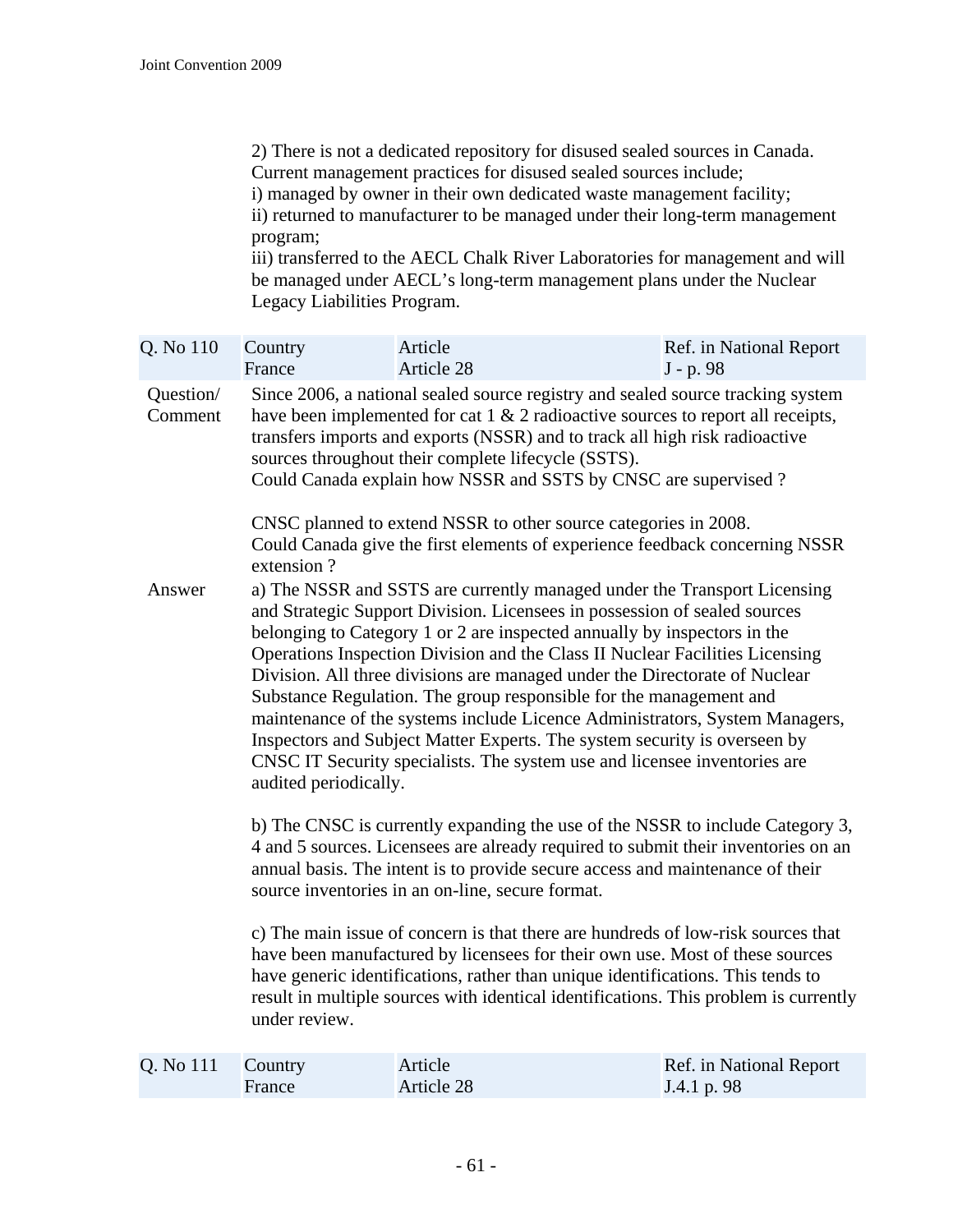Question/ Could Canada indicate the procedure implemented for orphan sealed sources?

Comment

Answer There is no formal procedure in place for orphan sources. Radioactive materials or sources found with no regulatory control - for instance, in a waste or scrap metal recycling facility - are recovered, secured and investigated, as part of the event response program.

> The Low-Level Radioactive Waste Management Office (LLRWMO) of Atomic Energy of Canada Limited (AECL) recovers historic radioactive sources, generally including objects with radium-based radio-luminous markings, radium static eliminator bars such as those used in the paper industry and radium-based smoke detectors. This recovery activity takes place on a case by case basis and is performed by LLRWMO staff, its consultants or private-sector consultants. The LLRWMO only recovers orphaned sealed sources that contain radioisotopes from the nuclear fuel cycle, particularly radium-226.

The radioactive sources that are accepted by the LLRWMO are managed at LLRWMO facility located at AECL's Chalk River site.

| Q. No 112                      | Country                                                                                                                                                                                                                                                                                                                                                                                                                                                                                                                                                                                                        | Article    | Ref. in National Report |  |
|--------------------------------|----------------------------------------------------------------------------------------------------------------------------------------------------------------------------------------------------------------------------------------------------------------------------------------------------------------------------------------------------------------------------------------------------------------------------------------------------------------------------------------------------------------------------------------------------------------------------------------------------------------|------------|-------------------------|--|
|                                | Hungary                                                                                                                                                                                                                                                                                                                                                                                                                                                                                                                                                                                                        | Article 28 | J. p.97-100             |  |
| Question/                      | No information can be found for the inventory of DSRS stored or disposed of                                                                                                                                                                                                                                                                                                                                                                                                                                                                                                                                    |            |                         |  |
| Comment                        | (neither quantities nor nuclides).                                                                                                                                                                                                                                                                                                                                                                                                                                                                                                                                                                             |            |                         |  |
| Answer                         | Licensees do not store or keep inventories of disused sealed sources.                                                                                                                                                                                                                                                                                                                                                                                                                                                                                                                                          |            |                         |  |
| Q. No 113                      | Country                                                                                                                                                                                                                                                                                                                                                                                                                                                                                                                                                                                                        | Article    | Ref. in National Report |  |
|                                | Hungary                                                                                                                                                                                                                                                                                                                                                                                                                                                                                                                                                                                                        | Article 28 | J. p.97                 |  |
| Question/<br>Comment<br>Answer | Is there any approved concept for disposal of DSRS?<br>Licensees do not store or keep inventories of discussed sealed sources.                                                                                                                                                                                                                                                                                                                                                                                                                                                                                 |            |                         |  |
| Q. No 114                      | Country                                                                                                                                                                                                                                                                                                                                                                                                                                                                                                                                                                                                        | Article    | Ref. in National Report |  |
|                                | Romania                                                                                                                                                                                                                                                                                                                                                                                                                                                                                                                                                                                                        | Article 28 | Section J4.3, page 100  |  |
| Question/<br>Comment<br>Answer | The request for licensee to keep record for a period of three years how was<br>established? Are three years enough?<br>Subsection 28(1) of the General Nuclear Safety and Control Regulations<br>(GNSCR) only requires the retention of records for one year following the<br>expiry of the licence, if no other time limit is given in another regulation or in<br>the licence. Furthermore, subsection 28(2) of the GNSCR provides the<br>Commission with the right of refusal for the disposal of the records, so that the<br>Commission can determine if the records should be stored for additional time. |            |                         |  |
| Q. No 115                      | Country                                                                                                                                                                                                                                                                                                                                                                                                                                                                                                                                                                                                        | Article    | Ref. in National Report |  |
|                                | China                                                                                                                                                                                                                                                                                                                                                                                                                                                                                                                                                                                                          | Article 32 | Section B.7, p.16-17    |  |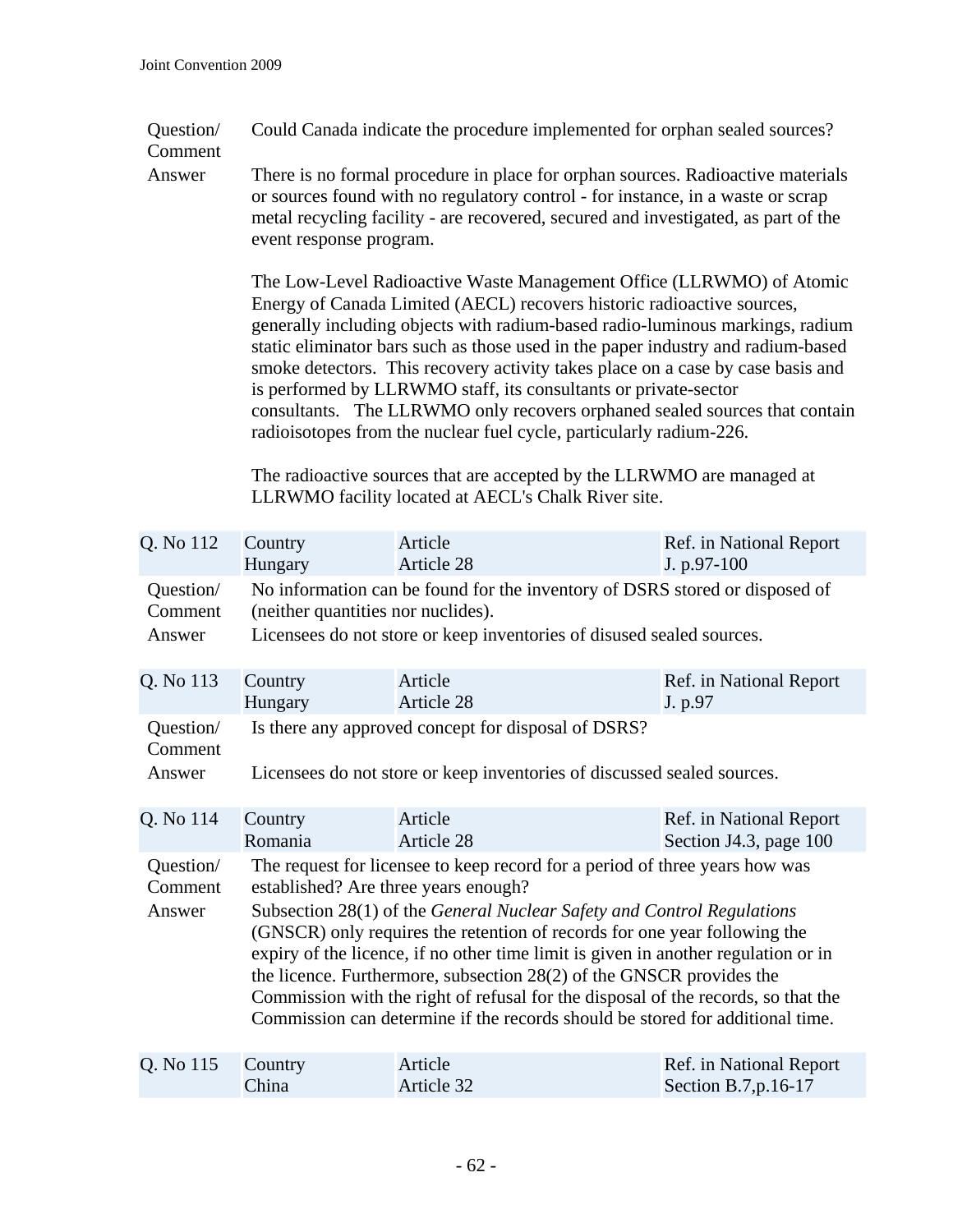| Question/ | Is activity concentration for individual radionuclide in VLLW limited? If so,  |
|-----------|--------------------------------------------------------------------------------|
| Comment   | please provide the quantitative activity limitation for radionuclides in VLLW. |
| Answer    | CSA document N-292.3 describes very-low-level radioactive waste as that being  |
|           | above the criteria for exemption. Typically VLLW includes bulk material such   |
|           | as low-activity soil and rubble as well as some uranium wastes. There is       |
|           | quantitative activity limitation indicated. The intent was to provide as much  |
|           | flexibility for the owners to factor into their management all elements of the |
|           | waste management and for the eventual design of the long-term waste            |
|           | management facility.                                                           |

| Q. No 116            | Country<br>China                                                                                                                                                                                                                                                                                                                                                                                                                                   | Article<br>Article 32                                                                                                                                                                                                        | Ref. in National Report<br>Section D.2 and D.3, p.25-<br>29 |  |
|----------------------|----------------------------------------------------------------------------------------------------------------------------------------------------------------------------------------------------------------------------------------------------------------------------------------------------------------------------------------------------------------------------------------------------------------------------------------------------|------------------------------------------------------------------------------------------------------------------------------------------------------------------------------------------------------------------------------|-------------------------------------------------------------|--|
| Question/<br>Comment | (1) Please provide information on storage capacity and operation-start time of<br>storage facilities for SNF and radioactive waste, as listed in Tables D1- D5. (2)<br>Please provide information on the total activity for ILW and LLW stored in<br>Chalk River Lab., as given in Table D.3. (3) Please provide the information on<br>liquid waste volume, other than inventory listed in Tables D3-D5.                                           |                                                                                                                                                                                                                              |                                                             |  |
| Answer               |                                                                                                                                                                                                                                                                                                                                                                                                                                                    | 1) The operational start times and operational status are located in Annexes 4-8.                                                                                                                                            |                                                             |  |
|                      | When the bays are nearing full capacity (and usually after 10 to 15 years of wet<br>bay storage), the spent fuel is transferred to on-site dry storage facilities. If more<br>capacity is required, additional interim dry-storage facilities are built.<br>If more capacity is required for radioactive waste, waste may be repackaged to<br>minimize volume, interim facilities are expanded or new interim facilities are<br>built as required. |                                                                                                                                                                                                                              |                                                             |  |
|                      | Table D.4 describes the radioactive waste from past practices (no new waste is<br>produced) and no new waste is accepted.                                                                                                                                                                                                                                                                                                                          |                                                                                                                                                                                                                              |                                                             |  |
|                      | 2) Radioactive wastes stored at CRL dates back to 1945. Due to the limitations<br>associated with the waste characterization practices in the past, and the loss of<br>waste-receipt records predating 1956 due to a fire, the total activities are not well<br>known. AECL best estimates of the total activities are 11,770 TBq of solid<br>LLW and 4,120 TBq of solid ILW.                                                                      |                                                                                                                                                                                                                              |                                                             |  |
|                      |                                                                                                                                                                                                                                                                                                                                                                                                                                                    | 3) The inventory of liquid waste was not included in the aforementioned tables,<br>but the volumes of that waste (approximately $280 \text{ m}^3$ ) are stated in the pertinent<br>section of the document: Section K.5.2.2. |                                                             |  |
| Q. No 117            | Country<br>China                                                                                                                                                                                                                                                                                                                                                                                                                                   | Article<br>Article 32                                                                                                                                                                                                        | Ref. in National Report<br>Section D.3, p. 26-29            |  |
| Question/<br>Comment | of the spent resin generated in NPP?                                                                                                                                                                                                                                                                                                                                                                                                               | How much spent resin is stored in Canada? At present, how to treat and dispose                                                                                                                                               |                                                             |  |
| Answer               | Spent ion exchange resin represents about more than one half of OPG's                                                                                                                                                                                                                                                                                                                                                                              |                                                                                                                                                                                                                              |                                                             |  |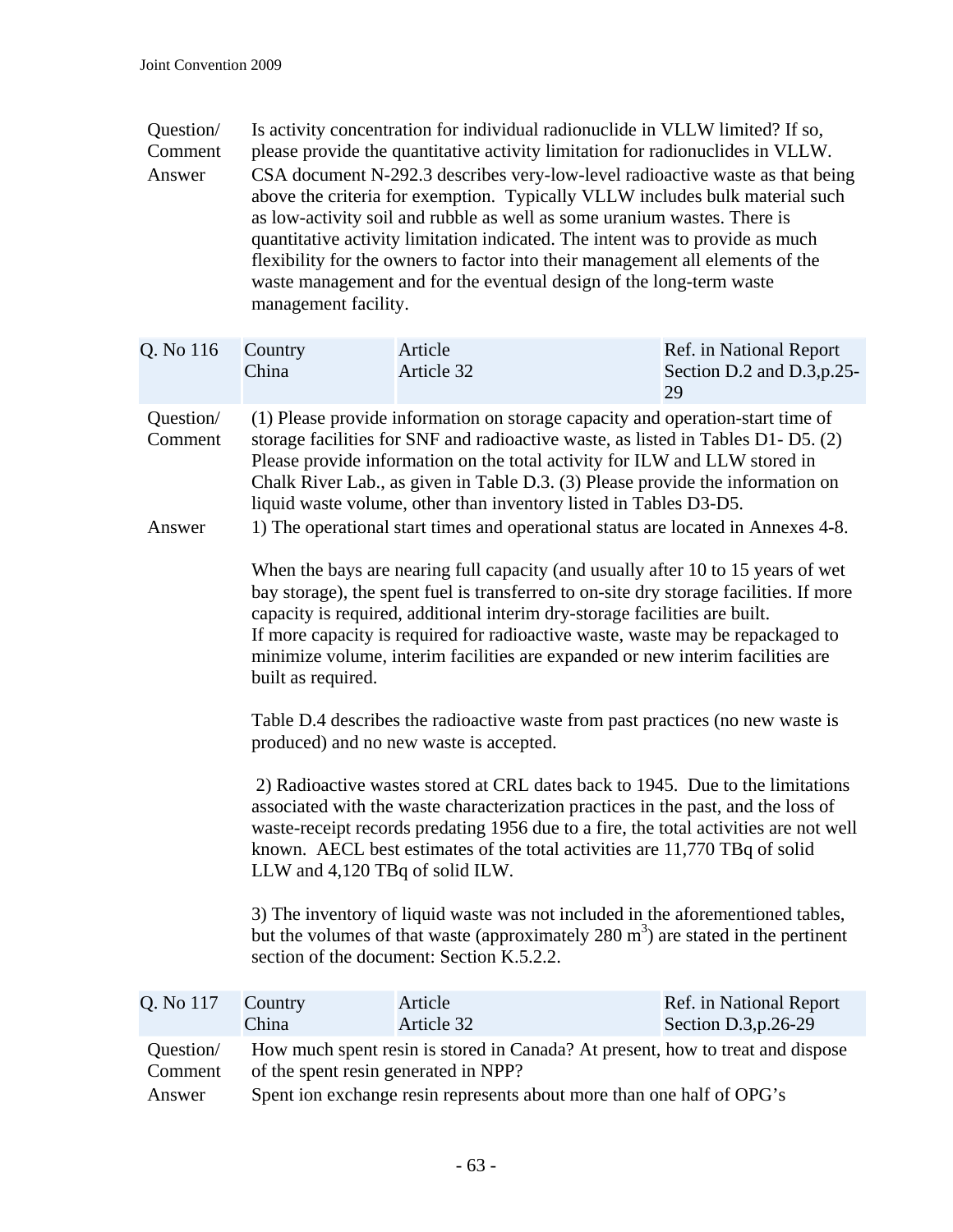intermediate level radioactive (ILW) waste category. The current quantity is estimated at  $5,000 \text{ m}^3$  of ion exchange resin, from current and former OPG reactors. The majority of this (about 80-85%) is stored at a centralized interim waste storage facility. At the generating station, resin is first transferred to a smaller container (the most common being a  $3 \text{ m}^3$  resin liner), then is dewatered and transferred to the interim waste storage facility. About 15-20% of the overall volume remains stored at the stations, principally in bulk resin storage tanks.

While plans have not been finalized, the spent ion exchange resin will eventually go to the Deep Geological Repository without further treatment. Radiation fields on individual containers, at the time of disposal, will determine the necessary shielding requirements.

| Q. No 118                      | Country<br>France                                                        | Article<br>Article 32                                                                                                                                                                                                                                                                                                                                                                                                                                                                                                                                                                                                                                                                                                                                                                                                                                                                                                                                                                                                                                                                                                                                                                                                                                                                                                                                                                                                                                                                                                                                                                                                                                                                                                                                                                                                          | Ref. in National Report              |
|--------------------------------|--------------------------------------------------------------------------|--------------------------------------------------------------------------------------------------------------------------------------------------------------------------------------------------------------------------------------------------------------------------------------------------------------------------------------------------------------------------------------------------------------------------------------------------------------------------------------------------------------------------------------------------------------------------------------------------------------------------------------------------------------------------------------------------------------------------------------------------------------------------------------------------------------------------------------------------------------------------------------------------------------------------------------------------------------------------------------------------------------------------------------------------------------------------------------------------------------------------------------------------------------------------------------------------------------------------------------------------------------------------------------------------------------------------------------------------------------------------------------------------------------------------------------------------------------------------------------------------------------------------------------------------------------------------------------------------------------------------------------------------------------------------------------------------------------------------------------------------------------------------------------------------------------------------------|--------------------------------------|
| Question/<br>Comment<br>Answer |                                                                          | Could Canada give some examples where overlap of jurisdictions and<br>responsibilities creates regulatory issues?<br>Although the nuclear sector is subject to federal jurisdiction through the NSCA,<br>the CNSC utilizes a harmonized or joint review approach with other federal,<br>provincial or territorial departments in such areas as health, environment,<br>transport and labour. The CNSC would expect nuclear facilities to comply with<br>all applicable federal and provincial regulations.<br>In recognition of this dual reason, the CNSC has established a joint regulatory<br>process. As a lead agency, the CNSC invites other federal and provincial<br>regulatory agencies whose area of responsibility could impact on the proposed<br>nuclear facility to participate in the licensing process. Those that choose to<br>participate become members of a site-specific Joint Regulatory Group (JRG).<br>CNSC has not encountered any regulatory issues with this approach.<br>For example, mining is a provincially-regulated industry, but uranium mining is<br>federally-regulated. This does not mean that the province does not have a role in<br>the regulation of a uranium mine, but the responsibility for the regulation of<br>different safety areas in a mine must be clearly defined and agreed upon.<br>Another example would be in the responsibility of discharges from nuclear<br>facilities. Although the federal nuclear regulator authorizes the conduct of the<br>operation through an operating licence, the operator may be required to have<br>certificates for discharge from the provincial environmental agencies, and be in<br>compliance with other federal and provincial legislation, such as acts<br>administered by Environment Canada and Fisheries and Oceans Canada. |                                      |
| Q. No 119                      | Country<br>France                                                        | Article<br>Article 32                                                                                                                                                                                                                                                                                                                                                                                                                                                                                                                                                                                                                                                                                                                                                                                                                                                                                                                                                                                                                                                                                                                                                                                                                                                                                                                                                                                                                                                                                                                                                                                                                                                                                                                                                                                                          | Ref. in National Report<br>B.4 p. 13 |
| Question/                      | Could Canada explain how the "Policy Framework for Radioactive Waste" is |                                                                                                                                                                                                                                                                                                                                                                                                                                                                                                                                                                                                                                                                                                                                                                                                                                                                                                                                                                                                                                                                                                                                                                                                                                                                                                                                                                                                                                                                                                                                                                                                                                                                                                                                                                                                                                |                                      |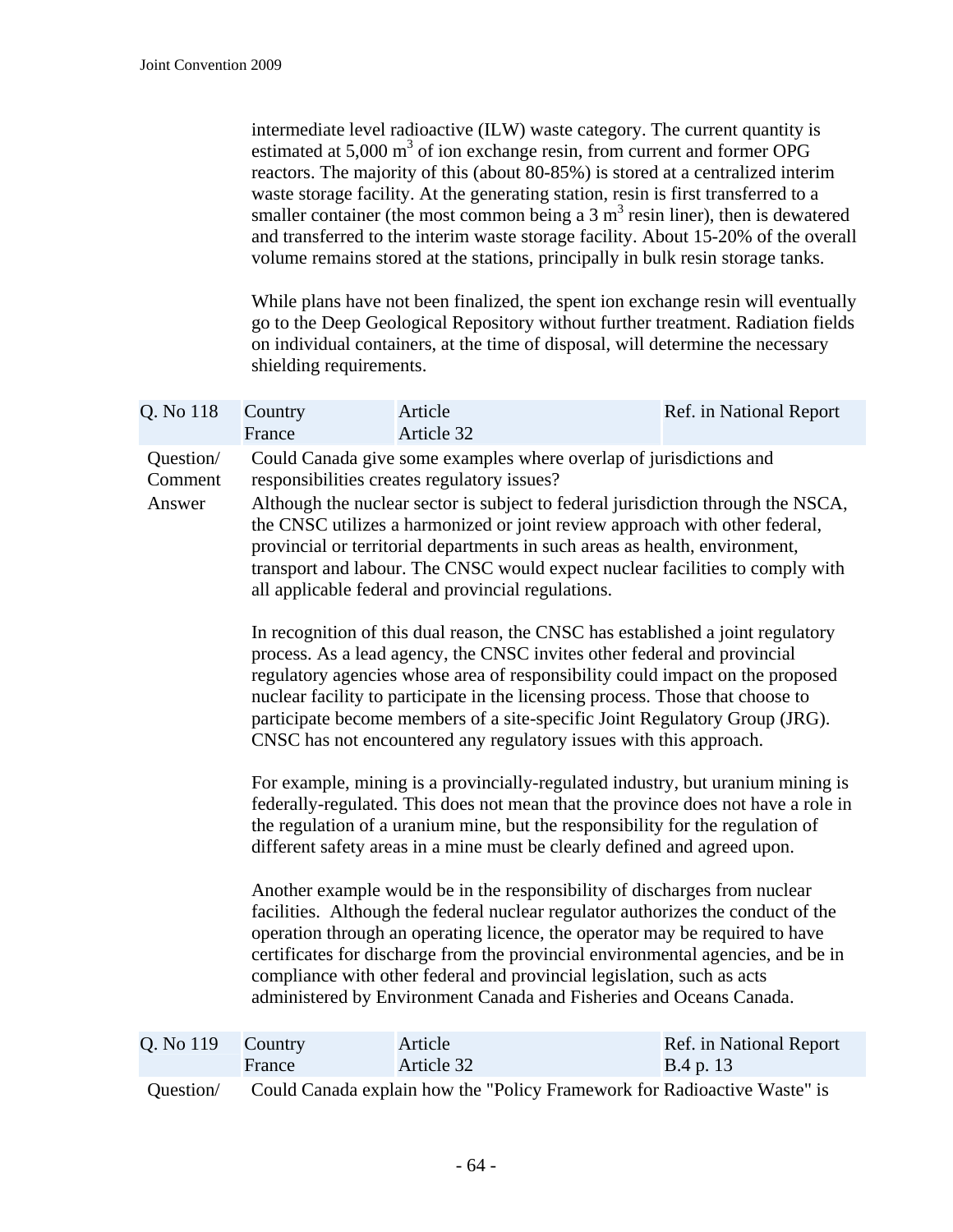Comment applied concerning responsibilities of waste producers and owners of disposal facilities ?

This question includes uranium-mine waste rock and mill tailings.

Answer Canada's 1996 *Policy Framework for Radioactive Waste* provides the national context for radioactive waste management and a set of principles to ensure that the management of radioactive waste is carried out in a safe, environmentally sound, comprehensive, cost-effective and integrated manner. The framework states that waste owners are responsible for funding and managing their own wastes.

> The *Policy Framework* recognizes that arrangements may be different for the three broad categories of radioactive waste in Canada: spent fuel, low- and intermediate-level radioactive waste, and uranium mine and mill tailings.

The *Nuclear Safety and Control Act* (NSCA) provides the legislation and regulatory regime to ensure that radioactive waste is properly managed and that financial assurance are provided. The legislation and its associated regulations apply to all forms of radioactive waste, including uranium-mine waste rock and mill tailings.

Given the significant costs associated with the long-term management of spent fuel and the importance of finding a national solution, the Government of Canada introduced the *Nuclear Fuel Waste Act* (NWFA) in 2002. This legislation reinforces the responsibility of spent fuel producers to ensure that their wastes are managed appropriately for the long-term, and that funds are set aside for long-term management. Thus, in the case of spent fuel, the framework serves as the overarching policy document to the NFWA.

| Q. No 120                      | Country                                  | Article                                                                                                                                                                                                                                                                                                                                                                                                                                                                                                                                                                                                                 | Ref. in National Report |
|--------------------------------|------------------------------------------|-------------------------------------------------------------------------------------------------------------------------------------------------------------------------------------------------------------------------------------------------------------------------------------------------------------------------------------------------------------------------------------------------------------------------------------------------------------------------------------------------------------------------------------------------------------------------------------------------------------------------|-------------------------|
|                                | France                                   | Article 32                                                                                                                                                                                                                                                                                                                                                                                                                                                                                                                                                                                                              | B.7.2 p. 17             |
| Question/<br>Comment<br>Answer | ILW-SL and ILW-LL?<br>radioactive waste. | Could Canada indicate if currently there is any preferred disposal solution for<br>Canada does not have a preferred long-term management approach for short-<br>lived intermediate-level radioactive waste, or long-lived intermediate-level<br>However, as noted in section K.5, OPG is pursuing the development of a deep<br>geological repository to take low- and intermediate-level wastes from the<br>operation and refurbishment of the OPG-owned reactors in Ontario. Options<br>under study by AECL for the legacy waste at its sites include a geological<br>facility for low- and intermediate-level wastes. |                         |

| Q. No 121 Country |         | Article    | Ref. in National Report |
|-------------------|---------|------------|-------------------------|
|                   | Germany | Article 32 | p. $25$ ; Sec. D        |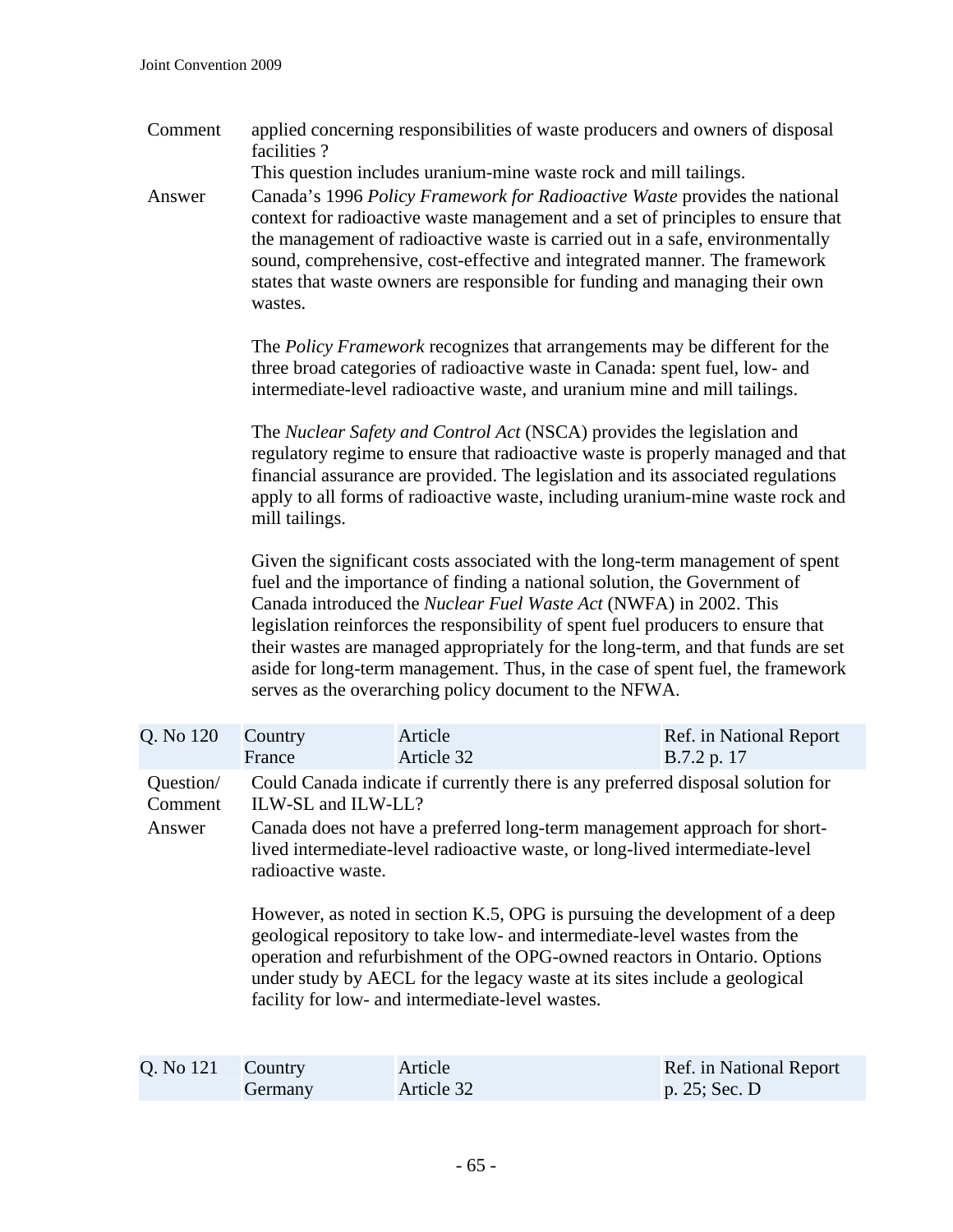| Question/<br>Comment<br>Answer | In the tables $D.1 - D.5$ (pages 25-29), the inventories of spent fuel, low- and<br>intermediate-level radioactive waste in Canada are specified. As there is also an<br>inventory of high-level liquid waste at AECL from past activities (e.g. spent fuel<br>reprocessing), as stated in Section K.5.2.2 (p. 110) and Annex 5.1.7.1.11 (p.<br>159), could you please clarify whether the corresponding amount is included in<br>the aforementioned tables?<br>The inventory of liquid waste was not included in the aforementioned tables, but                                                                                                                                                                                                  |                                                                                                                                       |                                                                      |  |
|--------------------------------|---------------------------------------------------------------------------------------------------------------------------------------------------------------------------------------------------------------------------------------------------------------------------------------------------------------------------------------------------------------------------------------------------------------------------------------------------------------------------------------------------------------------------------------------------------------------------------------------------------------------------------------------------------------------------------------------------------------------------------------------------|---------------------------------------------------------------------------------------------------------------------------------------|----------------------------------------------------------------------|--|
|                                |                                                                                                                                                                                                                                                                                                                                                                                                                                                                                                                                                                                                                                                                                                                                                   | the volumes of that waste (approximately $280 \text{ m}^3$ ) are stated in the pertinent<br>section of the document: Section K.5.2.2. |                                                                      |  |
| Q. No 122                      | Country<br>Germany                                                                                                                                                                                                                                                                                                                                                                                                                                                                                                                                                                                                                                                                                                                                | Article<br>Article 32                                                                                                                 | Ref. in National Report<br>p. 26-29; Sec. D.3; p. 105;<br>Sec. K.5.1 |  |
| Question/<br>Comment           | In sections D.3 and K.5.1, the facilities for storage of low- and intermediate-<br>level radioactive waste are described.<br>a) What types of containers are used for the storage of low- and<br>intermediate-level radioactive waste?<br>b) Is there a plan for an official approval of special container types for the<br>planned geological repository at the Bruce site?<br>c) Are there plans for a conditioning plant to produce the waste bundles for<br>the repository?                                                                                                                                                                                                                                                                   |                                                                                                                                       |                                                                      |  |
| Answer                         | a) A variety of containers are currently used for the storage of low- and<br>intermediate-level waste by Ontario Power Generation (OPG).<br>b) If the existing containers used for interim storage meet the Waste<br>Acceptance Criteria for the repository, they will be used directly. In some<br>cases, the existing waste containers will be overpacked. In the Safety Case<br>for the repository, little or no credit is taken for long-term integrity of the<br>containers. The containers which are to be used must be proposed and<br>accepted as part of the licensing process.<br>c) There are no plans for a conditioning plant. Spent fuel bundles will not be<br>sent to the repository for OPG's low- and intermediate-level waste. |                                                                                                                                       |                                                                      |  |
| Q. No 123                      | Country<br>Germany                                                                                                                                                                                                                                                                                                                                                                                                                                                                                                                                                                                                                                                                                                                                | Article<br>Article 32                                                                                                                 | Ref. in National Report<br>p. 79; Sec. G.16; p.6; Sec.<br>3.5        |  |
| Question/<br>Comment           | Monitoring and inspection have shown that some of the fuel containers and<br>spent fuel from the operation of research reactors at the AECL Chalk River<br>Laboratories are subject to corrosion / degradation processes. Are there<br>correlations to be seen between the composition of fuel elements, the spent fuel<br>conditioning, the storage conditions in the tile holes and the magnitude of<br>corrosion / degradation?                                                                                                                                                                                                                                                                                                                |                                                                                                                                       |                                                                      |  |

Answer The magnitude of the corrosion/degradation appears to be highly correlated to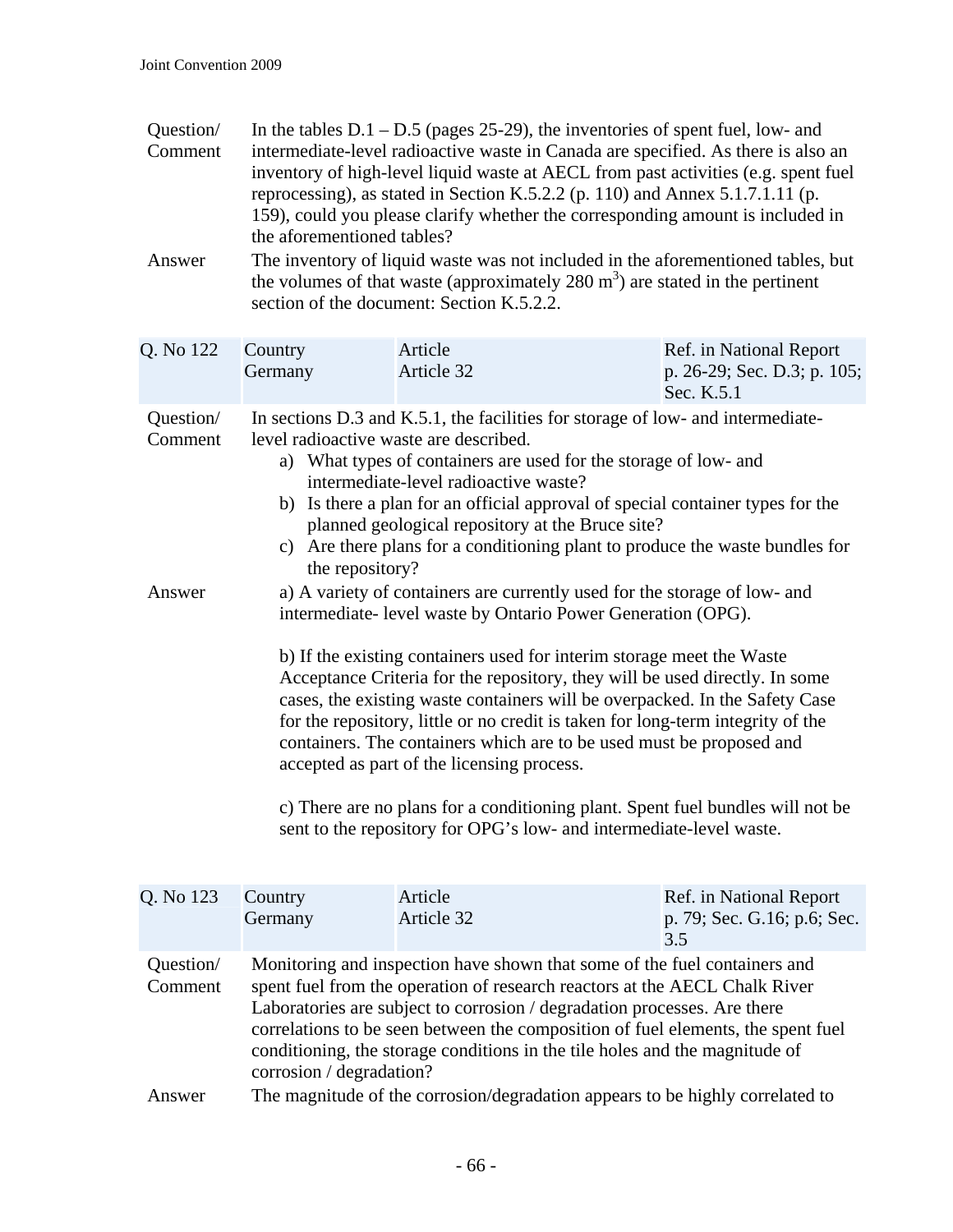the presence of water. The few tile holes found to be dry displayed minimal levels of corrosion or contamination.

Measuring the level of fission product contamination in the tile hole water has been used to infer fuel condition. This method has to recognize that different fuel matrices release fission product inventories at different rates. For example, it appears that oxide fuels tend to release a large fraction of their "gap inventory" of fission products rather quickly, once the cladding is breached; whereas uranium metal fuels release fission products at a lower rate, dependant upon the area of fuel metal that is exposed to the water. It appears that aluminum-clad uranium oxide fuel (NRX driver fuel, used in the 1960s) has approximately twice the defect rate in storage than uranium metal fuels. The Zr-clad HEU/Th MOX fuels have also displayed a high defect rate and contamination release in storage.

None of these fuels were conditioned in the modern sense of the word (they were not subjected to drying or stabilization.)

| Q. No 124            | Country<br>Germany                                                                                                                                                                                                                                                                                                                                                                                             | Article<br>Article 32 |  | Ref. in National Report<br>p. 149; Annex 5.1.4 |
|----------------------|----------------------------------------------------------------------------------------------------------------------------------------------------------------------------------------------------------------------------------------------------------------------------------------------------------------------------------------------------------------------------------------------------------------|-----------------------|--|------------------------------------------------|
| Question/<br>Comment | There are three types of reinforced concrete bunkers used for the storage of low-<br>level radioactive waste (LLW) in the Hydro-Québec Waste Management<br>Facility: Type $A - high-activity$ level waste, Type $B - medium-activity$ level<br>waste, Type $C$ – low-activity level waste. How is this waste categorisation<br>related to the sub-classification of LLW used in Canada (Section B.7.3, p. 17)? |                       |  |                                                |
| Answer               | Hydro Quebec participated in the development of CSA 293.3-08, which includes<br>a formal Canadian waste classification system. The waste classification system<br>applied at Hydro Quebec's Gentilly-2 facility is based on dose levels.                                                                                                                                                                       |                       |  |                                                |
|                      | Currently, Hydro Quebec utilizes two types of concrete bunkers (Standard B and<br>C) to store LW and ILW. No segregation is carried out between LW or the ILW<br>however, of measurements of dose rate are taken in contact with the pits after<br>each transfer to ensure itself to meet the criteria of design. LLW is not further<br>sub categorized.                                                       |                       |  |                                                |
| Q. No 125            | Country<br>Hungary                                                                                                                                                                                                                                                                                                                                                                                             | Article<br>Article 32 |  | Ref. in National Report<br>B.5 p.15            |
| Question/<br>Comment | The regulatory policy has been agreed with the public and industry stakeholders.<br>The resulted policy is fully consistent with the Federal Policy Framework.<br>a) What was the structure (frame, mechanism) of the discussions?<br>b) Did any suggestions or questions remain open?<br>c) How often is the Federal Policy Framework being reviewed or planned to be<br>reviewed?                            |                       |  |                                                |
| Answer               | Upon approval by the Commission Tribunal to proceed to public consultation,<br>licences, stakeholders and other interested groups are given an opportunity to                                                                                                                                                                                                                                                  |                       |  |                                                |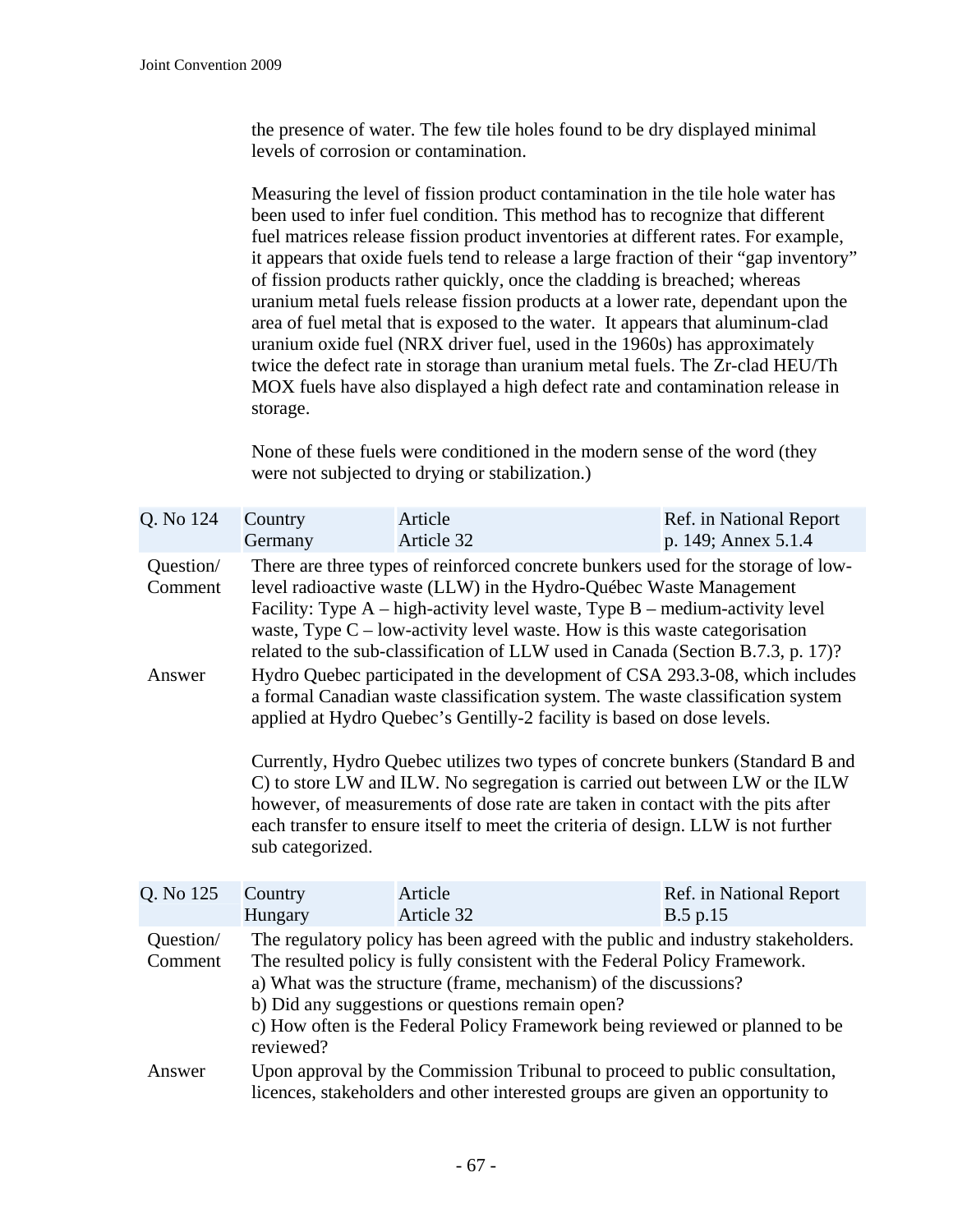| comment on the consultation process. Following the consultation process, the |
|------------------------------------------------------------------------------|
| comments are considered and may result in changes to the document. The       |
| document is reviewed for legal soundness and presented to the Commission     |
| Tribunal for final approval.                                                 |

There is no fixed schedule for reviewing the *Policy Framework for Radioactive Waste*. In 2008, Natural Resources Canada set up a Major Waste Owners' Forum, which meets periodically to discuss long-term radioactive waste management issues. At the February 2009 forum meeting, the major waste owners reaffirmed their support for the 1996 *Policy Framework*, which continues to provide an appropriate national context and principles for radioactive waste management in Canada.

| Country<br>Hungary                                                                                                                                                                                                                                                                                                                                                                                                                                                                                                                                                                                                                                                                                                                                                                                                                                                                                                                                                                                                                                           | Article<br>Article 32 | Ref. in National Report<br>B.7.2 p.17                     |  |
|--------------------------------------------------------------------------------------------------------------------------------------------------------------------------------------------------------------------------------------------------------------------------------------------------------------------------------------------------------------------------------------------------------------------------------------------------------------------------------------------------------------------------------------------------------------------------------------------------------------------------------------------------------------------------------------------------------------------------------------------------------------------------------------------------------------------------------------------------------------------------------------------------------------------------------------------------------------------------------------------------------------------------------------------------------------|-----------------------|-----------------------------------------------------------|--|
| Please clarify the definition of long-lived and short-lived radioactive waste more<br>exactly.<br>CSA standard N292.3 indicates that short-lived waste can be stored for decay<br>purposes, to allow it to be cleared from regulatory control. The Standard<br>indicates that this type of waste can be safety stored for a decay period of no<br>more than a few years. A timeframe of two years was indicated as commonly<br>used. This type of material does not generally require any significant shielding<br>during handling and interim storage.<br>Very low-level long-lived waste is a low-hazard type material, but requires<br>licensing as it is above the criteria for exemption. This type of waste has long<br>half-lives, requiring a long-term management plan. Typically, it does not need a<br>high degree of containment and/or isolation. A near-surface repository with<br>limited regulatory control is generally suitable. This type of waste is best<br>represented by tailings material from the uranium mine and mills processes. |                       |                                                           |  |
| Country<br>Hungary                                                                                                                                                                                                                                                                                                                                                                                                                                                                                                                                                                                                                                                                                                                                                                                                                                                                                                                                                                                                                                           | Article<br>Article 32 | Ref. in National Report<br>B10 p.20, Annex 5.1.8<br>p.162 |  |
| a) How does Canada handle the high level activity and/or long lived<br>sources?<br>b) Is the licensee storing these sources for decades, or are all these shipped<br>to AECL's CRL radioactive waste facility?                                                                                                                                                                                                                                                                                                                                                                                                                                                                                                                                                                                                                                                                                                                                                                                                                                               |                       |                                                           |  |
| a) High activity-level or long-lived sources are securely stored at the licensee's<br>facilities during their working life.<br>b) Licensees are responsible for managing their own long-lived wastes.<br>Long-lived sources, used by hospitals, universities and industry, are managed in<br>their own wastes on-site, with specific CNSC licence requirements or they are<br>returned to the manufacturer or an authorized waste management operator such                                                                                                                                                                                                                                                                                                                                                                                                                                                                                                                                                                                                   |                       |                                                           |  |
|                                                                                                                                                                                                                                                                                                                                                                                                                                                                                                                                                                                                                                                                                                                                                                                                                                                                                                                                                                                                                                                              |                       |                                                           |  |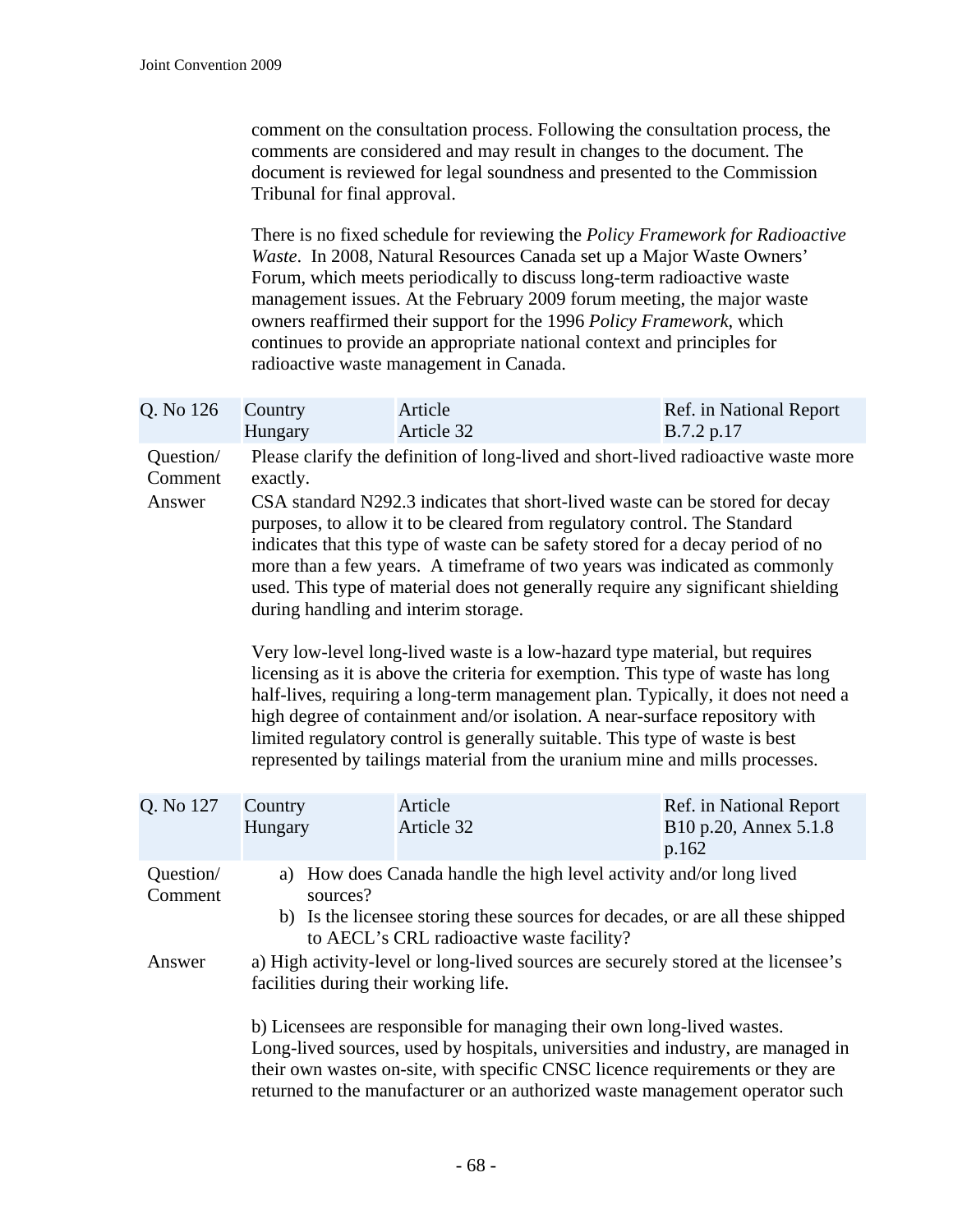| Q. No 128                      | Country<br>Hungary                                                                                                                                                                                                                                                                                                                                                                                                                                                                                                                                                                                                                                                                                                                                                                                                                                                                                                                                                                                                                                                                                                                                                                                                                                                                                                                                 | Article<br>Article 32                                                                                                                                                                                                                                                                                                                              | Ref. in National Report<br>D.3 p.26-29        |  |  |
|--------------------------------|----------------------------------------------------------------------------------------------------------------------------------------------------------------------------------------------------------------------------------------------------------------------------------------------------------------------------------------------------------------------------------------------------------------------------------------------------------------------------------------------------------------------------------------------------------------------------------------------------------------------------------------------------------------------------------------------------------------------------------------------------------------------------------------------------------------------------------------------------------------------------------------------------------------------------------------------------------------------------------------------------------------------------------------------------------------------------------------------------------------------------------------------------------------------------------------------------------------------------------------------------------------------------------------------------------------------------------------------------|----------------------------------------------------------------------------------------------------------------------------------------------------------------------------------------------------------------------------------------------------------------------------------------------------------------------------------------------------|-----------------------------------------------|--|--|
| Question/<br>Comment<br>Answer | The information on the inventory given in Table D.3, D.4, D.5 is limited<br>(activity, activity concentration).<br>The absence of data on activity for some of the sites in tables is explained<br>below:                                                                                                                                                                                                                                                                                                                                                                                                                                                                                                                                                                                                                                                                                                                                                                                                                                                                                                                                                                                                                                                                                                                                          |                                                                                                                                                                                                                                                                                                                                                    |                                               |  |  |
|                                | For Chalk River facilities - radioactive wastes stored at CRL dates back to 1945.<br>Due to the limitations associated with the waste characterization practices in the<br>past, and the loss of waste-receipt records predating 1956 due to a fire, the total<br>activities are not well known. AECL best estimates of the total activities are<br>11,770 TBq of solid LLW and 4,120 TBq of solid ILW.                                                                                                                                                                                                                                                                                                                                                                                                                                                                                                                                                                                                                                                                                                                                                                                                                                                                                                                                            |                                                                                                                                                                                                                                                                                                                                                    |                                               |  |  |
|                                | Information on the radioactivity content of waste material associated with the<br>Blind River and Port Hope uranium processing facilities in Table D.3 is not<br>practically available. The vast majority of this activity is from the natural<br>isotopic blend of natural uranium, without most of the associated decay<br>products, due to the purification steps taken to segregate uranium from its<br>progeny. This differs from the case of uranium mines and mills, where both<br>tailings and waste rock typically contain the full array of progeny, and the<br>uranium content of the feed ore, waste rock and tailings is routinely monitored.<br>The complication for the uranium fuel manufacturing operations is largely a<br>result of highly variable uranium content in the stored wastes, in addition to the<br>variable levels of purification. We do not keep an inventory of stored uranium<br>content in these low-level waste materials.<br>No values are shown for total activity at certain low-level sites/site locations<br>from past practices, Table D.4, because of the general uncertainty of the nature<br>and the volume of the wastes. That is, volumes at these bulk soils sites are not<br>sufficiently delineated and characterized as to be accurate beyond that level<br>required for conceptual planning. |                                                                                                                                                                                                                                                                                                                                                    |                                               |  |  |
|                                |                                                                                                                                                                                                                                                                                                                                                                                                                                                                                                                                                                                                                                                                                                                                                                                                                                                                                                                                                                                                                                                                                                                                                                                                                                                                                                                                                    |                                                                                                                                                                                                                                                                                                                                                    |                                               |  |  |
| Q. No 129                      | Country<br>Ireland                                                                                                                                                                                                                                                                                                                                                                                                                                                                                                                                                                                                                                                                                                                                                                                                                                                                                                                                                                                                                                                                                                                                                                                                                                                                                                                                 | Article<br>Article 32                                                                                                                                                                                                                                                                                                                              | Ref. in National Report<br>Table D.6, Page 30 |  |  |
| Question/<br>Comment           | With reference to the "Storage Method" given in the third column of table D.6,<br>could Canada explain the difference between the two methods: "storing" (for<br>Key Lake and McClean Lake Operations sites) and "holding" tailings (for<br>Rabbit Lake site)?                                                                                                                                                                                                                                                                                                                                                                                                                                                                                                                                                                                                                                                                                                                                                                                                                                                                                                                                                                                                                                                                                     |                                                                                                                                                                                                                                                                                                                                                    |                                               |  |  |
| Answer                         |                                                                                                                                                                                                                                                                                                                                                                                                                                                                                                                                                                                                                                                                                                                                                                                                                                                                                                                                                                                                                                                                                                                                                                                                                                                                                                                                                    | There is no difference between the terms "holding" and "storing"; the latter term<br>is appropriate for all three sites during their operational phases. It is also noted<br>that although "storing" is used during the operational phases of the tailings<br>management facilities, there is no intention of future retrieval. The facilities are |                                               |  |  |

as AECL CRL on a "fee for service" approach.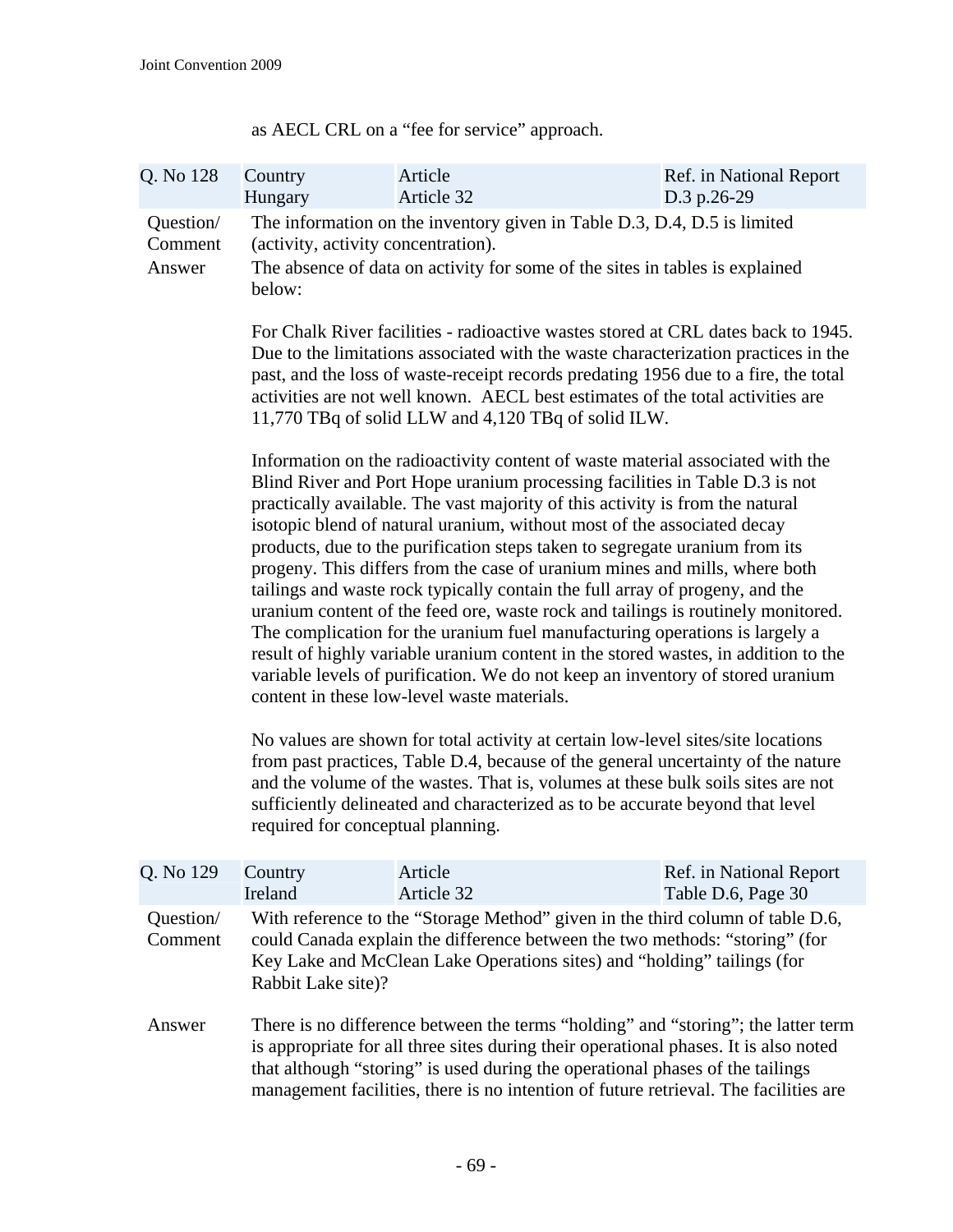based on a "design for decommissioning" approach, where the decommissioned tailings management systems will be passively safe. There will be no need for any type of active treatment system for long-term environmental protection.

| Q. No 130            | Country<br>Ireland | Article<br>Article 32                                                                                                                                                                                                                                                                                                                                                                                                                                                                                                                                                                                                                                                                                                                                                                                                                                                                                                                                                                                                                                                                                                                             | Ref. in National Report<br>Tables D.6, D.7, Page 30<br>and 31 |  |
|----------------------|--------------------|---------------------------------------------------------------------------------------------------------------------------------------------------------------------------------------------------------------------------------------------------------------------------------------------------------------------------------------------------------------------------------------------------------------------------------------------------------------------------------------------------------------------------------------------------------------------------------------------------------------------------------------------------------------------------------------------------------------------------------------------------------------------------------------------------------------------------------------------------------------------------------------------------------------------------------------------------------------------------------------------------------------------------------------------------------------------------------------------------------------------------------------------------|---------------------------------------------------------------|--|
| Question/<br>Comment | point of view?     | With reference to the "Onsite Waste Inventory" given in the last column<br>(subdivided in three) of tables D.6 and D.7, could Canada explain why<br>mineralized and non-mineralized waste rock are differentiated from a hazard                                                                                                                                                                                                                                                                                                                                                                                                                                                                                                                                                                                                                                                                                                                                                                                                                                                                                                                   |                                                               |  |
| Answer               |                    | Mineralized and non-mineralized wastes are differentiated due to differences in<br>potential environmental impacts. This is described in Section 6.3.3 of Annex 6,<br>where the term "clean waste" is used to describe different types of<br>unmineralized mining wastes (surficial soils, overburden soils, sandstone rock).<br>These unmineralized wastes can be disposed in surface stockpiles or used on-site<br>for construction purposes, with no risk of future environmental impact due to<br>contaminant leaching. The term "special waste" is used in Section 6.3.3 to<br>describe mineralized waste rock encountered as mining approaches the ore body.<br>This mineralized waste rock is potentially acid-generating, because it may<br>contain sulphide and/or is a source of contaminated leachates when exposed to<br>an atmosphere containing oxygen. The special waste is segregated as it is mined,<br>and temporarily stored. Subsequent disposal and flooding in mined-out pits, in<br>order to cut off the oxygen supply from the atmosphere and stop oxidation<br>reactions, is now a widely recognized long term solution. |                                                               |  |
| Q. No 131            | Country<br>Japan   | Article<br>Article 32                                                                                                                                                                                                                                                                                                                                                                                                                                                                                                                                                                                                                                                                                                                                                                                                                                                                                                                                                                                                                                                                                                                             | Ref. in National Report<br>K4.2 (P102)                        |  |
|                      |                    | $\bigcap_{i=1}^n$ $\bigcap_{i=1}^n$ $\bigcap_{i=1}^n$ $\bigcap_{i=1}^n$ $\bigcap_{i=1}^n$ $\bigcap_{i=1}^n$ $\bigcap_{i=1}^n$ $\bigcap_{i=1}^n$ $\bigcap_{i=1}^n$ $\bigcap_{i=1}^n$ $\bigcap_{i=1}^n$ $\bigcap_{i=1}^n$ $\bigcap_{i=1}^n$ $\bigcap_{i=1}^n$ $\bigcap_{i=1}^n$ $\bigcap_{i=1}^n$ $\bigcap_{i=1}^n$                                                                                                                                                                                                                                                                                                                                                                                                                                                                                                                                                                                                                                                                                                                                                                                                                                 |                                                               |  |

| Question/ | Do you plan to study geological formations other than Canadian Shield, in the |
|-----------|-------------------------------------------------------------------------------|
|           | Comment APM program?                                                          |

Answer APM has as its ultimate end-point the containment and isolation of spent fuel in a deep repository constructed in an appropriate geological formation. Canada has several potentially suitable host rock formations, including the crystalline rock of the Canadian Shield and sedimentary rock ([www.nwmo.ca](http://www.nwmo.ca/)). NWMO is studying these host rock formations and developing conceptual designs and illustrative safety assessments for a deep geological repository in crystalline rock and in sedimentary rock.

| Q. No 132 | Country                                                                           | Article    | Ref. in National Report |
|-----------|-----------------------------------------------------------------------------------|------------|-------------------------|
|           | Japan                                                                             | Article 32 | $K.4.2$ (P103)          |
| Question/ | Do you have a fixed concept of shallow underground storage of spent fuel? If      |            |                         |
| Comment   | you have, please show us the basic concept, including the period of interim step? |            |                         |
| Answer    | APM includes an optional step of interim centralized shallow underground          |            |                         |
|           | storage of spent fuel, while awaiting development of the deep geological          |            |                         |
|           | repository at the final site. A preliminary conceptual design of a shallow rock   |            |                         |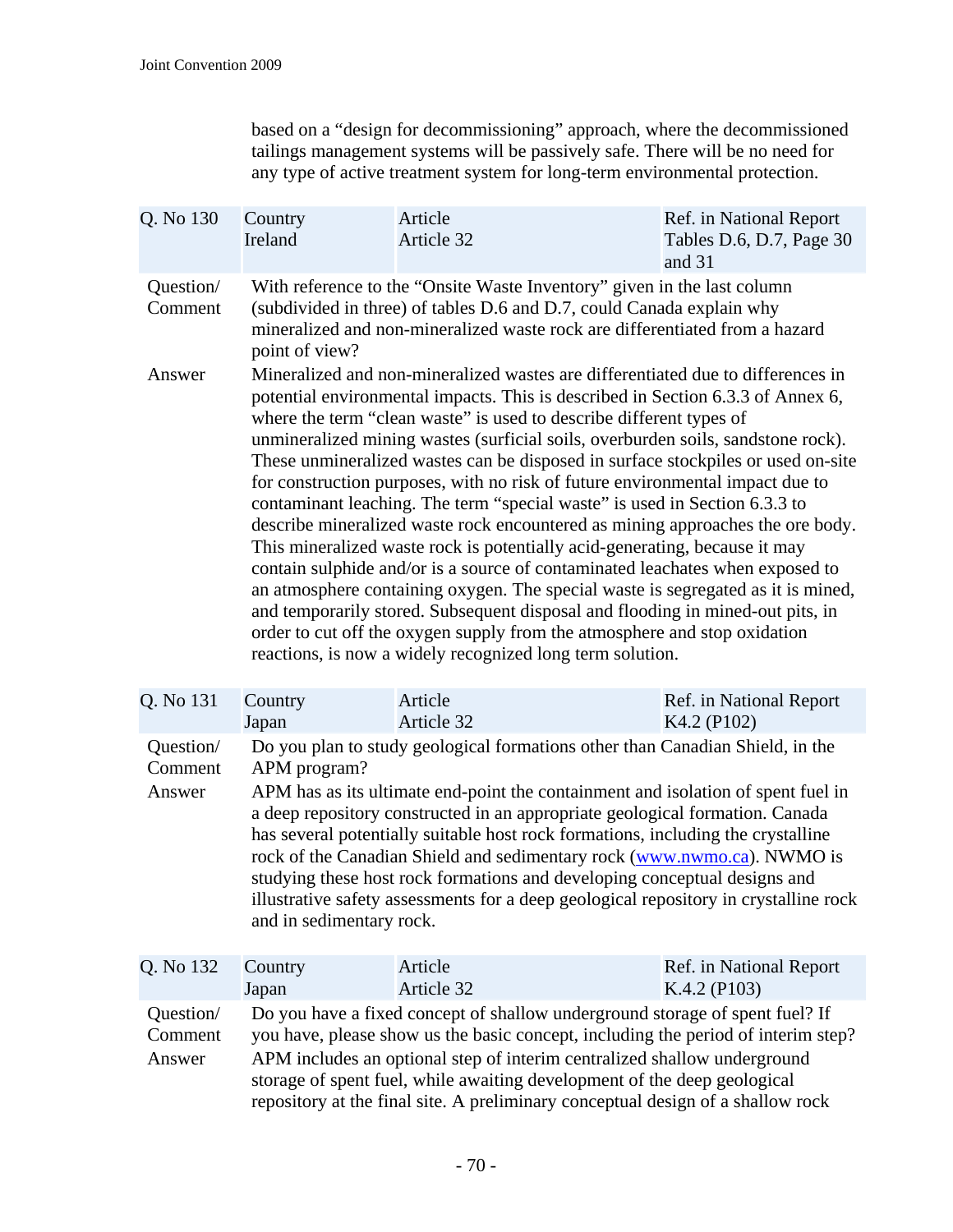cavern storage facility was developed, and is described in NWMO's Final Study ([www.nwmo.ca](http://www.nwmo.ca/)). NWMO is continuing to study and advance the conceptual design for the interim storage of spent fuel.

| Q. No 133                      | Country                                                                                                                                                                                                                                                                                                                                                                                                                                                                                                                                                                                                                                                                                                                                                                                                                                                                                                                                                                                                                                                                                                                                                                                                                                                                                                                                         | Article    | Ref. in National Report |
|--------------------------------|-------------------------------------------------------------------------------------------------------------------------------------------------------------------------------------------------------------------------------------------------------------------------------------------------------------------------------------------------------------------------------------------------------------------------------------------------------------------------------------------------------------------------------------------------------------------------------------------------------------------------------------------------------------------------------------------------------------------------------------------------------------------------------------------------------------------------------------------------------------------------------------------------------------------------------------------------------------------------------------------------------------------------------------------------------------------------------------------------------------------------------------------------------------------------------------------------------------------------------------------------------------------------------------------------------------------------------------------------|------------|-------------------------|
|                                | Japan                                                                                                                                                                                                                                                                                                                                                                                                                                                                                                                                                                                                                                                                                                                                                                                                                                                                                                                                                                                                                                                                                                                                                                                                                                                                                                                                           | Article 32 | K.4.2 (P103)            |
| Question/<br>Comment<br>Answer | Do you expect the necessity of natural barriers to the central site of shallow<br>underground spent fuel interim storage? In addition, please explain what<br>functions you expect to the natural barriers.<br>APM includes an optional step of interim centralized shallow underground<br>storage of spent fuel, while awaiting development of the deep geological<br>repository at the final site. A preliminary conceptual design of a shallow rock<br>cavern storage facility was developed, and is described in NWMO's Final Study<br>(www.nwmo.ca). While in shallow underground storage, the primary barrier<br>between the spent fuel and the environment is the storage container. The natural<br>rock mass above the underground storage facility does not provide a primary<br>safety barrier.                                                                                                                                                                                                                                                                                                                                                                                                                                                                                                                                       |            |                         |
| Q. No 134                      | Country                                                                                                                                                                                                                                                                                                                                                                                                                                                                                                                                                                                                                                                                                                                                                                                                                                                                                                                                                                                                                                                                                                                                                                                                                                                                                                                                         | Article    | Ref. in National Report |
|                                | Japan                                                                                                                                                                                                                                                                                                                                                                                                                                                                                                                                                                                                                                                                                                                                                                                                                                                                                                                                                                                                                                                                                                                                                                                                                                                                                                                                           | Article 32 | K.4.2 (P103)            |
| Question/                      | What does "ADM" stand for?                                                                                                                                                                                                                                                                                                                                                                                                                                                                                                                                                                                                                                                                                                                                                                                                                                                                                                                                                                                                                                                                                                                                                                                                                                                                                                                      |            |                         |
| Comment                        | This was a typo in the Report. The correct term is "APM", which stands for                                                                                                                                                                                                                                                                                                                                                                                                                                                                                                                                                                                                                                                                                                                                                                                                                                                                                                                                                                                                                                                                                                                                                                                                                                                                      |            |                         |
| Answer                         | "Adaptive Phased Management."                                                                                                                                                                                                                                                                                                                                                                                                                                                                                                                                                                                                                                                                                                                                                                                                                                                                                                                                                                                                                                                                                                                                                                                                                                                                                                                   |            |                         |
| Q. No 135                      | Country                                                                                                                                                                                                                                                                                                                                                                                                                                                                                                                                                                                                                                                                                                                                                                                                                                                                                                                                                                                                                                                                                                                                                                                                                                                                                                                                         | Article    | Ref. in National Report |
|                                | Japan                                                                                                                                                                                                                                                                                                                                                                                                                                                                                                                                                                                                                                                                                                                                                                                                                                                                                                                                                                                                                                                                                                                                                                                                                                                                                                                                           | Article 32 | K4.4 (P104)             |
| Question/<br>Comment<br>Answer | Please show us outline of the total plan and initial five-year plan of the<br>implementation of long term management plan?<br>Canada's plan for long-term management of spent fuel (Adaptive Phased<br>Management) will be implemented in phases, each marked by explicit decision<br>points, with opportunities for input by Canadians.<br>The current phase of work involves preparation for the site selection<br>process – the collaborative design of the site selection process and<br>advancement of technical and social research to support siting.<br>The next phase will involve the start of the site selection process.<br>As the suitability of candidate sites is assessed in willing communities,<br>$\qquad \qquad -$<br>NWMO will conduct detailed site evaluations to confirm the suitability<br>of the sites, in terms of technical and scientific feasibility, safety and<br>community well-being.<br>Following the selection of a preferred site in a willing community, the<br>$\overline{\phantom{0}}$<br>process of obtaining regulatory approvals will begin.<br>A further phase will involve the construction and operation of an<br>$\qquad \qquad \blacksquare$<br>underground characterization facility, as well as a research laboratory<br>and related facilities, to confirm and demonstrate the safety of the |            |                         |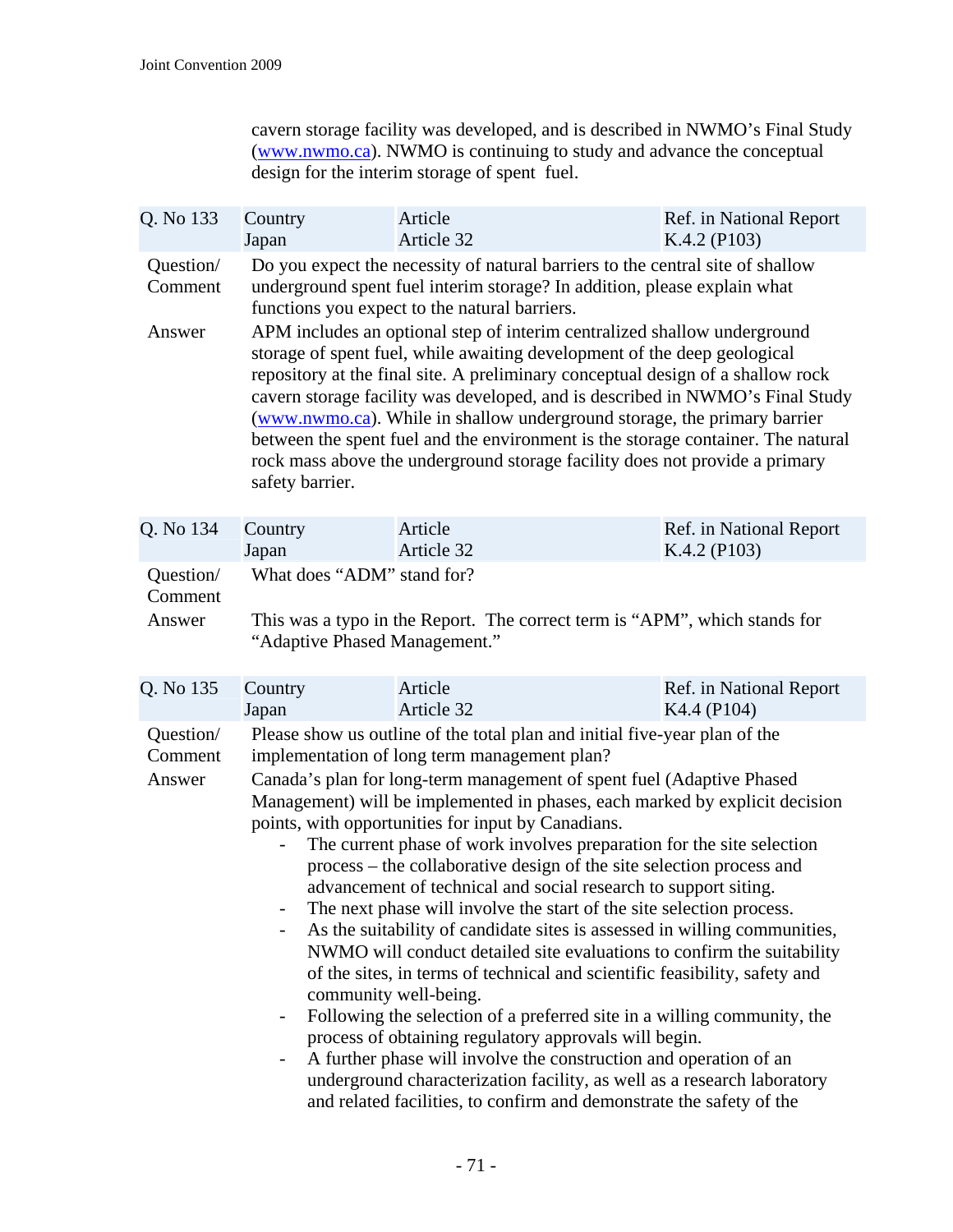repository.

- Licensing and construction of the deep repository will follow along with the associated surface facilities.
- The next phase will involve operation of the long-term management facilities, with transport of the spent fuel from the interim storage facilities at the nuclear reactor sites to the new central repository site.
- Provisions have been made for an extended period of monitoring in the deep geological repository, and post-closure monitoring, if required. Future decisions on when to close and backfill the repository will be made by the society, government institutions and processes of the day.

NWMO's five-year plan (2009-2013) sets out near-term strategic objectives that guide the implementation of Adaptive Phased Management. In this document NWMO identifies a number of milestones to be achieved in the next five years, such as:

- Development and confirmation of the site selection process.
- Launch of the site selection process after 2009.
- Development of NWMO's internal capability to respond to expressions of interest and initiate community evaluations and feasibility studies by 2011.
- By the end of 2012, having the internal capability and being in a state of readiness to begin technical and socio-economic assessment of potential candidate sites, in response to the interest expressed by communities. NWMO's technical and social research is building the foundation to support the implementation of these steps.
- Building the relationships with interested Canadians and Aboriginal people, and involving them in setting future direction.
- Continue to build NWMO as an implementing organization with a full range of capabilities.
- NWMO will review and adjust plans in response to changes in the external environment, including implications of new nuclear plants being built, for the volume and type of spent nuclear fuel to be managed.
- NWMO will continue to update total cost estimates for the program, and set out annual levels of trust fund deposits.

More detailed milestones for 2009-2013, including milestones for areas of geosciences, safety assessment and licensing, engineering and emerging technologies, are set out in NWMO's Implementation Plan, available on the Web site [www.nwmo.ca](http://www.nwmo.ca/)

| Q. No 136            | Country<br>Japan                                                                                                                                         | Article<br>Article 32                                   | Ref. in National Report<br>$K.4.4$ (P104) |
|----------------------|----------------------------------------------------------------------------------------------------------------------------------------------------------|---------------------------------------------------------|-------------------------------------------|
| Question/<br>Comment |                                                                                                                                                          | When do you plan to confirm the site selection process? |                                           |
| Answer               | NWMO operates on the crucial principle that any interested communities,<br>organizations, and citizens must provide comments, to help shape the ultimate |                                                         |                                           |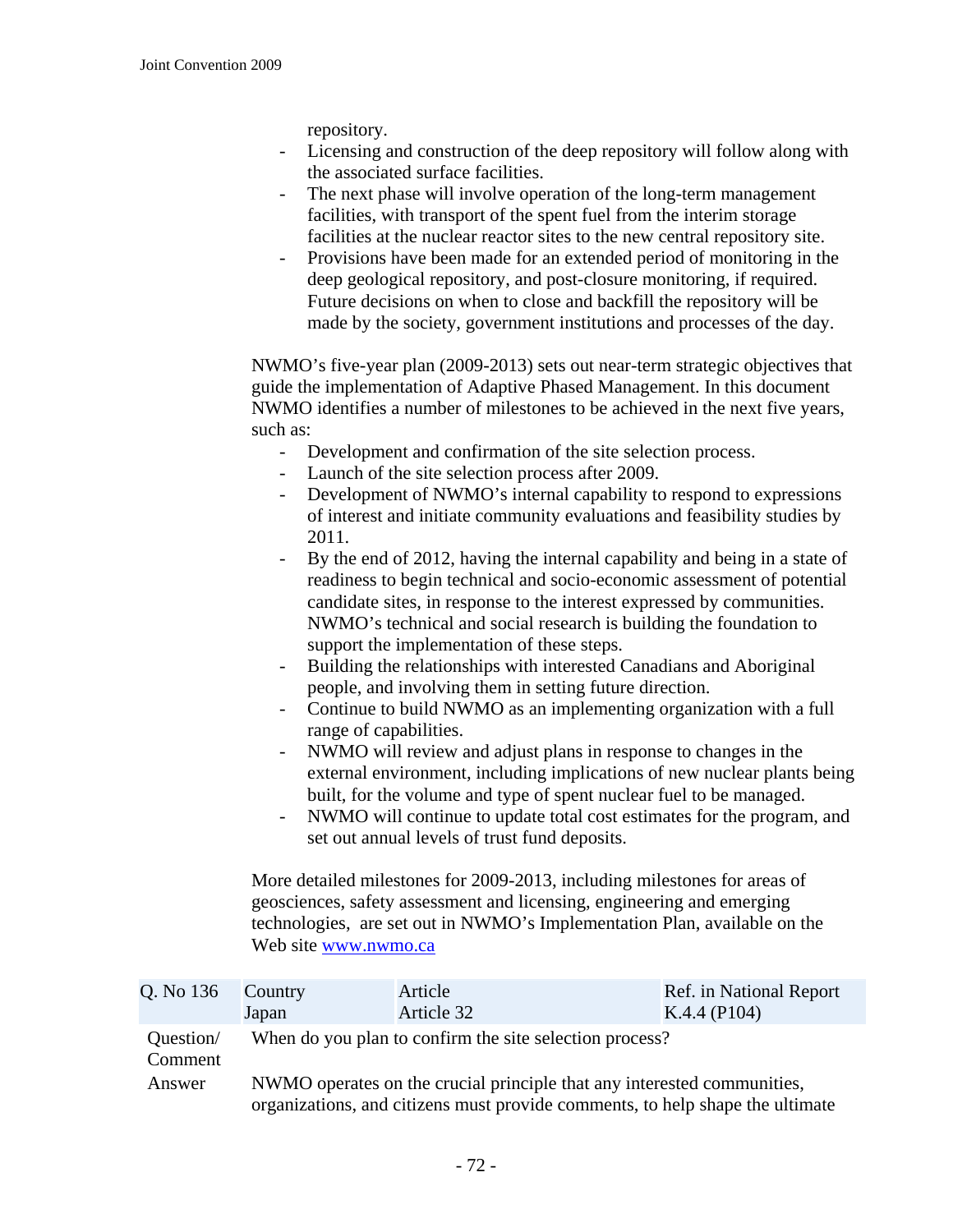process for selection of a site for the repository.

NWMO continues this collaborative development of the site selection process. In 2008, NWMO invited people to provide input on the key elements and considerations they would expect to see reflected in the process by which a willing host community is selected. With that input, NWMO began drafting a proposal for a site selection process. This draft proposal for a site selection process is planned to be issued in the Spring of 2009, for public review and confirmation through to late Fall 2009. The document will be issued as an invitation to interested Canadians to review and confirm the proposed process and/or suggest specific additions or changes that might improve and clarify the approach described. Discussion of this draft is expected as a means of confirming whether NWMO has accurately captured the expectations of citizens.

Depending upon the nature of comments received from Spring through Fall 2009, it may be possible to finalize and confirm the site selection process by the end of 2009. However, NWMO has not set a defined date by which the process must be finalized. The NWMO believes it is important to take the time required to enhance and confirm the site selection process with interested Canadians, prior to launching the site selection process.

| Q. No 137            | Country<br>Japan                                                                                                                                                                                                                                                                                                                    | Article<br>Article 32 | Ref. in National Report<br>$K.5.1$ (P107) |
|----------------------|-------------------------------------------------------------------------------------------------------------------------------------------------------------------------------------------------------------------------------------------------------------------------------------------------------------------------------------|-----------------------|-------------------------------------------|
| Question/<br>Comment | Do you plan to dispose of all the low and intermediate level radioactive waste<br>stored in WWMF, into DRG? If not, please show us the waste acceptance<br>provision of DRG?                                                                                                                                                        |                       |                                           |
| Answer               | OPG plans to dispose of all low- and intermediate-level wastes currently stored<br>at the WWMF in the proposed repository on the Bruce nuclear site. These<br>wastes resulted from the operation and refurbishment of OPG-owned reactors.                                                                                           |                       |                                           |
| Q. No 138            | Country<br>Japan                                                                                                                                                                                                                                                                                                                    | Article<br>Article 32 | Ref. in National Report<br>$K.5.1$ (P107) |
| Question/<br>Comment | What are the main reasons why the proposed depth of the repository is<br>determined to be 680 meters below ground? On this occasion, to what extent and<br>how were estimation of future amount of cumulative accumulation of waste to<br>be disposed and other factors taken into consideration?                                   |                       |                                           |
| Answer               | The Bruce nuclear site has Ordovician sediments of extremely low permeability,<br>at depths below 400m. From 400m to 600m the sediments are shale, and from<br>600m to 800m they are limestone. The limestone is preferred from a<br>constructability point of view. The cost difference for a greater depth is not<br>significant. |                       |                                           |
|                      | A construction licence is being sought to build a repository for 160,000 cubic<br>metres (as currently stored) of waste. This is the amount projected to be                                                                                                                                                                         |                       |                                           |

metres (as currently stored) of waste. This is the amount projected to be generated from existing OPG-owned reactors until the end of their life. The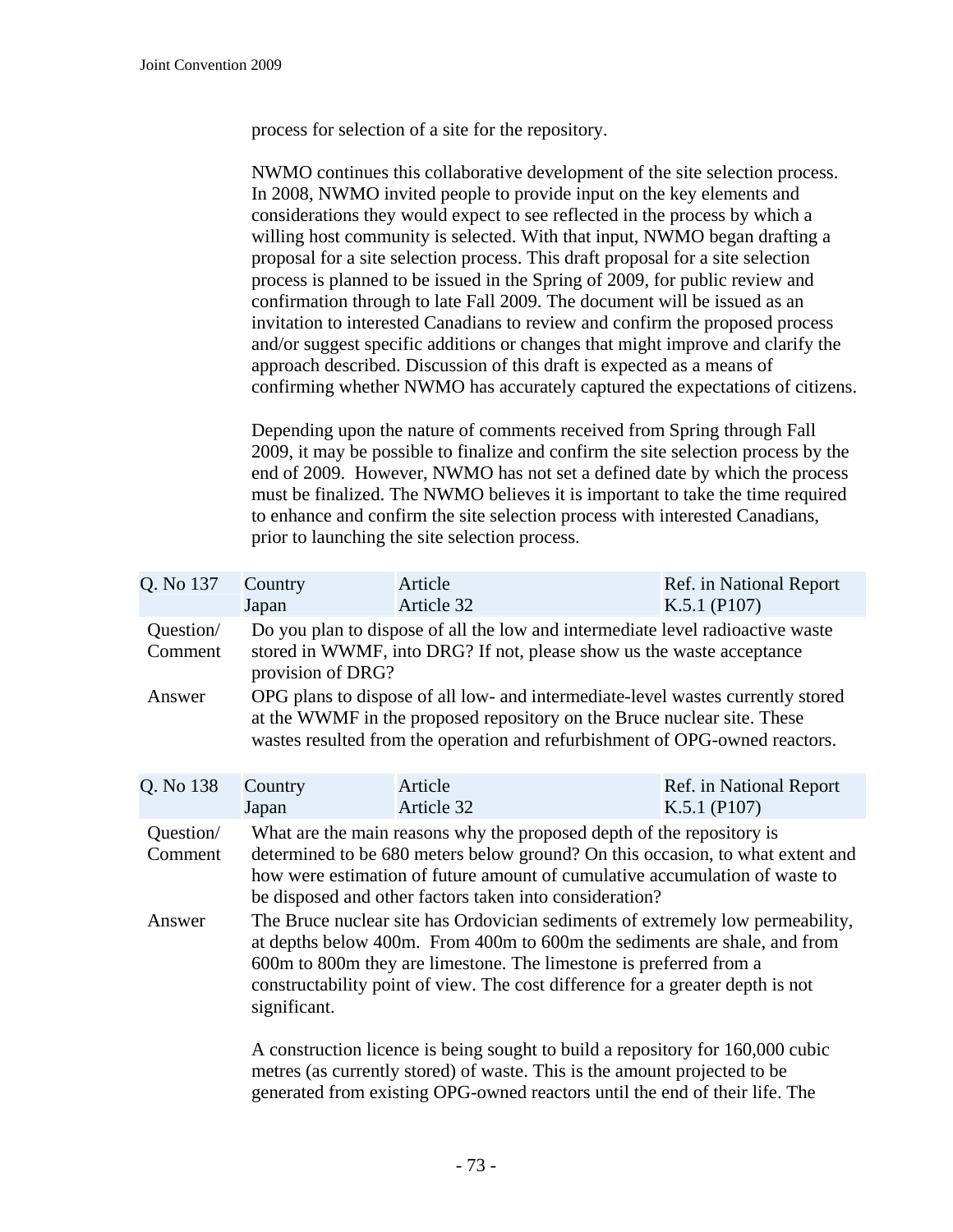current design has been shown to be expandable, and capable to handle at least double this volume.

| Q. No 139                      | Country<br>Japan                                                                                                                                                                                                                                                                                                                                                                  | Article<br>Article 32                                                                                                                                                                                                                                                                                                                                                                                                                                                                                                                                                                                                                                                                                                                                                                                                                                                                                                                                                                                                                                                                   | Ref. in National Report<br>K5.3 (P110)                                                                                                                                                  |  |
|--------------------------------|-----------------------------------------------------------------------------------------------------------------------------------------------------------------------------------------------------------------------------------------------------------------------------------------------------------------------------------------------------------------------------------|-----------------------------------------------------------------------------------------------------------------------------------------------------------------------------------------------------------------------------------------------------------------------------------------------------------------------------------------------------------------------------------------------------------------------------------------------------------------------------------------------------------------------------------------------------------------------------------------------------------------------------------------------------------------------------------------------------------------------------------------------------------------------------------------------------------------------------------------------------------------------------------------------------------------------------------------------------------------------------------------------------------------------------------------------------------------------------------------|-----------------------------------------------------------------------------------------------------------------------------------------------------------------------------------------|--|
| Question/<br>Comment<br>Answer |                                                                                                                                                                                                                                                                                                                                                                                   | Does the historical low level radioactive waste not contain alpha nuclides?<br>The presence of historic low-level radioactive waste (LLRW) in Canada is<br>mostly a result of the radium and early uranium industry's handling and waste<br>management practices. As a result, the content of historic LLRW includes<br>various stages of processing, from raw ore to the refined product.<br>For example, the refining of ores for radium resulted in a waste stream including<br>uranium. Regardless of the process, the majority of the historic LLRW in                                                                                                                                                                                                                                                                                                                                                                                                                                                                                                                             |                                                                                                                                                                                         |  |
| Q. No 140                      | associated heavy metals.<br>Country                                                                                                                                                                                                                                                                                                                                               | Article                                                                                                                                                                                                                                                                                                                                                                                                                                                                                                                                                                                                                                                                                                                                                                                                                                                                                                                                                                                                                                                                                 | Canada produced a waste stream that included all uranium-238 series progeny,<br>including alpha, beta and gamma emitters, not to mention a very long list of<br>Ref. in National Report |  |
|                                | Japan                                                                                                                                                                                                                                                                                                                                                                             | Article 32                                                                                                                                                                                                                                                                                                                                                                                                                                                                                                                                                                                                                                                                                                                                                                                                                                                                                                                                                                                                                                                                              | B(P16)                                                                                                                                                                                  |  |
| Question/<br>Comment<br>Answer |                                                                                                                                                                                                                                                                                                                                                                                   | Would you explain criteria or technical standard for uranium waste disposal?<br>The decision as to whether uranium mine waste requires special management<br>and/or disposal is based on an evaluation of potential public dose and<br>environmental considerations. At the northern Saskatchewan uranium mining<br>operations, consideration of potential public dose led to the use of a $0.03\%$ U <sub>3</sub> O <sub>8</sub><br>criteria in order to distinguish <i>clean</i> from <i>contaminated</i> waste rock; this roughly<br>corresponds to a gamma level of 1.35 $\mu$ Sv/h. From an environmental<br>perspective, a decommissioning close-out criteria of "background + $1 \mu Sv/h$ " is<br>used to establish when an area needs to be cleaned up; with background<br>radiation typically in the 0.10 to 0.40 $\mu$ Sv/h range, this corresponds to 1.1 to 1.4<br>$\mu$ Sv/h. Other potential radioactive and non-radioactive contaminants in mine<br>waste are also evaluated on the basis of potential public dose and risk to selected<br>valued-ecosystem components. |                                                                                                                                                                                         |  |
|                                |                                                                                                                                                                                                                                                                                                                                                                                   |                                                                                                                                                                                                                                                                                                                                                                                                                                                                                                                                                                                                                                                                                                                                                                                                                                                                                                                                                                                                                                                                                         |                                                                                                                                                                                         |  |
| Q. No 141                      | Country<br>Japan                                                                                                                                                                                                                                                                                                                                                                  | Article<br>Article 32                                                                                                                                                                                                                                                                                                                                                                                                                                                                                                                                                                                                                                                                                                                                                                                                                                                                                                                                                                                                                                                                   | Ref. in National Report<br>D4(P26)                                                                                                                                                      |  |
| Question/<br>Comment<br>Answer | Is the Table D.3 based on the categories of CSA standard?<br>Yes, table D.3 was based on the categories of the CSA standard. However, it<br>should be noted that the CSA waste categories are relatively new, and every<br>effort was made to classify the waste into these categories. The low-level waste<br>was not broken further down into short-lived and long-lived waste. |                                                                                                                                                                                                                                                                                                                                                                                                                                                                                                                                                                                                                                                                                                                                                                                                                                                                                                                                                                                                                                                                                         |                                                                                                                                                                                         |  |
| Q. No 142                      | Country                                                                                                                                                                                                                                                                                                                                                                           | Article                                                                                                                                                                                                                                                                                                                                                                                                                                                                                                                                                                                                                                                                                                                                                                                                                                                                                                                                                                                                                                                                                 | Ref. in National Report                                                                                                                                                                 |  |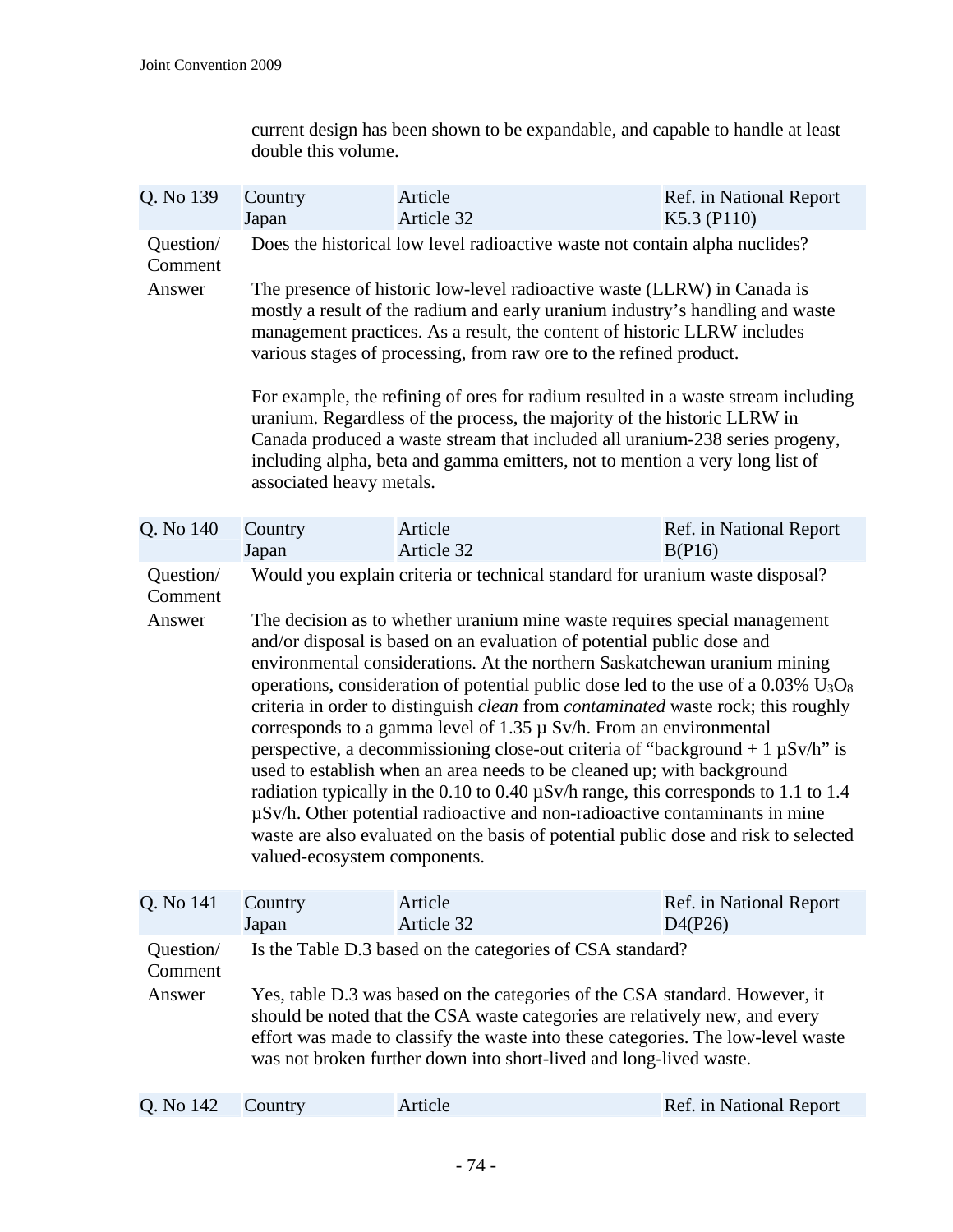|                                | Japan                                                                                                                                                                                                                                                                                                                                                                                                                                                                                                                                                                                                                                                                                                                                                                  | Article 32                                                                                                                                                                                                                                                                                                                                                                                                                                                                                                                                                                                                                                                                            | B.7(P16)                |  |
|--------------------------------|------------------------------------------------------------------------------------------------------------------------------------------------------------------------------------------------------------------------------------------------------------------------------------------------------------------------------------------------------------------------------------------------------------------------------------------------------------------------------------------------------------------------------------------------------------------------------------------------------------------------------------------------------------------------------------------------------------------------------------------------------------------------|---------------------------------------------------------------------------------------------------------------------------------------------------------------------------------------------------------------------------------------------------------------------------------------------------------------------------------------------------------------------------------------------------------------------------------------------------------------------------------------------------------------------------------------------------------------------------------------------------------------------------------------------------------------------------------------|-------------------------|--|
| Question/<br>Comment<br>Answer | future?                                                                                                                                                                                                                                                                                                                                                                                                                                                                                                                                                                                                                                                                                                                                                                | Will the CNSC endorse the CSA standard as the category of CNSC in the<br>The technical committee and the core working group for the CSA standard N294<br>consist of representatives from the Canadian nuclear industry, the nuclear<br>regulator (CNSC), other government bodies and universities.<br>While N294 sets out the preliminary decommissioning plan requirements for<br>Class I and Class II facilities, and serves as a guide or reference for other nuclear<br>facilities, it is yet to be determined if N294 will become a CNSC requirement. A<br>document becomes a CNSC requirement - or is legally binding to the CNSC -<br>only if it is referenced in the licence. |                         |  |
| Q. No 143                      | Country                                                                                                                                                                                                                                                                                                                                                                                                                                                                                                                                                                                                                                                                                                                                                                | Article                                                                                                                                                                                                                                                                                                                                                                                                                                                                                                                                                                                                                                                                               | Ref. in National Report |  |
|                                | Japan                                                                                                                                                                                                                                                                                                                                                                                                                                                                                                                                                                                                                                                                                                                                                                  | Article 32                                                                                                                                                                                                                                                                                                                                                                                                                                                                                                                                                                                                                                                                            | B7 (P16)                |  |
| Question/<br>Comment<br>Answer | How do you categorize the radioactive waste without definitive numerical<br>boundary by using the CSA standard, in actual applications?<br>Radioactive wastes are classified into one of four categories (high-level,<br>intermediate-level, low-level and uranium mine and mill tailings), based on their<br>origin and radiological hazard.<br>In Canada, the licensees are responsible to safely manage their own wastes.<br>They must also demonstrate to the CNSC how they propose to fulfill this<br>obligation. The CSA standard did not provide definitive numerical boundaries,<br>as it was developed to provide licensees with a degree of flexibility in<br>developing waste management plans, according to their operational and<br>organizational needs. |                                                                                                                                                                                                                                                                                                                                                                                                                                                                                                                                                                                                                                                                                       |                         |  |
| Q. No 144                      | Country                                                                                                                                                                                                                                                                                                                                                                                                                                                                                                                                                                                                                                                                                                                                                                | Article                                                                                                                                                                                                                                                                                                                                                                                                                                                                                                                                                                                                                                                                               | Ref. in National Report |  |
|                                | Romania                                                                                                                                                                                                                                                                                                                                                                                                                                                                                                                                                                                                                                                                                                                                                                | Article 32                                                                                                                                                                                                                                                                                                                                                                                                                                                                                                                                                                                                                                                                            | Section B, page 20      |  |
| Question/<br>Comment<br>Answer | Please provide us more information about the long term strategy for the<br>management of low and intermediate radioactive waste resulted from operation,<br>refurbishment and decommissioning of NB Power and HQ.<br>Considering that Hydro Quebec's Gentilly-2 facility and NB Power's Point<br>Lepreau facility are both small radioactive waste producers, they will require an<br>economical long-term plan in dealing with their intermediate and low-level<br>wastes. In order to be successful and cost efficient, both NB Power and Hydro<br>Quebec hope to enter into partnerships with larger nuclear power providers.<br>Each company is examining various options, so as to find the best solution for<br>their respective long-term needs.                |                                                                                                                                                                                                                                                                                                                                                                                                                                                                                                                                                                                                                                                                                       |                         |  |
| Q. No 145                      | Country                                                                                                                                                                                                                                                                                                                                                                                                                                                                                                                                                                                                                                                                                                                                                                | Article                                                                                                                                                                                                                                                                                                                                                                                                                                                                                                                                                                                                                                                                               | Ref. in National Report |  |
|                                | Romania                                                                                                                                                                                                                                                                                                                                                                                                                                                                                                                                                                                                                                                                                                                                                                | Article 32                                                                                                                                                                                                                                                                                                                                                                                                                                                                                                                                                                                                                                                                            | Annex 5, page 150       |  |
| Question/                      | According to the report "These concrete structures are used to store the bulk of                                                                                                                                                                                                                                                                                                                                                                                                                                                                                                                                                                                                                                                                                       |                                                                                                                                                                                                                                                                                                                                                                                                                                                                                                                                                                                                                                                                                       |                         |  |
| Comment                        | low-level wastes. Almost all the waste stored in the vaults is expected to decay                                                                                                                                                                                                                                                                                                                                                                                                                                                                                                                                                                                                                                                                                       |                                                                                                                                                                                                                                                                                                                                                                                                                                                                                                                                                                                                                                                                                       |                         |  |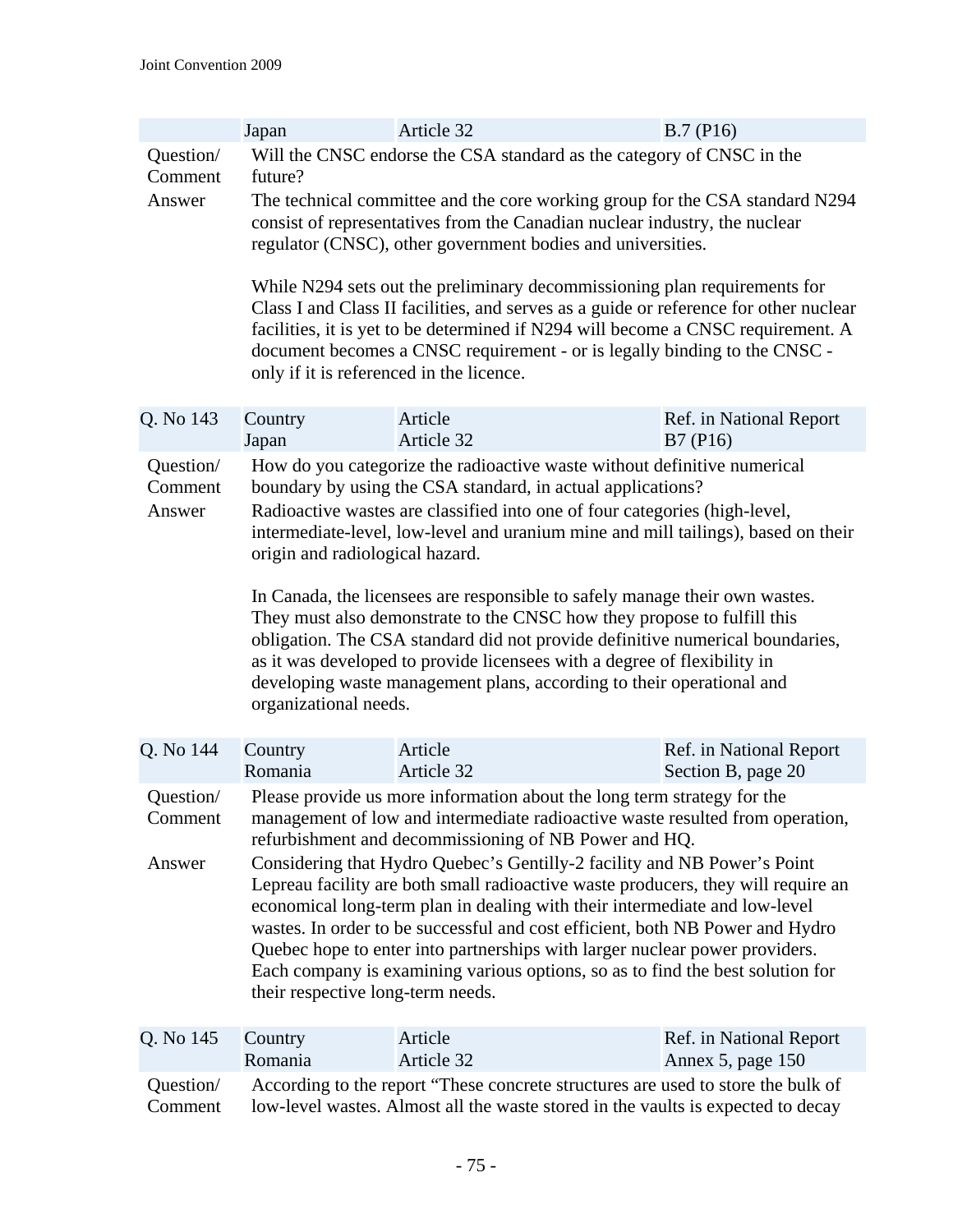to an insignificant level by the end of the design life of the structure". Please provide us more information about the plans related to this type of waste at the end of the design life of the structure.

Answer At the end of design life of the Solid Radioactive Waste Management Facility (SRWFM), any low-level waste that has decayed below the clearance levels can be eliminated via conventional means. Any waste still registering levels above the release limits will either be moved to a new waste facility at the Point Lepreau site, or sent to a possible long-term waste management facility.

| Country<br>Romania                                                                                                                                                                                                                                                                                                                                                                                                                                                                                                                                                                                                                                                                                         | Article<br>Article 32 | Ref. in National Report<br>Annex 5, page 150                                                                                                                 |  |
|------------------------------------------------------------------------------------------------------------------------------------------------------------------------------------------------------------------------------------------------------------------------------------------------------------------------------------------------------------------------------------------------------------------------------------------------------------------------------------------------------------------------------------------------------------------------------------------------------------------------------------------------------------------------------------------------------------|-----------------------|--------------------------------------------------------------------------------------------------------------------------------------------------------------|--|
| Could you provide us detailed information on projected operational L&ILW<br>inventory and characteristics and on projected retubing and steam generator<br>refurbishment waste inventory and characteristics (waste volumes and package<br>inventory, radionuclide inventory, chemical inventory, bulk material inventory,<br>uncertainties associated with concentrations of radionuclides and chemicals in<br>operational and refurbishment L&ILW) stored or that will be stored at Point<br>Lepreau Waste Management Facility?<br>NB Power estimates that 300 m <sup>3</sup> of low level wastes and 60 m <sup>3</sup> of intermediate<br>level wastes will be produced from the refurbishment project. |                       |                                                                                                                                                              |  |
| NB Power has constructed the following storage structures to accommodate the<br>reactor refurbishment waste:<br>Vaults: These concrete structures are used to store the bulk of low-level<br>waste from the refurbishment of the reactor. There are approximately<br>890 cubic metres of storage available in the two vault structures.<br><b>Retube Canisters:</b> These concrete structures are used to store intermediate-<br>level waste from the refurbishment of the PLGS reactor (primarily<br>reactor components). There are approximately 165 cubic metres of<br>storage in the five structures.                                                                                                  |                       |                                                                                                                                                              |  |
|                                                                                                                                                                                                                                                                                                                                                                                                                                                                                                                                                                                                                                                                                                            |                       |                                                                                                                                                              |  |
| Country<br>Romania                                                                                                                                                                                                                                                                                                                                                                                                                                                                                                                                                                                                                                                                                         | Article<br>Article 32 | Ref. in National Report<br>Section B7.2, page 17                                                                                                             |  |
| years.                                                                                                                                                                                                                                                                                                                                                                                                                                                                                                                                                                                                                                                                                                     |                       | Why only sometimes ILW are subdivided into short and long life? Long-lived<br>radionuclides generally require isolation for periods much longer than 300-500 |  |
|                                                                                                                                                                                                                                                                                                                                                                                                                                                                                                                                                                                                                                                                                                            |                       |                                                                                                                                                              |  |

With respect to the isolation of long-lived radionuclides, we agree that in many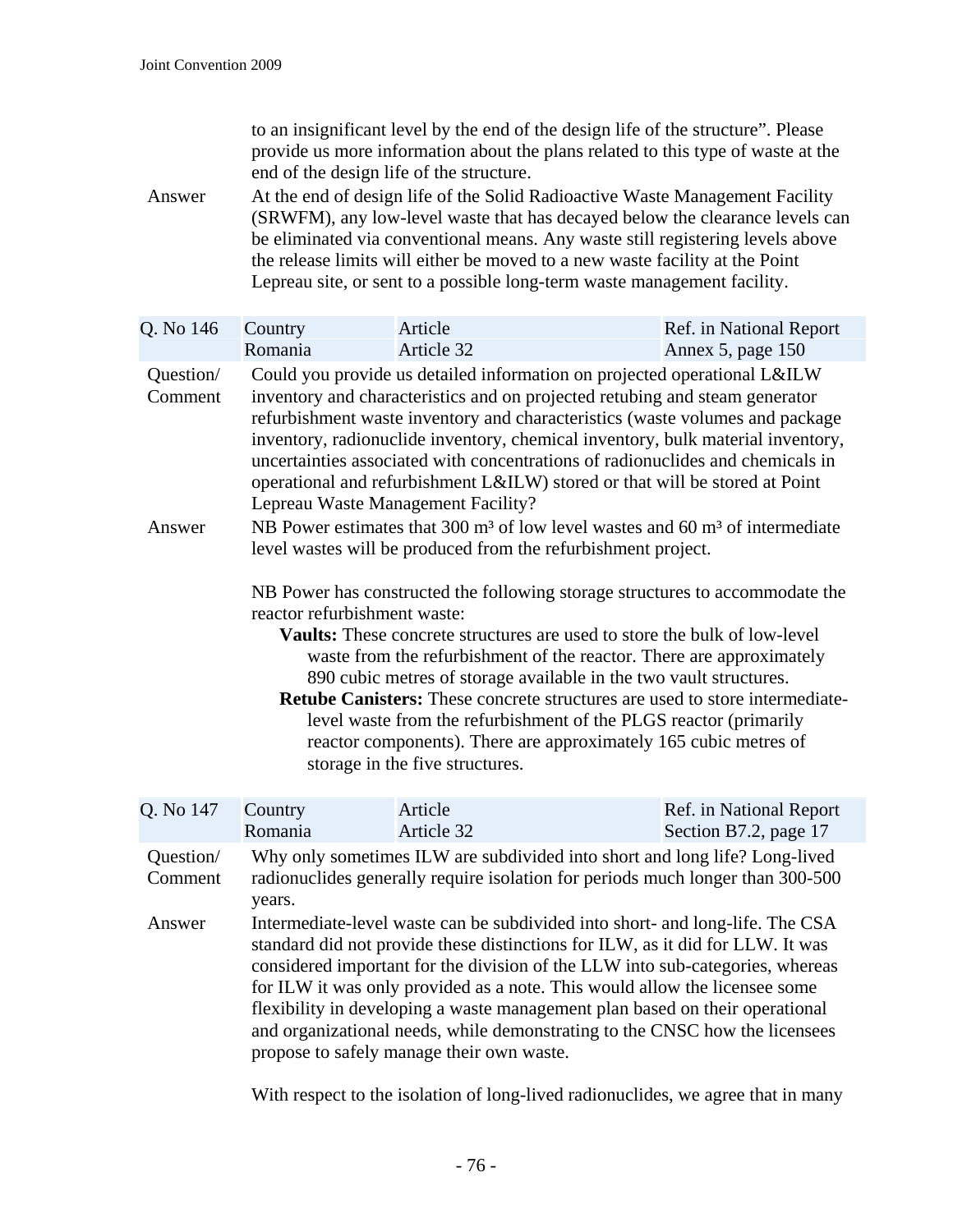| Q. No 148                      | Country<br>Romania                                                                                                                                                                                                                                                                                                                                                                                                                                                                                                                                                                                                                                                                                                                                                                                                                                                                                                                                                                                                            | Article<br>Article 32 | Ref. in National Report<br>Section B 7.3, page 17 |  |
|--------------------------------|-------------------------------------------------------------------------------------------------------------------------------------------------------------------------------------------------------------------------------------------------------------------------------------------------------------------------------------------------------------------------------------------------------------------------------------------------------------------------------------------------------------------------------------------------------------------------------------------------------------------------------------------------------------------------------------------------------------------------------------------------------------------------------------------------------------------------------------------------------------------------------------------------------------------------------------------------------------------------------------------------------------------------------|-----------------------|---------------------------------------------------|--|
| Question/<br>Comment<br>Answer | What is generally considered LLW?<br>LLW is generally material with a radionuclide content above established<br>clearance levels and exemption quantities. The clearance levels and exemption<br>quantities are identified in the CNSC Nuclear Substance and Devices<br><i>Regulations.</i> Typically, LLW can be classified by using a 2 mSv or less on-<br>contact dose rate. This would allow the licensee some flexibility in developing a<br>waste management plan based on their operational and organizational needs.                                                                                                                                                                                                                                                                                                                                                                                                                                                                                                  |                       |                                                   |  |
| Q. No 149                      | Country<br>Romania                                                                                                                                                                                                                                                                                                                                                                                                                                                                                                                                                                                                                                                                                                                                                                                                                                                                                                                                                                                                            | Article<br>Article 32 | Ref. in National Report<br>Section B 7.4, page 18 |  |
| Question/<br>Comment<br>Answer | What is happening with other NORM waste?<br>NORM waste, known as Naturally Occurring Nuclear Substances (NONS)<br>under the Nuclear Safety and Control Act (NSCA), are exempt from CNSC<br>regulatory control except for the purposes of transportation, import and export.<br>NONS that have been exempted under the NSCA, are under the jurisdiction of<br>each Canadian province and territory.<br>In relation to NONS, a Federal Provincial Territorial Radiation Protection<br>Committee was established to support the radiation protection agencies at all<br>levels of government in carrying out their respective mandates. They developed<br>a NONS guideline titled "Canadian Guidelines for the Management of Naturally<br>Occurring Radioactive Materials" in 2000, to bring uniformity to the<br>management of NONS-related radiation protection procedures. For further<br>information, please visit Health Canada's Web site at: http://www.hc-<br>sc.gc.ca/ewh-semt/pubs/contaminants/norm-mrn/index-eng.php |                       |                                                   |  |
| Q. No 150                      | Country<br><b>Russian Federation Article 32</b>                                                                                                                                                                                                                                                                                                                                                                                                                                                                                                                                                                                                                                                                                                                                                                                                                                                                                                                                                                               | Article               | Ref. in National Report<br>B 7, p.16              |  |
| Question/<br>Comment<br>Answer | Which criteria is used to distinguish between low and medium level waste?<br>Are waste removal options considered in the criteria?<br>Under the Canadian regulatory system, it is the responsibility of the licensee to<br>safely manage the waste they produce.<br>The licensee must demonstrate to the CNSC how they propose to fulfill this<br>obligation. The CSA standard did not provide definitive numerical boundaries.<br>The intent of the standard was only to provide guidance, while allowing the<br>licensee some flexibility in developing a waste management plan based on their<br>operational and organizational needs. Typically, a 2 mSv on-contact dose rate is<br>used to distinguish between LLW and ILW.                                                                                                                                                                                                                                                                                              |                       |                                                   |  |

cases the isolation periods could be much longer than 300-500 years.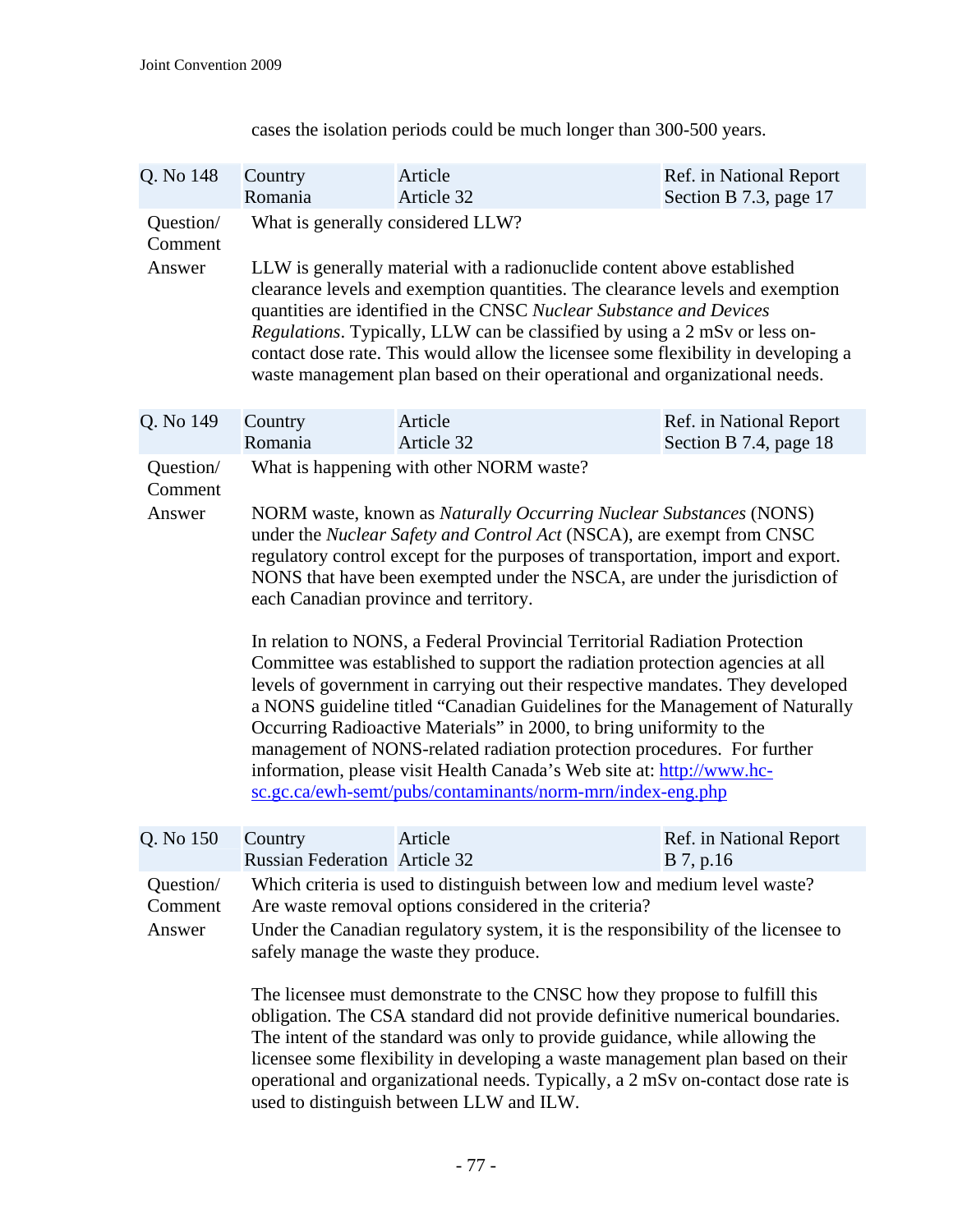Waste removal options are not considered in the criteria. As stated above, a measure of flexibility was introduced in the standard, in order to accommodate the licensees.

| Q. No 151            | Country<br><b>Russian Federation Article 32</b>                                                                                                                                                                                                                                                                                                                                                                                                                                                                                                                                                                                          | Article                                                              | Ref. in National Report<br>B 7, p.17           |
|----------------------|------------------------------------------------------------------------------------------------------------------------------------------------------------------------------------------------------------------------------------------------------------------------------------------------------------------------------------------------------------------------------------------------------------------------------------------------------------------------------------------------------------------------------------------------------------------------------------------------------------------------------------------|----------------------------------------------------------------------|------------------------------------------------|
| Question/<br>Comment | Which criteria is used to define the VLLW sub-category?                                                                                                                                                                                                                                                                                                                                                                                                                                                                                                                                                                                  |                                                                      |                                                |
| Answer               | Under the Canadian regulatory system, it is the responsibility of the licensee to<br>safely manage the waste they produce.                                                                                                                                                                                                                                                                                                                                                                                                                                                                                                               |                                                                      |                                                |
|                      | The licensee must demonstrate to the CNSC how they propose to fulfill this<br>obligation. The CSA standard did not provide definitive numerical boundaries.<br>The intent of the standard was only to provide guidance, allowing the licensee<br>some flexibility in developing a waste management plan based on their<br>operational and organizational needs.                                                                                                                                                                                                                                                                          |                                                                      |                                                |
|                      |                                                                                                                                                                                                                                                                                                                                                                                                                                                                                                                                                                                                                                          | In general, VLLW is waste whose half-life is greater than two years. |                                                |
| Q. No 152            | Country<br><b>Russian Federation Article 32</b>                                                                                                                                                                                                                                                                                                                                                                                                                                                                                                                                                                                          | Article                                                              | Ref. in National Report<br>Annex 6.4.11, p.169 |
| Question/<br>Comment | The water from tail storage is pumped out.<br>a) What other measures are reserved in case of pump failure?<br>b) How long the pumping system lasts? c) What happens when pumping is<br>terminated?<br>d) Is there an alternative to this method?                                                                                                                                                                                                                                                                                                                                                                                         |                                                                      |                                                |
| Answer               | Note: The responses are specific to the Deilmann Tailings Management Facility<br>(DTMF) at Key Lake, which is the facility described on the referenced page.                                                                                                                                                                                                                                                                                                                                                                                                                                                                             |                                                                      |                                                |
|                      | a) Water could be removed from the DTMF through the surrounding<br>groundwater wells; however, an extended unavailability of the pumping system<br>(raise well system) is unlikely. A horizontal drift, filled with coarse waste rock,<br>runs from the pit bottom drainage layer to the vertical raise well system, located<br>outside the perimeter of the pit. The raise well submersible pumps can thus be<br>readily removed for maintenance or replacement, with only a minimal increase<br>in the elevation of the pond water during this operation. When pumping<br>resumes, the elevation can be returned to its desired level. |                                                                      |                                                |
|                      | b) The raise well pumping system will last through the remainder of the TMF<br>operational life, and as subsequently needed during decommissioning (see<br>below). As noted previously, the pumps can readily be maintained or replaced.                                                                                                                                                                                                                                                                                                                                                                                                 |                                                                      |                                                |
|                      | c) In order to describe what happens when pumping is terminated, the<br>preliminary decommissioning plan (PDP) for the DTMF needs to be briefly                                                                                                                                                                                                                                                                                                                                                                                                                                                                                          |                                                                      |                                                |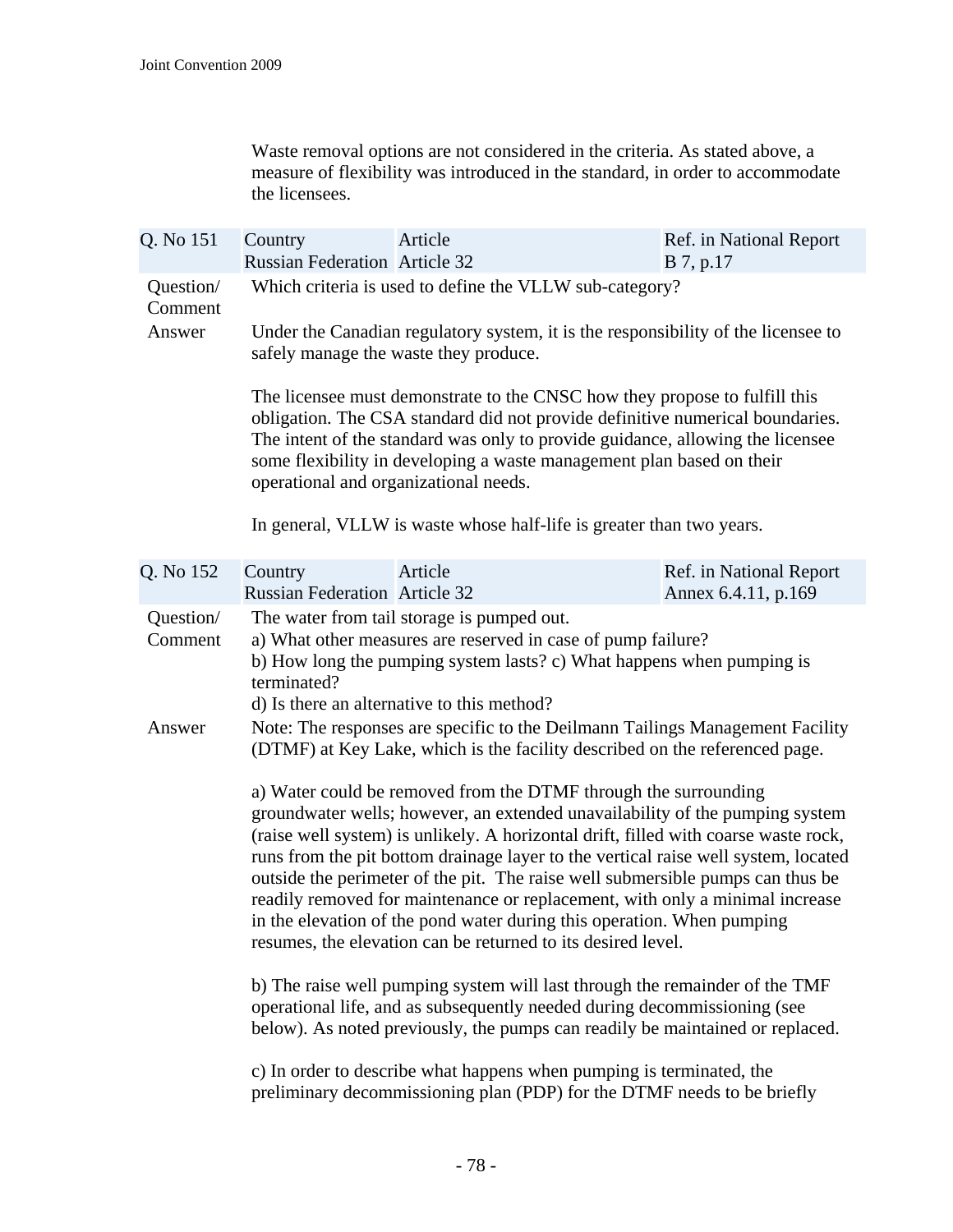described.

- Upon completion of tailings placement, special waste rock and contaminated decommissioning wastes (dependent on the extent of other site decommissioning when the DTMF is decommissioned) would be directly disposed into the DTMF.
- A final 2-metre clean sand cover would be applied, by hydraulic deposition, over the tailings surface. Its purpose is to minimize contaminant transfer by diffusion from the underlying tailings to the (future) overlying water pond.
- The perimeter dewatering wells would then be turned off, and the pit allowed to gradually flood back to the natural ground water elevation.
- During the re-flooding period, pond water in the pit would be collected via a floating barge and/or the underdrain raise well system, and treated at the Key Lake water treatment facilities. The estimated "pump and treat" period is ten years.
- All pumping will be terminated when satisfactory water quality is achieved in the flooded pit.
- Passive long-term protection of the environment is achieved by the geochemical and geotechnical characteristics of the tailings, acting in combination with the characteristics of the surrounding physical system. This is further described in Section 6.3.2 of Annex 6, with specific details of the three operating tailings management facilities described in Sections 6.4.1.1, 6.4.2.1, and 6.4.3.1.

d) The currently operating in-pit tailings management systems described in Annex 6 represent the state-of-the-art. Although there are differences in detail, the Rabbit Lake, McClean Lake, and Key Lake (Deilmann) TMF's all use the same principles of hydraulic containment during operation, and passive containment for long-term environmental protection.

As noted in Sections 6.4.1.1 and 6.4.2.1 of Annex 6, and Section 7.6.2 of Annex 7, earlier systems using engineered above-ground tailings management facilities are located at three Northern Saskatchewan sites.

| Q. No 153            | Country<br>Ukraine                                                                                                                                                                                                                                                                                                                               | Article<br>Article 32                                                        | Ref. in National Report<br>Para D.3.1, page 27-29 |
|----------------------|--------------------------------------------------------------------------------------------------------------------------------------------------------------------------------------------------------------------------------------------------------------------------------------------------------------------------------------------------|------------------------------------------------------------------------------|---------------------------------------------------|
| Question/<br>Comment |                                                                                                                                                                                                                                                                                                                                                  | What explains the absence of data on activity of radwaste in tables?         |                                                   |
| Answer               | below:                                                                                                                                                                                                                                                                                                                                           | The absence of data on activity for some of the sites in tables is explained |                                                   |
|                      | For Chalk River facilities - radioactive wastes stored at CRL dates back to 1945.<br>Due to the limitations associated with the waste characterization practices in the<br>past, and the loss of waste-receipt records predating 1956 due to a fire, the total<br>activities are not well known. AECL best estimates of the total activities are |                                                                              |                                                   |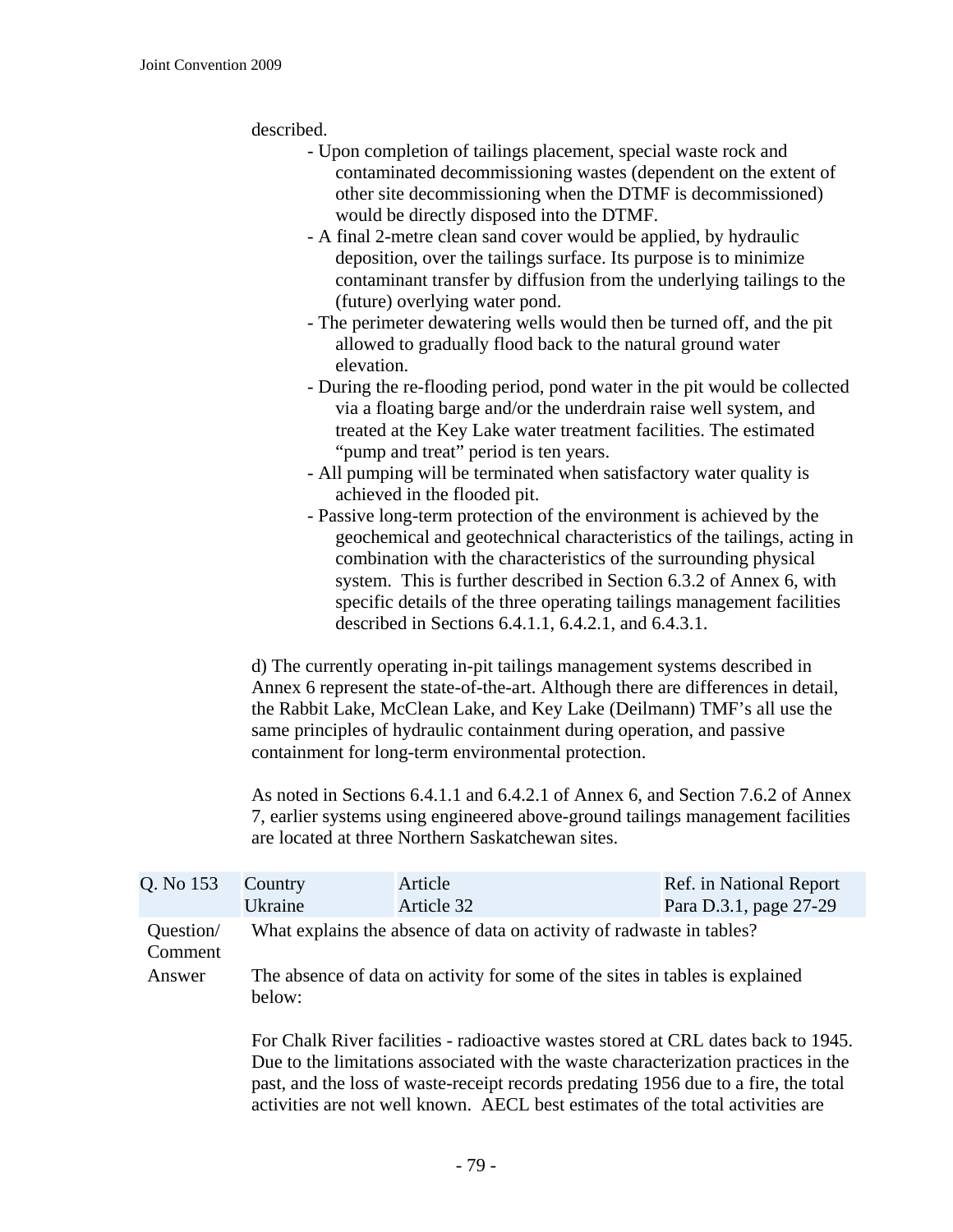## 11,770 TBq of solid LLW and 4,120 TBq of solid ILW.

Information on the radioactivity content of waste material associated with the Blind River and Port Hope uranium processing facilities in Table D.3 is not practically available. The vast majority of this activity is from the natural isotopic blend of natural uranium, without most of the associated decay products, due to the purification steps taken to segregate uranium from its progeny. This differs from the case of uranium mines and mills, where both tailings and waste rock typically contain the full array of progeny, and the uranium content of the feed ore, waste rock and tailings is routinely monitored. The complication for the uranium fuel manufacturing operations is largely a result of highly variable uranium content in the stored wastes, in addition to the variable levels of purification. We do not keep an inventory of stored uranium content in these low-level waste materials.

No values are shown for total activity at certain low-level sites/site locations from past practices, Table D.4, because of the general uncertainty of the nature and the volume of the wastes. That is, volumes at these bulk soils sites are not sufficiently delineated and characterized as to be accurate beyond that level required for conceptual planning.

| Q. No 154                      | Country<br>Ukraine                                                                                                                                                                                                                                                                                                                                                                                                                                                                                                                                                                                                                                                                                                                                                                                                                                                                                                                                             | Article<br>Article 32 | Ref. in National Report<br>D.2, page 25 |  |
|--------------------------------|----------------------------------------------------------------------------------------------------------------------------------------------------------------------------------------------------------------------------------------------------------------------------------------------------------------------------------------------------------------------------------------------------------------------------------------------------------------------------------------------------------------------------------------------------------------------------------------------------------------------------------------------------------------------------------------------------------------------------------------------------------------------------------------------------------------------------------------------------------------------------------------------------------------------------------------------------------------|-----------------------|-----------------------------------------|--|
| Question/<br>Comment<br>Answer | What regulatory requirements are in place in Canada concerning capacity of wet<br>storages of spent fuel onsite nuclear generating stations and research reactors?<br>There are no prescribed regulatory requirements concerning the capacity of wet<br>storages for spent fuel at nuclear generating stations or research reactors.<br>However, under the 3 (1) subsection (1) of the General Nuclear Safety and<br>Control Regulations, an application for a licence shall contain the name, form,<br>origin and volume of any radioactive waste or hazardous waste that may result<br>from the activity to be licensed, including waste that may be stored managed,<br>processed or disposed of at the site of the activity to be licensed, and the<br>proposed method for managing and disposing of that waste.<br>Hence, the licence applicant must demonstrate that it has sufficient capacity to<br>manage its spent fuel, in a safe and secure manner. |                       |                                         |  |
| Q. No 155                      | Country<br>Ukraine                                                                                                                                                                                                                                                                                                                                                                                                                                                                                                                                                                                                                                                                                                                                                                                                                                                                                                                                             | Article<br>Article 32 | Ref. in National Report<br>D.2, page 25 |  |
| Question/<br>Comment           | What is the process of CANDU spent fuel management at all stages starting<br>from unloading from Calandria till deposition in the Deep Geologic Repository.<br>Describe it, please.                                                                                                                                                                                                                                                                                                                                                                                                                                                                                                                                                                                                                                                                                                                                                                            |                       |                                         |  |
| Answer                         | There are water-filled fuel bays at each station, used for the initial cooling and<br>shielding of spent fuel from OPG's reactor units. When the bays are nearing full<br>capacity (and usually after 10 to 15 years of wet bay storage), the spent fuel is                                                                                                                                                                                                                                                                                                                                                                                                                                                                                                                                                                                                                                                                                                    |                       |                                         |  |
|                                |                                                                                                                                                                                                                                                                                                                                                                                                                                                                                                                                                                                                                                                                                                                                                                                                                                                                                                                                                                |                       |                                         |  |